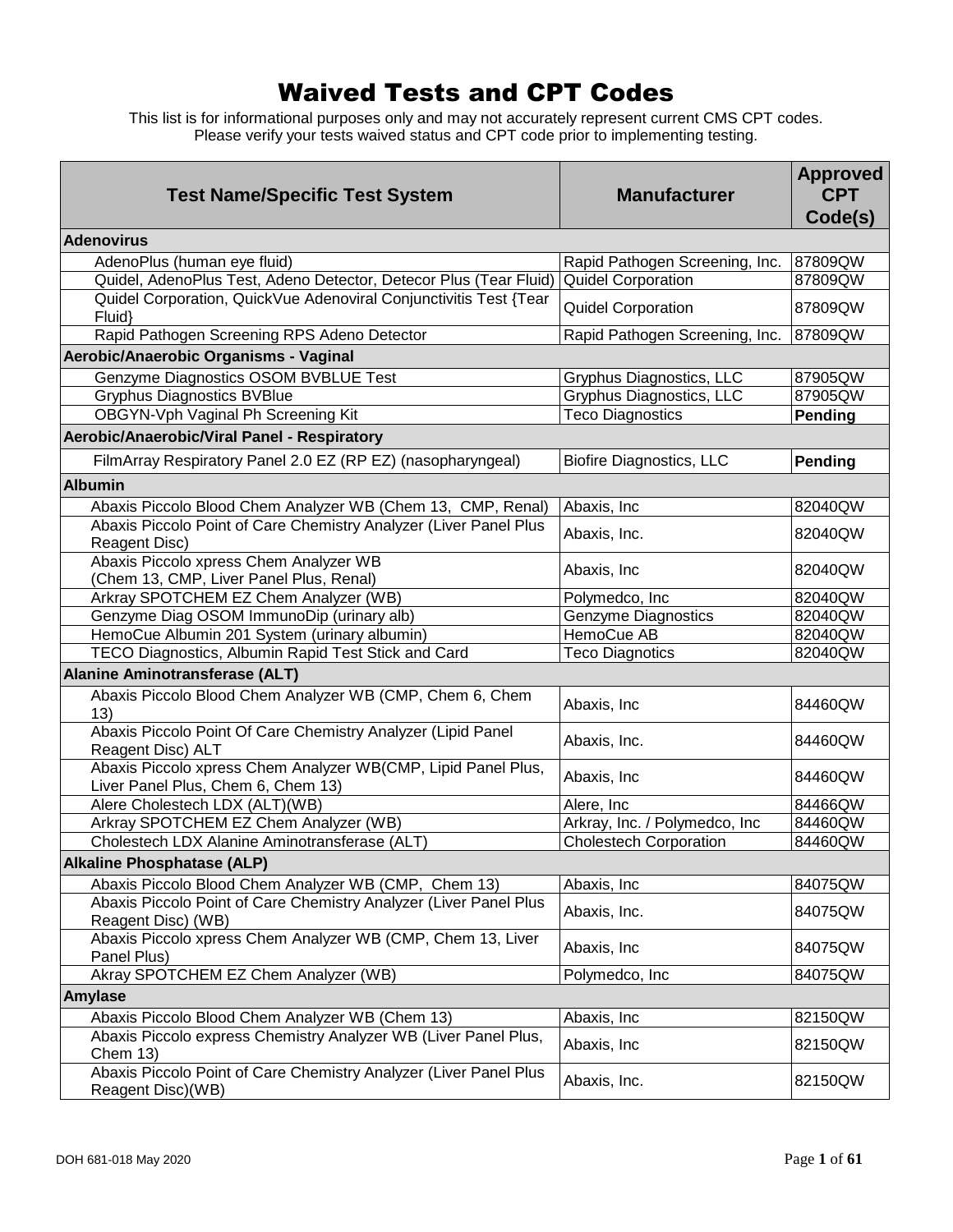| <b>Test Name/Specific Test System</b>                                                                  | <b>Manufacturer</b>             | <b>Approved</b><br><b>CPT</b><br>Code(s) |
|--------------------------------------------------------------------------------------------------------|---------------------------------|------------------------------------------|
| Aspartate Aminotransferase (AST)                                                                       |                                 |                                          |
| Abaxis Piccolo Blood Chem Analyzer WB (Chem 6, Chem 13,<br>CMP)                                        | Abaxis, Inc                     | 84450QW                                  |
| Abaxis Piccolo Point Of Care Chemistry Analyzer (Liver Panel<br>Reagent Disc) AST (WB)                 | Abaxis, Inc.                    | 84450QW                                  |
| Abaxis Piccolo xpress Chem Analyzer WB(Chem 6, Chem 13,<br>CMP, Liver Panel Plus, Lipid Panel Plus)    | Abaxis, Inc                     | 84450QW                                  |
| Arkray SPOTCHEM EZ Chem Analyzer (WB)                                                                  | Arkray, Inc. / Polymedco, Inc   | 84450QW                                  |
| Cholestech LDX Aspartate Aminotransferase                                                              | <b>Cholestech Corporation</b>   | 84450QW                                  |
| <b>B-Type Natriuretic Peptide (BNP)</b>                                                                |                                 |                                          |
| Biosite Triage Meter (WB) (BNP)                                                                        | <b>Biosite Incorporated</b>     | 83880QW                                  |
| Biosite Triage Meter Plus (WB)(BNP)                                                                    | <b>Biosite Incorporated</b>     | 83880QW                                  |
| Biosite Triage Meterpro (WB)(BNP)                                                                      | <b>Biosite Incorporated</b>     | 83880QW                                  |
| <b>Basic Metabolic Panel (Calcium, Ionized)</b>                                                        |                                 |                                          |
| Abbott i-STAT CHEM8+ Cartridge WB                                                                      | I-STAT Corporation              | 80047QW                                  |
| <b>Basic Metabolic Panel (Calcium, Total)</b>                                                          |                                 |                                          |
| Abaxis Piccolo Blood Chemistry Analyzer WB (Basic Metabolic<br>Reagent Disc)                           | Abaxis, Inc                     | 80048QW                                  |
| Abaxis Piccolo xpress Chemistry Analyzer WB (Basic Metabolic<br>Reagent Disc)                          | Abaxis, Inc                     | 80048QW                                  |
| <b>Bilirubin, Total</b>                                                                                |                                 |                                          |
| Abaxis Piccolo Blood Chem Analyzer WB (Chem 13, CMP)                                                   | Abaxis, Inc                     | 82247QW                                  |
| Abaxis Piccolo Point of Care Chemistry Analyzer (Liver Panel Plus<br>Reagent Disc)(WB)                 | Abaxis, Inc.                    | 82247QW                                  |
| Abaxis Piccolo xpress Chem Analyzer WB(Chem 13, CMP, Liver<br>Panel Plus)                              | Abaxis, Inc                     | 82247QW                                  |
| Akray SPOTCHEM EZ Chem Analyzer (WB)                                                                   | Polymedco, Inc                  | 82247QW                                  |
| <b>Bladder Tumor Associated Antigen</b>                                                                |                                 |                                          |
| Alere NMP22 BladderChek Test                                                                           | Alere                           | 86386QW                                  |
| BTA stat Test (for home use)                                                                           | <b>Bion Diagnostic Sciences</b> | 86294QW                                  |
| LifeScan Status BTA                                                                                    | Polymedco, Inc                  | 86294QW                                  |
| Maritech BladderCheck                                                                                  | Maritech, Inc.                  | 86386QW                                  |
| <b>BUN (Blood Urea Nitrogen)</b>                                                                       |                                 |                                          |
| Abaxis Piccolo Blood Chemistry Analyzer (Chem 6 and 13 Panels,<br>CMP, BMP, Metlyte 8, Renal)          | Abaxis, Inc.                    | 84520QW                                  |
| Abaxis Piccolo xpress Chemistry Analyzer WB (Chem 6, 13, Kidney<br>Panels, CMP, BMP, Metlyte 8, Renal) | Abaxis, Inc.                    | 84520QW                                  |
| Abbott i-STAT 6+ Cartridge (WB)                                                                        | i-STAT Corporation              | 84520QW                                  |
| Abbott i-STAT CHEM8+ Cartridge (WB)                                                                    | i-STAT Corporation              | 84520QW                                  |
| Arkray SPOTCHEM EZ Chem Analyzer (WB)                                                                  | Arkray, Inc.                    | 84520QW                                  |
| <b>Calcium</b>                                                                                         |                                 |                                          |
| Abaxis Piccolo Blood Chemistry Analyzer WB (Chem 13 Panel,<br>CMP, BMP, Renal)                         | Abaxis, Inc.                    | 82310QW                                  |
| Abaxis Piccolo xpress Chemistry Analyzer WB (Chem 13 Panel,<br>CMP, BMP, Renal)                        | Abaxis, Inc.                    | 82310QW                                  |
| Arkray SPOTCHEM EZ Chem Analyzer (WB)                                                                  | Polymedco, Inc                  | 82310QW                                  |
| Calcium - Ionized                                                                                      |                                 |                                          |
| Abbott i-STAT CHEM8+ Cartridge (WB)                                                                    | i-STAT Corporation              | 82330QW                                  |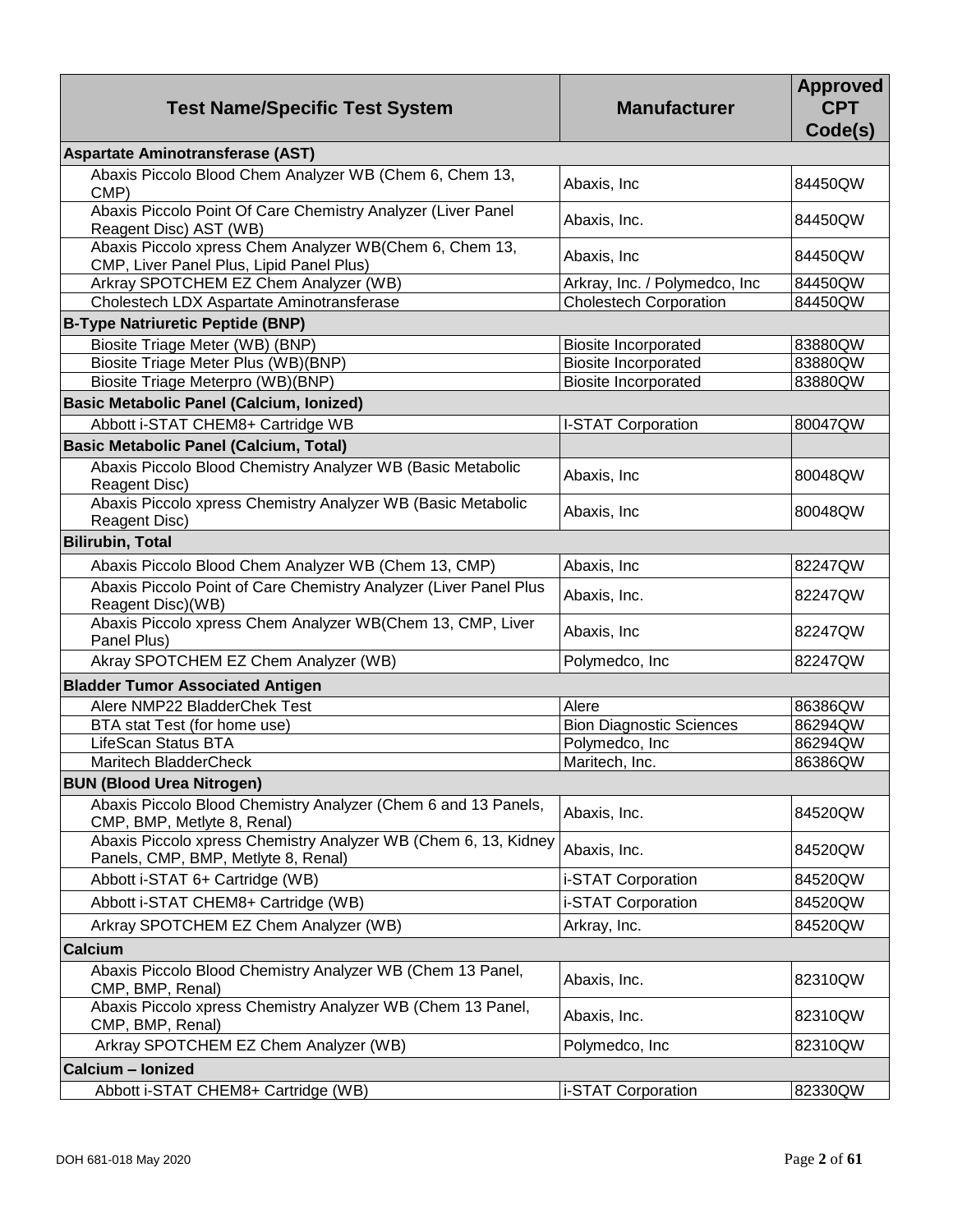| <b>Test Name/Specific Test System</b>                                                             | <b>Manufacturer</b>        | <b>Approved</b><br><b>CPT</b><br>Code(s) |
|---------------------------------------------------------------------------------------------------|----------------------------|------------------------------------------|
| <b>Carbon Dioxide (CO2)</b>                                                                       |                            |                                          |
| Abaxis Piccolo Blood Chemistry Analyzer (CMP, BMP, Electrolyte<br>Discs, Metlyte 8, Renal)        | Abaxis, Inc                | 82374QW                                  |
| Abaxis Piccolo xpress Chemistry Analyzer (CMP, BMP, Electrolyte<br>Discs, Metlyte 8, Renal)       | Abaxis, Inc                | 82374QW                                  |
| Abbott i-STAT CHEM8+ Cartridge (WB)                                                               | i-STAT Corporation         | 82374QW                                  |
| <b>Catalase</b>                                                                                   |                            |                                          |
| Accutest Uriscreen Rapid UTI Screen                                                               | Savyon Diagnostics         | 81007QW                                  |
| Uriscreen (for OTC use), urine                                                                    | <b>Diatech Diagnostics</b> | 81007QW                                  |
| <b>Chloride</b>                                                                                   |                            |                                          |
| Abaxis Piccolo Blood Chemistry Analyzer (CMP, BMP, Electrolyte,<br>Metlyte 8, Renal)              | Abaxis, Inc                | 82435QW                                  |
| Abaxis Piccolo xpress Chemistry Analyzer (CMP, BMP, Electrolyte,<br>Metlyte 8, Renal)             | Abaxis, Inc                | 82435QW                                  |
| Abbott i-STAT 6+ Cartridge (WB)                                                                   | i-STAT Corporation         | 82435QW                                  |
| Abbott i-STAT CHEM8+ Cartridge (WB)                                                               | i-STAT Corporation         | 82435QW                                  |
| <b>Cholesterol</b>                                                                                |                            |                                          |
| Abaxis Piccolo xpress Chemistry Analyzer {capillary-finger stick}<br>(Cholesterol)                | Abaxis, Inc                | 82465QW                                  |
| Abaxis Piccolo xpress Chemistry Analyzer WB (Lipid Panel, Lipid<br>Panel Plus)                    | Abaxis, Inc                | 82465QW                                  |
| Abaxis Piccolo Point of Care Chemistry Analyzer WB (Lipid Panel,<br>Lipid Panel Plus)             | Abaxis, Inc                | 82465QW                                  |
| Accu-Check InstantPlus Cholesterol Test System                                                    | Roche/Boehringer Mannheim  | 82465QW                                  |
| Accucheck Instant Plus Dual Testing System                                                        | Roche Diagnostics          | 82465QW                                  |
| ACON Laboratories Inc., Mission Cholesterol Pro Monitoring<br>System                              | ACON Laboratories, Inc.    | 82465QW                                  |
| Advanced Care Cholesterol Measuring System                                                        | Johnson & Johnson          | 82465QW                                  |
| Alere Cholestech LDX (cholesterol)(WB)                                                            | Alere, Inc                 | 82465QW                                  |
| Alere San Diego, Inc., Cholestech LDX {WB}                                                        | Abbott                     | 82465QW                                  |
| Arkray SPOTCHEM EZ Chem Analyzer (WB)                                                             | Polymedco, Inc             | 82465QW                                  |
| Biomedix Inc Q Steps Biometer G/C Dual Monitoring System                                          | Biomedix, Inc.             | 82465QW                                  |
| ChemTrak AccuMeter Cholesterol Test System                                                        | ChemTrak                   | 82465QW                                  |
| Cholestech LDX (Must have software version 1.40 or above)                                         | Cholestech                 | 82465QW                                  |
| ENA.C.T. Total Cholesterol & PDU                                                                  | ActiMed Laboratories, Inc  | 82465QW                                  |
| Germaine Laboratories Inc. AimStrip Tandem Lipid Profile and<br><b>Glucose Measuring System</b>   | OSANG Healthcare Co., Ltd. | 82465QW                                  |
| Infopia USA LipidPro                                                                              | Infopia Co Ltd             | 82465QW                                  |
| Infopia USA LipidPro Professional Lipid Profile and Glucose<br><b>Measuring System</b>            | Infopia Co Ltd             | 82465QW                                  |
| Jant Pharmacal LipidPlus Lipid Profile and Glucose Measuring<br>System                            | Infopia Co, Ltd            | 82465QW                                  |
| KPI Healthcare Co., Ltd. CURO L5 Lipid Profile and Glucose<br><b>Measuring System/Test Strips</b> | OSANG Healthcare Co., Ltd. | 82465QW                                  |
| Lifestream Plus Cholesterol Monitor                                                               | Lifestream Technologies    | 82465QW                                  |
| Lifestream Technologies Cholesterol Monitor                                                       | Lifestream Technologies    | 82465QW                                  |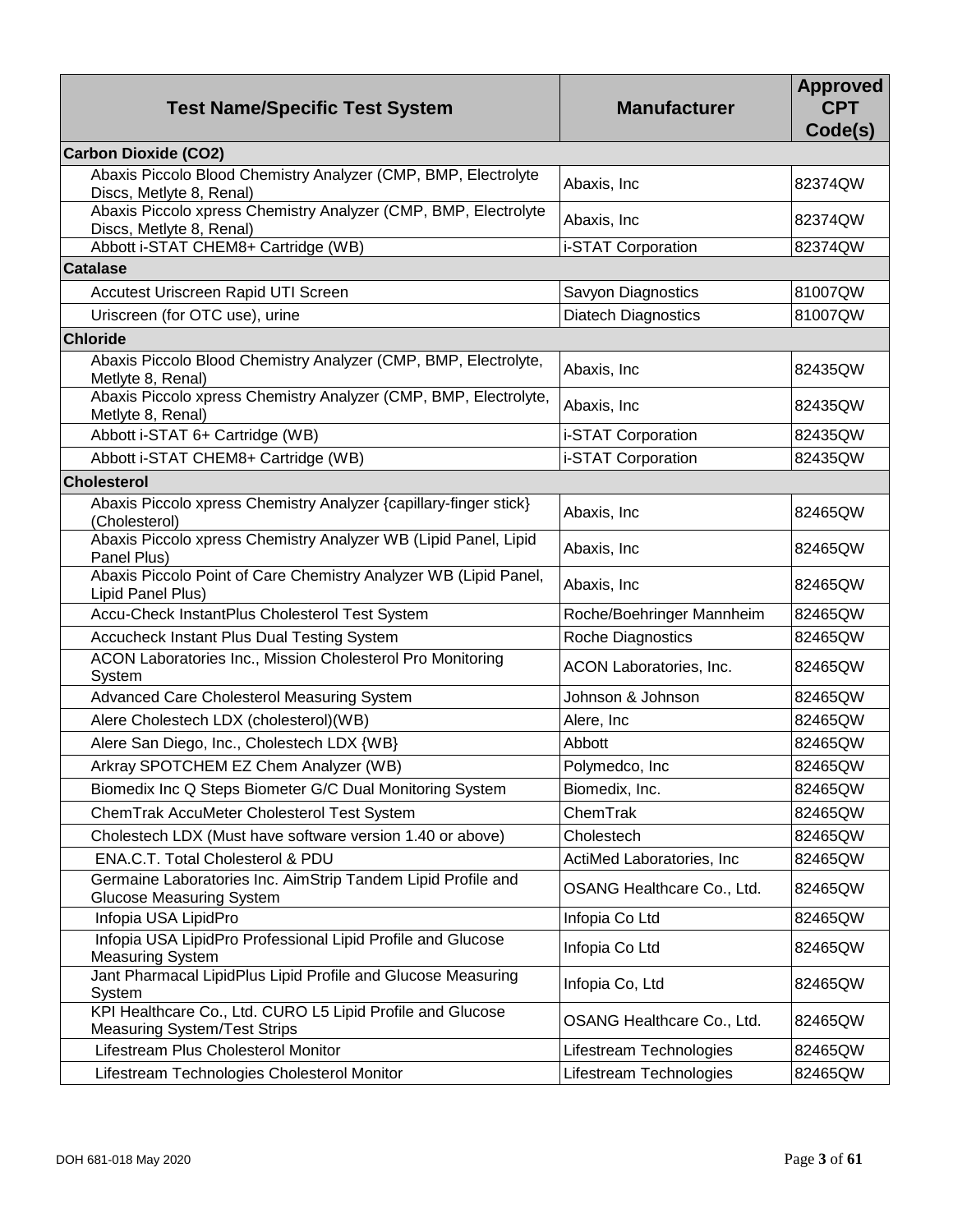| <b>Test Name/Specific Test System</b>                                                                                                                                                            | <b>Manufacturer</b>                       | <b>Approved</b><br><b>CPT</b><br>Code(s) |
|--------------------------------------------------------------------------------------------------------------------------------------------------------------------------------------------------|-------------------------------------------|------------------------------------------|
| Lifestream Technologies Personal Cholesterol Monitor for<br>cholesterol                                                                                                                          | Lifestream Technologies, Inc.             | 82465QW                                  |
| Mission Cholesterol Monitoring System and Mission Cholesterol Pro<br><b>Monitoring System</b>                                                                                                    | <b>ACON Laboratories, INC</b>             | 82465QW                                  |
| Polymer Technology Systems Bioscanner, Bioscanner Plus, and<br>Bioscanner 2000 PTS                                                                                                               | Polymer Technology Systems,<br><b>Inc</b> | 82465QW                                  |
| Polymer Technology Systems MTM BioScanner 1000                                                                                                                                                   | Polymer Technology Systems,<br><b>Inc</b> | 82465QW                                  |
| Polymer Technology Systems Cardiochek Plus, Cardiochek Home<br>Use, Home Test System, and Cardiochek PA Analyzer test strips.<br>CardioChek Home Chol+HDL+Glu Test strips                        | Polymer Technology Systems,<br>Inc        | 82465QW                                  |
| -PTS Panels Lipid Panel test strips                                                                                                                                                              |                                           | 82947QW                                  |
| -CardioChek Home Lipid Panel test strips                                                                                                                                                         |                                           | 82947QW                                  |
| Roche Diagnostics Accutrend Plus System WB                                                                                                                                                       | Roche Diagnostics                         | 82465QW                                  |
| SD Biosensor USA, Inc., SD LipidoCare (BT) Home Lipid Panel<br>Test Strip)                                                                                                                       | <b>SD BIOSENSOR</b>                       | Pending                                  |
| SD Biosensor USA, Inc., SD LipidoCare (BT) Professional System<br>(SD LipidoCare Professional Lipid Panel Test Strip)                                                                            | <b>SD BIOSENSOR</b>                       | Pending                                  |
| Wako APOLOWAKO Analyzer                                                                                                                                                                          | <b>Wako Chemicals USA</b>                 | 82465QW                                  |
| <b>Complete Blood Count</b>                                                                                                                                                                      |                                           |                                          |
| XW-100 Automated Hematology Analyzer for CLIA Waived Use<br>(Hematocrit, Hemoglobin, Platelet Count, Red blood cell (RBC)<br>count, White blood cell (WBC) count, White blood cell differential) | Sysmex America, Inc                       | Pending                                  |
| <b>Comprehensive Metabolic Panel</b>                                                                                                                                                             |                                           |                                          |
| Abaxis Piccolo Blood Chemistry Analyzer WB (Comprehensive<br>Metabolic Reagent Disc)                                                                                                             | Abaxis, Inc                               | 80053QW                                  |
| Abaxis Piccolo xpress Chemistry Analyzer WB (Comprehensive<br>Metabolic Reagent Disc)                                                                                                            | Abaxis, Inc                               | 80053QW                                  |
| <b>Creatine Kinase (CK)</b>                                                                                                                                                                      |                                           |                                          |
| Abaxis Piccolo Blood Chemistry Analyzer WB (Metlyte 8 Disc)                                                                                                                                      | Abaxis, Inc                               | 82550QW                                  |
| Abaxis Piccolo xpress Chemistry Analyzer WB (Metlyte 8 Disc)                                                                                                                                     | Abaxis, Inc                               | 82550QW                                  |
| <b>Creatinine</b>                                                                                                                                                                                |                                           |                                          |
| Abaxis Piccolo Blood Chem Analyzer WB (Chem 6 and 13 Panels,<br>CMP, BMP, Metlyte 8, Renal)                                                                                                      | Abaxis, Inc.                              | 82565QW                                  |
| Abaxis Piccolo xpress Chem Analyzer WB (Chem 6, 13, Kidney<br>Panels, CMP, BMP, Metlyte 8, Renal)                                                                                                | Abaxis, Inc.                              | 82565QW                                  |
| Abbott i-STAT Crea Cartridge (WB)                                                                                                                                                                | i-STAT Corporation                        | 82565QW                                  |
| Abbott i-STAT CHEM8+ Cartridge (WB)                                                                                                                                                              | i-STAT Corporation                        | 82565QW                                  |
| Akray SPOTCHEM EX Chem Analyzer (WB)                                                                                                                                                             | Polymedco, Inc.                           | 82565QW                                  |
| Siemens Clinitek 50 Urine Chemistry Analyzer (see also under<br>Urinalysis)                                                                                                                      | <b>Bayer</b>                              | 82570QW                                  |
| Siemens MICROABLUSTIX Reagent Strips                                                                                                                                                             | <b>Bayer</b>                              | 82570QW                                  |
| Siemens MultiStix PRO 10LS, PRO 11 and PRO 7G Reagent Strips<br>(urine dipstick and urine creatinine nonautomated)                                                                               | Bayer                                     | 82570QW                                  |
| Drugs of Abuse (Use G0477QW for visually read devices or G0478QW for instrument read devices)                                                                                                    |                                           |                                          |
| 1 Step Detect Associates DTX Drug Test Cup Integrated E-Z Split<br>Key Cup II(amphetamines, cocaine metabolites, MDMA,<br>methamphetamines, opiates, PCP, THC)                                   | <b>Biosite Inc</b>                        | 80305QW                                  |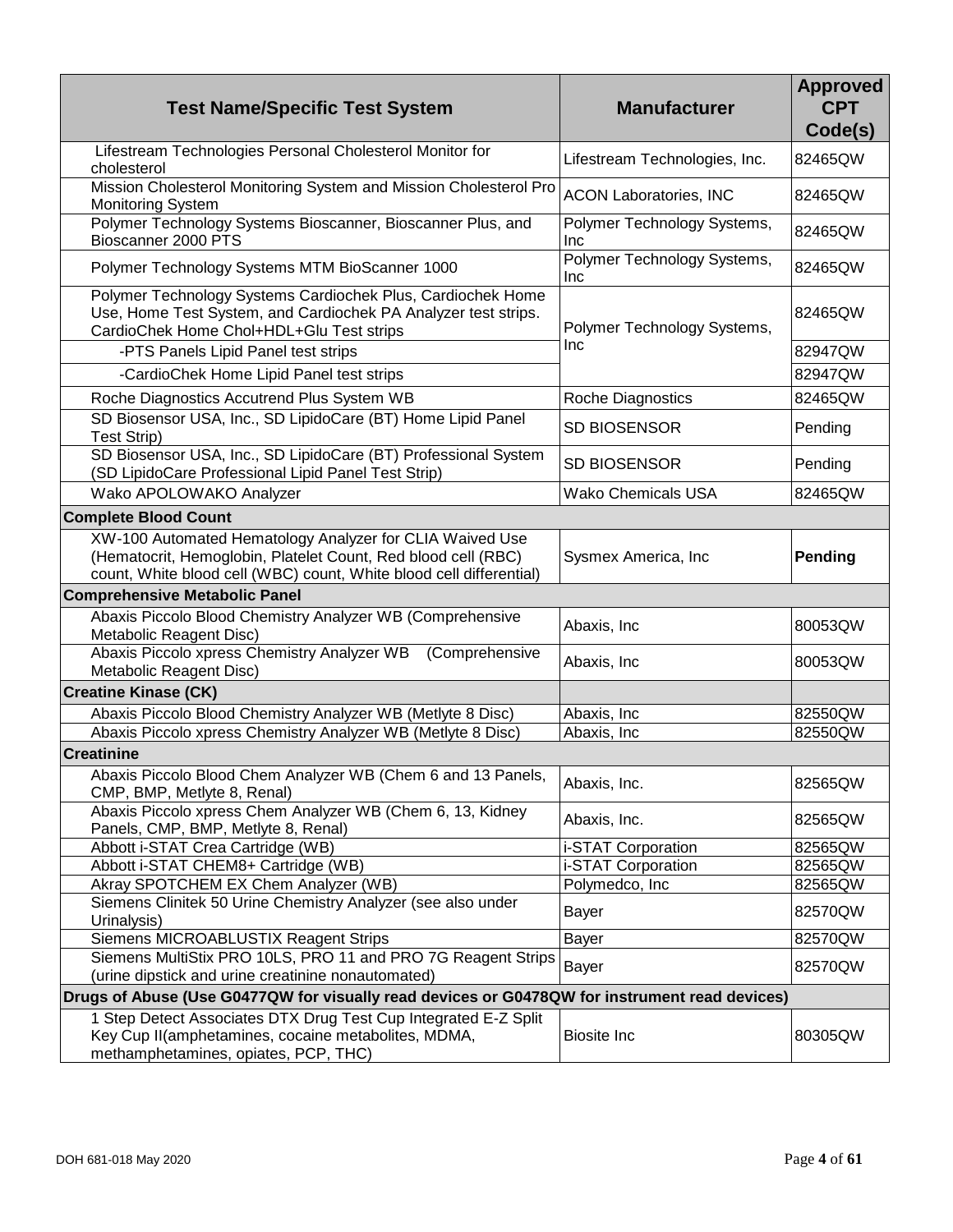| <b>Test Name/Specific Test System</b>                                                                                                                                                                                                                                          | <b>Manufacturer</b>                 | <b>Approved</b><br><b>CPT</b><br>Code(s) |
|--------------------------------------------------------------------------------------------------------------------------------------------------------------------------------------------------------------------------------------------------------------------------------|-------------------------------------|------------------------------------------|
| 12 Panel Now (DBA) Hospital Connect Inc, 12 Panel Dip/Cup Tests<br>(amphetamines, barbiturates, buprenorphine, benzodiazepines,<br>cocaine metabolites, EDDP, MDMA, methamphetamines,<br>morphine, methadone, oxycodone, PCP, propoxyphene, tricyclic<br>antidepressants, THC) | Assure Tech (Hangzhou) Co.,<br>Ltd. | 80305QW                                  |
| Abbott Diagnostics Signify ER Drug Screen Test(amphetamines,<br>barbiturates, benzodiazepines, cocaine metabolites, MDMA, opiates,<br>oxycodone, PCP, propoxyphene, THC, tricyclic antidepressants)                                                                            | Innovacon, Inc                      | 80305QW                                  |
| Acon iCassette Multi-Drug, Multi-Line Screen Test Device<br>(amphetamines, cocaine metabolites, methamphetamines, opiates,<br>PCP, THC)                                                                                                                                        | Acon Laboratories, Inc.             | 80305QW                                  |
| Acon Multi-Drug, Multi-Line Screen Test Card with Integrated Cup<br>{professional use}(amphetamines, cocaine metabolites, MDMA<br>methamphetamines, opiates, PCP, THC)                                                                                                         | Acon Laboratories, Inc.             | 80305QW                                  |
| Acon On Call Multi Drug Home Test/Test Cup(amphetamines,<br>cocaine metabolites, methamphetamines, opiates, PCP, THC)                                                                                                                                                          | Acon Laboratories, Inc.             | 80305QW                                  |
| Acon One Step Multi-Drug, Multi-Line Screen Test Device<br>P{professional use}(amphetamines, cocaine metabolites,<br>methamphetamines, opiates, PCP, THC)                                                                                                                      | Acon Laboratories, Inc.             | 80305QW                                  |
| Acon Redi-Test Cassette Multi-Drug, Multi-Line Screen Test Device<br>(amphetamines, cocaine metabolites, methamphetamines, opiates,<br>PCP, THC)                                                                                                                               | Acon Laboratories, Inc.             | 80305QW                                  |
| Accu-Stat Drugs of abuse Home Test amphetamines, cocaine<br>metabolites, methamphetamines, opiates, PCP, THC)                                                                                                                                                                  | Accu-Stat Diagnostics, Inc.         | 80305QW                                  |
| <b>Accu-Stat Home Drug Test</b><br>-Cocaine<br>-Marijuana<br>-Marijuana and Cocaine<br>-Marijuana, cocaine, amphetamine,<br>-Methamphetamine, opiates, PCP<br>-Marijuana, cocaine, amphetamine,<br>-Methamphetamine, opiates, ecstasy, PCP                                     | Accu-Stat Diagnostics, Inc.         | 80305QW                                  |
| ACCU News Drug Screening Test Card/Urine Cup (Amphetamines,<br>Methamphetamines, Opiates, Cocaine Metabolites, Cannabinoids)                                                                                                                                                   | Coretests, Inc                      | 80305QW                                  |
| ADC Multiple Drug Test Card (opiates, methamphetamines,<br>cocaine metabolites, THC, PCP)                                                                                                                                                                                      | Advantage Diagnostics Corp          | 80305QW                                  |
| Accutest Multi-Drug, Multi Line Screen Test Device (amphetamines,<br>THC, cocaine metabolites, methamphetamines. Opiates, (PCP)                                                                                                                                                | Acon Laboratories, Inc.             | 80305QW                                  |
| Advin Multi-Drug Screen Test (amphetamines, barbiturates,<br>buprenorphine, benzodiazepines, cocaine, metabolites, EDDP,<br>methamphetamines, morphine, methadone, opiates, oxycodone,<br>PCP, tricyclic antidepressants, THC, MDMA)                                           | Advin Biotech                       | 80305QW                                  |
| Aeon Multi-Drug Urine Test Cup and DipCard (amphetamines,<br>barbituates, benzodiapzepines, buprenorphine, THC, cocaine<br>metabolites, methadone, MDMA, methamphetamines, morphine,<br>oxycodone, PCP, tricyclic antidepressants, EDDP)                                       | Healgen Scientific Limited          | 80305QW                                  |
| AimScreen Multi-Drug Urine Dip Card, Dip Device CLIA Waived<br>and Test Cup (Amphetamines, Benzodiazepines, Cocaine<br>metaboities, Cannabinoids, Methamphetamines, Oxycodone,<br>Morphine, Barbituates, Buprenorphine, MDMA, PCP, Methadone)                                  | Healgen Scientific Limitied         | 80305QW                                  |
| Alatex Scientific Peace of Mind Marijuana Home Drug Test                                                                                                                                                                                                                       | <b>Advantage Diagnostics Corp</b>   | 80305QW                                  |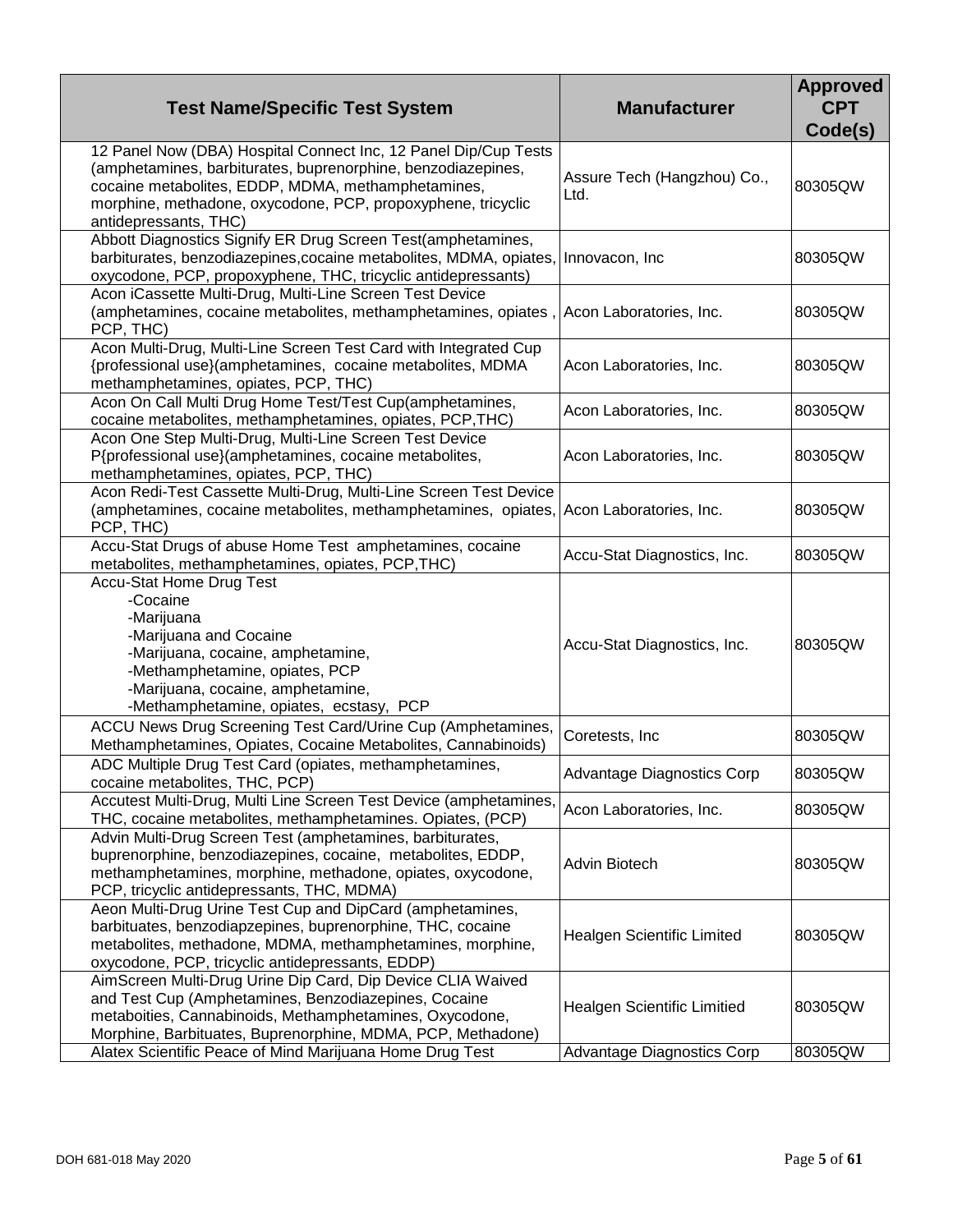| <b>Test Name/Specific Test System</b>                                                                                                                                                                                                                                                     | <b>Manufacturer</b>                   | <b>Approved</b><br><b>CPT</b><br>Code(s) |
|-------------------------------------------------------------------------------------------------------------------------------------------------------------------------------------------------------------------------------------------------------------------------------------------|---------------------------------------|------------------------------------------|
| Alere Toxicology Service Alere iCup DxPro2 Multi-Drug Test Cup<br>(Amphetamines, Barbiturates, Benzodiazepines, Benzodiazepines,<br>Cocaine metabolities, Cannabinoids (THC), Methamphtamines,<br>MDMA, Morphine, PCP, Oxycodone, Buprenorphine, Methadone,<br>Tricyclic antidepressants) | Guanhzhou Wondfo Biotech.,<br>LTD.    | 80305QW                                  |
| Marijuana & Cocaine Home Drug Test (OTC)                                                                                                                                                                                                                                                  | <b>Alatex Scientific</b>              | 80305QW                                  |
| Multiple Drugs of Abuse Test                                                                                                                                                                                                                                                              | <b>Advantage Diagnostics Corp</b>     | 80305QW                                  |
| Alere iCassette Drug Screen (amphetamines, cocaine metabolites,<br>Methamphetamines, Opiates, PCP, THC)                                                                                                                                                                                   | <b>Biosite Inc</b>                    | 80305QW                                  |
| Alere Toxicology Services Alere iCassette Dx Drug Screen<br>(barbiturates, amphetamines, benzodiazepines, cocaine<br>metabolites, morphine, oxycodone, propoxyphene, PCP, tricyclic<br>antidepressants, THC, MDMA)                                                                        | Alere                                 | 80305QW                                  |
| Alere iCUP DX Drug Screen Cup (barbiturates, amphetamines,<br>benzodiazepines, cocaine metabolites methadone,<br>methamphetamines, MDMA, opiates, oxycodone, PCP, tricyclic<br>antidepressants, THC)                                                                                      | Alere                                 | 80305QW                                  |
| Alere iCUP Dx Pro Urine Drug Screening Device (amphetamines,<br>barbiturates,, benzodiazepines, cocaine metabolites methadone,<br>methamphetamines, MDMA, opiates, oxycodone, PCP, tricyclic<br>antidepressants, THC)                                                                     | Amedica Biotech, Inc                  | 80305QW                                  |
| Alere iCup DX-14 Drug Screen Cassette Dip Card (amphetamines,<br>barbiturates, benzodiazepines, buprenorphine, cocaine metabolites<br>methadone, methamphetamines, MDMA, morphine, oxycodone,<br>propoxyphene, PCP, tricyclic antidepressants, THC)                                       | <b>Branan Medical Corp</b>            | 80305QW                                  |
| Alere iScreen DX Multi-Drug of Abuse Dip Test (barbiturates,<br>amphetamines, benzodiazepines, buprenorphine, cocaine<br>metabolites, methadone, methamphetamines, MDMA, opiates,<br>oxycodone, PCP, tricyclic antidepressants, THC)                                                      | <b>Branan Medical Corp</b>            | 80305QW                                  |
| Alere iScreen DX Single Dip Card (barbiturates, amphetamines,<br>benzodiazepines, buprenorphine, cocaine metabolites, methadone,<br>methamphetamines, MDMA, opiates, PCP, tricyclic<br>antidepressants, THC)                                                                              | <b>Branan Medical Corp</b>            | 80305QW                                  |
| Alere iCup Rx Mutli-Drug Urine Test Cup (Amphetamines,<br>Barbiturates, Benzodiazepines, Buprenorphine, Cocaine<br>metabolities, MDMA, Methadone, Methamphetamines, Morphine,<br>Oxycodone, PCP, THC, Tricyclic anitdepressants)                                                          | Guangzhou Wondfo Biotech<br>Co., LtD. | 80305QW                                  |
| Alere Toxicology Services, Alere T-Cup Compact Multi-Drug Urine<br>Test Cup (EDDP, Propoxyphene)                                                                                                                                                                                          | Guangzhou Wondfo Biotech<br>Co., Ltd. | 80305QW                                  |
| Alere Toxicology Services, Alere T-Cup Compact Multi-Drug Urine<br>Test Cup (Amphetamines, Cocaine metabolities,<br>Methamphetamines, THC, MDMA, Morphine, PCP, Oxycodone,<br>Buprenorphine, Methadone, Barbiturates, Benzodiazepines,<br>Tricyclic anitdepressants)                      | Guangzhou Wondfo Biotech<br>Co., Ltd  | 80305QW                                  |
| Alere Toxicology Services Drugs of Abuse Cup (amphetamines,<br>cocaine metabolites, THC, methamphetamines, MDM A, opiates,<br>PCP)                                                                                                                                                        | Alere San Diego, Inc.                 | 80305QW                                  |
| Alere Toxicology Services, UScreen Drug Test Cup<br>(amphetamines, barbiturates, benzodiazepines, buprenorphine,<br>THC, cocaine metabolites, EDDP, methadone, methamphetamines,<br>MDMA, morphine, opiates, oxycodone, PCP, propoxyphene,<br>tricyclic antidepressants)                  | Wondfo Biotech Co., Ltd.              | 80305QW                                  |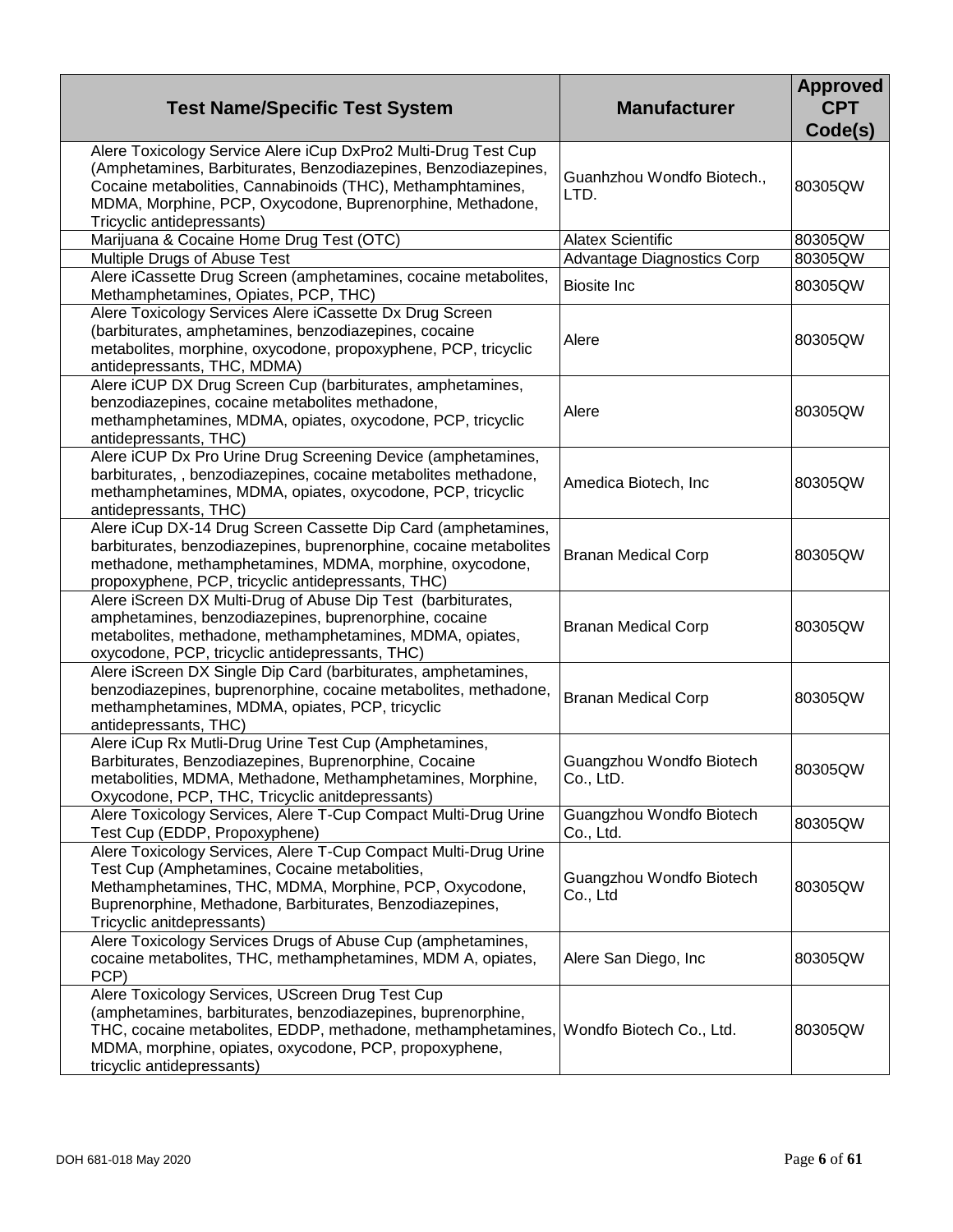| <b>Test Name/Specific Test System</b>                                                                                   | <b>Manufacturer</b>                      | <b>Approved</b><br><b>CPT</b><br>Code(s) |
|-------------------------------------------------------------------------------------------------------------------------|------------------------------------------|------------------------------------------|
| Alere Tox Screen Drugs of Abuse Test Cup(amphetamines,                                                                  |                                          |                                          |
| cannabinoids, cocaine metabolites, methamphetamines, opiates,<br>PCP, MDMA)                                             | Alere, Inc                               | 80305QW                                  |
| Alfa Scientific Designs, Inc Confidential Drug Test-Multi Drugs of                                                      |                                          |                                          |
| Abuse Urine (amphetamines, cocaine metabolites, morphine, THC,<br>MDMA)                                                 | Alfa Scientific Designs, Inc.            | 80305QW                                  |
| Alfa Scientific Designs, Inc Instant View Multi Drug of Abuse Urine                                                     |                                          |                                          |
| Test (barbiturates, amphetamines, benzodiazepines, cocaine                                                              | Alfa Scientific Designs, Inc             | 80305QW                                  |
| metabolites, methamphetamines, morphine, methadone, PCP,                                                                |                                          |                                          |
| tricyclic antidepressants, THC, MDMA)<br>Alfa Scientific Designs, Inc Instant View Multi Drug of Abuse Urine            |                                          |                                          |
| Cup Test (barbiturates, amphetamines, benzodiazepines, cocaine                                                          |                                          |                                          |
| metabolites, morphine, methadone, PCP, tricyclic antidepressants,                                                       | Alfa Scientific Designs, Inc             | 80305QW                                  |
| THC, MDMA)                                                                                                              |                                          |                                          |
| Alfa Scientific Designs, Inc Instant Verdict Multi Drug of Abuse                                                        |                                          |                                          |
| Urine Test (barbiturates, amphetamines, benzodiazepines, cocaine                                                        |                                          |                                          |
| metabolites, methamphetamines, morphine, methadone, PCP,                                                                | Alfa Scientific Designs, Inc             | 80305QW                                  |
| tricyclic antidepressants, THC, MDMA)                                                                                   |                                          |                                          |
| Alfa Scientific Designs, Inc Instant Verdict Multi Drug of Abuse                                                        |                                          |                                          |
| Urine Cup Test (barbiturates, amphetamines, benzodiazepines,                                                            | Alfa Scientific Designs, Inc             | 80305QW                                  |
| cocaine metabolites, methamphetamines, morphine, methadone,                                                             |                                          |                                          |
| PCP, tricyclic antidepressants, THC, MDMA)                                                                              |                                          |                                          |
| Alfa Scientific Designs, Inc. Instant-View Drug of Abuse Urine Cup<br>Test (morphine, Oxycodone)                        | Alfa Scientific Designs, Inc             | 80305QW                                  |
| Alfa Scientific Designs, Inc. Instant-View Multi Drug of Abuse Urine                                                    |                                          |                                          |
| Test Cup(amphetamines, barbiturates, benzodiazepines, cocaine                                                           |                                          |                                          |
| metabolites, MDMA, methamphetamines, methadone, morphine,                                                               | Alfa Scientific Designs, Inc.            | 80305QW                                  |
| opiates, PCP, tricyclic antidepressants, THC)                                                                           |                                          |                                          |
| Alfa Scientific Designs, Inc. Instant-View Multi Drug of Abuse Urine                                                    |                                          |                                          |
| Test Panel(amphetamines, barbiturates, benzodiazepines, cocaine                                                         |                                          | 80305QW                                  |
| metabolites, MDMA, methamphetamines, methadone, morphine,                                                               | Alfa Scientific Designs, Inc             |                                          |
| opiates, PCP, tricyclic antidepressants, THC)                                                                           |                                          |                                          |
| Alfa Scientific Designs, Inc., INSTANT-VIEW plus Multi-Drug of                                                          |                                          |                                          |
| Abuse Urine Test - Simple Cup (OTC Use) (amphetamines,                                                                  |                                          |                                          |
| barbiturates, benzodiazepines, THC, cocaine metabolites,<br>methadone, methamphetamines, MDMA, morphine, PCP, tricyclic | Alfa Scientific Designs, Inc             | 80305QW                                  |
| antidepressants, buprenorphine, oxycodone)                                                                              |                                          |                                          |
| Alfa Scientific Designs Instant-View Drug of Abuse Urine Cassette                                                       |                                          |                                          |
| Test (morphine, Oxycodone)                                                                                              | Alfa Scientific Designs, Inc.            | 80305QW                                  |
| Alfa Scientific Designs, Inc Multi Drug of Abuse Urine Test                                                             |                                          |                                          |
| (barbiturates, amphetamines, benzodiazepines, cocaine                                                                   |                                          |                                          |
| metabolites, methamphetamines, morphine, methadone, PCP,                                                                | Alfa Scientific Designs, Inc.            | 80305QW                                  |
| tricyclic antidepressants, THC, MDMA)                                                                                   |                                          |                                          |
| Alfa Scientific Designs, Inc Multi Drug of Abuse Urine Cup Test                                                         |                                          |                                          |
| (barbiturates, amphetamines, benzodiazepines, cocaine                                                                   | Alfa Scientific Designs, Inc.            | 80305QW                                  |
| metabolites, methamphetamines, morphine, methadone, PCP,                                                                |                                          |                                          |
| tricyclic antidepressants, THC, MDM)                                                                                    |                                          |                                          |
| AM Diagnostic, LLC, Helse Multiple Drug Cup Test (amphetamines,                                                         |                                          |                                          |
| barbiturates, benzodiazepines, THC, cocaine metabolites,<br>methadone, methamphetamines, morphine, oxycodone, PCP,      | Tianjin New Bay Bioresearch<br>Co., Ltd. | 80305QW                                  |
| tricyclic antidepressants)                                                                                              |                                          |                                          |
|                                                                                                                         |                                          |                                          |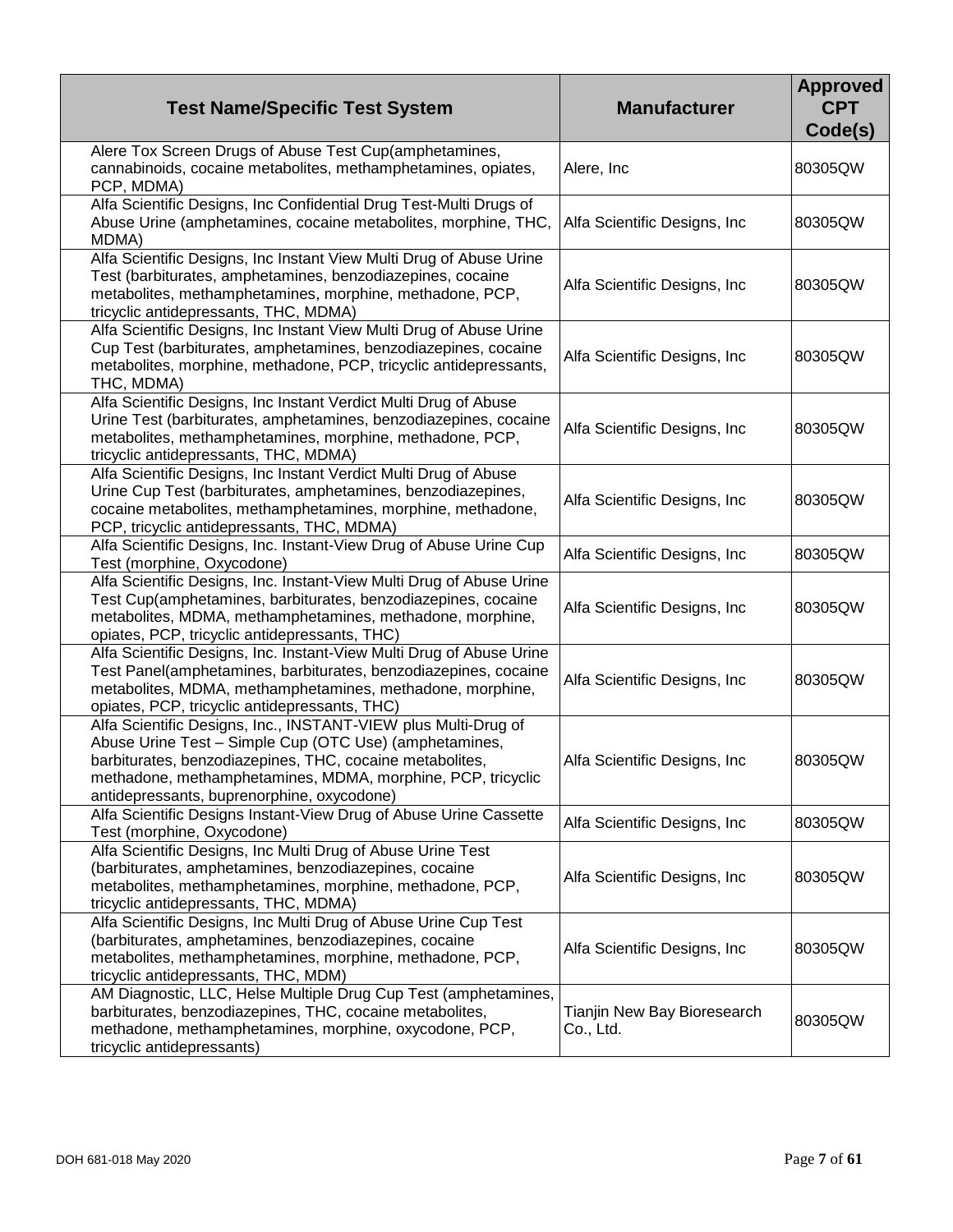| <b>Test Name/Specific Test System</b>                                                                                                                                                                                                                                                                                       | <b>Manufacturer</b>                 | <b>Approved</b><br><b>CPT</b><br>Code(s) |
|-----------------------------------------------------------------------------------------------------------------------------------------------------------------------------------------------------------------------------------------------------------------------------------------------------------------------------|-------------------------------------|------------------------------------------|
| Amedica Biotech Amedica Drug Test Cup (barbiturates,<br>amphetamines, benzodiazepines, cocaine metabolites,<br>methamphetamines, methadone, opiates, oxycodone, PCP, tricyclic<br>antidepressants, THC, MDMA)                                                                                                               | Amedica Biotech Inc.                | 80305QW                                  |
| Amedica Biotech The Amedica Home Drug Test Cup (barbiturates,<br>amphetamines, benzodiazepines, cocaine metabolites,<br>methamphetamines, methadone, opiates, oxycodone, PCP, tricyclic<br>antidepressants, THC, MDMA)                                                                                                      | Amedica Biotech Inc.                | 80305QW                                  |
| Amedica Biotech AmediCheck Instant Test Cup: (amphetamines,<br>barbiturates, benzodiazepines, cocaine metabolites, MDMA,<br>methamphetamines, methadone, opiates, oxycodone, PCP, tricyclic<br>antidepressants, THC)                                                                                                        | Amedica Biotech Inc.                | 80305QW                                  |
| Amedica Biotech Instant Test Cup (amphetamines, barbiturates,<br>benzodiazepines, cocaine metabolites, MDMA,<br>methamphetamines, methadone, opiates, oxycodone, PCP, tricyclic<br>antidepressants, THC)                                                                                                                    | Amedica Biotech Inc.                | 80305QW                                  |
| Ameditech Inc ImmuTest Drug Screen Cup (amphetamines,<br>barbiturates, benzodiazepines, THC, cocaine metabolites,<br>methadone, MDMA, methamphetamines, opiates, oxycodone, PCP,<br>tricyclic antidepressants)                                                                                                              | <b>Biosite Inc</b>                  | 80305QW                                  |
| American Bio Medica Rapid TOX (barbiturates, amphetamines,<br>benzodiazepines, buprenorphine, cocaine metabolites,<br>methamphetamines, methadone, opiates, oxycodone, PCP,<br>propoxyphene, tricyclic antidepressants, THC, MDMA)                                                                                          | American Bio Medica Corp            | 80305QW                                  |
| American Bio Medica Rapid Tox Cup II (barbiturates,<br>amphetamines, benzodiazepines, buprenorphine, cocaine<br>metabolites, methamphetamines, methadone, opiates, oxycodone,<br>PCP, tricyclic antidepressants, THC, MDMA)                                                                                                 | American Bio Medica Corp.           | 80305QW                                  |
| American Institute of Toxicology, Inc., AIT Laboratories Drug of<br>Abuse Card (amphetamines, barbiturates, benzodiazepines,<br>cocaine metabolites, THC, methamphetamines MDMA, morphine,<br>methadone, PCP, tricyclic antidepressants, oxycodone)                                                                         | Guangzhou Wondfo Biotech Co         | 80305QW                                  |
| American Institute of Toxicology, Inc., AIT Laboratories Drug of<br>Abuse Cup (amphetamines, barbiturates, benzodiazepines,<br>cocaine metabolites, THC, methamphetamines MDMA, morphine,<br>methadone, PCP, tricyclic antidepressants, oxycodone)                                                                          | Guangzhou Wondfo Biotech Co         | 80305QW                                  |
| American Institute of Toxicology, Inc., AIT Laboratories Drug of<br>Abuse Card (amphetamines, barbiturates, benzodiazepines,<br>cocaine metabolites, THC, methamphetamines, MDMA, morphine,<br>opiates, PCP, oxycodone, buprenorphine)                                                                                      | Guangzhou Wondfo Biotech Co         | 80305QW                                  |
| American Screening Corp Discover Drug Test Cups/Cards<br>(amphetamines, barbiturates, benzodiazepines, buprenorphine,<br>EDDP, THC, cocaine metabolites, methadone, MDMA,<br>methamphetamines, morphine, opiates, oxycodone, PCP,<br>propoxyphene, tricyclic antidepressants)                                               | UCP Biosciences, Inc.               | 80305QW                                  |
| American Screening Corporation, Inc. Precision DX Panel Dip<br>M300/Dip M2000/Quick Cup M300/Quick Cup M2000<br>(amphetamines, benzodiazepines, cocaine metabolites, THC,<br>methamphetamines, morphine, oxycodone, barbiturates,<br>buprenorphine, MDMA, PCP, EDDP, tricyclic antidepressants,<br>propoxyphene, methadone) | Assure Tech (Hangzhou) Co.,<br>Ltd. | 80305QW                                  |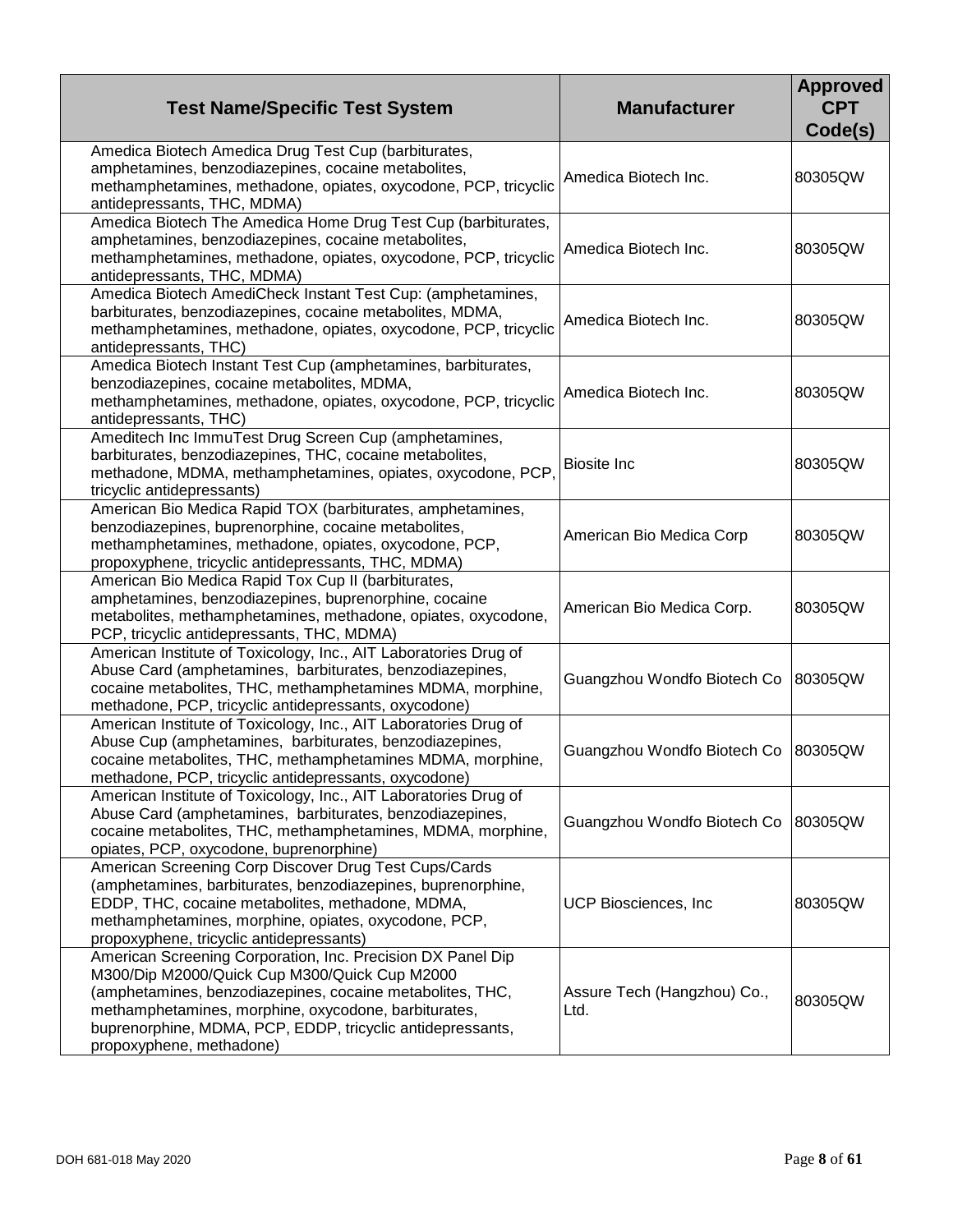| <b>Test Name/Specific Test System</b>                                                                                                                                                                                                                                                                 | <b>Manufacturer</b>                     | <b>Approved</b><br><b>CPT</b><br>Code(s) |
|-------------------------------------------------------------------------------------------------------------------------------------------------------------------------------------------------------------------------------------------------------------------------------------------------------|-----------------------------------------|------------------------------------------|
| American Screening Corporation Discover Multi-Drug Key<br>Cups(amphetamines, barbiturates, benzodiazepines,<br>buprenorphine, cannabinoids, cocaine metabolites, methadone,<br>methamphetamines, MDMA, opiates, oxycodone, PCP,<br>propoxyphene, tricyclic antidepressants)                           | <b>UCP Biosciences, Inc.</b>            | 80305QW                                  |
| American Screening Corporation Discover Plus Multi-Drug Key<br>Cups and Cards (amphetamines, barbiturates, benzodiazepines,<br>buprenorphine, cannabinoids, cocaine metabolites, methadone,<br>methamphetamines, MDMA, morphine, opiates, oxycodone, PCP,<br>propoxyphene, tricyclic antidepressants) | UCP Biosciences, Inc.                   | 80305QW                                  |
| American Screening Corp Multi-Drug Test Cups/Cards<br>(amphetamines, barbiturates, benzodiazepines, THC, cocaine<br>metabolites, methadone, MDMA, methamphetamines, morphine,<br>opiates, oxycodone, PCP, tricyclic antidepressants)                                                                  | <b>UCP Biosciences, Inc</b>             | 80305QW                                  |
| American Screening Corp OneScreen Drug Test Cards<br>(amphetamines, barbiturates, benzodiazepines, buprenorphine,<br>THC, cocaine metabolites, methadone, MDMA,<br>methamphetamines, morphine, opiates, oxycodone, PCP,<br>propoxyphene, tricyclic antidepressants)                                   | <b>UCP Biosciences, Inc</b>             | 80305QW                                  |
| American Screening Corp OneScreen Drug Test Cups<br>(amphetamines, barbiturates, benzodiazepines, THC, cocaine<br>metabolites, methadone, MDMA, methamphetamines, morphine,<br>opiates, oxycodone, PCP, tricyclic antidepressants)                                                                    | UCP Biosciences, Inc                    | 80305QW                                  |
| American Screening Corporation Precision DX Panel Dip<br>M300/Quick Cup M300/Panel Dip M2000/Quick Cup M2000<br>(amphetamines, barbiturates, benzodiazepines, THC, cocaine<br>metabolites, methadone, MDMA, methamphetamines, morphine,<br>oxycodone, PCP)                                            | AmericanScreening                       | 80305QW                                  |
| American Screening Corp Reveal Multi- Drug Testing Cups<br>(amphetamines, barbiturates, benzodiazepines, buprenorphine,<br>THC, cocaine metabolites, methadone, MDMA,<br>methamphetamines, morphine, opiates, oxycodone,<br>propoxyphene, PCP, tricyclic antidepressants)                             | <b>UCP Biosciences, Inc</b>             | 80305QW                                  |
| American Screening Corp Reveal Mini Drug Testing Cups<br>(amphetamines, barbiturates, benzodiazepines, buprenorphine,<br>THC, cocaine metabolites, methadone, MDMA,<br>methamphetamines, morphine, opiates, oxycodone,<br>propoxyphene, PCP, tricyclic antidepressants)                               | UCP Biosciences, Inc                    | 80305QW                                  |
| American Screening LLC, Precision Plus/DX Quick Cup/Panel Dip<br>Tests (amphetamines, barbiturates, buprenorphine,<br>benzodiazepines, cocaine metabolites, EDDP, MDMA,<br>methamphetamines, morphine, methadone, oxycodone, PCP,<br>propoxyphene, tricyclic antidepressants, THC)                    | American Screening<br>Corporation, Inc. | 80305QW                                  |
| APC Work Force solutions ZeroChaos Multi Drug Screen Cup -<br>professional (amphetamines, barbiturates, benzodiazepines, THC,<br>cocaine metabolites, methadone, methamphetamines, morphine,<br>oxycodone, PCP, tricyclic antidepressants)                                                            | Tianjin New Bay Bioresearch             | 80305QW                                  |
| Applied Biotech Drug Free @Home:THC (OTC)                                                                                                                                                                                                                                                             | Applied Biotech, Inc.                   | 80305QW                                  |
| Applied Biotech Drug Free @Home:Cocaine Test (OTC)                                                                                                                                                                                                                                                    | Applied Biotech, Inc.                   | 80305QW                                  |
| Assure Tech. Co., Ltd. AssureTech Panel Dip Test, Quick Cup Test<br>(Ampethamines, Barbituates, Benzodiazepines, Buprenorphine,<br>Cocaine metaboities, MDMA, Methamphetamines, Methadone,<br>Morphine, Oxycodone, PCP, THC)                                                                          | AssureTech (Hangzhou)<br>CO.,Ltd        | 80305QW                                  |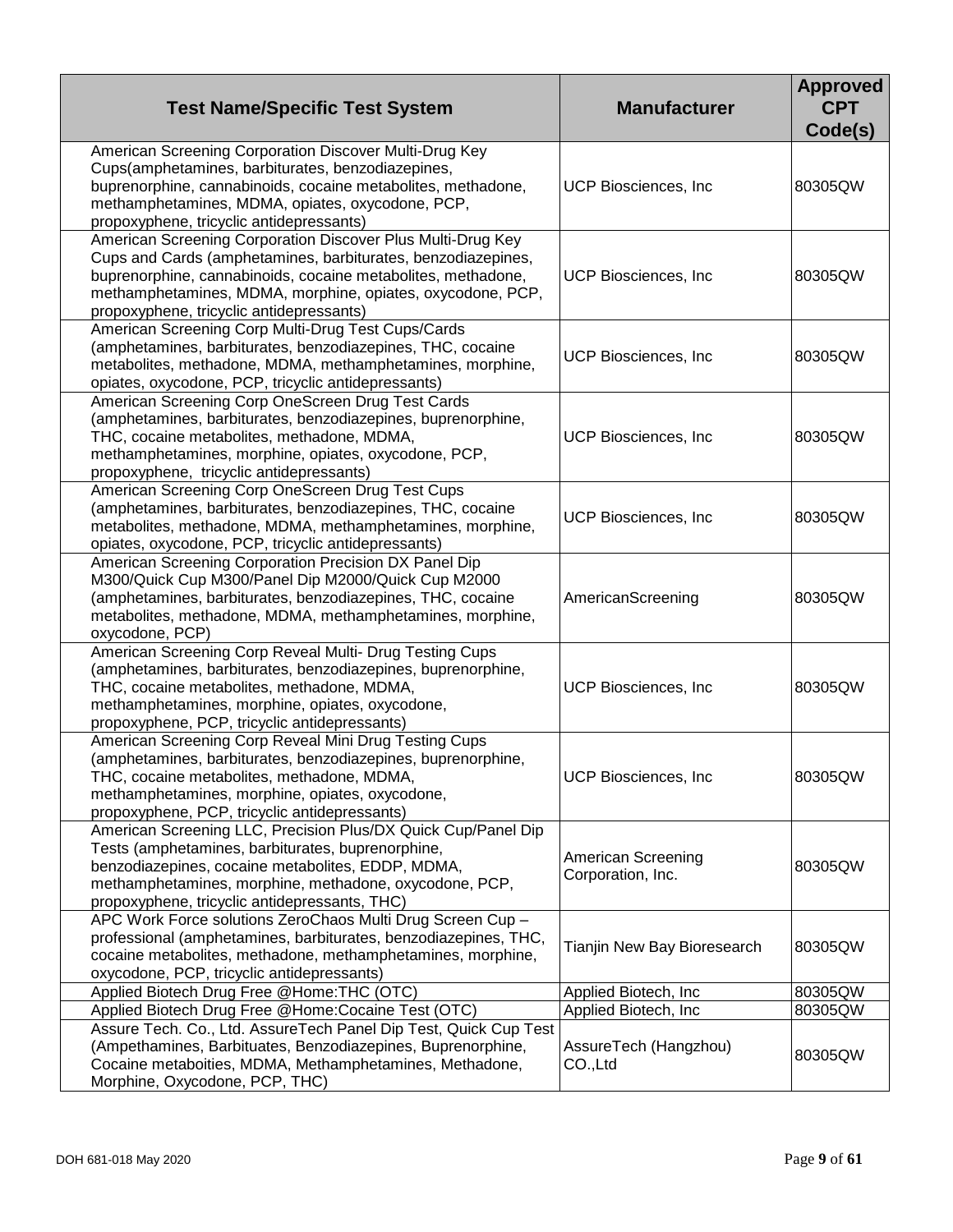| <b>Test Name/Specific Test System</b>                                                                                                                                                                                                                                                                      | <b>Manufacturer</b>                    | <b>Approved</b><br><b>CPT</b><br>Code(s) |
|------------------------------------------------------------------------------------------------------------------------------------------------------------------------------------------------------------------------------------------------------------------------------------------------------------|----------------------------------------|------------------------------------------|
| Assure Tech Co., Ltd. AssureTech Quick Cup/Panel Dip Tests<br>(Propoxyphene, Tricyclic antidepressants, EDDP)                                                                                                                                                                                              |                                        |                                          |
| AssureTech Strip, Dip Card, Quick Cup, Turn-Key Split Cup<br>(Amphetamine, Cocaine, Marijuana, Methamphetamine, Morphine,<br>PCP)                                                                                                                                                                          | AssureTech (Hangzhou) Co.,<br>Ltd.     | 80305QW                                  |
| AssureTech Buprenorphine Strip, Panel Dip, Quick Cup, Turn Key-<br>Split Cup                                                                                                                                                                                                                               | AssureTech. CO., Ltd                   | 80305QW                                  |
| AssureTech Methadone Strip, Panel Dip, Quick Cup, Turn Key-Split<br>Cup                                                                                                                                                                                                                                    | AssureTech. CO., Ltd                   | 80305QW                                  |
| AssureTech Oxycodone Strip, Panel Dip, Quick Cup, Turn Key-Split<br>Cup (Barbiturates, Oxycodone) {OTC}                                                                                                                                                                                                    | AssureTech. CO., Ltd                   | 80305QW                                  |
| AssureTech Panel Dip Test, Assure Quick Cup Test<br>(Ampethamines, Barbituates, Benzodiazepines, Buprenorphine,<br>Cocaine metaboities, MDMA, Methamphetamines, Methadone,<br>Morphine, Oxycodone, PCP, THC)                                                                                               | AssureTech (Hangzhou)<br>CO.,Ltd       | 80305QW                                  |
| AssureTech Secobarbital Strip, Panel Dip, Quick Cup, Turn Key-<br>Split Cup {OTC} (Barbiturates, Oxycodone)                                                                                                                                                                                                | AssureTech. CO., Ltd                   | 80305QW                                  |
| Assured THC One step Marijuana Test Strip and Test Cassette                                                                                                                                                                                                                                                | Healgen Scientific                     | 80305QW                                  |
| ATTEST (Amphetamines, Barbiturates, Benzodiapzepines,<br>Buprenorphine, Cannabinoids, Cocaine metabolites, Methadone<br>metabolites, Methamphetamines, MDMA, Morphine, Opiates,<br>Oxycodone, PCP, Tricyclic antidepressants)                                                                              | Advin Biotech, Inc                     | 80305QW                                  |
| Aventir Biotech LLC Home Check Multiple Drug Cup Test<br>(barbiturates, amphetamines, benzodiazepines, cocaine<br>metabolites, methamphetamines, morphine, methadone,<br>oxycodone, PCP, tricyclic antidepressants, THC)                                                                                   | Tianjin New Bay Bioresearch Co 80305QW |                                          |
| Azure Biotech, Inc., Azure Bio-Panel Dip/Quick Cup Tests<br>(morphine, amphetamines, barbiturates, buprenorphine, cocaine<br>metabolites, benzodiazepines, EDDP, MDMA, methamphetamines,<br>methadone, oxycodone, PCP, propoxyphene, tricyclic<br>antidepressants, THC)                                    | Azure Biotech Inc.                     | 80305QW                                  |
| Azure Biotech Inc., Azure Bio-Sensitivity Plus Panel Dip/Quick Cup<br>Tests (EDDP, amphetamines, barbiturates, buprenorphine,<br>benzodiazepines, cocaine metabolites, MDMA, methamphetamines, Azure Biotech Inc.<br>morphine, oxycodone, PCP, propoxyphene, tricyclic<br>antidepressants, THC, methadone) |                                        | 80305QW                                  |
| Best Value Medical, Best Value Medical Multi Drug Testing Cup<br>(Amphetamines, Oxazepam, Cocaine metabolites, THC,<br>Methamphetamines, Morphine, Secobarbital, Methadone, MDMA,<br>Oxycodone, Buprenorphine, PCP, Nortriptyline, Propoxyphene)                                                           | <b>LSI Consulting</b>                  | 80305QW                                  |
| Biotech Screening Correction Cup- Cup format (amphetamines,<br>barbiturates, benzodiazepines, cocaine metabolites,<br>methamphetamines, MDMA, morphine, oxycodone, PCP, THC,<br>tricyclic antidepressants)                                                                                                 | Guangzhou Wondfo Biotech<br>Co., Ltd   | 80305QW                                  |
| Biotech Screening Correction Cup-Cup format (amphetamines,<br>barbiturates, benzodiazepines, cannabinoids, oxycodone)                                                                                                                                                                                      | Guangzhou Wondfo Biotech<br>Co., Ltd   | 80305QW                                  |
| Biotech Screening Correction Cup (cocaine metabolites,<br>methamphetamines, MDMA, morphine, PCP, tricyclic<br>antidepressants, methadone)                                                                                                                                                                  | Guangzhou Wondfo Biotech<br>Co., Ltd   | 80305QW                                  |
| Biotech Screening, LLC, Biotech Screening Corrections Cup, Cup<br>format (buprenorphine, amphetamines, barbiturates,<br>benzodiazepines, cocaine metabolites, cannabinoids, MDMA,<br>morphine, opiates, PCP, oxycodone)                                                                                    | Guangzhou Wondfo Biotech<br>Co., Ltd   | 80305QW                                  |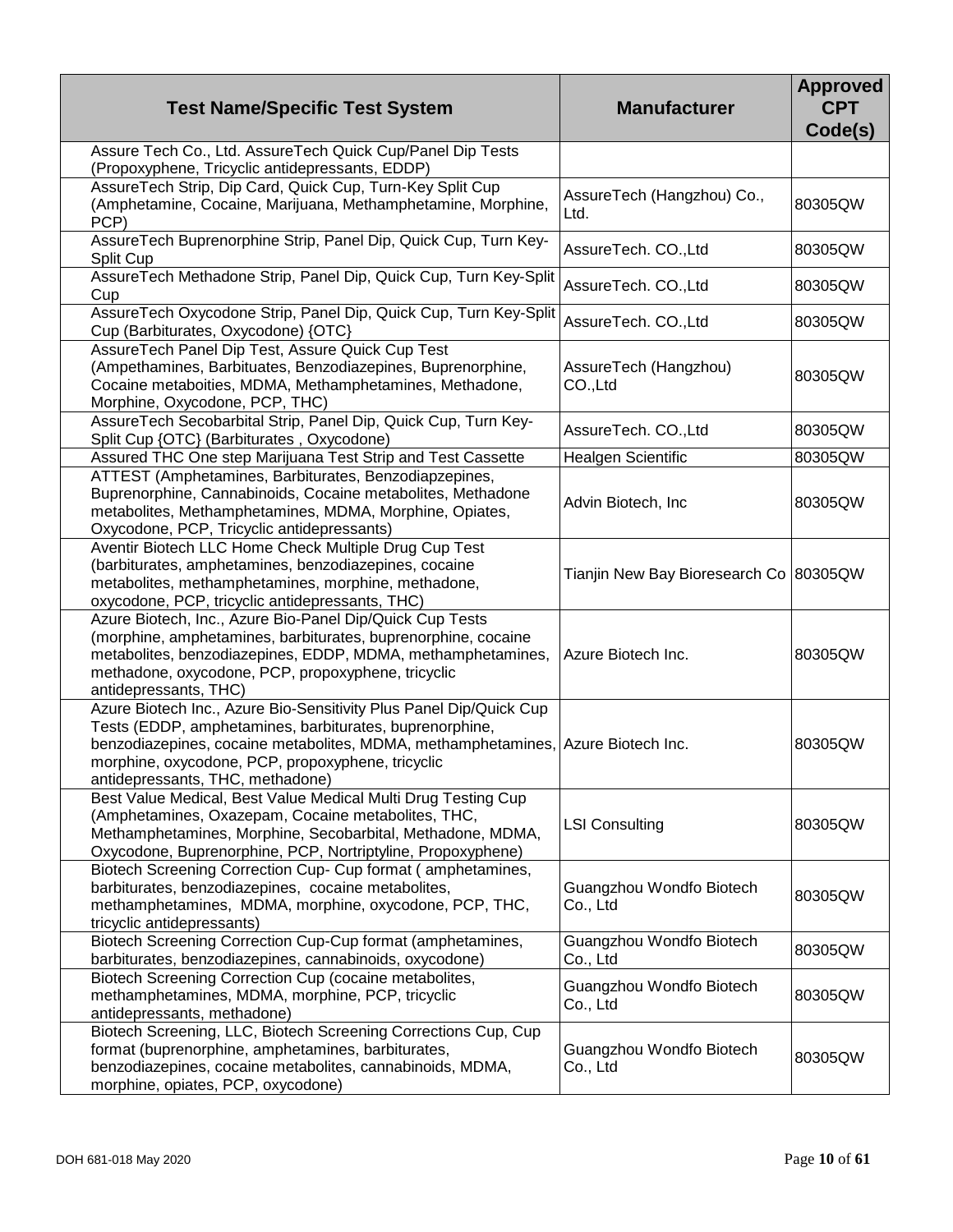| <b>Test Name/Specific Test System</b>                                                                                                                                                                                                                                       | <b>Manufacturer</b>                  | <b>Approved</b><br><b>CPT</b><br>Code(s) |
|-----------------------------------------------------------------------------------------------------------------------------------------------------------------------------------------------------------------------------------------------------------------------------|--------------------------------------|------------------------------------------|
| Biotech Screening, LLC Corrections Cup Multi-Drug Urine Test Cup<br>(amphetamines, buprenorphine, cannabinoids, cocaine metabolites,<br>methadone, methamphetamines, MDMA, tricyclic antidepressants,<br>oxycodone, morphine, benzodiazepines, PCP, barbiturates)           | Guangzhou Wondfo Biotech<br>Co., Ltd | 80305QW                                  |
| Biotechnostix Rapid Response Multi-Drug, Multi-Line Screen Test<br>Card with Integrated Cup (amphetamines, cocaine metabolites,<br>THC, methamphetamines, MDMA, opiates, PCP)                                                                                               | Acon Laboratories, Inc.              | 80305QW                                  |
| Biotechnostix Rapid Response One Step Multi-Drug, Multi-Line<br>Screen Test Device (amphetamines, cocaine metabolites, THC,<br>methamphetamines, opiates, PCP)                                                                                                              | Acon Laboratories, Inc.              | 80305QW                                  |
| Branan Medical Corp Fastect II Drug Screen Dipstick Test<br>(amphetamines, barbiturates, benzodiazepines, THC, cocaine<br>metabolites, methadone, methamphetamines,<br>MDMA, opiates,<br>oxycodone, PCP, tricyclic antidepressants                                          | <b>Branan Medical Corporation</b>    | 80305QW                                  |
| Branan Medical Corp Fastect II BUP Dipcard (buprenorphine)                                                                                                                                                                                                                  | <b>Branan Medical Corporation</b>    | 80305QW                                  |
| Branan Medical Corp Fastect II BUP Dipstsick (buprenorphine)                                                                                                                                                                                                                | <b>Branan Medical Corporation</b>    | 80305QW                                  |
| Branan Medical Corp FasTox Drug Dipcard (amphetamines,<br>barbiturates, benzodiazepines, THC, cocaine metabolites,<br>methadone, methamphetamines, MDMA, opiates, oxycodone, PCP,<br>tricyclic antidepressants)                                                             | <b>Branan Medical Corporation</b>    | 80305QW                                  |
| Branan Medical Corp QuickTox Drug Screen (amphetamines,<br>barbiturates, benzodiazepines, THC, cocaine metabolites,<br>methadone, methamphetamines, MDMA, opiates, oxycodone, PCP,<br>tricyclic antidepressants)                                                            | <b>Branan Medical Corporation</b>    | 80305QW                                  |
| Branan Medical Corp QuickTox Dipcard (buprenorphine)                                                                                                                                                                                                                        | <b>Branan Medical Corporation</b>    | 80305QW                                  |
| Branan Medical Corp ToxCup Drug Screen Cup/Cassette Dip Card<br>(amphetamines, barbiturates, benzodiazepines, THC, cocaine<br>metabolites, methadone, methamphetamines, MDMA, opiates,<br>oxycodone, PCP)                                                                   | <b>Branan Medical Corporation</b>    | 80305QW                                  |
| BTNX Inc Know Multi-Drug One Step Screen Test Panel<br>(amphetamines, barbiturates, benzodiazepines, THC, cocaine<br>metabolites, methadone, methamphetamines, morphine, MDMA,<br>PCP, tricyclic antidepressants)                                                           | Alfa Scientific Designs, Inc         | 80305QW                                  |
| BTNX Inc. Rapid Response Drug Screening Cup-OTC/Panel-<br>OTC/Test Strip-OTC (amphetamines, barbiturates,<br>benzodiazepines, buprenorphrine, cocaine metabolites, THC,<br>methadone, methamphetamines, MDMA, morphine, PCP, tricyclic<br>antidepressants, oxycodone, EDDP) | Hangzhou AllTest Biotech Co.,<br>Ltd | 80305QW                                  |
| BTNX Inc. Rapid Response Drug Screening Cup/Panel/Strip w/wo<br>Adulteration (amphetamines, barbiturates, benzodiazepines,<br>buprenorphrine, cocaine metabolites, THC, methadone,<br>methamphetamines, MDMA, morphine, PCP, tricyclic<br>antidepressants, oxycodone, EDDP) | Hangzhou AllTest Biotech Co.,<br>Ltd | 80305QW                                  |
| BTNX, Inc. Rapid Response Drug Screening Panel/Cup<br>(Amphetamines, Barbiturates, Buprenorphine, Benzodiazepines,<br>Cocaine metabolites, EDDP, MDMA, Methamphetamines,<br>Morphine, Methadone, Oxycodone, PCP, Propoxyphene, Tricyclic<br>antidepressants, THC)           | BTNX, Inc.                           | 80305QW                                  |
| BTNX Inc. Rapid Response Drugs of Abuse Test Cup and Test<br>Panel (Amphetamines, Barbiturates, Benzodiazepines,<br>Buprenorphine, Cocaine metabolites, EDDP, MDMA, Methadone,<br>Methamphetamines, Morphine, Oxycodone, PCP, THC, Tricyclic<br>antidepressants)            | <b>Healgen Scientific</b>            | 80305QW                                  |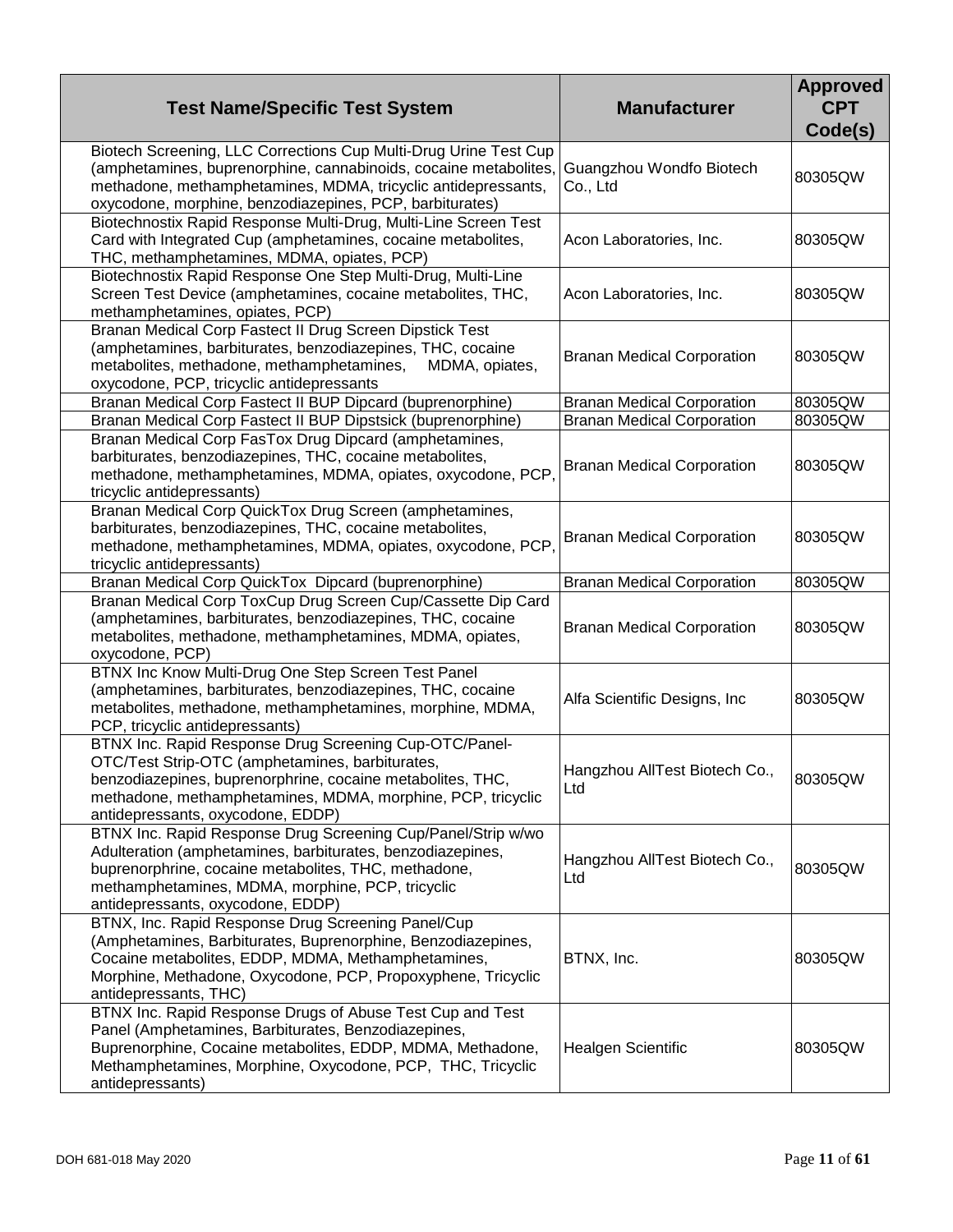| <b>Test Name/Specific Test System</b>                                                                                                                                                                                                                                                                                     | <b>Manufacturer</b>                 | <b>Approved</b><br><b>CPT</b><br>Code(s) |
|---------------------------------------------------------------------------------------------------------------------------------------------------------------------------------------------------------------------------------------------------------------------------------------------------------------------------|-------------------------------------|------------------------------------------|
| BTNX Inc Rapid Response Multi-Drug One Step Screen Test Panel<br>(amphetamines, barbiturates, benzodiazepines, THC, cocaine<br>metabolites, methamphetamines, morphine, MDMA, PCP, tricyclic<br>antidepressants)                                                                                                          | Alfa Scientific Designs, Inc.       | 80305QW                                  |
| BTNX Inc Rapid Response Multi-Drug Urine Test Panel {Dip Card<br>format} (amphetamines, barbiturates, benzodiazepines, THC,<br>cocaine metabolites, methadone, methamphetamines, morphine,<br>MDMA, oxycodone, PCP, tricyclic antidepressants,<br>buprenorphrine)                                                         | Guangzhou Wondfo Biotech Co         | 80305QW                                  |
| BTNX Inc Rapid Response Multi-Drug Urine Test Cup{Cup format}<br>(amphetamines, barbiturates, benzodiazepines, THC, cocaine<br>metabolites, methadone, methamphetamines, morphine, MDMA,<br>oxycodone, PCP, tricyclic antidepressants, buprenorphines)                                                                    | Guangzhou Wondfo Biotech Co         | 80305QW                                  |
| BTNX Inc. Rapid Response Multi-Drug Urine Test Cup (Morphine<br>300) {cup format}(amphetamines, burenorphine, THC, cocaine<br>metabolities, methadone, methamphetamines, MDMA, morphine,<br>tricyclic antidepressants, benzopdiazepines, PCP, barbituates)                                                                | Guangzhou Wondo Biotech Co.,<br>Ltd | 80305QW                                  |
| BTNX Inc. Rapid Response Multi-Drug Urine Test Panel (Morphine<br>300) {Dip Card format} (oxycodone, amphetamines,<br>buprenorphrine, THC, cocaine metabolites, methadone,<br>methamphetamines, MDMA, morphine, tricyclic antidepressants,<br>benzodiazepines, PCP, barbituates)                                          | Guangzhou Wondo Biotech Co.,<br>Ltd | 80305QW                                  |
| BTNX Inc. Rapid Response Multi-Drug Integrated Split Spec. Cup<br>(Ampetamine, Barbiturates, Buprenorphine, Cocaine,<br>Methamphetamine, Morphine, Oxycodone, PCP, THC)                                                                                                                                                   | BTNX Inc.                           | 80305QW                                  |
| BTNX Inc. Rapid Response Multi-Drug One-Step Cup<br>(Ampetamine, Barbiturates, Buprenorphine, Cocaine,<br>Methamphetamine, Morphine, Oxycodone, PCP, THC)                                                                                                                                                                 | BTNX Inc.                           | 80305QW                                  |
| BTNX Inc. Rapid Response Single-Drug Test Strip, Single/Multi-<br>Drug Test Panel (Amphetamines, Barbirurates, Buprenorphine,<br>Cocaine metabolites, Morphine, Methadone, Methamphetamines,<br>PCP, Oxycodone, THC)                                                                                                      | BTNX Inc.                           | 80305QW                                  |
| BTNX Inc. Rapid Response Single/Multi DOA Panel MOR<br>300/Panel MOR 2000/Cup MOR 300/Cup MOR 2000 (Urine)<br>(Amphetamines, Barbirurates, Buprenorphine, Benzodiazepines,<br>Cocaine metabolites, EDDP, Methadone, MDMA,<br>Methamphetamines, Morphine, Oxycodone, PCP, Propoxyphene,<br>Tricyclic antidepressants, THC) | Assure Tech (Hangzhou) Co.,<br>Ltd. | 80305QW                                  |
| BTNX Inc. Rapid Response Single/Multi-Drug Test Panel<br>(Amphetamines, Barbirurates, Buprenorphine, Cocaine metabolites, BTNX Inc.<br>Morphine, Methamphetamines, PCP, Oxycodone, THC)                                                                                                                                   |                                     | 80305QW                                  |
| BTNX Inc. Rapid Response Multi-Drug Urine Test Cup and Dip<br>Card (Amphetamines, Barbiturates, Benzodiazepines,<br>Buprenorphine, Cocaine metabolites, MDMA, Methamphetamines,<br>Methadone, Morphine, Oxycodone, PCP, Propoxyphene, Tricyclic<br>antidepressants)                                                       | <b>Healgen Scientific Limited</b>   | 80305QW                                  |
| BTNX Rapid Response X-Press Drug Test Strip or Cassette<br>(AMP/Amphetamine)(amphetamines)                                                                                                                                                                                                                                | BTNX, Inc                           | 80305QW                                  |
| BTNX Rapid Response X-Press Drug Test (COC/Cocaine) Dip<br>Card or Cup format (Cocaine metabolites)                                                                                                                                                                                                                       | BTNX, Inc                           | 80305QW                                  |
| <b>BTNX Rapid Response X-Press Drug</b><br>Test(MDMA/Methylenedioxymethaphetamines) Dip Card or Cup<br>format (MDMA)                                                                                                                                                                                                      | BTNX, Inc                           | 80305QW                                  |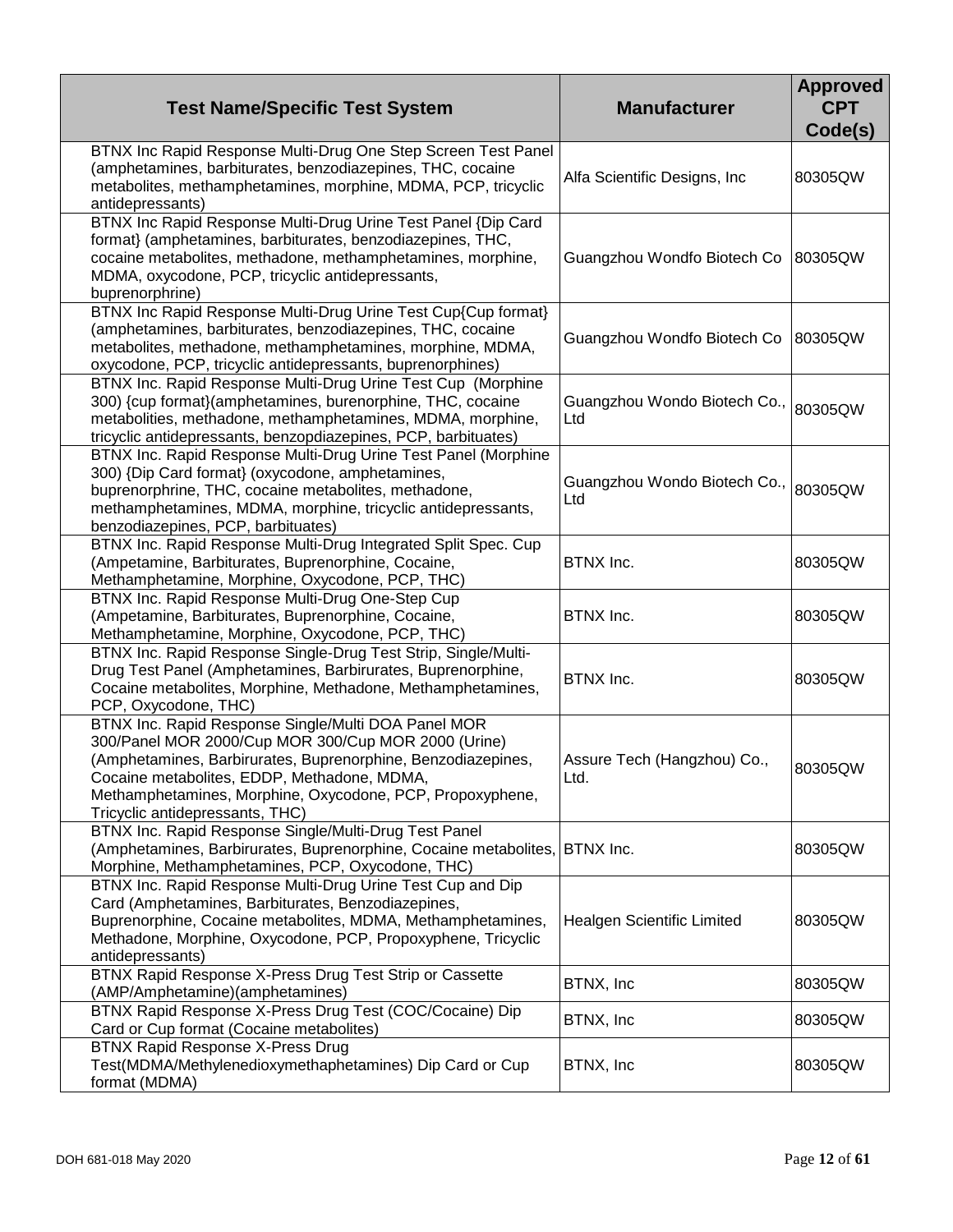| <b>Test Name/Specific Test System</b>                                                                                                                                                                                                                                            | <b>Manufacturer</b>        | <b>Approved</b><br><b>CPT</b><br>Code(s) |
|----------------------------------------------------------------------------------------------------------------------------------------------------------------------------------------------------------------------------------------------------------------------------------|----------------------------|------------------------------------------|
| BTNX Rapid Response X-Press Drug Test<br>(MET/Methamphetamine) Dip Card or Cup format<br>(methamphetamines)                                                                                                                                                                      | BTNX, Inc                  | 80305QW                                  |
| BTNX Rapid Response X-Press Drug Test (MOP/Morphine) Dip<br>Card or Cup format (morphine)                                                                                                                                                                                        | BTNX, Inc                  | 80305QW                                  |
| BTNX Rapid Response X-Press Drug Test Morphine (2000) Dip<br>Card or Cup format (Cocaine metabolites)                                                                                                                                                                            | BTNX, Inc                  | 80305QW                                  |
| BTNX Rapid Response X-Press Drug Test (MTD/Methadone) Dip<br>Card or Cup format (methadone)                                                                                                                                                                                      | BTNX, Inc                  | 80305QW                                  |
| BTNX Rapid Response X-Press Drug Test Nortriptyline Dip Card<br>and Cup format (tricyclic antidepressants)                                                                                                                                                                       | BTNX, Inc                  | 80305QW                                  |
| BTNX Rapid Response X-Press Drug Test Oxazepam Strip or<br>Cassette (Benzodiazepines)                                                                                                                                                                                            | BTNX, Inc                  | 80305QW                                  |
| BTNX Rapid Response X-Press Drug Test (PCP/PCP) Dip Card or<br>Cup format (PCP)                                                                                                                                                                                                  | BTNX, Inc                  | 80305QW                                  |
| BTNX Rapid Response X-Press Drug Test Secobarbital Strip or<br>Cassette (Barbiturates)                                                                                                                                                                                           | BTNX, Inc                  | 80305QW                                  |
| BTNX Rapid Response X-Press Drug Test Strip or Cassette (THC)                                                                                                                                                                                                                    | BTNX, Inc                  | 80305QW                                  |
| Budpak THC One Step Marujuana, Test Cassette, Test Dip card,<br><b>Test Strip</b>                                                                                                                                                                                                | Healgen Scientific Limited | 80305QW                                  |
| Budpak Morphine Test DipCard, Test Cassette, Test Strip                                                                                                                                                                                                                          | Healgen Scientific Limited | 80305QW                                  |
| Chemtron Biotech Inc, Chemtrue Multi-Panel DOA Dip Card Tests<br>(amphetamines, THC, cocaine meatbolites, methanphetamines,<br>morphine, PCP, barbituates, benzodiadepines, methadone, MDMA,<br>opiates, oxycodone, tricyclic antidepressants, buprenorphrine)                   | Chemtron Biotech, Inc.     | 80305QW                                  |
| Chemtron Biotech Inc, Chemtrue Multi-Panel DOA Dip Card with<br>OPI 2000 Tests (amphetamines, THC, cocaine metabolites,<br>methamphetamines, morphine, PCP, barbiturates,<br>benzodiadepines, methadone, MDMA, opiates, oxycodone, tricyclic<br>antidepressants, buprenorphrine) | Chemtron Biotech, Inc      | 80305QW                                  |
| Chemtron Biotech Inc, Chemtrue Single/Multi-Panel Drug Screen<br>Cassette Tests (benzodiazepines, barbiturates, buprenorphrine,<br>tricyclic antidepressants, MDMA, methadone, opiates, oxycodone)                                                                               | Chemtron Biotech, Inc      | 80305QW                                  |
| Chemtron Biotech Chemtrue Single/Multi-Panel Drug Screen Cup<br>tests: (buprenorphrine, tricyclic antidepressants, amphetamines,<br>barbiturates, benzodiazepines, cocaine metabolites, MDMA,<br>methamphetamines, methadone, morphine, oxycodone, PCP, THC)                     | Chemtron Biotech, Inc      | 80305QW                                  |
| Chemtron Biotech Chemtrue Screen Cup tests with OPI 2000<br>(buprenorphrine, tricyclic antidepressants, amphetamines,<br>barbiturates, benzodiazepines, cocaine metabolites, MDMA,<br>methamphetamines, methadone, opiates, oxycodone, PCP, THC)                                 | Chemtron Biotech, Inc.     | 80305QW                                  |
| Chemtron Biotech Inc, Chemtrue Single/Multi-Panel Drug Screen<br>Dip Card Tests (buprenorphine, tricyclic antidepressants,<br>amphetamines, THC, cocaine metabolites, methamphetamines,<br>Morphine, PCP)                                                                        | Chemtron Biotech, Inc.     | 80305QW                                  |
| Chemtrue Multi-Panel Drug Screen Dip Card/Cup Tests<br>(Amphetamines, Barbiturates, Benzodiazepines, Buprenorphine,<br>Cannabinoids, Cocaine metabolites, Methodone,<br>Methamphetamines, MDMA, Morphine, Oxycodone, PCP,<br>Propoxyphene, Tricyclic antidepressants)            | Chemtrom Biotech, Inc.     | 80305QW                                  |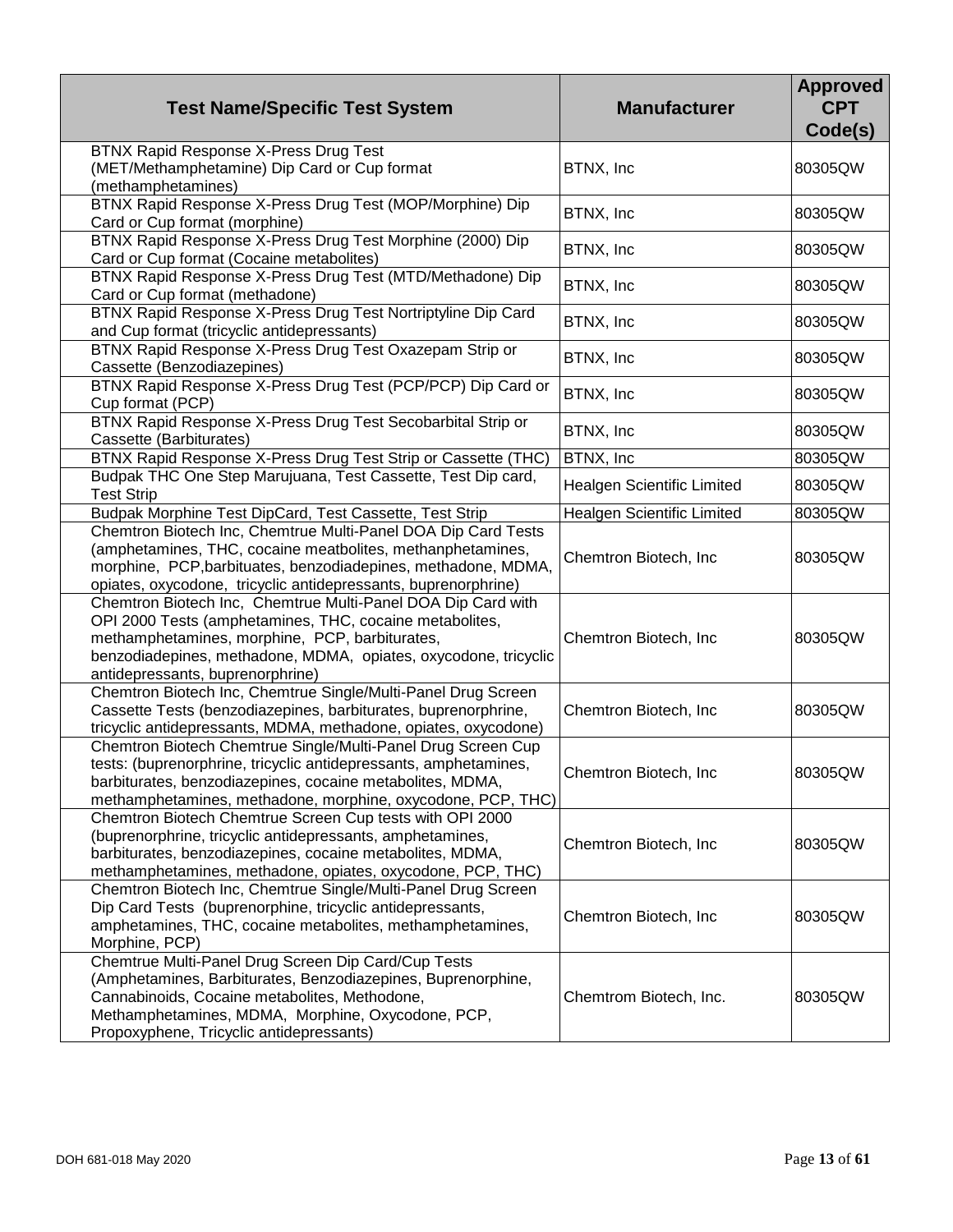| <b>Test Name/Specific Test System</b>                                                                                                                                                                                                                                              | <b>Manufacturer</b>                      | <b>Approved</b><br><b>CPT</b><br>Code(s) |
|------------------------------------------------------------------------------------------------------------------------------------------------------------------------------------------------------------------------------------------------------------------------------------|------------------------------------------|------------------------------------------|
| Chemtrue Multi-Panel Dip Card with OPI 2000 Tests<br>(Amphetamines, Barbiturates, Benzodiazepines, Buprenorphine,<br>Cannabinoids, Cocaine metabolites, Methodone,<br>Methamphetamines, MDMA, Morphine, Opiates, Oxycodone, PCP,<br>Propoxyphene, Tricyclic antidepressants)       | Chemtron Biotech, Inc.                   | 80305QW                                  |
| Clarity Diagnostics, Multi-Drug Home Rapid Test Cup/Panel (Urine)<br>(Amphetamines, Barbiturates, Buprenorphine, Benzodiazepines,<br>Cocaine metabolites, Methamphetamines, Methadone, PCP,<br>Tricyclic antidepressants, THC, MDMA, Morphine, Oxycodone,<br>EDDP)                 | Hangzhou AllTest Biotech Co.,<br>Ltd     | 80305QW                                  |
| Clarity Diagnostics LLC., Clarity CLIA Waived Multi-Drug Urine Test<br>Cup and Test Panel (Amphetamines, Cocaine metabolites, THC,<br>Methamphetamines, MDMA, Morphine, PCP, Oxycodone,<br>Buprenorphine, Methadone, Tricyclic antidepressants,<br>Benzodiazepines, Phenobarbital) | Guangzhou Wondfo Biotech<br>Co., LTD     | 80305QW                                  |
| Clarity Diagnostics Multi-Panel Drug Screen Dip Card Tests<br>(amphetamines, barbiturates, benzodiazepines, buprenorphine,<br>cocaine metabolites, MDMA, methamphetamines, methadone,<br>morphine, oxycodone, PCP, THC, tricyclic antidepressants)                                 | Chemtron Biotech, Inc                    | 80305QW                                  |
| Clarity Diagnostics Multi-Panel Drug Screen Dip Card with OPI<br>2000 Tests (amphetamines, barbiturates, benzodiazepines,<br>buprenorphine, cocaine metabolites, MDMA, methamphetamines,<br>methadone, opiates, oxycodone, PCP, THC, tricyclic<br>antidepressants)                 | Chemtron Biotech, Inc                    | 80305QW                                  |
| CLIA Screen In-Vitro Multi-Drug Urine Test Dip Card and Test Cup<br>(amphetamines, cocaine metabolites, barbituates,<br>benzodiazepines, MDMA, buprenorphine, EDDP, methadone,<br>methamphetamines, morphine, oxycodone, PCP, THC, tricycylic<br>antidepressants)                  | <b>Healgen Scientific</b>                | 80305QW                                  |
| CLIA-X Multiple Drug Cup Test (amphetamines, barbiturates,<br>benzodiazepines, THC, cocaine metabolites, methadone,<br>methamphetamines, morphine, oxycodone, PCP, tricyclic<br>antidepressants)                                                                                   | Tianjin New Bay Bioresearch Co   80305QW |                                          |
| CLIAwaived, Drug Test Cup (amphetamines, barbiturates,<br>benzodiazepines, THC, cocaine metabolites, methadone,<br>methamphetamines, MDMA, morphine, oxycodone, PCP, tricyclic<br>antidepressants)                                                                                 | Guangzhou Wondfo Biotech                 | 80305QW                                  |
| CLIAwaived, Instant Drug Test Cup (amphetamines, barbiturates,<br>benzodiazepines, THC, cocaine metabolites, methadone,<br>methamphetamines, MDMA, morphine, oxycodone, PCP, tricyclic<br>antidepressants)                                                                         | Guangzhou Wondfo Biotech                 | 80305QW                                  |
| CLIA wavied Inc, Instant Drug Test Cup/Card II (IDTC II)<br>(Amphetamines, Barbiturates, Benzodiazepines, Buprenorphine,<br>Cocaine metabolities, EDDP, MDMA, Methadone,<br>Methamphetamines, Morphine, Opiates, Oxycodone, PCP, THC,<br>Tricyclic antidepressants)                | Advin Biotech, Inc.                      | 80305QW                                  |
| CLIAwaived Inc. Multi-Drug Screen Test CUP (Amphetamines,<br>Barbiturates, Tricyclic antidepressants, PCP, Oxycodone, Opiates,<br>Morphine, MDMA, Methamphetamines, EDDP, Methadone,<br>Cocaine metabolities, THC, Buprenorphine, Benzodiazepines)                                 | Advin Biotech, Inc.                      | 80305QW                                  |
| <b>CLIAwaived Rapid Dip Drug Test (buprenorphine)</b>                                                                                                                                                                                                                              | <b>Branan Medical Corp</b>               | 80305QW                                  |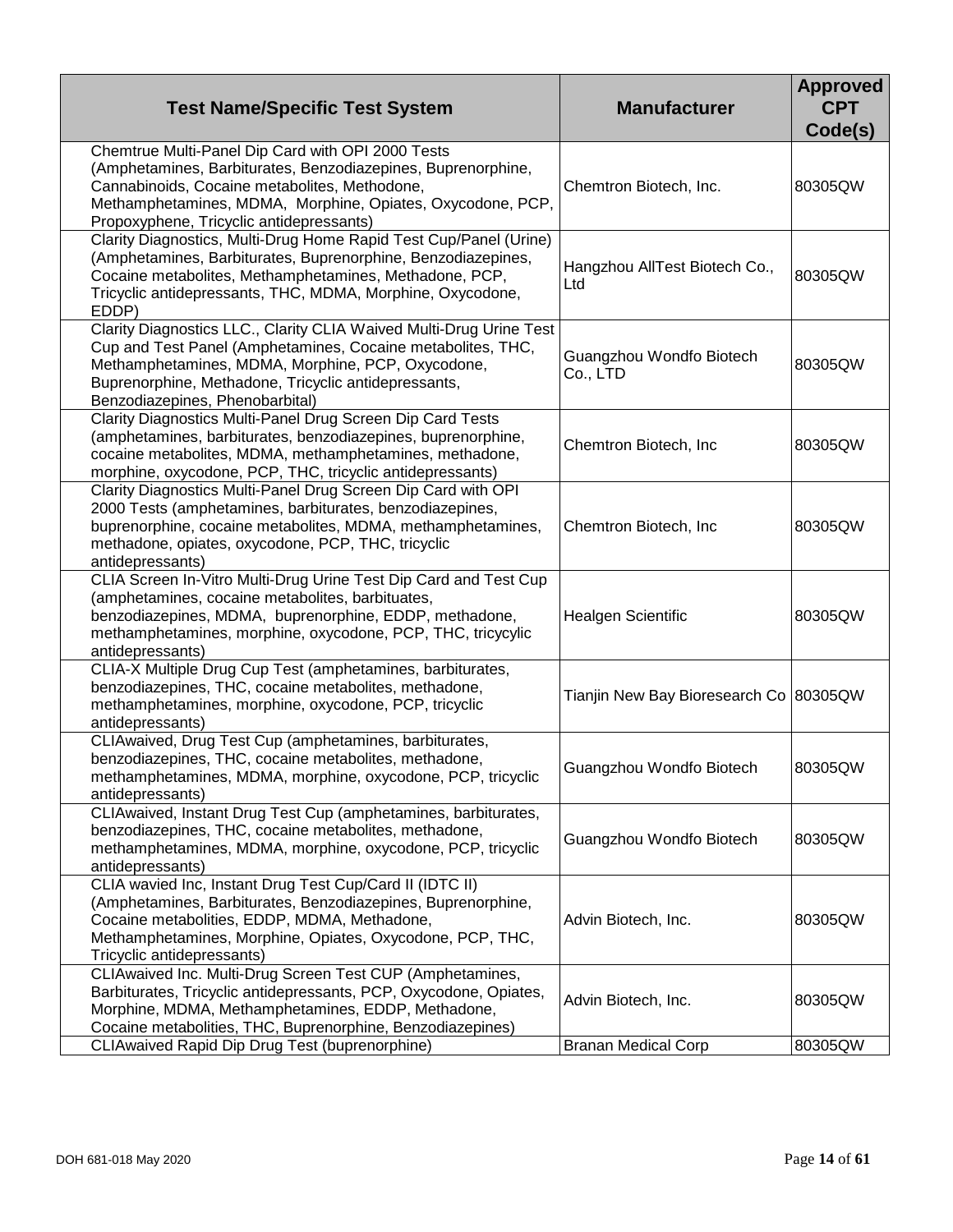| <b>Test Name/Specific Test System</b>                                                                                                                                                                                                                                                                   | <b>Manufacturer</b>                       | <b>Approved</b><br><b>CPT</b><br>Code(s) |
|---------------------------------------------------------------------------------------------------------------------------------------------------------------------------------------------------------------------------------------------------------------------------------------------------------|-------------------------------------------|------------------------------------------|
| CLIAwaived Rapid Drug Test Cup (amphetamines, barbiturates,<br>benzodiazepines, THC, cocaine metabolites, methadone,<br>methamphetamines, MDMA, opiates, oxycodone, PCP, tricyclic<br>antidepressants)                                                                                                  | Biosite, Inc / Alere                      | 80305QW                                  |
| CLIAwaived Inc. Rapid Drug Test Cup Cassette Dip Card format<br>(amphetamines, barbiturates, benzodiazepines, buprenorphine,<br>cannabinoids, cocaine metabolites, methadone, MDMA,<br>methamphetamines, morphine, oxycodone, PCP, propoxyphene,<br>tricyclic antidepressants)                          | <b>Branan Medical Corp</b>                | 80305QW                                  |
| CLIAwaived Rapid Drug Test (amphetamines, barbiturates,<br>benzodiazepines, THC, cocaine metabolites, methadone,<br>methamphetamines, MDMA, opiates, oxycodone, PCP)                                                                                                                                    | <b>Branan Medical Corp</b>                | 80305QW                                  |
| CLIAwaived Single Drug Dipstick Test (amphetamines,<br>barbiturates, benzodiazepines, THC, cocaine metabolites,<br>methadone, methamphetamines, MDMA, opiates, oxycodone, PCP,<br>tricyclic antidepressants)                                                                                            | <b>Branan Medical Corp</b>                | 80305QW                                  |
| CLIAwaived Single Drug Dipstick Test (buprenorphine)                                                                                                                                                                                                                                                    | <b>Branan Medical Corp</b>                | 80305QW                                  |
| Clinical Reference Intelligent Transport Cup (OTC) (amphetamines,<br>barbiturates, benzodiazepines, THC, cocaine metabolites,<br>methadone, methamphetamines, MDMA, opiates, oxycodone, PCP,<br>tricyclic antidepressants)                                                                              | Biosite Inc. / Alere                      | 80305QW                                  |
| Clungene Split Key Cup, Test Cup, Dip Card, Cassette<br>(Amphetamines, Benzodiazapines, Cocaine metabolites,<br>Methamphetamine, Morphine, Marijuana)                                                                                                                                                   | Hangzhou Clongene Biotech.,<br><b>LTD</b> | 80305QW                                  |
| Coastline Medical Management Coastline Expolorer Cup (Cassette<br>Dip Card Format) (amphetamines, barbituates, benzodiazepines,<br>buprenorphine, THC, cocaine metabolites, methadone,<br>methamphetamines, MDMA, morphine, Oxycodone, PCP,<br>proxyphene, tricyclic anitdepressants)                   | <b>Branan Medical Corp</b>                | 80305QW                                  |
| Co-Innovation Biotech Co., Ltd Single/Multi-drug Test Cup<br>(amphetamines, barbiturates, benzodiazepines, cocaine<br>metaboiltes, EDDP, MDMA, methamphetamines, methadone,<br>morphine, oxycodone, PCP, propoxyphene, THC, tricyclic<br>antidepressants, buprenorphine)                                | Co-Innovation Biotech Co., Ltd            | 80305QW                                  |
| Co-Innovation Biotech Co., Ltd Single/Multi-drug Test Dipcard<br>(amphetamines, barbiturates, benzodiazepines, cocaine<br>metabolites, EDDP, MDMA, methamphetamines, methadone,<br>morphine, oxycodone, PCP, propoxyphene, THC, tricyclic<br>antidepressants, buprenorphine)                            | Co-Innovation Biotech Co., Ltd            | 80305QW                                  |
| Confirm Bioscience, DrugConfirm Multi Drug Urine Test Cup<br>(amphetamines, benzodiazepines, barbiturates, buprenorphine,<br>THC, cocaine metabolites, EDDP, methadone, methamphetamines, Healstone Biotech Inc<br>MDMA, morphine, oxycodone, PCP, propoxyphene, tricyclic<br>antidepressants, opiates) |                                           | 80305QW                                  |
| Confirm Bioscience, DrugConfirm Multi-Drug Urine Test Cup/Dip<br>Card II (amphetamines, benzodiazepines, barbiturates,<br>buprenorphine, THC, cocaine metabolites, EDDP, methadone,<br>methamphetamines, MDMA, morphine, oxycodone, PCP, tricyclic<br>antidepressants)                                  | <b>Healgen Scientific</b>                 | 80305QW                                  |
| Confirm Bioscience, DrugConfirm Multi-Drug Urine Test<br>DipCard/Test Cup (amphetamines, benzodiazepines, barbiturates,<br>buprenorphine, THC, cocaine metabolites, methadone,<br>methamphetamines, MDMA, morphine, oxycodone, PCP,<br>propoxyphene, tricyclic antidepressants)                         | <b>Healgen Scientific</b>                 | 80305QW                                  |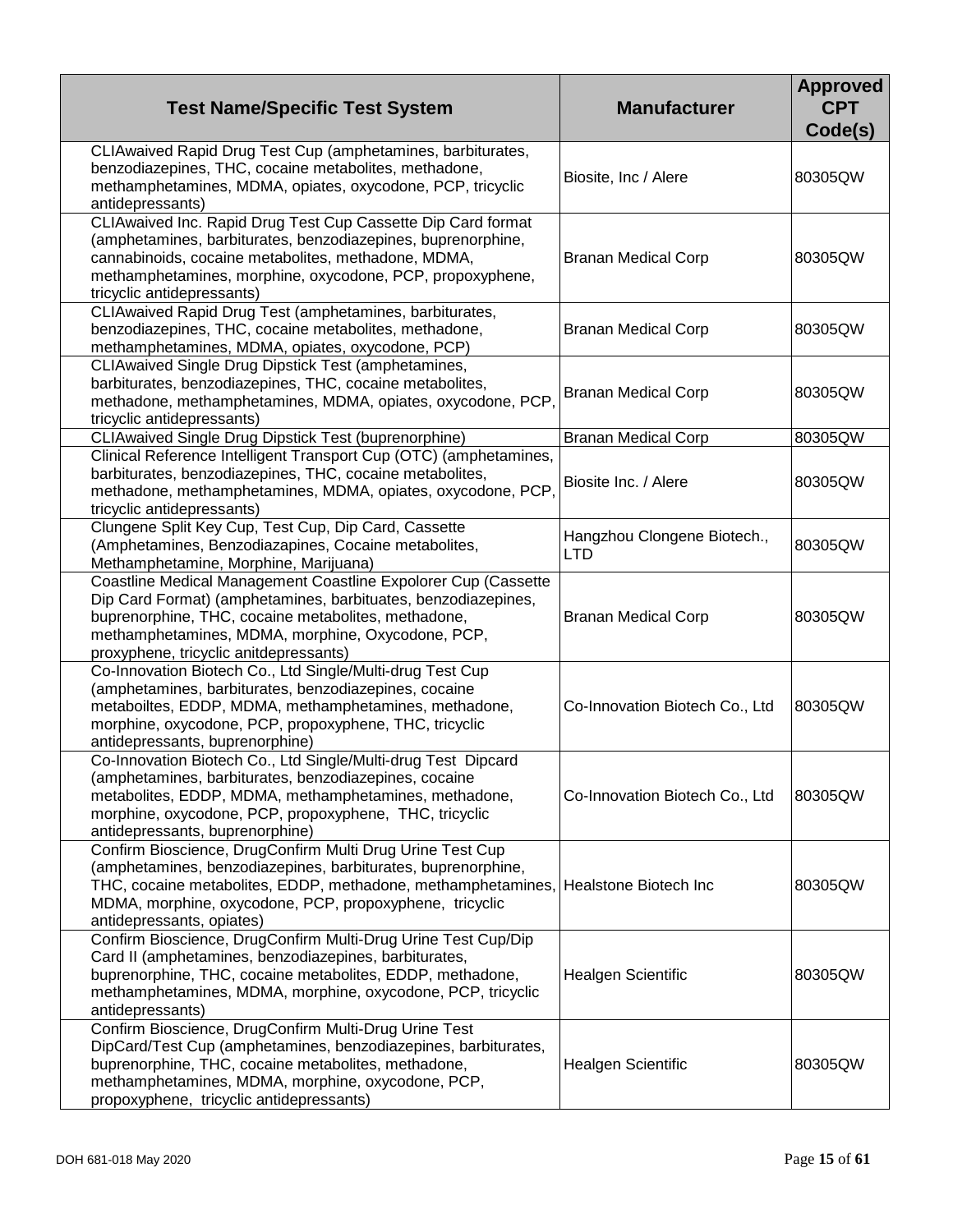| <b>Test Name/Specific Test System</b>                                                                                                                                                                                                                                | <b>Manufacturer</b>                  | <b>Approved</b><br><b>CPT</b><br>Code(s) |
|----------------------------------------------------------------------------------------------------------------------------------------------------------------------------------------------------------------------------------------------------------------------|--------------------------------------|------------------------------------------|
| Confirm Biosciences Drugconfirm Instant Multi-Drug Urine Test<br>(amphetamines, barbiturates, benzodiazepines, THC, cocaine<br>metabolites, methadone, MDMA, methamphetamines, morphine,<br>PCP, tricyclic antidepressants)                                          | Alfa Scientific Designs, Inc         | 80305QW                                  |
| Confirm Biosciences Reli On Multi-Drug Urine Cup Test<br>(amphetamines, barbiturates, benzodiazepines, THC, cocaine<br>metabolites, methadone, MDMA, methamphetamines, morphine,<br>PCP, tricyclic antidepressants)                                                  | Alfa Scientific Designs, Inc         | 80305QW                                  |
| Confirm Biosciences Reli On Urine Screening Test (THC, cocaine<br>metabolites, methamphetamines, morphine)                                                                                                                                                           | Alfa Scientific Designs, Inc.        | 80305QW                                  |
| Confirm BioSciences, Smart Choice Multi Panel DOA Test Cup/Dip<br>Card (amphetamines, barbiturates, benzodiazepines,<br>buprenorphine, THC, cocaine metabolites, methadone, EDDP,<br>methamphetamines, MDMA, morphine, oxycodone, PCP, tricyclic<br>antidepressants) | Healgen Scientific                   | 80305QW                                  |
| Continental Pharmaceuticals, New Choice Home Drug Test<br>Marijuana {Test Strip} (THC)                                                                                                                                                                               | <b>Healgen Scientific</b>            | 80305QW                                  |
| CR3 Keyless Split Sample Cup Morphine-Oxazepam-Cup System (<br>benzodiazepines, morphine)                                                                                                                                                                            | Guangzhou Wondfo Biotech<br>Co., Ltd | 80305QW                                  |
| CVS/Pharmacy Inc. CVS Home Drug Test<br>(amphetamines, barbituates, benzodiapines, THC, cocaine<br>metabolites, methadone, methamphetamines, MDMA, opiates,<br>oxycodone, PCP, tricyclic antidepressants)                                                            | First Check Diagnostics, LLC         | 80305QW                                  |
| Detector Drug Cup Multi-Drug Urine Test Cup (Amphetamines,<br>Barbiturates, Bezodiazepines, Buprenorphine, Cocaine Metabolites,<br>EDDP, Methadone, Methamphetamines, MDMA, Morphine,<br>Oxycodone, PCP, THC, Tricyclic antidepressants)                             | <b>Healgen Scientific</b>            | 80305QW                                  |
| Devon Medical CentralCheck Multiple Drug Cup Test (professional<br>use) (amphetamines, barbiturates, benzodiazepines, THC, cocaine<br>metabolites, methadone, methamphetamines, morphine,<br>oxycodone, PCP, tricyclic antidepressants)                              | Tianjin New Bay Bioresearch          | 80305QW                                  |
| Diagnostic Test Group Clarity Multiple Drug Screen Cups<br>(amphetamines, barbiturates, benzodiazepines, THC, cocaine<br>metabolites, methadone, MDMA, methamphetamines, morphine,<br>opiates, oxycodone, PCP, tricyclic antidepressants)                            | <b>UCP Biosciences, Inc</b>          | 80305QW                                  |
| Diagnostic Test Group Clarity Multi-Drug of Abuse Urine Test<br>(amphetamines, barbiturates, benzodiazepines, THC, cocaine<br>metabolites, methadone, MDMA, methamphetamines, morphine,<br>PCP, tricyclic antidepressants)                                           | Alfa Scientific Designs, Inc.        | 80305QW                                  |
| Diagnostic Test Group Clarity Multi-Drug Test Cards<br>(amphetamines, barbiturates, benzodiazepines, THC, cocaine<br>metabolites, methadone, MDMA, methamphetamines, morphine,<br>opiates, oxycodone, PCP, tricyclic antidepressants)                                | UCP Biosciences, Inc.                | 80305QW                                  |
| Diagnostic Test Group Clarity Simple Drug Screening Cups<br>(amphetamines, barbiturates, benzodiazepines, THC, cocaine<br>metabolites, methadone, MDMA, methamphetamines, morphine,<br>opiates, oxycodone, PCP, tricyclic antidepressants)                           | <b>UCP Biosciences, Inc</b>          | 80305QW                                  |
| Discover Plus Multi-Panel Drug Test Cups and Cards (EDDP)                                                                                                                                                                                                            | <b>UCP Biosciences, Inc</b>          | 80305QW                                  |
| Drug Detection Devices Ltd Screeners AutoCup Clinical (OTC)<br>(amphetamines, barbiturates, benzodiazepines, THC, cocaine<br>metabolites, methadone, MDMA, methamphetamines, opiates,<br>oxycodone, PCP, tricyclic antidepressants)                                  | Biosite, Inc.                        | 80305QW                                  |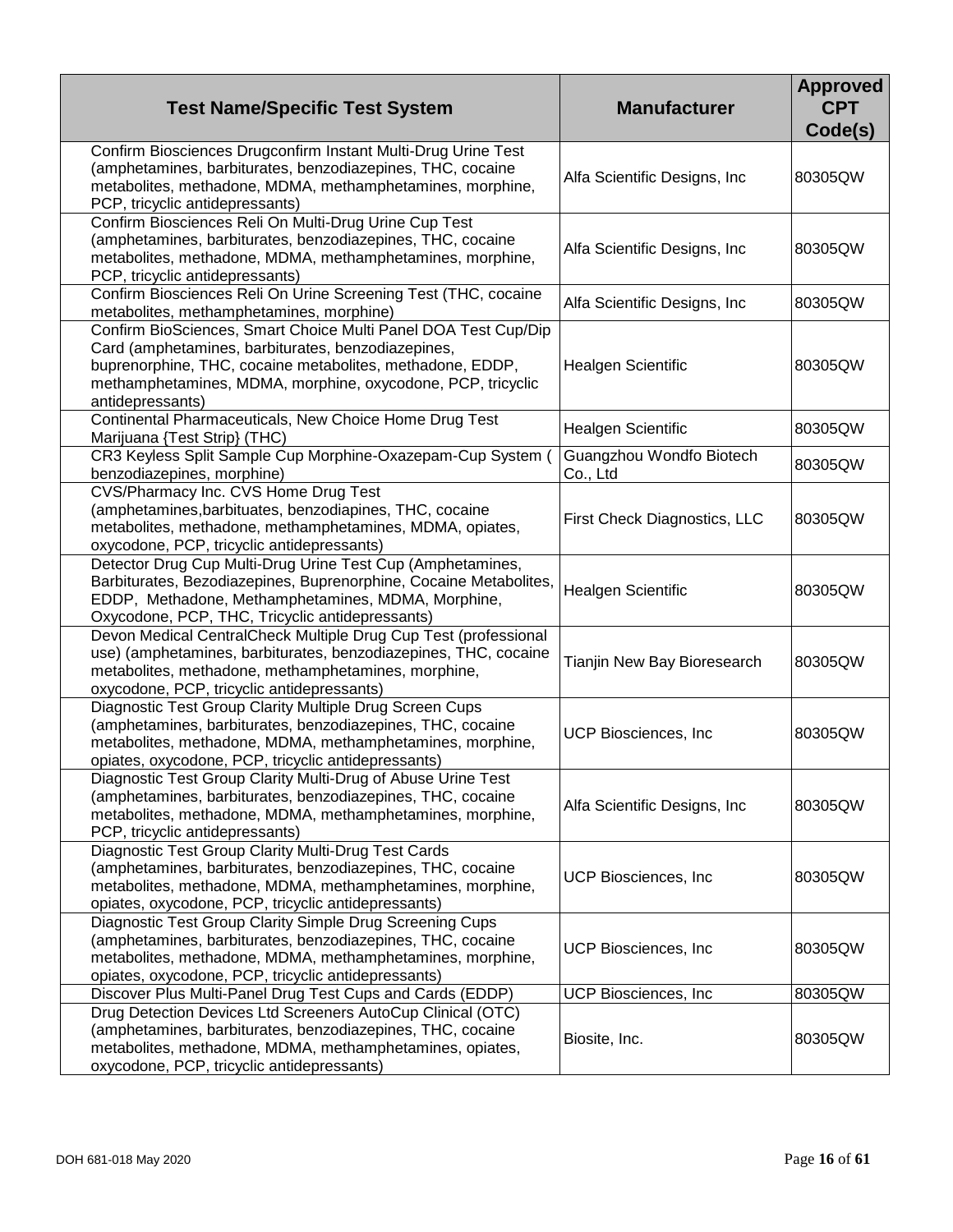| <b>Test Name/Specific Test System</b>                                                                                                                                                                                                                                                               | <b>Manufacturer</b>                   | <b>Approved</b><br><b>CPT</b><br>Code(s) |
|-----------------------------------------------------------------------------------------------------------------------------------------------------------------------------------------------------------------------------------------------------------------------------------------------------|---------------------------------------|------------------------------------------|
| DrugSmart Multi-Panel Drug Screen Cup Tests (Amphetamines,<br>Barbiturates, Benzodiazepines, Cocaine metabolites, MDMA,<br>Methamphetamines, Methadone, Morphine, Oxycodone, PCP,<br>Propoxyphene Propoxyphene, THC, Tricyclic antidepressants)                                                     | Chemtron Biotech, Inc.                | 80305QW                                  |
| DrugSmart Multi-Panel Drug Screen Cup with OPI 2000 Test<br>(Amphetamines, Barbiturates, Benzodiazepines, Burprenorphine,<br>Cocanie metabolities, MDMA, Methamphetamines, Methadone,<br>Opiates, Oxycodone, Propoxyphene, Cannabinoids, Tricyclic<br>antidepressants, Propoxyphene)                | Chemtron Biotech, Inc.                | 80305QW                                  |
| Drug Test City Inc., Multi-Panel Cup/Dip Tests - High sensitivity<br>(Amphetamines, barbiturates, benzodiazepines, buprenorphine,<br>cannabinoids, cocaine metabolites, methadone, EDDP,<br>methamphetamines, MDMA, morphine, oxycodone, PCP,<br>propoxyphene, tricyclic antidepressants)           | Assure Tech. (Hangzhou) Co.,<br>Ltd   | 80305QW                                  |
| Easy At Home Medical, LLC Easy@Home Multi Drug-Urine Test<br>Cup (amphetamines, barbiturates, benzodiazepines,<br>buprenorphine, cannabinoids, cocaine metabolites,<br>methamphetamines, MDMA, morphine, oxycodone, PCP)                                                                            | Guangzhou Wondfo Biotech<br>Co., Ltd  | 80305QW                                  |
| Easy At Home Medical, LLC Easy@Home Multi Drug-Urine Test<br>Cup (methadone, tricyclic antidepressants)                                                                                                                                                                                             | Guangzhou Wondfo Biotech<br>Co., Ltd  | 80305QW                                  |
| Easy At Home Medical, LLC Easy@Home Multi Drug-Urine Test<br>Panel(amphetamines, barbiturates, benzodiazepines,<br>buprenorphine, cannabinoids, cocaine metabolites,<br>methamphetamines, MDMA, morphine, oxycodone, PCP)                                                                           | Guangzhou Wondfo Biotech<br>Co., Ltd  | 80305QW                                  |
| Easy @ Home Cannabinoids Single Panel                                                                                                                                                                                                                                                               | Easy at Home Medical, LLC             | 80305QW                                  |
| Easy At Home Medical, LLC Easy@Home Multi Drug-Urine Test<br>Panel (methadone, tricyclic antidepressants)                                                                                                                                                                                           | Guangzhou Wondfo Biotech<br>Co., Ltd  | 80305QW                                  |
| Easy Healthcare Corporation, Areta Drug Test Cup (amphetamines,<br>barbiturates, benzodiazepines, buprenorphine, THC, cocaine<br>metabolites, methadone, methamphetamines, MDMA, morphine,<br>opiates, PCP, Tricyclic antidepressants)                                                              | Guangzhou Wondfo Biotech<br>Co., Ltd  | 80305QW                                  |
| Easy Healthcare Corporation, Areta Multi-Drug Test Cup/Screen<br>Test (MOR 2000/MOR300) (Amphetamines, Barbiturates,<br>Benzodiazepines, Buprenorphine, THC, Cocaine metabolites,<br>Methadone, EDDP, Methamphetamines, MDMA, Morphine,<br>Oxycodone, PCP, Propoxyphene, Tricyclic antidepressants) | Assure Tech (Hangzhou) Co.,<br>Ltd    | 80305QW                                  |
| Easy Healthcare Corporation, Areta Single Drug Screen Test (THC)                                                                                                                                                                                                                                    | Assure Tech (Hangzhou) Co.,<br>Ltd.   | 80305QW                                  |
| Easy Healthcare Corporation, Easy@Home Single Drug Screen<br>Test (THC)                                                                                                                                                                                                                             | Wondfo Biotech Co., Ltd.              | 80305QW                                  |
| Easy Healthcare Corporation, easy @ Home Multi Drug Screen<br>Test Card/Cup (amphetamines, tricyclic antidepressants, PCP,<br>opiates, morphine, MDMA, methamphetamines, methadone,<br>cocaine metabolites, THC, buprenorphine, benzodiazepines,<br>barbituates)                                    | Huangzhou Wondfo Biotech<br>Co., Ltd. | 80305QW                                  |
| EGENS Biotechnology Urine Test Cup (Methamphetamine<br>/amphetamine, and Morphine)                                                                                                                                                                                                                  | Nantong Egens Biotech Co.,<br>LTD.    | 80305QW                                  |
| EGENS Biotechnology Co., Ltd,. EGENS Urine Test Marijuana<br>(THC) Cup, DipCard, and Cassette                                                                                                                                                                                                       | Nantong Egens Biotech Co.,<br>LTD.    | 80305QW                                  |
| EGENS Biotechonology Co., Ltd,. EGENS Urine Test MDMA Cup,<br>and DipCard                                                                                                                                                                                                                           | Nantong Egens Biotech Co.,<br>LTD.    | 80305QW                                  |
| Ekla Corporation NOVAPLUS Buprenorphine Drug Test Cup                                                                                                                                                                                                                                               | S.D. Biotek, Llc                      | 80305QW                                  |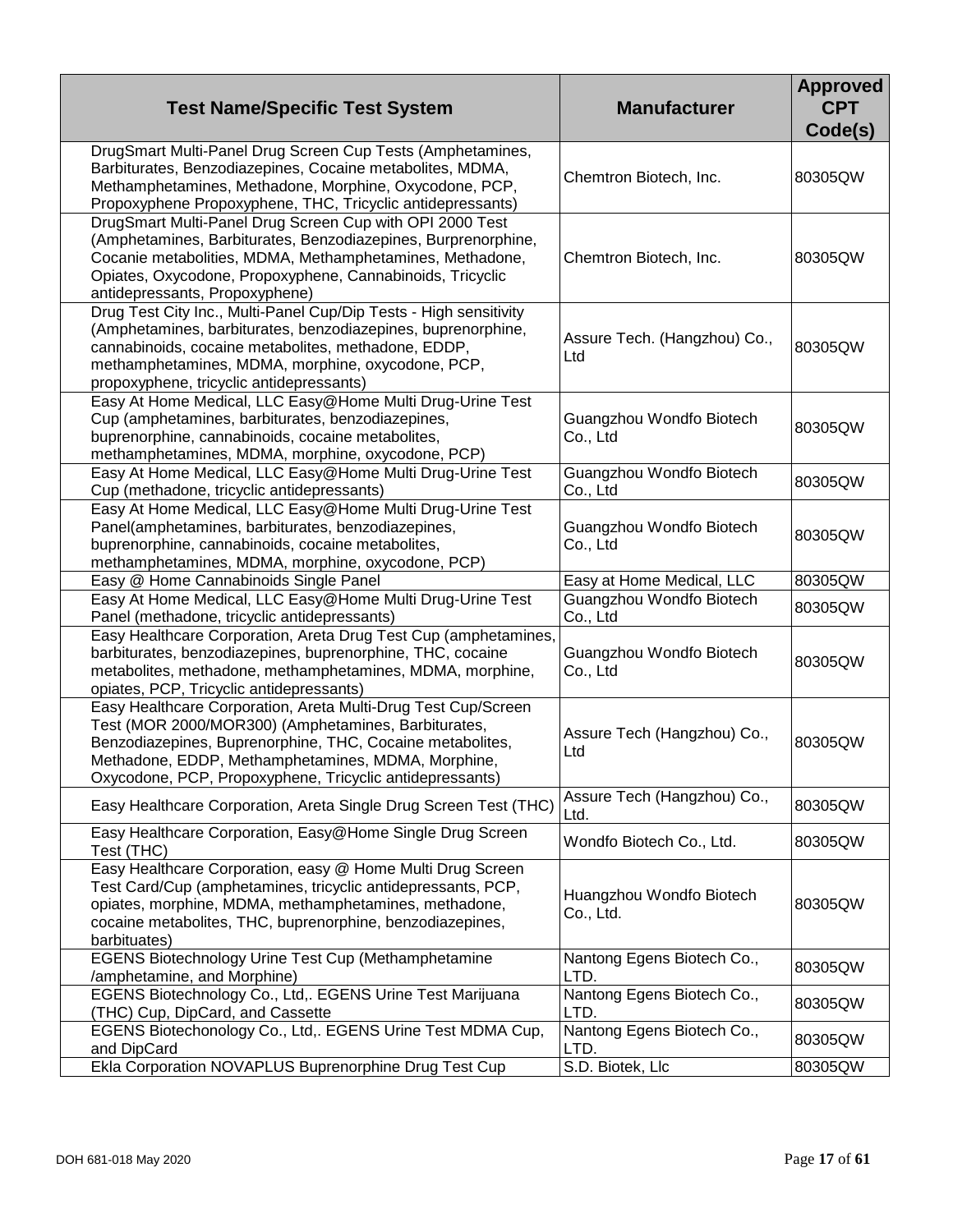| <b>Test Name/Specific Test System</b>                                                                                                                                                                                                                                                     | <b>Manufacturer</b>                     | <b>Approved</b><br><b>CPT</b><br>Code(s) |
|-------------------------------------------------------------------------------------------------------------------------------------------------------------------------------------------------------------------------------------------------------------------------------------------|-----------------------------------------|------------------------------------------|
| Elka Corporation NOVAPLUS Drug Test Cup(amphetamines,<br>barbiturates, benozodiazepines, cocaine metabolites, methadone,<br>methamphetamines, morphine, oxycodone, PCP, tricyclic<br>antidepressants, THC)                                                                                | S.D. Bioteck, Llc                       | 80305QW                                  |
| ELKA Corporation NOVAPLUS MDMA and OPI Drug Test Cup<br>Urine, Cup format(MDMA, opiates)                                                                                                                                                                                                  | Tianjin New Bay Bioresearch<br>Co., Ltd | 80305QW                                  |
| eScreen, Inc. mCheck Multi-Line Screen Test Device: cocaine<br>metabolites, methamphetamines, THC, opiates, PCP,<br>amphetamines                                                                                                                                                          | Innovacon, Inc.                         | 80305QW                                  |
| Express Diagnostics International DrugCheck Multi Panel Drug Test<br>Cups/DipCards (amphetamines, benozodiazepines, cocaine<br>metabolites, THC, methamphetamines, morphine, oxycodone,<br>barbiturates, buprenorphine, MDMA, methadone, PCP, tricyclic<br>antidepressants, propoxyphene) | Healgen Scientific                      | 80305QW                                  |
| Express Diagnostics International Inc DrugCheck Waive Drug Test<br>Cards (amphetamines, barbiturates, benzodiazepines, THC,<br>cocaine metabolites, methadone, MDMA, methamphetamines,<br>morphine, opiates, oxycodone, PCP, tricyclic antidepressants)                                   | <b>UCP Biosciences Inc</b>              | 80305QW                                  |
| Express Diagnostics DrugCheck Waive Multiple Drug Screen Cups<br>(amphetamines, barbiturates, benzodiazepines, THC, cocaine<br>metabolites, methadone, MDMA, methamphetamines, opiates,<br>oxycodone, PCP, tricyclic antidepressants)                                                     | UCP Biosciences, Inc.                   | 80305QW                                  |
| Express Diagnostics DRUGCHECK Waive Drug Cup<br>(amphetamines, barbiturates, benzodiazepines, THC, cocaine<br>metabolites, methadone, MDMA, methamphetamines, morphine,<br>opiates, oxycodone, PCP, tricyclic antidepressants)                                                            | Biosite, Inc                            | 80305QW                                  |
| Express Diagnostics DrugCheck Waive RT (Model 9380z)<br>(amphetamines, barbiturates, benzodiazepines, THC, cocaine<br>metabolites, methadone, MDMA, methamphetamines, opiates,<br>oxycodone, PCP)                                                                                         | Phamatech, Inc                          | 80305QW                                  |
| Express Diagnostics DrugCheck Waive TC Multiple Drug Cup Test<br>(amphetamines, barbiturates, benzodiazepines, THC, cocaine<br>metabolites, methadone, methamphetamines, morphine,<br>oxycodone, PCP, tricyclic antidepressants)                                                          | Tianjin New Bay Bioresearch co          | 80305QW                                  |
| EZ Testing Solutions, Inc., EZ Test Cup/Panel (Amphetamines,<br>Barbiturates, Benzodiazepines, Buprenorphine, THC, Cocaine<br>metabolites, Methadone, EDDP, Methamphetamines, MDMA,<br>Morphine, Oxycodone, PCP, Propoxyphene, Tricyclic<br>antidepressants)                              | Assure Tech (Hangzhou) Co.,<br>Ltd.     | 80305QW                                  |
| EZ Testing Solutions, Inc., EZ Test Cup/Panel (MOR 2000/300)<br>(Amphetamines, Barbiturates, Benzodiazepines, Buprenorphine,<br>THC, Cocaine metabolites, Methadone, EDDP,<br>Methamphetamines, MDMA, Morphine, Oxycodone, PCP,<br>Propoxyphene, Tricyclic antidepressants)               | Assure Tech (Hangzhou) Co.,<br>Ltd.     | 80305QW                                  |
| First Check 12 Drug Cup Test(amphetamines, barbiturates,<br>benzodiazepines, THC, cocaine metabolites, methadone,<br>methamphetamines, MDMA, opiates, oxycodone, PCP, tricyclic<br>antidepressants)                                                                                       | First Check Diagnostics, LLC            | 80305QW                                  |
| First Check Diagnostics - First Check home Drug Test<br>(Amphetamines, Barbiturates, Benzodiazepines, Buprenorphine,<br>Cocaine metaboloites, MDMA, Methadone, Methamphetamines,<br>Morphines, Oxycodone, PCP, Propoxphene, THC, Tricyclic<br>antidepressants)                            | Ameditech, Inc.                         | 80305QW                                  |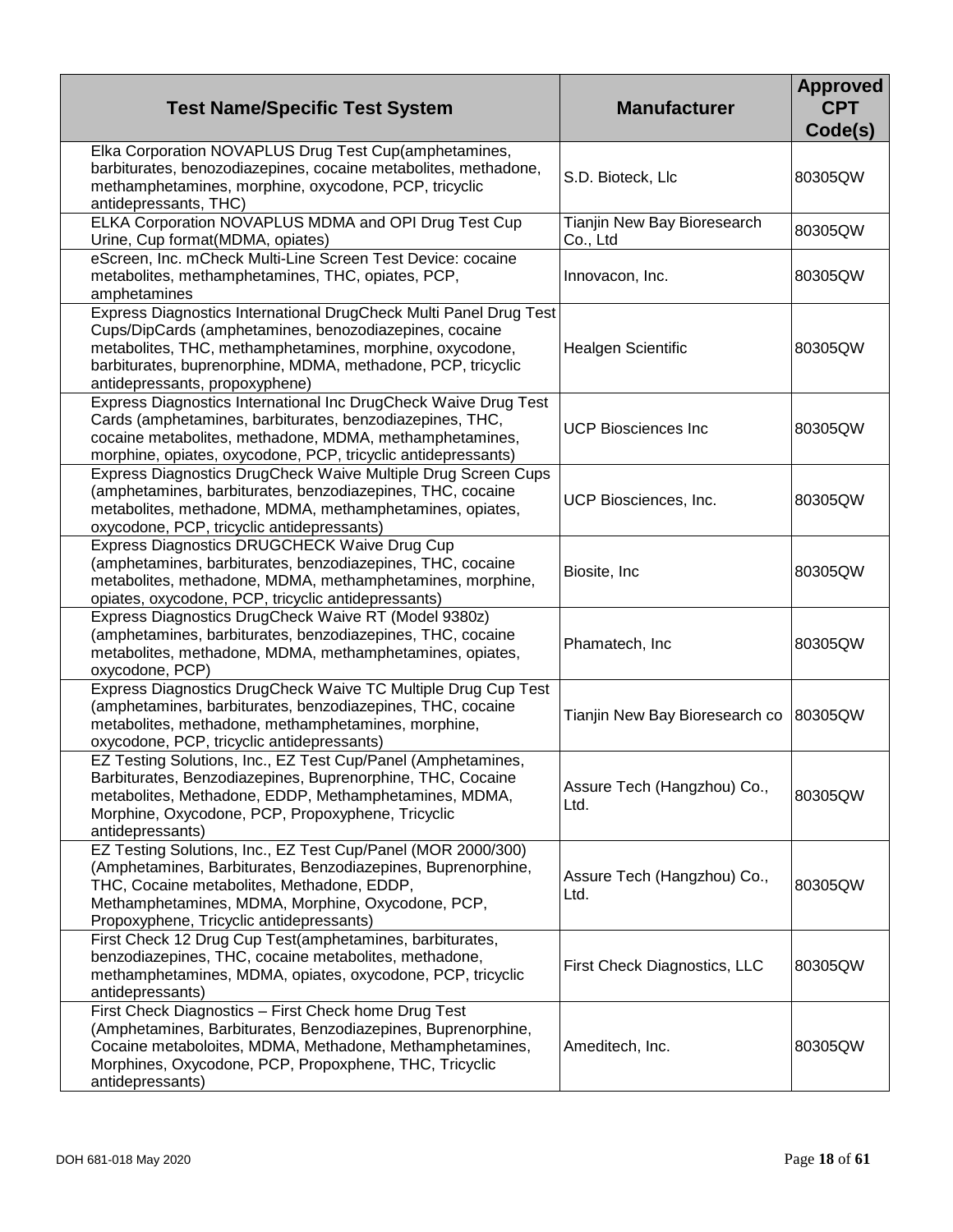| <b>Test Name/Specific Test System</b>                                                                                                                                                                                                                                                          | <b>Manufacturer</b>                   | <b>Approved</b><br><b>CPT</b><br>Code(s) |
|------------------------------------------------------------------------------------------------------------------------------------------------------------------------------------------------------------------------------------------------------------------------------------------------|---------------------------------------|------------------------------------------|
| First Check Diagnostics LLC, Home Drug Test(amphetamines,<br>cannabinoids, tricyclic antidepressants, cocaine metabolites,<br>methamphetamines, opiates, PCP, barbiturates, benzodiazepines,<br>methadone, oxycodone, MDMA                                                                     | Amedica Biotech, Inc                  | 80305QW                                  |
| First Check Home Drug Test for Marijuana                                                                                                                                                                                                                                                       | <b>Acon Laboratories</b>              | 80305QW                                  |
| First Check Multi Drug Cup (amphetamines, THC, Cocaine                                                                                                                                                                                                                                         |                                       | 80305QW                                  |
| metabolites, MDMA, methamphetamines, opiates, PCP)                                                                                                                                                                                                                                             | Worldwide Medical, LLC                |                                          |
| First Check Multi Drug Cup 12 (OTC)(amphetamines, barbiturates,<br>benzodiazepines, THC, cocaine metabolites, methadone,<br>methamphetamines, MDMA, opiates, oxycodone, PCP, tricyclic<br>antidepressants)                                                                                     | First Check Diagnostics, LLC          | 80305QW                                  |
| First Sign Drug of Abuse Dip Card and Cup Test (MDMA, EDDP,<br>Nortriptyline)                                                                                                                                                                                                                  | W.H.P.M., INC                         | 80305QW                                  |
| Foodhold USA, LLC, CAREONE Drug Screen Tests Home Ttest Kit<br>(OTC Use) (amphetamines, barbiturates, benzodiazepines,<br>buprenorphine, THC, cocaine metabolites, methadone,<br>methamphetamines, MDMA, morphine, oxycodone, PCP, tricyclic<br>antidepressants)                               | Alfa Scientific Designs, Inc.         | 80305QW                                  |
| Forefront Diagnostics:<br>DrugFree Home THC and COC Test Kit                                                                                                                                                                                                                                   | Forefront Diagnostics, Inc.           | 80305QW                                  |
| Fourstar Froup USA Inc., VeriQuick At Home Marijuana Test                                                                                                                                                                                                                                      | Healgen                               | 80305QW                                  |
| Instacheck Drug Screen THC                                                                                                                                                                                                                                                                     | Applied Biotech, Inc.                 | 80305QW                                  |
| Instacheck Multi-Drug Screen Panel (THC/COC)                                                                                                                                                                                                                                                   | Forefront Diagnostics, Inc.           | 80305QW                                  |
| Germaine Laboratories, Inc., SafeCup 14 Multi-Drug Urine test Cup<br>(EDDP, Tricyclic antidepressants, Amphetamines, Cociane<br>metabolites, THC, Methamphetamines, Morphine, Oxycodone,<br>Buprenorphine, MDMA, PCP, Methadone, Benzodiazepines,<br>Barbiturates)                             | Healgen Scientific                    | 80305QW                                  |
| GreenBrier Intn'l EasyScreen Marijuana Test Strip                                                                                                                                                                                                                                              | Guangzhou Wondro Biotech              | 80305QW                                  |
| Guangzhou Wondfo Biotech Co., Ltd CR3 Keyless Split Sample<br>Cup (Amphetamines, MDMA, Methamphetamines, Cocaine<br>metabolites, THC, Morphine, PCP, Oxycodone, Buprenorphine,<br>Methadone, Barbiturates, Opiates)                                                                            | Guangzhou Wondfo Biotech<br>Co., Ltd  | 80305QW                                  |
| Guangzhou Wondfo Biotech Co Ltd CR3 Keyless Split Sample Cup<br>Nortriptyline-Buprenorphine (tricyclic antidepressants,<br>buprenorphine)                                                                                                                                                      | Guangzhou Wondfo Biotech<br>Co., Ltd  | 80305QW                                  |
| Guangzhou Wondfo Biotech Co., Ltd CR3 Keyless Split Sample<br>Cup(MDMA, PCP)                                                                                                                                                                                                                   | Lsi International Inc.                | 80305QW                                  |
| Guangzhou Wondfo Biotech Co., Ltd CR3 Keyless Split Sample<br>Cup(Morphine-Methamphetamines)                                                                                                                                                                                                   | Guangzhou Wondfo Biotech<br>Co., Ltd  | 80305QW                                  |
| Guangzhou Wondfo Biotech Co, Ltd CR3 Keyless Split Sample Cup<br>Oxycodone-Cannabinoids (oxycodone, THC)                                                                                                                                                                                       | Guangzhou Wondfo Biotech<br>Co., Ltd  | 80305QW                                  |
| Guangzhou Wondfo Biotech Co., Ltd CR3 Keyless Split Sample<br>Cup Secobarbital-Methadone (methadone, barbituates)                                                                                                                                                                              | Guangzhou Wondfo Biotech<br>Co., Ltd  | 80305QW                                  |
| Guangzhou Wondfo Biotech Co., Wondfo T-Cup Multi-Drug Urine<br>Test Cup (amphetamines, barbiturates, benzodiazepines, THC,<br>cocaine metabolites, methadone, methamphetamines, opiates,<br>tricyclic antidepressants, propoxyphene, PCP, oxycodone,<br>morphine, MDMA, buprenorphine, EDDP)   | Guangzhou Wondfo Biotech<br>Co., Ltd. | 80305QW                                  |
| Guangzhou Wondfo Biotech Co., Wondfo VacuLid Multi-Drug Urine<br>Test Cup (Amphetamines, Barbiturates, Benzodiazepines,<br>Buprenorphine, THC, Cocaine metabolites, EDDP, Methadone,<br>Methamphetamines, MDMA, Morphine, Opiates, Oxycodone, PCP,<br>Propoxyphene, Tricyclic antidepressants) | Guangzhou Wondfo Biotech<br>Co., Ltd  | 80305QW                                  |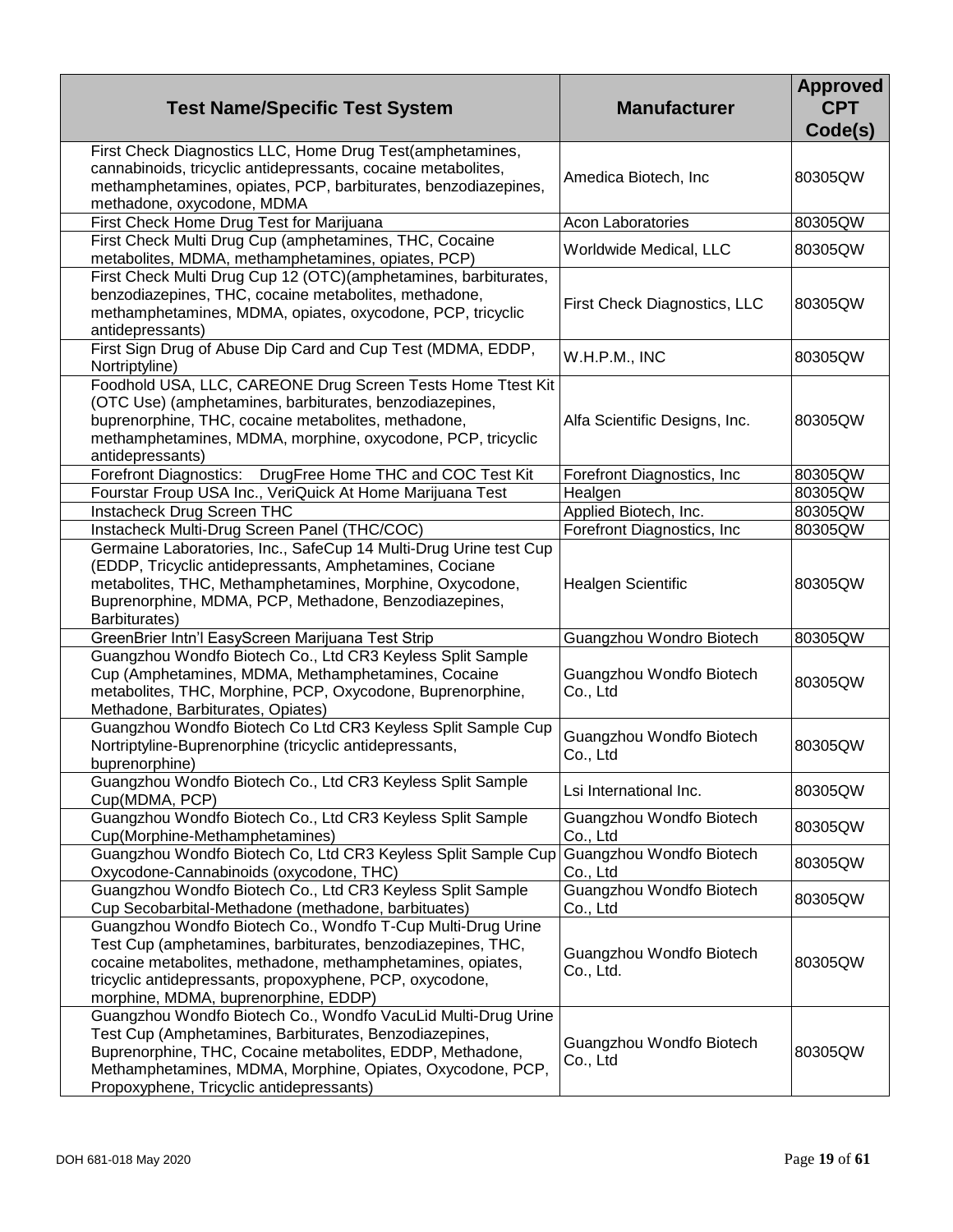| <b>Test Name/Specific Test System</b>                                                                                                                                                                                                                                                        | <b>Manufacturer</b>                    | <b>Approved</b><br><b>CPT</b><br>Code(s) |
|----------------------------------------------------------------------------------------------------------------------------------------------------------------------------------------------------------------------------------------------------------------------------------------------|----------------------------------------|------------------------------------------|
| Hangzhou AllTest Biotech Co., Ltd, Single and Multi-Drug Home<br>Rapid Test Panel/Cup/Dipstick (Amphetamines, Barbiturates,<br>Buprenorphine, Benzodiazepines, Cocaine metabolites,<br>Methamphetamines, Methadone, PCP, Tricyclic antidepressants,<br>THC, MDMA, Morphine, Oxycodone, EDDP) | Hangzhou AllTest Biotech Co.,<br>Ltd,  | 80305QW                                  |
| Hangzhou Biotest Biotech Co., Ltd. RightSign Drug Screen Test<br>(Amphetamines, Barbiturates, Benzodiazepines, THC, Cocaine<br>metabolites, Methadone, Methamphetamines, MDMA, Morphine,<br>Opiates, Oxycodone, PCP, Tricyclic antidepressants,<br>Buprenorphine, EDDP)                      | Advin Biotech, Inc.                    | 80305QW                                  |
| Hangzhou Clongene Biotech Co., Ltd. CLUNGENE Multi-Drug Test<br>Dip Card/Easy Cup (Amphetamines, Barbiturates,<br>Benzodiazepines, THC, Cocaine metabolites, Methadone,<br>Methamphetamines, Morphine, Oxycodone)                                                                            | Hangzhou Clongene Biotech<br>Co., Ltd. | 80305QW                                  |
| Hangzhou Clongene Biotech Co., Ltd. CLUNGENE Multi-Drug Test<br>Dip Card/Easy Cup (Buprenorphine, MDMA, PCP, Tricyclic<br>antidepressants)                                                                                                                                                   | Hangzhou Clongene Biotech<br>Co., Ltd. | 80305QW                                  |
| Hangzhou Clongene Biotech Co., Ltd., CLUNGENE Multi-Drug Test<br>Dip Card/Easy Cup (EDDP, Propoxyphene)                                                                                                                                                                                      | Hangzhou Clongene Biotech<br>Co.,Ltd.  | 80305QW                                  |
| Healgen Scientific, Healgen Accurate Multi Drug Urine Test Cup<br>(Amphetamines, Morphine, Barbiturates, Benzodiazepines, Cocaine<br>metabolites, Methadone, Methamphetamines, Propoxyphene,<br>Tricyclic antidepressants, PCP, THC, Oxycodone, Buprenorphine,<br>EDDP, MDMA, Opiates)       | Healgen Scientific                     | 80305QW                                  |
| Healgen Scientific LLC, Invitro Pro. Multi-Drug Urine Test DipCard<br>(Amphetamines, Benzodiazepines, Barbiturates, Buprenorphine,<br>Cocaine metabolites, Cannabiniods, MDMA,<br>Methamphetamines/amphetamine, Morphine, Methadone, PCP,<br>Oxycodone)                                      | Healgen Scientific, Llc                | 80305QW                                  |
| Healgen Scientific LLC, Invitro Pro. Multi-Drug Urine Test Cup<br>(Amphetamines, Benzodiazepines, Barbiturates, Buprenorphine,<br>Cocaine metabolites, Cannabiniods, MDMA, Methamphetamines,<br>Morphine, Methadone, PCP, Opiates, Oxycodone)                                                | Healgen Scientific, Llc                | 80305QW                                  |
| Healgen Scientific LLC, Multi-Drug Urine Test Cup (Amphetamines,<br>Benzodiazepines, Barbiturates, Buprenorphine, Cocaine<br>metabolites, Cannabiniods, MDMA, Methamphetamines, Morphine,<br>Methadone, PCP, Oxycodone)                                                                      | Healgen Scientific, Llc                | 80305QW                                  |
| Healgen Scientific LLC, Multi-Drug Urine Test Dip Card<br>(Amphetamines, Barbiturates, Benzodiazepines, Buprenorphine,<br>Cocaine metabolites, THC, Methamphetamines, Morphine,<br>Oxycodone, MDMA, PCP, Methadone)                                                                          | Healgen Scientific, Llc                | 80305QW                                  |
| Healgen Amphetamine Test Cassette                                                                                                                                                                                                                                                            | Healgen Scientific, Llc                | 80305QW                                  |
| HealgenAmphetamine Test Cup                                                                                                                                                                                                                                                                  | Healgen Scientific, Llc                | 80305QW                                  |
| Healgen Amphetamine Test Dip Card                                                                                                                                                                                                                                                            | Healgen Scientific, Llc                | 80305QW                                  |
| Healgen Amphetamine Test Strip                                                                                                                                                                                                                                                               | Healgen Scientific, Llc                | 80305QW                                  |
| Healgen EDDP (Methadone Metabolite) Test Cassette                                                                                                                                                                                                                                            | Healgen Scientific, Llc                | 80305QW                                  |
| Healgen EDDP (Methadone Metabolite) Test Cup                                                                                                                                                                                                                                                 | Healgen Scientific, Llc                | 80305QW                                  |
| Healgen EDDP (Methadone Metabolite) Test DipCard                                                                                                                                                                                                                                             | Healgen Scientific, Llc                | 80305QW                                  |
| Healgen EDDP (Methadone Metabolite) Test Strip                                                                                                                                                                                                                                               | Healgen Scientific, Llc                | 80305QW                                  |
| Healgen Oxazepam Test Cassette                                                                                                                                                                                                                                                               | Healgen Scientific, Llc                | 80305QW                                  |
| Healgen Oxazepam Test Cup                                                                                                                                                                                                                                                                    | Healgen Scientific, Llc                | 80305QW                                  |
| Healgen Oxazepam Test Dip Card                                                                                                                                                                                                                                                               | Healgen Scientific, Llc                | 80305QW                                  |
| Healgen Oxazepam Test Strip                                                                                                                                                                                                                                                                  | Healgen Scientific, Llc                | 80305QW                                  |
| Healgen Oxycodone Test Cassette                                                                                                                                                                                                                                                              | Healgen Scientific, Llc                | 80305QW                                  |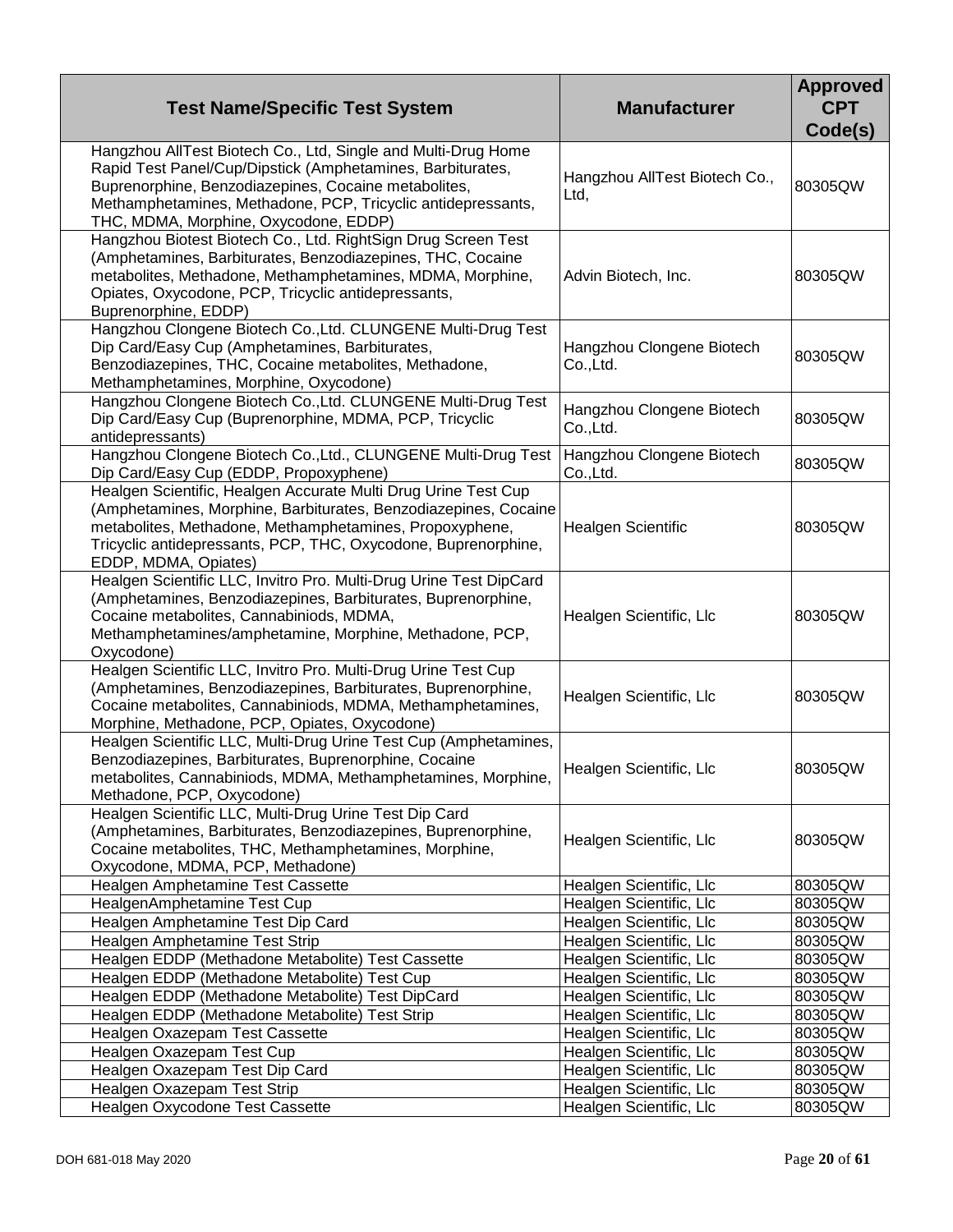| <b>Test Name/Specific Test System</b>                                                | <b>Manufacturer</b>           | <b>Approved</b><br><b>CPT</b><br>Code(s) |
|--------------------------------------------------------------------------------------|-------------------------------|------------------------------------------|
|                                                                                      |                               |                                          |
| Healgen Oxycodone Test Cup                                                           | Healgen Scientific, Llc       | 80305QW                                  |
| Healgen Oxycodone Test Dip Card                                                      | Healgen Scientific, Llc       | 80305QW                                  |
| Healgen Oxycodone Test Strip                                                         | Healgen Scientific, Llc       | 80305QW                                  |
| Healgen COC One Step Cocaine Test Cassette                                           | Healgen Scientific, Llc       | 80305QW                                  |
| Healgen COC One Step Cocaine Test Cup                                                | Healgen Scientific, Llc       | 80305QW                                  |
| Healgen COC One Step Cocaine Test Dip Card                                           | Healgen Scientific, Llc       | 80305QW                                  |
| Healgen COC One Step Cocaine Test Strip                                              | Healgen Scientific, Llc       | 80305QW                                  |
| Healgen THC One Step Marijuana Test Cassette                                         | Healgen Scientific, Llc       | 80305QW                                  |
| Healgen THC One Step Marijuana Test Cup                                              | Healgen Scientific, Llc       | 80305QW                                  |
| Healgen THC One Step Marijuana Test Dip Card                                         | Healgen Scientific, Llc       | 80305QW                                  |
| Healgen THC One Step Marijuana Test Strip                                            | Healgen Scientific, Llc       | 80305QW                                  |
| Healgen mAMP One Step Methamphetamine Test Cassette                                  | Healgen Scientific, Llc       | 80305QW                                  |
| Healgen mAMP One Step Methamphetamine Test Cup                                       | Healgen Scientific, Llc       | 80305QW                                  |
| Healgen mAMP One Step Methamphetamine Test Dip Card                                  | Healgen Scientific, Llc       | 80305QW                                  |
| Healgen mAMP One Step Methamphetamines Test Strip                                    | Healgen Scientific, Llc       | 80305QW                                  |
| Healgen Methadone Test Cassette                                                      | Healgen Scientific, Llc       | 80305QW                                  |
| Healgen Methadone Test Cup                                                           | Healgen Scientific, Llc       | 80305QW                                  |
| Healgen Methadone Test Dip Card                                                      | Healgen Scientific, Llc       | 80305QW                                  |
| Healgen Methadone Test Strip                                                         | Healgen Scientific, Llc       | 80305QW                                  |
| Healgen MOP One Step MorphineTest Cassette                                           | Healgen Scientific, Llc       | 80305QW                                  |
| Healgen MOP One Step MorphineTest Cup                                                | Healgen Scientific, Llc       | 80305QW                                  |
| Healgen MOP One Step Morphine Test Dip Card                                          | Healgen Scientific, Llc       | 80305QW                                  |
| Healgen MOP One Step Morphine Test Strip                                             | Healgen Scientific, Llc       | 80305QW                                  |
| Healgen Morphine Test Cassette                                                       | Healgen Scientific, Llc       | 80305QW                                  |
| Healgen Morphine Test Cup                                                            | Healgen Scientific, Llc       | 80305QW                                  |
| Healgen Morphine Test Dip Card                                                       | Healgen Scientific, Llc       | 80305QW                                  |
| Healgen Morphine Test Strip                                                          | Healgen Scientific, Llc       | 80305QW                                  |
| Healgen MDMA Test Cassette                                                           | LSI International Inc.        | 80305QW                                  |
| Healgen MDMA Test Cup                                                                | LSI International Inc.        | 80305QW                                  |
| Healgen MDMA Test Dip Card                                                           | LSI International Inc.        | 80305QW                                  |
| Healgen MDMA Test Strip                                                              | LSI International Inc.        | 80305QW                                  |
| Healgen Multi-Drug Urine Test Cup and Dip Card (EDDP, Tricyclic<br>anti-depressants) | <b>Healgen Scientific LLC</b> | 80305QW                                  |
| Healgen Nortriptyline Test Cassette (Tricyclic Anitdepressants)                      | Healgen Scientific, Llc       | 80305QW                                  |
| Healgen Nortriptyline Test Cup (Tricyclic Anitdepressants)                           | Healgen Scientific, Llc       | 80305QW                                  |
| Healgen Nortriptyline Test Dip Card (Tricyclic Anitdepressants)                      | Healgen Scientific, Llc       | 80305QW                                  |
| Healgen Nortriptyline Test Strip (Tricyclic Anitdepressants)                         | Healgen Scientific, Llc       | 80305QW                                  |
| Healgen Buprenorphine Test Cassette                                                  | Healgen Scientific, Llc       | 80305QW                                  |
| Healgen Buprenorphine Test Cup                                                       | Healgen Scientific, Llc       | 80305QW                                  |
| Healgen Buprenorphine Test Dip Card                                                  | Healgen Scientific, Llc       | 80305QW                                  |
| Healgen Buprenorphine Test Strip                                                     | Healgen Scientific, Llc       | 80305QW                                  |
| Healgen PCP Test Cassette                                                            | LSI International Inc.        | 80305QW                                  |
| Healgen PCP Test Cup                                                                 | LSI International Inc.        | 80305QW                                  |
| Healgen PCP Test Dip Card                                                            | LSI International Inc.        | 80305QW                                  |
| Healgen PCP Test Strip                                                               | LSI International Inc.        | 80305QW                                  |
| Healgen Propoxyphene Test Cassette                                                   | Healgen Scientific, Llc       | 80305QW                                  |
| Healgen Propoxyphene Test Dip Card                                                   | Healgen Scientific, Llc       | 80305QW                                  |
| Healgen Propoxyphene Test Cup                                                        | Healgen Scientific, Llc       | 80305QW                                  |
| Healgen Propoxyphene Test Strip                                                      | Healgen Scientific, Llc       | 80305QW                                  |
| Healgen Secobarbital Test Cassette                                                   | Healgen Scientific, Llc       | 80305QW                                  |
| Healgen Secobarbital Test Dip Card                                                   | Healgen Scientific, Llc       | 80305QW                                  |
| Healgen Secobarbital Test Cup                                                        | Healgen Scientific, Llc       | 80305QW                                  |
| <b>Healgen Secobarbital Test Strip</b>                                               | Healgen Scientific, Llc       | 80305QW                                  |
|                                                                                      |                               |                                          |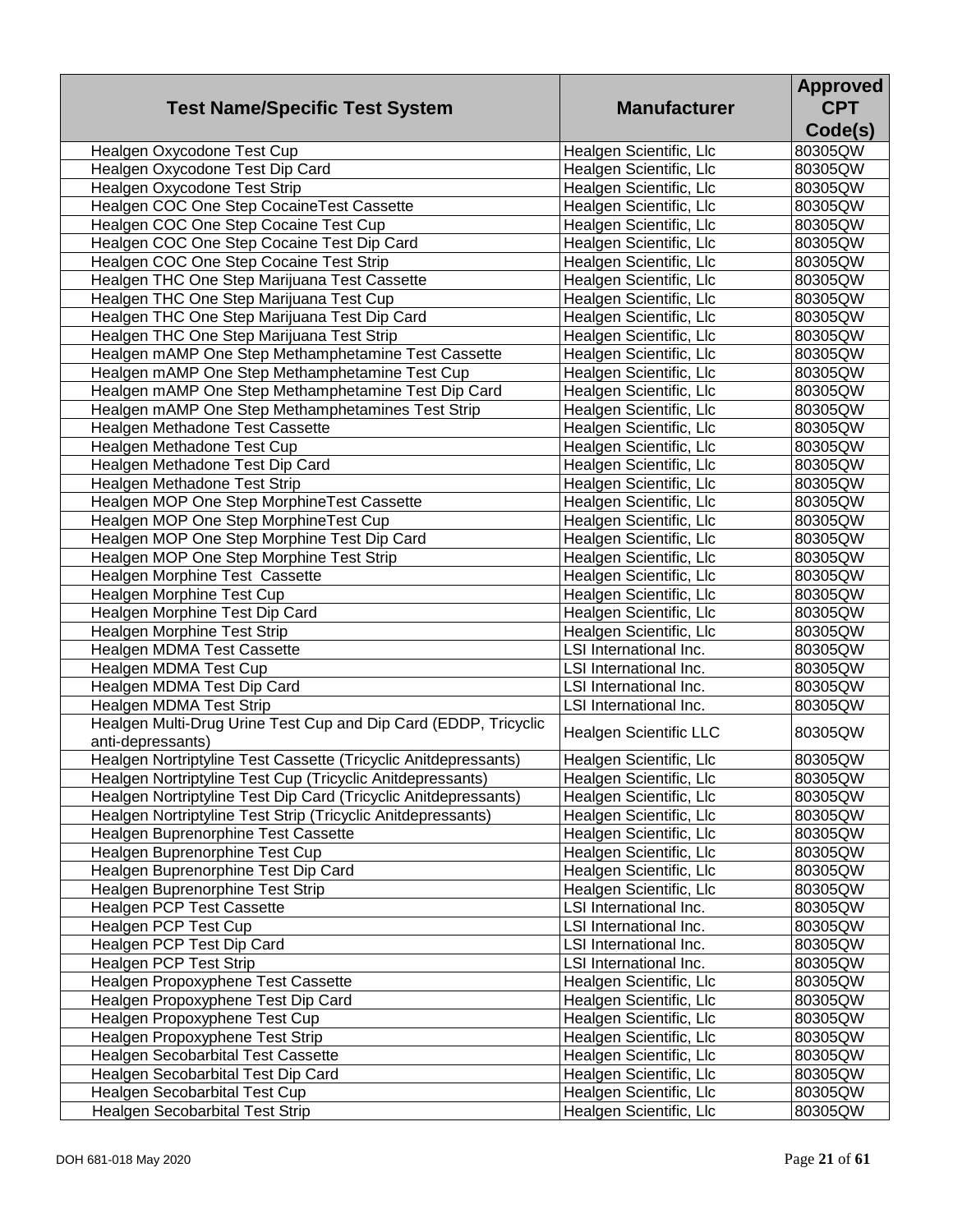| <b>Test Name/Specific Test System</b>                                                                                                                                                                                                                                                             | <b>Manufacturer</b>                 | <b>Approved</b><br><b>CPT</b><br>Code(s) |
|---------------------------------------------------------------------------------------------------------------------------------------------------------------------------------------------------------------------------------------------------------------------------------------------------|-------------------------------------|------------------------------------------|
| Healstone Biotech Inc., Accurate Multi Panel Drug Urine Test Cup<br>(Amphetamines, Opiates, Barbiturates, Benzodiazepines, Cocaine<br>metabolites, Methadone, Methamphetamines, Propoxyphene,<br>Tricyclic antidepressants, PCP, THC)                                                             | Healstone Biotech Inc               | 80305QW                                  |
| Healstone Biotech Inc., Accurate Multi Panel Drug Urine Test Cup<br>(Amphetamines, Opiates, Barbiturates, Benzodiazepines, Cocaine<br>metabolites, Methadone, Methamphetamines, Propoxyphene,<br>Tricyclic antidepressants, PCP, THC, Buprenorphine, EDDP,<br>MDMA, Morphine, Oxycodone)          | Healstone Biotech Inc               | 80305QW                                  |
| Henry Schein, Inc., OneStep+ Drugs of Abuse Cup<br>(Amphetamines, Barbituates, Benzodiazepines, Buprenophines,<br>THC, Cocaines metabolites, Methadone, Methamphetamines,<br>MDMA, Morphine, Oxycodone, PCP, Propoxyphene, tricyclic<br>antidepressants)                                          | Ameditech, Inc.                     | 80305QW                                  |
| Indentifi Biosciences, Inc., Identifi Multi-Panel (Amphetamines,<br>Barbituates, Benzodiazepines, Cocaines metabolites, Methadone,<br>Methamphetamines, MDMA, Morphine, Oxycodone, Opiates, PCP,<br>Ticyclic Anit-depressants, THC, Buprenophines, Propoxyphene,<br>EDDP)                         | UCP Biosciences, Inc.               | 80305QW                                  |
| IND Home Amphetamine Test (strip format)                                                                                                                                                                                                                                                          | IND Diagnostic, Inc.                | 80305QW                                  |
| IND Home Amphetamine, Marijuana, Cocaine, Methamphetamines,<br>Morphine Test (cassette format)                                                                                                                                                                                                    | IND Diagnostic, Inc.                | 80305QW                                  |
| IND Home Cocaine and Methamphetamines Test (strip format)                                                                                                                                                                                                                                         | IND Diagnostic, Inc                 | 80305QW                                  |
| IND Home Marijuana Test (strip format)                                                                                                                                                                                                                                                            | IND Diagnostic, Inc.                | 80305QW                                  |
| IND Home Drug Test Multi-Panel Strip and ICassette Formats<br>(amphetamines, cocaine metabolites, methamphetamines,<br>morphine, THC)                                                                                                                                                             | IND Diagnostic, Inc.                | 80305QW                                  |
| Innovacon Integrated E-Z Split Key Cup II (amphetamines cocaine<br>metabolites, THC, methamphetamines, MDMA, opiates, PCP)                                                                                                                                                                        | Innovacon                           | 80305QW                                  |
| Innovacon Multi-Clin Drug Screen Test Device (amphetamines,<br>barbiturates, benzodiazepines, THC, cocaine metabolites, MDMA,<br>morphine, oxycodone, PCP, propoxyphene, tricyclic<br>antidepressants)                                                                                            | Innovacon, Inc                      | 80305QW                                  |
| Innovative Laboratory Solutions, BEST TEST CUP Quick Cup,<br>Panel Dip Tests (Amphetamines, Barbiturates, Benzodiazepines,<br>Buprenorphine, Cannabinoids, Cocaine metabolites, Methadone,<br>EEDP, Methamphetamines, MDMA, Morphine, Oxycodone, PCP,<br>Propoxyphene, Tricyclic antidepressants) | <b>Best Test Cups</b>               | 80305QW                                  |
| Innovative Laboratory Solutions, Multi Drug Panel Dip, Quick Cup<br>M300 (Amphetamines, Barbiturates, Benzodiazepines,<br>Buprenorphine, Cannabinoids, Cocaine metabolites, PCP,<br>Oxycodone, MDMA, Methadone, Methamphetamines, Morphine)                                                       | Assure Tech (Hangzhou) Co.,<br>Ltd. | 80305QW                                  |
| Innovative Laboratory Solutions, Multi Drug Panel Dip, Quick Cup<br>M2000 (Amphetamines, Barbiturates, Benzodiazepines,<br>Buprenorphine, Cannabinoids, Cocaine metabolites, PCP,<br>Oxycodone, MDMA, Methadone, Methamphetamines, Morphine)                                                      | Assure Tech (Hangzhou) Co.,<br>Ltd. | 80305QW                                  |
| Innovative Laboratory Solutions, EZ Test Cup (Amphetamines,<br>Barbiturates, Benzodiazepines, Buprenorphine, Cannabinoids,<br>Cocaine metabolites, EDDP, Methadone, Methamphetamines,<br>MDMA, Morphine, Oxycodone, PCP, Propoxyphene, Tricyclic<br>antidepressants)                              | Assure Tech (Hangzhou) Co.,<br>Ltd. | 80305QW                                  |
| Insight Medical Drug of Abuse Cassette/Cup (morphine,<br>oxycodone)                                                                                                                                                                                                                               | Alfa Scientific Designs, Inc.       | 80305QW                                  |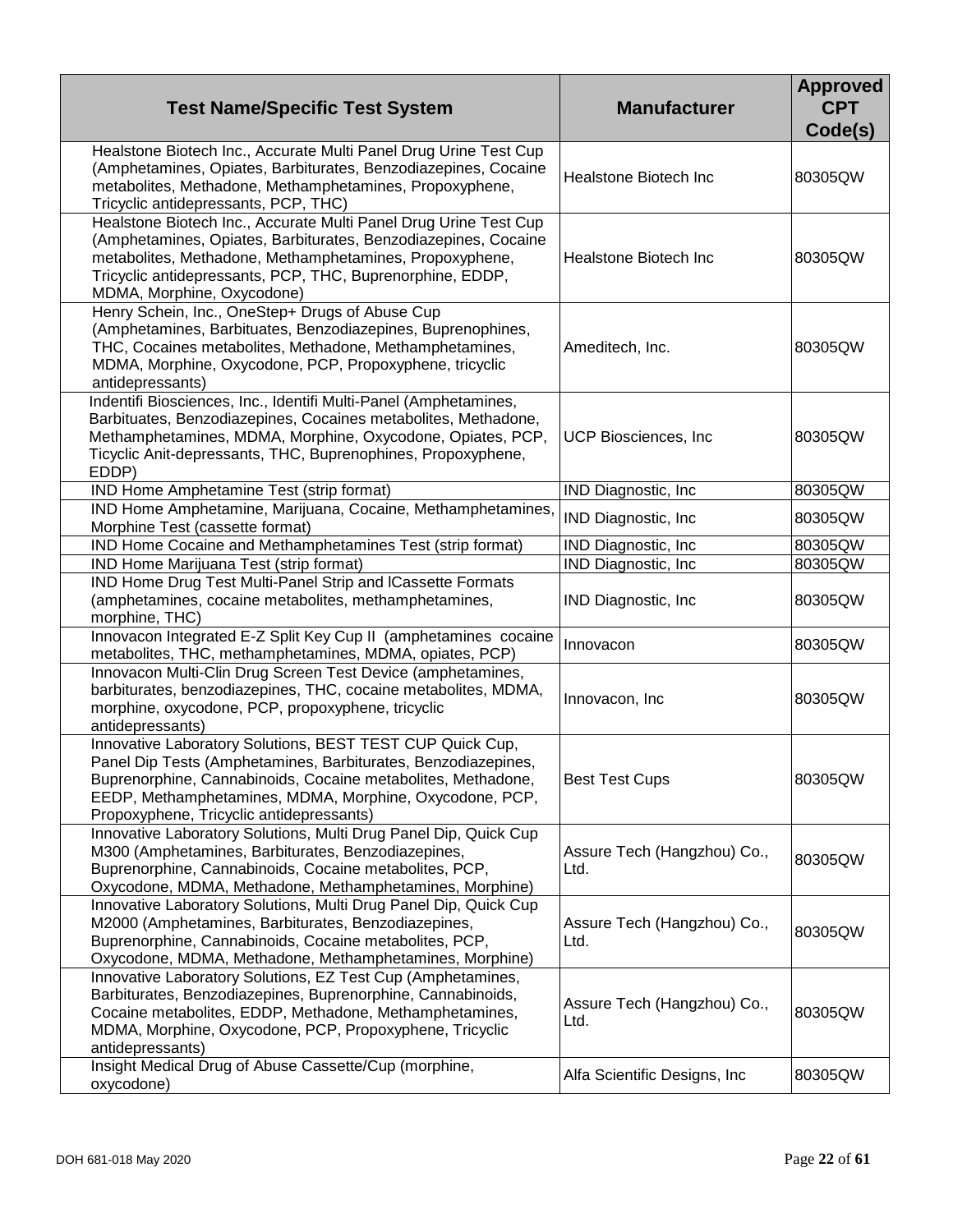| <b>Test Name/Specific Test System</b>                                                                                                                                                                                                                         | <b>Manufacturer</b>                      | <b>Approved</b><br><b>CPT</b><br>Code(s) |
|---------------------------------------------------------------------------------------------------------------------------------------------------------------------------------------------------------------------------------------------------------------|------------------------------------------|------------------------------------------|
| Insight Medical Multi-Drug of Abuse Urine Test (amphetamines,<br>barbiturates, benzodiazepines, THC, cocaine metabolites,<br>methadone, MDMA, methamphetamines, morphine, PCP, tricyclic<br>antidepressants)                                                  | Alfa Scientific Designs, Inc             | 80305QW                                  |
| Insta-Screen Multi-Drug Urine Dip Card (amphetamines,<br>benzodiazepines, THC, cocaine metabolities, methamphetamines,<br>morphine, oxycodone, barbituates, buprenorphine, methadone,<br>MDMA, PCP, EDDP tricycic antidepressants)                            | <b>Healgen Scientif Limited</b>          | 80305QW                                  |
| Instant Technologies iCassette Dx Drug Screen Cup<br>(amphetamines, barbiturates, benzodiazepines, THC, cocaine<br>metabolites, MDMA, opiates, oxycodone, PCP, propoxyphene,<br>tricyclic antidepressants)                                                    | Alfa Scientific Designs, Inc.            | 80305QW                                  |
| Instant Technologies iCup Dx Drug Screen Cup (amphetamines,<br>barbiturates, benzodiazepines, THC, cocaine metabolites,<br>methadone, MDMA, methamphetamines, opiates, oxycodone,,<br>PCP, tricyclic antidepressants)                                         | Alfa Scientific Designs, Inc             | 80305QW                                  |
| Instant Technologies iScreen Drug of Abuse Cassette and Cup<br>(morphine, oxycodone)                                                                                                                                                                          | Alfa Scientific Designs, Inc             | 80305QW                                  |
| Instant Technologies iScreen Multi-Drug of Abuse Urine Test<br>(amphetamines, barbiturates, benzodiazepines, THC, cocaine<br>metabolites, methadone, MDMA, methamphetamines, morphine,<br>PCP, tricyclic antidepressants)                                     | Alfa Scientific Designs, Inc.            | 80305QW                                  |
| Instant-View Multi-Drug Urine Test Cup and Panel (Home Use)<br>(amphetamines, barbituates, benzodiazepines, buprenorphine,<br>THC, cocaine metabolites, methadone, methamphetamines,<br>MDMA, morphine, opiates, PCP, tricylic antidepressants)               | Alfa Scientific Designs, Inc.            | 80305QW                                  |
| Intrinsic Interventions, Inc., VistaFlow (Amphetamines, Barbiturates,<br>Benzodiazepines, THC, Cocaine Metabolites, Methadone,<br>Methamphetamines, MDMA, Morphine, Opiates, Oxycodone, PCP,<br>Tricyclic antidepressants, Propoxyphene, Buprenorphine, EDDP) | Advin Biotech, Inc.                      | 80305QW                                  |
| iTest, iCassette for marijuana, cocaine, amphetamine,<br>methamphetamine, opiates, PCP                                                                                                                                                                        | Accu-Stat Diagnostics, Inc.              | 80305QW                                  |
| iTest, iCup for marijuana, cocaine, amphetamine,<br>methamphetamine, ecstasy, opiates, PCP                                                                                                                                                                    | Accu-Stat Diagnostics, Inc.              | 80305QW                                  |
| Inverness Med Innovations Signify ER Drug Screen(amphetamines,<br>barbiturates, benzodiazepines, THC, cocaine metabolites, MDMA,<br>opiates, oxycodone, PCP, propoxyphene, tricyclic antidepressants)                                                         | Biosite, Inc.                            | 80305QW                                  |
| Jant Pharmacal Accutest Buprenorphine Drug Test Cup                                                                                                                                                                                                           | Tianjin New Bay Bioresearch Co   80305QW |                                          |
| Jant Pharmacal Accutest Drug Test Cup (MDMA and opiates)                                                                                                                                                                                                      | Tianjin New Bay Bioresearch Co 80305QW   |                                          |
| Jant Parmacal AccutestDrug of Abuse Cassette and Cup<br>(morphine, oxycodone)                                                                                                                                                                                 | Alfa Scientific Designs Inc              | 80305QW                                  |
| Jant Pharmacal Accutest Drug Test Cup (amphetamines,<br>barbiturates, benzodiazepines, THC, cocaine metabolites, MDMA,<br>methadone, methamphetamines, opiates, oxycodone, PCP, tricyclic<br>antidepressants)                                                 | Amedicda Biotech, Inc                    | 80305QW                                  |
| Jant Pharmacal Accutest Drug Test Cup (professional use)<br>(amphetamines, barbiturates, benzodiazepines, THC, cocaine<br>metabolites, methadone, methamphetamines, morphine,<br>oxycodone, PCP, tricyclic antidepressants)                                   | Tianjin New Bay Bioresearch              | 80305QW                                  |
| Jant Pharmacal Corp. Accutest Value+ Drug Urine Test Cup<br>(Amphetamines, Barbiturates, Benzodiazepines, Buprenorphine,<br>Cocaine metabolites, EDDP, Oxycodone, PCP, MDMA, Methadone,<br>Methamphetamines, Morphines, THC, Tricyclic antidepressants)       | Healgen Scientific Limited               | 80305QW                                  |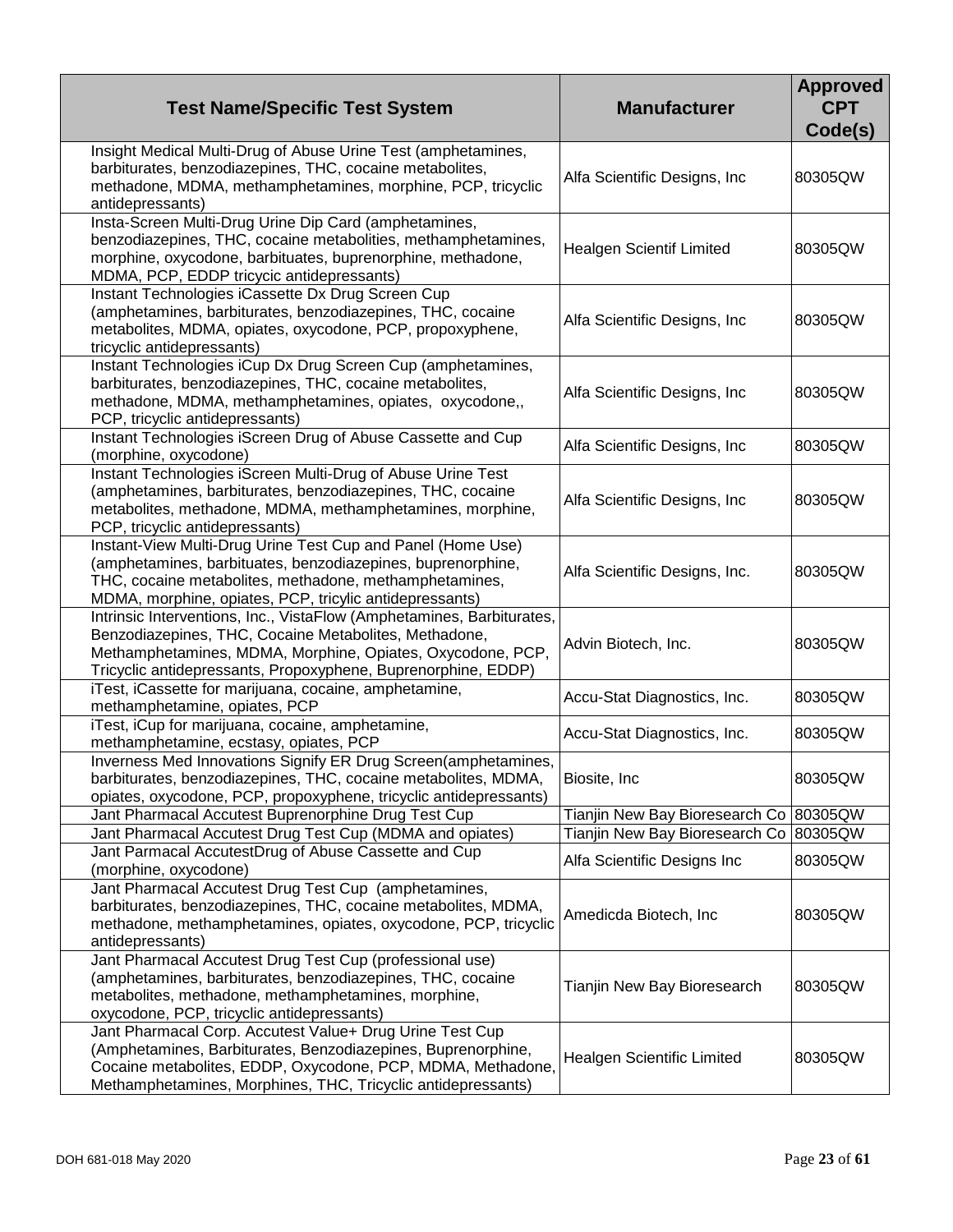| <b>Test Name/Specific Test System</b>                                                                                                                                                                                                                                                                   | <b>Manufacturer</b>                        | <b>Approved</b><br><b>CPT</b><br>Code(s) |
|---------------------------------------------------------------------------------------------------------------------------------------------------------------------------------------------------------------------------------------------------------------------------------------------------------|--------------------------------------------|------------------------------------------|
| Jant Pharmacal Accutest MultiDrug ER11 Drug Screen<br>(amphetamines, barbiturates, benzodiazepines, THC, cocaine<br>metabolites, MDMA, opiates, oxycodone, PCP, propoxyphene,<br>tricyclic antidepressants)                                                                                             | Innovacon, Inc                             | 80305QW                                  |
| Jant Pharmacal Accutest Multi-Drug of Abuse Urine Test<br>(amphetamines, barbiturates, benzodiazepines, THC, cocaine<br>metabolites, methadone, methamphetamines, MDMA, morphine,<br>PCP, tricyclic antidepressants)                                                                                    | Alfa Scientific Designs Inc                | 80305QW                                  |
| Jant Pharmacal Accutest Multi-Drug Urine Test Cup<br>(amphetamines, barbiturates, benzodiazepines, buprenorphine,<br>THC, cocaine metabolites, methadone, methamphetamines,<br>MDMA, morphine, opiates, PCP, tricyclic antidepressants)                                                                 | Guangzhou Wondofu Biotech<br>CO.,LTD.      | 80305QW                                  |
| Jant Pharmacal Accutest Multi X Drug Cup Test (amphetamines,<br>barbiturates, benzodiazepines, THC, cocaine metabolites,<br>methadone, methamphetamines, morphine, oxycodone, PCP,<br>tricyclic antidepressants)                                                                                        | Tianjin New Bay Bioresearch                | 80305QW                                  |
| Jant Pharmacal Corp. Accutest VALUPAK Drug Screen Cup<br>(amphetamines, cocaine metabolites, THC, methamphetamines,<br>benzodiazepines, barbiturates, methadone, PCP, morphine,<br>oxycodone, EDDP, buprenorphine, tricyclic antidepressants,<br>MDMA)                                                  | Healgen Scientific Limited                 | 80305QW                                  |
| Jant Pharmaceutical Accutest SplitCup: (amphetamines, THC,<br>cocaine metabolites, methamphetamines, MDMA, opiates, PCP)                                                                                                                                                                                | Innovacon, Inc                             | 80305QW                                  |
| Jant Pharmaceutical Corporation Accutest Propoxyphene Urine<br><b>Test and Urine Test Cup</b>                                                                                                                                                                                                           | Wondfo Biotech Co., LTD.                   | 80305QW                                  |
| Jant Pharmaceutical Accutest Value+Multi-Drug Urine Test Cup<br>(Amphetamines, Barbiturates, Benzodiazepines, Buprenorphine,<br>Cocaine metabolities, MDMA, Methadone, Methamphetamines,<br>Morphine, Oxycodone, Propoxyphene, THC, Tricyclic depressants)                                              | Healgen Scientific                         | 0305QW                                   |
| Kasaac Laboratories Drug Test(amphetamines, barbiturates,<br>benzodiazepines, cocaine metabolites, methadone,<br>methamphetamines, oxycodone, PCP, tricyclic antidepressants,<br>cannabinoids, opiates)                                                                                                 | Tianjin New Bay Bioresearch<br>Co., Ltd    | 80305QW                                  |
| Kasaac Laboratories, Inc Kasaac Laboratories Buprenorphine Drug<br>Test (opiates)                                                                                                                                                                                                                       | Tianjin New Bay Bioresearch<br>Co., Ltd    | 80305QW                                  |
| Kasaac Laboratories Multi (MDMA ands OPI) Drug Test Cup Urine,<br>Cup format(MDMA, opiates)                                                                                                                                                                                                             | Tianjin New Bay Bioresearch<br>Co., Ltd    | 80305QW                                  |
| LifeSign Home Drug Tests: Marijuana, Cocaine Metabolites                                                                                                                                                                                                                                                | Princeton Biomeditech Corp                 | 80305QW                                  |
| LifeSign Home Drug Tests: Marijuana, Opiates, Cocaine<br>Metabolites, and Methamphetamines                                                                                                                                                                                                              | Princeton Biomeditech Corp                 | 80305QW                                  |
| LumiQuick Diagnostics Inc. Quick Profile Buprenorphine Drug Cup<br>Test (buprenorphine)                                                                                                                                                                                                                 | Tianjon New Bay Bioresearch<br>Co., Ltd.   | 80305QW                                  |
| LumiQuick Diagnostics, Inc. Quick Profile Multi Drug Cup Test<br>(MDMA, opiates)                                                                                                                                                                                                                        | Tianjin New Bay Bioresearch<br>Co., Ltd.   | 80305QW                                  |
| LumiQuick Diagnostics, Inc., Quick Profile Multiple Drug Cup Test<br>(amphetamines, methamphetamines, cocaine metabolites,<br>benzodiazepines, THC, morphine, PCP, methadone, oxycodone,<br>tricyclic antidepressants, barbiturates)                                                                    | Tianjin New Bay Bioresearch<br>Co., Ltd.   | 80305QW                                  |
| Magenta Technology Partners, LLC, Magenta Multi-Drug Urine Test<br>Cup/Compact Cup (Amphetamines, Barbiturates, Benzodiazepines,<br>Buprenorphine, THC, Cocaine Metabolites, EDDP, Methadone,<br>Methamphetamines, MDMA, Morphine, Oxycodone, PCP,<br>Propoxyphene, Tricyclic antidepressants, Opiates) | Magenta Technology Partners,<br><b>LLC</b> | 80305QW                                  |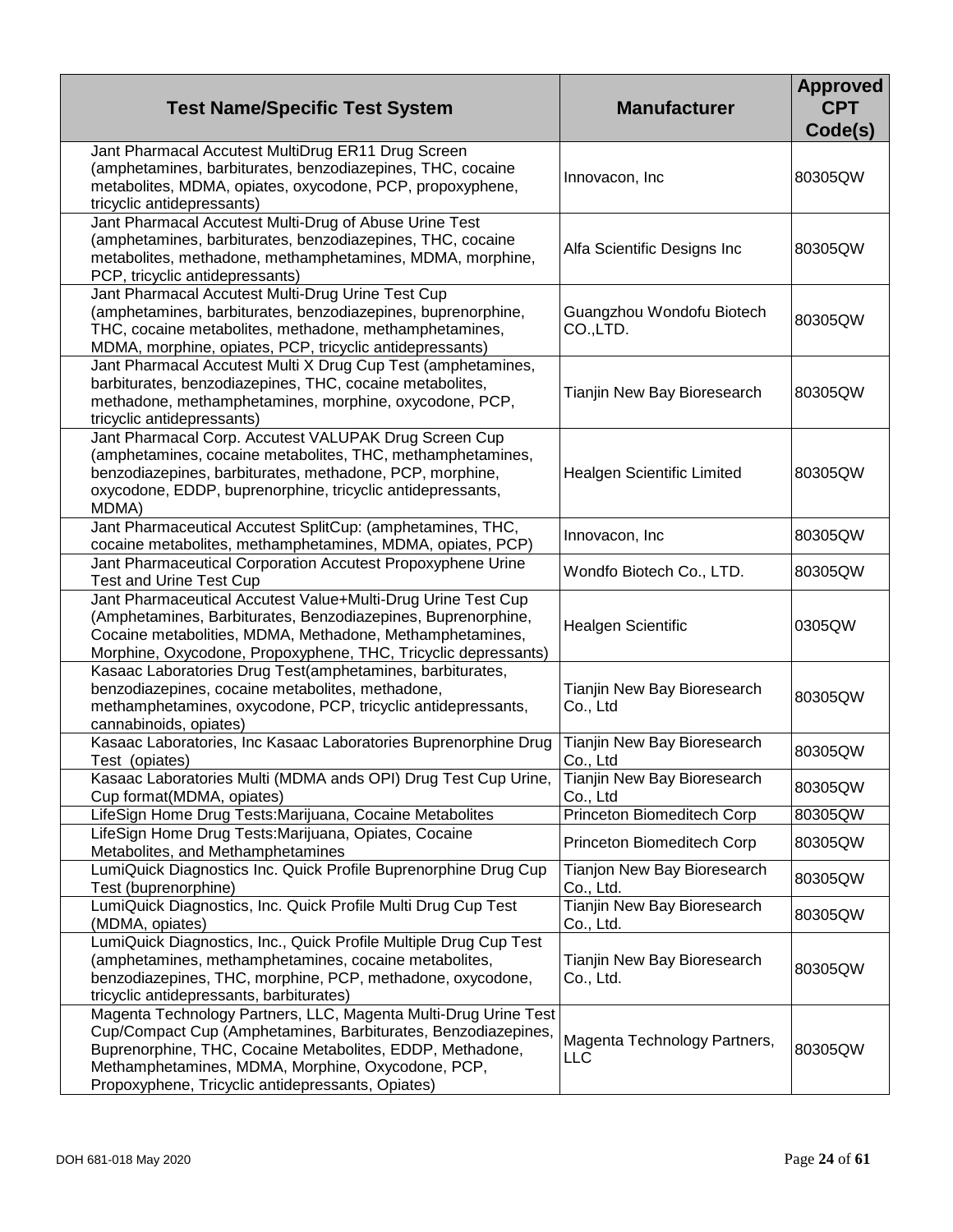| <b>Test Name/Specific Test System</b>                                                                                                                                                                                                                                                                      | <b>Manufacturer</b>                        | <b>Approved</b><br><b>CPT</b><br>Code(s) |
|------------------------------------------------------------------------------------------------------------------------------------------------------------------------------------------------------------------------------------------------------------------------------------------------------------|--------------------------------------------|------------------------------------------|
| Magenta Technology Partners LLC, Magenta Multiple Panel Urine<br>Dip Card (Amphetamines, Barbiturates, Benzodiazepines,<br>Buprenorphine, THC, Cocaine Metabolites, Methadone,<br>Methamphetamines, MDMA, Morphine, Oxycodone, PCP, Tricyclic<br>antidepressants)                                          | Magenta Technology Partners,<br><b>LLC</b> | 80305QW                                  |
| Medi-Temp, LLC, Care One Buprenorphine Drug Screen Test Cup                                                                                                                                                                                                                                                | Tianjin Mew Bay Bioresearch<br>Co., Ltd.   | 80305QW                                  |
| McKesson Corporation, HealthMart At Home Drug Test (OTC Use)<br>(Amphetamines, Barbiturates, Benzodiazepines, Buprenorphine,<br>THC, Cocaine Metabolites, Methadone, Methamphetamines,<br>MDMA, Morphine, Oxycodone, PCP, Tricyclic antidepressants)                                                       | Alfa Scientific Designs, Inc.              | 80305QW                                  |
| McKesson Cosult Drugs of Abuse Test Cup (Amphetamines,<br>Barbiturates, Benzodiazepines, Buprenorphine, Cociane<br>Metabolites, MDMA, Methamphetamines, Methadone, Morphine,<br>Oxycodone, PCP, Propoxyphene, THC, Tricyclic antidepressants)                                                              | <b>Branan Medical Corp</b>                 | 80305QW                                  |
| McKesson Medical-Surgical Inc, Mckesson Consult Drugs of Abuse<br>Test Cup (Amphetamines, Barbiturates, Benzodiazepines,<br>Burprenorphine, Cocaine Metabolites, MDMA, Methadone,<br>Methamphetamines, Morphine, Oxycodone, PCP, Propoxyphene,<br>THC, Tricyclic antidepressants)                          | <b>Branan Medical Corp</b>                 | 80305QW                                  |
| McKesson Medical-Surgical Inc., McKesson Multi Panel Drugs of<br>abuse Test Cup (amphetamines, barbiturates, benzodiazepines,<br>buprenorphine, THC, cocaine metabolites, EDDP, methadone,<br>methamphetamines, MDMA, morphine, oxycodone, PCP, tricyclic<br>antidepressants)                              | Healgen Scientific Limited                 | 80305QW                                  |
| McKesson Medical-Surgical, McKesson Drugs of abuse PPX Test<br>Cup (propoxyphene)                                                                                                                                                                                                                          | <b>Healgen Scientific</b>                  | 80305QW                                  |
| MedDirect Inc ProXam Drug Test Cards(amphetamines,<br>barbiturates, benzodiazepines, THC, cocaine metabolites,<br>methadone, MDMA, methamphetamines, morphine, opiates,<br>oxycodone, PCP, tricyclic antidepressants)                                                                                      | UCP Biosceinces, Inc                       | 80305QW                                  |
| MedDirect Inc Multiple Drug Screen Cups(amphetamines,<br>barbiturates, benzodiazepines, THC, cocaine metabolites,<br>methadone, MDMA, methamphetamines, morphine, opiates,<br>oxycodone, PCP, tricyclic antidepressants)                                                                                   | UCP Biosceinces, Inc                       | 80305QW                                  |
| Medical Disposables, MD Drug Screen MD Quick Cup Tests<br>(Mor300/MOR2000) (amphetamines, barbiturates, buprenorphine,<br>benzodiazepines, cocaine metabolites, methadone, MDMA,<br>methamphetamines, morphine, EDDP, oxycodone, PCP,<br>Proxyphene, THC, tricyclic antidepressants)                       | <b>Medical Disposables Corp</b>            | 80305QW                                  |
| Medical Distribution Group Inc., Identify Diagnostics Home Drug<br>Test Cards and Cups (Buprenorphine, Amphetamines, Cocaine<br>metabolites, EDDP Methamphetamines, MDMA, Oxycodone,<br>Opiates, Morphine, PCP, THC, Benzodiazepines, Methadone,<br>Barbiturates, Tricyclic antidepressants, Propoxyphene) | UCP Biosceinces, Inc.                      | 80305QW                                  |
| Medical Distribution Group Inc., Identify Diagnostics Drug Test<br>Cards and Cups (EDDP)                                                                                                                                                                                                                   | UCP Biosciences, Inc.                      | 80305QW                                  |
| Medical Distribution Group Inc., Identify Diagnostics USA Drug<br>Screen Test (Amphetamines, Barbiturates, Benzodiazepines,<br>Buprenorphine, Cocaine metabolites, EDDP, MDMA, Methadone,<br>Methamphetamines, Morphine, Opiates, Oxycodone, PCP, THC,<br>Tricyclic antidepressants)                       | Advin Biotech, Inc.                        | 80305QW                                  |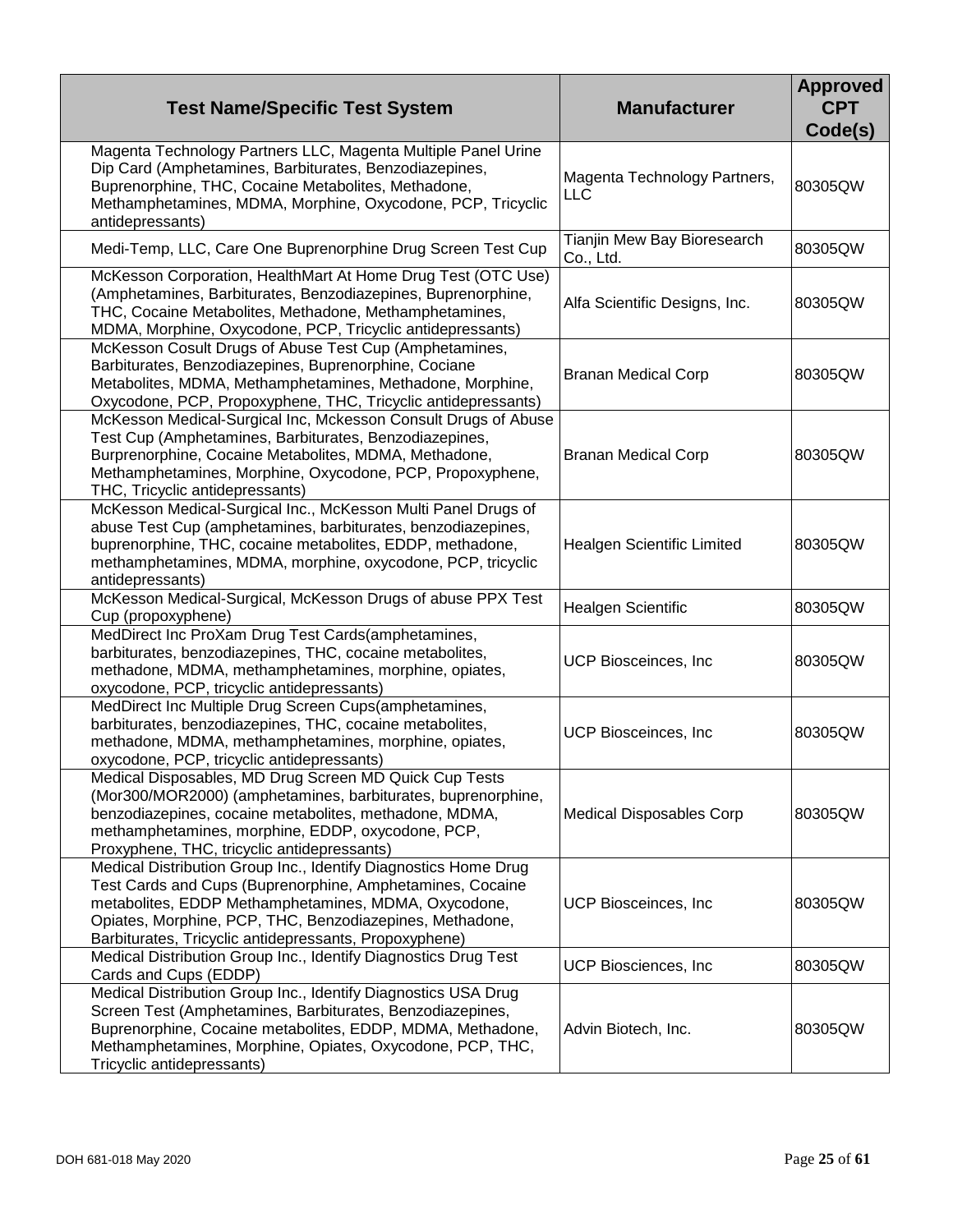| <b>Test Name/Specific Test System</b>                                                                                                                                                                                                                                                                                          | <b>Manufacturer</b>                      | <b>Approved</b><br><b>CPT</b><br>Code(s) |
|--------------------------------------------------------------------------------------------------------------------------------------------------------------------------------------------------------------------------------------------------------------------------------------------------------------------------------|------------------------------------------|------------------------------------------|
| Medical Distribution Group Inc., IDENTIFY HEALTH DRUG<br>SCREEN TEST (amphetamines, barbiturates, buprenorphine,<br>benzodiazepines, cocaine metabolites, EDDP, methamphetamines,<br>MDMA, morphine, methadone, opiates, oxycodone, PCP, tricyclic<br>antidepressants, THC)                                                    | Advin Biotech, Inc.                      | 80305QW                                  |
| Medimpex Q Test Buprenorphine Drug Cup Test (opiates)                                                                                                                                                                                                                                                                          | Tianjin New Bay Bioresearch Co   80305QW |                                          |
| Medimpex Q Test Multi X Drug Cup Test (amphetamines,<br>barbiturates, benzodiazepines, THC, cocaine metabolites,<br>methadone, methamphetamines, morphine, oxycodone, PCP,<br>tricyclic antidepressants)                                                                                                                       | Tianjin New Bay Bioresearch Co 80305QW   |                                          |
| Mercedes Medical, BluRapids Concise Multi-Drug Test Cup and<br>Test Panel (Amphetamines, Barbiturates, Benzodiazepines,<br>Buprenorphine, Cocaine metabolities, MDMA, Methadone,<br>Methamphetamies, Morphine, Opiates, PCP, THC, Tricyclic<br>antidepressants)                                                                | Guangzhou Wondfo Biotech<br>Co., Ltd.    | 80305QW                                  |
| Mercedes Scientific Inc., ClearRapids Multi-Panel Drug Test Cup<br>(Amphetamines, Oxycodone, Cocaine metabolities,<br>Methamphetamies, MDMA, Opiates, Morphine, PCP, THC,<br>Benzodiaepines, Methadone, Barbiturates, Tricyclic<br>antidepressants, Buprenorphine, Proxyphene)                                                 | UCP Biosciences Inc.                     | 80305QW                                  |
| Mercedes Scientific Inc., Platinum+ Multi-Drug Urine Test Cup/Dip<br>Card (Amphetamines, Barbiturates, Benzodiaepines,<br>Buprenorphine, THC, Cocaine metabolites, Methadone, EDDP,<br>Methamphetamines, MDMA, Morphine, Oxycodone, PCP, Tricyclic<br>antidepressants)                                                         | Healgen Scientific                       | 80305QW                                  |
| Mergers Marketing Inc., Clear Scan Multi-Drug Urine Test Cup,<br>PreScreen Plus Multi-Drug Urine Test Cup/Card (Amphetamines,<br>Barbiturates, Benzodiaepines, Buprenorphine, Cocaine metabolites, Healgen Scientific<br>EDDP, MDMA, Methadone, Methamphetamines, Morphine,<br>Oxycodone, PCP, THC, Tricyclic antidepressants) |                                          | 80305QW                                  |
| Micro Distributing II, Ltd., FASTEST LABS One Step Drug Test Cup<br>(Amphetamines, Barbitrates, Benzodiazepines, Buprenorphine,<br>Cocaine metabolites, Methamphetamines, MDMA, Methadone,<br>Morphine, PCP, Oxycodone, THC, Tricyclic antidepressants)                                                                        | Guangzhou Wondfo Biotech<br>Co., Ltd.    | 80305QW                                  |
| Micro Distributing II Ltd, FASTEST LABS Propoxyphene Urine Test<br>Cup and Urine Test                                                                                                                                                                                                                                          | Guangzhou Wondfo Biotech<br>Co., Ltd.    | 80305QW                                  |
| Micro Distributing II Ltd Multi-Drug of Abuse Urine Test<br>(amphetamines, barbiturates, benzodiazepines, THC, cocaine<br>metabolites, methadone, MDMA, methamphetamines, morphine,<br>PCP, tricyclic antidepressants)                                                                                                         | Alfa Scientific Designs, Inc.            | 80305QW                                  |
| Micro Distributing II, Ltd, STAT Cup One Step Drug Test<br>(amphetamines, barbiturates, benzodiazepines, buprenorphine,<br>THC, cocaine metabolites, EDDP, methadone, methamphetamines,<br>MDMA, morphine, opiates, oxycodone, PCP, propoxyphene,<br>tricyclic antidepressants)                                                | Guangzhou Wondfo Biotech<br>Co., Ltd.    | 80305QW                                  |
| Micro Distributing II Ltd STAT Cup3 One Step Drug Test Cup<br>(amphetamines, barbiturates, benzodiazepines, buprenorphine,<br>cocaine metabolites, MDMA, methamphetamines, morphine,<br>opiates, oxycodone, PCP, THC)                                                                                                          | Guangzhou Wondfo Biotech                 | 80305QW                                  |
| Micro Distributing II Ltd STATDIP One Step Multi-Drug Urine Test<br>Panel (amphetamines, barbiturates, benzodiazepines,<br>buprenorphine, cocaine metabolites, MDMA, methamphetamines,<br>morphine, opiates, oxycodone, PCP, THC)                                                                                              | Guangzhou Wondfo Biotech                 | 80305QW                                  |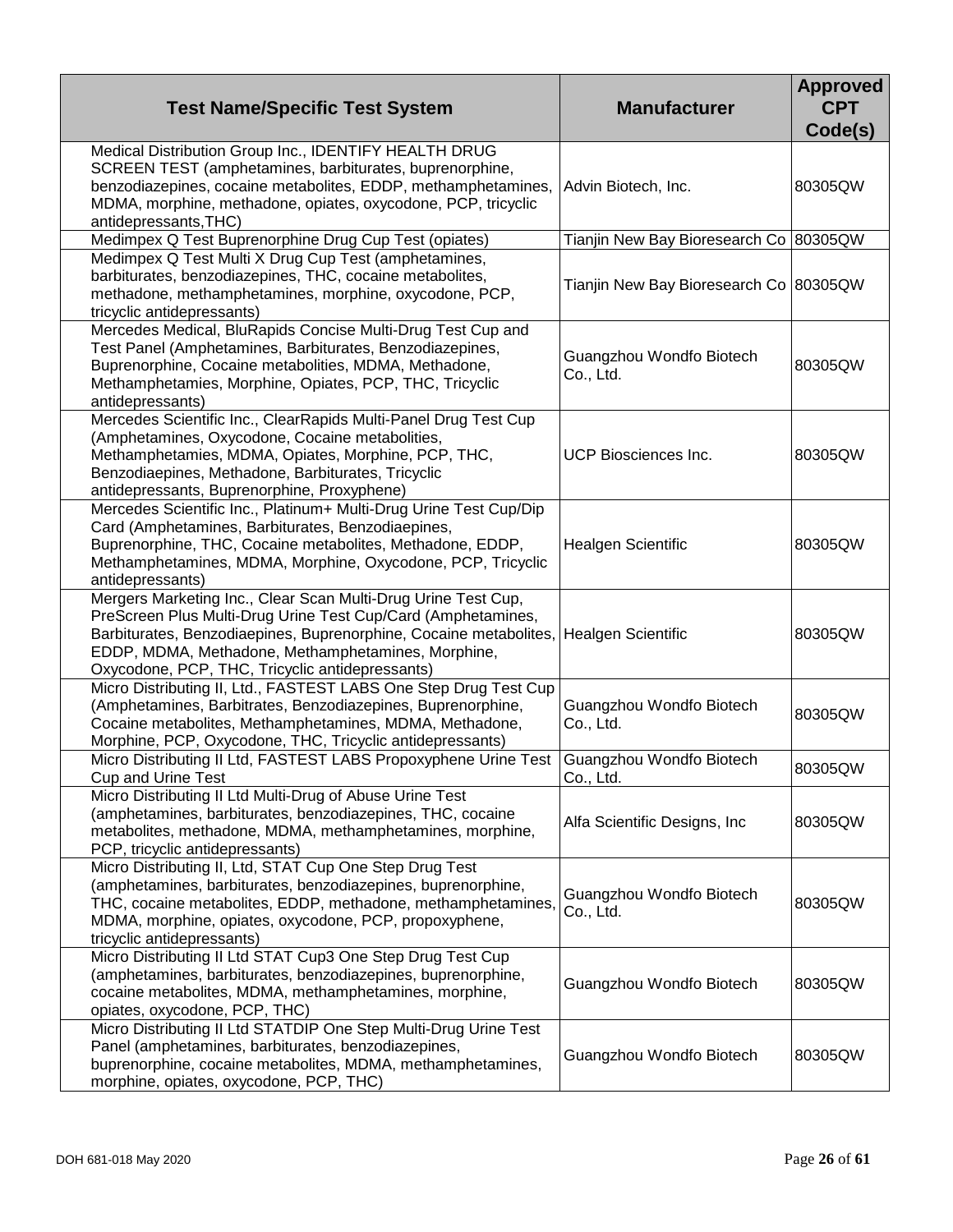| <b>Test Name/Specific Test System</b>                                                                                                                                                                                                                                        | <b>Manufacturer</b>                     | <b>Approved</b><br><b>CPT</b><br>Code(s) |
|------------------------------------------------------------------------------------------------------------------------------------------------------------------------------------------------------------------------------------------------------------------------------|-----------------------------------------|------------------------------------------|
| Micro Distributing II Ltd STATDIP One Step Multi-Drug Urine Test<br>Panel and Test Cup (amphetamines, barbiturates,<br>benzodiazepines, buprenorphine, cocaine metabolites, MDMA,<br>methamphetamines, methadone, morphine, opiates, PCP, THC,<br>Tricyclic antidepressants) | Wondfo Biotech Co., Ltd.                | 80305QW                                  |
| Micro Distributing II, Ltd STATDIP and STATCUP II Propoxphene<br><b>Urine Test</b>                                                                                                                                                                                           | Wondfo Biotech Co., Ltd.                | 80305QW                                  |
| Micro Distributing II Ltd STAT Cup One Step Drug Test Dip<br>Care/Cup (amphetamines, barbiturates, benzodiazepines, THC,<br>oxycodone)                                                                                                                                       | Guangzhou Wondfo Biotech                | 80305QW                                  |
| Millennium Laboratories INSTA-SCREEN Multi-Drug Urine Test<br>Cup (amphetamines, buprenorphine, cannabinoids, cocaine<br>metabolites, methadone, methamphetamines, MDMA, morphine,<br>tricyclic antidepressants, benzodiadepines, PCP, barbiturates,<br>oxycodone)           | Guangzhou Wondo Biotech Co.,<br>Ltd     | 80305QW                                  |
| Millennium Laboratories INSTA-SCREEN Multi-Drug Urine Test<br>Panel (amphetamines, buprenorphine, cannabinoids, cocaine<br>metabolites, methadone, methamphetamines, MDMA, morphine,<br>tricyclic antidepressants, benzodiadepines, PCP, barbiturates,<br>oxycodone)         | Guangzhou Wondo Biotech Co.,<br>Ltd     | 80305QW                                  |
| Millennium Lab Multi-Drug of Abuse Urine Test (amphetamines,<br>barbiturates, benzodiazepines, THC, cocaine metabolites,<br>methadone, MDMA, methamphetamines, morphine, PCP, tricyclic<br>antidepressants)                                                                  | Alfa Scientific Designs, Inc.           | 80305QW                                  |
| Millennium Lab Multi-Drug Pain Med Screen Cup (amphetamines,<br>barbiturates, benzodiazepines, THC, cocaine metabolites,<br>methadone, MDMA, methamphetamines, opiates, oxycodone, PCP,<br>tricyclic antidepressants)                                                        | Biosite, Inc                            | 80305QW                                  |
| MP Biomedical MP On-site Buprenorphine Drug of Abuse Test Cup                                                                                                                                                                                                                | Tianjin New Bay Bioresearch<br>Co., Ltd | 80305QW                                  |
| MP Biomedical, LLC MP-On-Site Drugs of Abuse Test Cup<br>(amphetamines, PCP, methamphetamines, morphine, cocaine<br>metabolites, barbiturates, benzodiazepines, cannabinoids,<br>methadone, oxycodone, tricyclic antidepressants)                                            | Tianjin New Bay Bioresearch<br>Co., Ltd | 80305QW                                  |
| National Test Systems, DrugSure DOT One Step Rapid Test<br>Cup/DipCard (amphetamines, barbituates, benzodiazepines,<br>buprenorphine, cannabinoids, cocaine metabolites, EDDP,<br>methadone, methamphetamines, MDMA, morphine, oxycodone,<br>PCP, tricyclic antidepressants) | Healgen Scientific Ltd                  | 80305QW                                  |
| National Test Systems DrugSure One Step Rapid Test Cup/Dip<br>Card (amphetamines, barbituates, benzodiazepines,<br>buprenorphine, cannabinoids, cocaine metabolites, EDDP,<br>methadone, methamphetamines, MDMA, morphine, oxycodone,<br>PCP, tricyclic antidepressants)     | Healgen Scientific Ltd                  | 80305QW                                  |
| Native Diagnostics Alcosmart Saliva Alcohol Test                                                                                                                                                                                                                             | <b>Teco Diagnostics</b>                 | 80305QW                                  |
| Native Diagnostics International, DrugSmart Drug Screen Cup<br>Tests (amphetamines, barbituates, benzodiazepines,<br>buprenorphine, cannabinoids, cocaine metabolites, methadone,<br>methamphetamines, MDMA, morphine, oxycodone, PCP, tricyclic<br>antidepressants)         | Chemtron Biotech, Inc.                  | 80305QW                                  |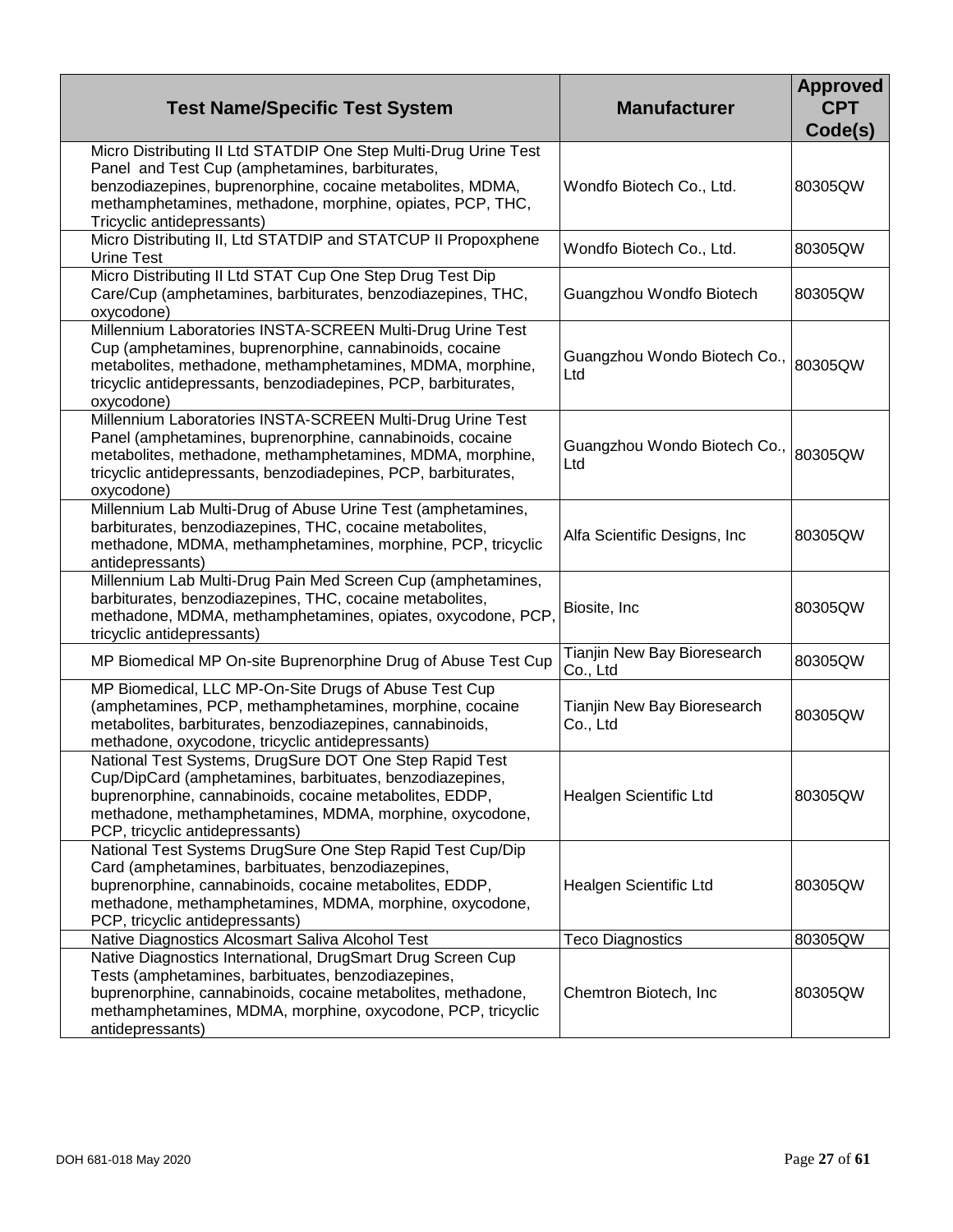| <b>Test Name/Specific Test System</b>                                                                                                                                                                                                                                                                       | <b>Manufacturer</b>    | <b>Approved</b><br><b>CPT</b><br>Code(s) |
|-------------------------------------------------------------------------------------------------------------------------------------------------------------------------------------------------------------------------------------------------------------------------------------------------------------|------------------------|------------------------------------------|
| Native Diagnostics International, DrugSmart Drug Screen Cup<br>Tests with OPI 2000 (amphetamines, barbituates, benzodiazepines,<br>buprenorphine, cannabinoids, cocaine metabolites, methadone,<br>methamphetamines, MDMA, morphine, opiates oxycodone, PCP,<br>tricyclic antidepressants)                  | Chemtron Biotech, Inc. | 80305QW                                  |
| Native Diagnostics International, DrugSmart Dip Single/Multi-Panel<br>Drug Screen Cassette Tests(amphetamines, cannabinoids, cocaine<br>metabolites, methamphetamines, morphine, PCP,<br>barbituates, benzodiazepines, methadone, MDMA,<br>opiates, oxycodone)                                              | Chemtron Biotech, Inc. | 80305QW                                  |
| Native Diagnostics International, DrugSmart Dip Single/Multi- Panel<br>Drug Screen Dip Card Tests (amphetamines, cannabinoids, cocaine<br>metabolites, methamphetamines, morphine, PCP, buprenorphine,<br>tricyclic antidpressants, barbituates, benzodiazepines, methadone,<br>MDMA, opiates, oxycodone) ) | Chemtron Biotech, Inc  | 80305QW                                  |
| Native Diagnostics International DrugSmart Dip Multi-Panel Drug<br>Screen Dip Card Tests (buprenorphine, tricyclic antidepressants,<br>amphetamines, barbituates, benzodiazepines, cocaine metabolites,<br>MDMA, methamphetamines, methadone, morphine, oxycodone,<br>PCP, THC)                             | Chemtron Biotech, Inc. | 80305QW                                  |
| Native Diagnostics International DrugSmart Dip Multi-Panel Drug<br>Screen Dip Card with OPI 2000 Tests (Buprenorphine, tricyclic<br>antidepressants, amphetamines, barbituates, benzodiazepines,<br>cocaine metabolites, MDMA, methamphetamines, methadone,<br>morphine, opiates, oxycodone, PCP, THC)      | Chemtron Biotech, Inc  | 80305QW                                  |
| Native Diagnostics International, DrugSmart Dip Single/Multi-Panel<br>Drug Screen Cassette Tests (barbiturates, benzodiazepines,<br>methadone, MDMA, opiates, oxycodone)                                                                                                                                    | Chemtron Biotech, Inc. | 80305QW                                  |
| Native Diagnostics International, DrugSmart Dip Single/Multi-Panel<br>Drug Screen Dip Card Tests (barbiturates, benzodiazepines,<br>methadone, MDMA, opiates, oxycodone)                                                                                                                                    | Chemtron Biotech, Inc. | 80305QW                                  |
| NexScreen LLC, NexScreen Cup (amphetamines, barbiturates,<br>benzodiazepines, THC, cocaine metabolites, methadone, MDMA,<br>methamphetamines, opiates, oxycodone, PCP, tricyclic<br>antidepressants)                                                                                                        | Amedica Biotech, Inc   | 80305QW                                  |
| NexScreen Multi-Drug Test Cup and Dip Card (amphetamines,<br>benzodiazepines, THC, cocaine metabolites, methamphetamines,<br>morphine, oxycodone, barbituates, buprenorphine, methadone,<br>MDMA, PCP, NE EDDP, tricyclic antidepressants)                                                                  | Healgen Scientific     | 80305QW                                  |
| NexScreen LLC, NexScreen Drug Screen Screen Cup<br>(Amphetamines, Barbiturates, Benzodiazepines, Buprenorphine,<br>Cocaine metabolites, EDDP, MDMA, Methadone,<br>Methamphetamines, Morphine, Opiates, Oxycodone, PCP, THC,<br>Tricyclic antidepressants)                                                   | Advin Biotech, Inc.    | 80305QW                                  |
| Noble Medical Inc., INSTA-SCREEN-2 Cup (tricyclic<br>antidepressants, PCP, oxycodone, opiates, morphine, MDMA,<br>amphetamines, barbiturates, benzodiazepines, THC, cocaine<br>metabolites, methadone, methamphetamines, buprenorphine,<br>EDDP)                                                            | Advin Biotech, Inc.    | 80305QW                                  |
| Noble Medical Inc NOBLE1 Step Cup (OTC) (amphetamines,<br>barbiturates, benzodiazepines, THC, cocaine metabolites,<br>methadone, MDMA, methamphetamines, opiates, oxycodone, PCP,<br>tricyclic antidepressants)                                                                                             | Biosite / Alere        | 80305QW                                  |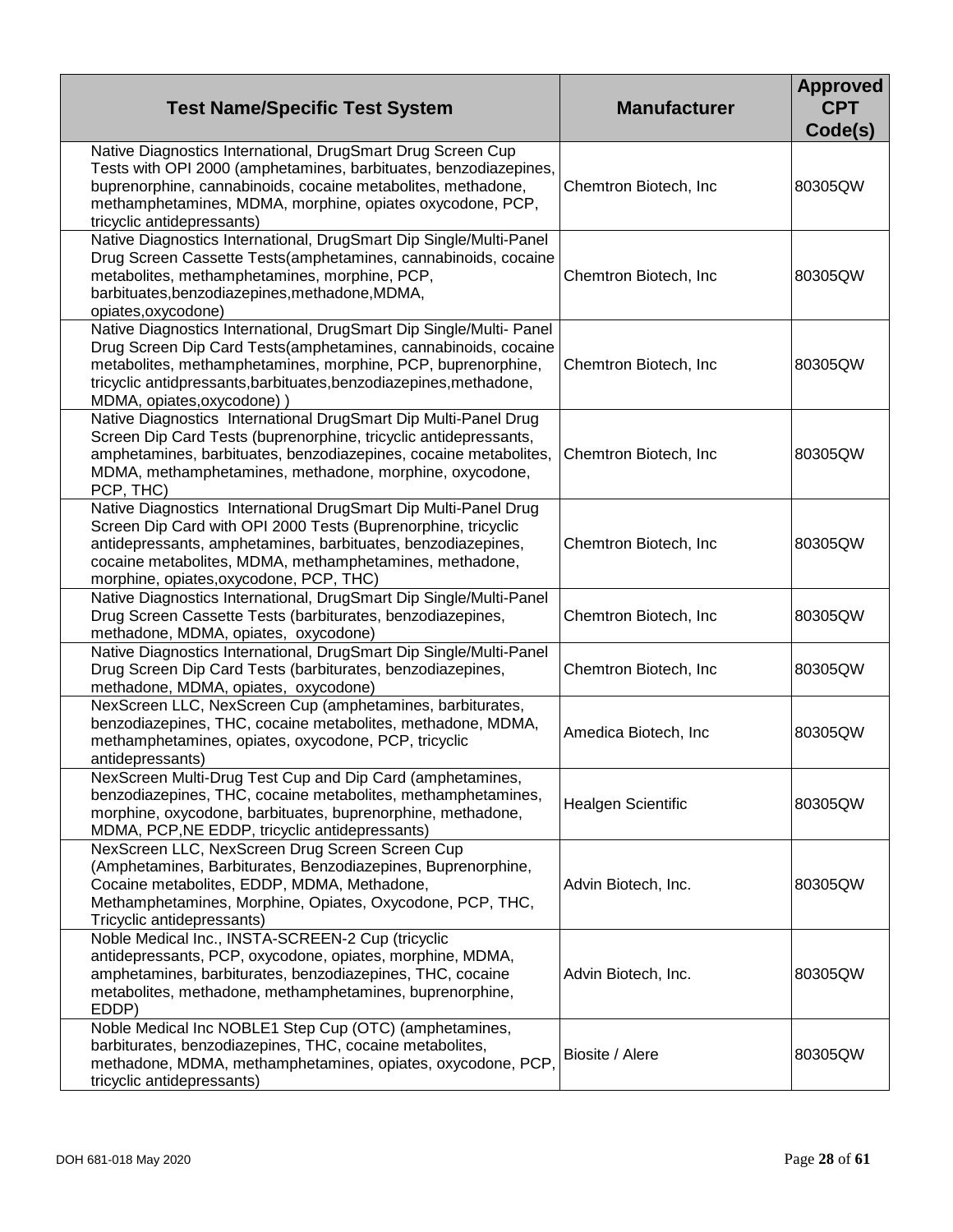| <b>Test Name/Specific Test System</b>                                                                                                                                                                                                                                                                                                      | <b>Manufacturer</b>                 | <b>Approved</b><br><b>CPT</b><br>Code(s) |
|--------------------------------------------------------------------------------------------------------------------------------------------------------------------------------------------------------------------------------------------------------------------------------------------------------------------------------------------|-------------------------------------|------------------------------------------|
| Noble Medical Inc. Noble 1 Step + Cup (Buprenorphine, Morphine,<br>Propoxyphene, Amphetamines, Barbiturates, Benzpdiazepines,<br>THC, Cocaine metabolites, Methamphetamines, Methadone,<br>MDMA, Oxycodone, PCP, Tricyclic antidepressants)                                                                                                | Branan Medical Corp.                | 80305QW                                  |
| Noble Medical, Inc INSTA-SCREEN Multi-Drug Urine Test Cup<br>(oxycodone)                                                                                                                                                                                                                                                                   | Guangzhou Wondo Biotech Co.,<br>Ltd | 80305QW                                  |
| Noble Medical, Inc INSTA-SCREEN Multi-Drug Urine Test<br>Cup(amphetamines, buprenorphine, cannabinoids, cocaine<br>metabolites, methadone, methamphetamines, MDMA, morphine,<br>tricyclic antidepressants, benzodiazepines, PCP, barbiturates,<br>oxycodone)                                                                               | Guangzhou Wondo Biotech Co.,<br>Ltd | 80305QW                                  |
| Noble Medical, Inc INSTA-SCREEN Multi-Drug Urine Test Panel<br>(oxycodone)                                                                                                                                                                                                                                                                 | Guangzhou Wondo Biotech Co.,<br>Ltd | 80305QW                                  |
| Noble Medical, Inc INSTA-SCREEN Multi-Drug Urine Test Panel<br>(amphetamines, buprenorphine, cannabinoids, cocaine metabolites,<br>methadone, methamphetamines, MDMA, morphine, tricyclic<br>antidepressants, benzodiazepines, PCP, barbiturates, oxycodone)                                                                               | Guangzhou Wondo Biotech Co.,<br>Ltd | 80305QW                                  |
| Noble Medical Inc INSTA-SCREEN Multi-Drug Urine Test Cup<br>(cocaine metabolites, methadone, MDMA, methamphetamines,<br>morphine, opiates, PCP, tricyclic antidepressants)                                                                                                                                                                 | Guangzhou Wondfo Biotech            | 80305QW                                  |
| Noble Medical Inc INSTA-SCREEN Multi-Drug Urine Test Cup<br>(amphetamines, barbiturates, benzodiazepines, buprenorphine,<br>cocaine metabolites, MDMA, methamphetamines, morphine,<br>opiates, oxycodone, PCP, THC)                                                                                                                        | Guangzhou Wondfo Biotech            | 80305QW                                  |
| Noble Medical Inc., INSTA-SCREEN Multi-Drug Test Cup II<br>(Amphetamines, Cocaine metabolites, EDDP, Tricyclic<br>antidepressants, THC, Methamphetamines, Morphine, Oxycodone,<br>Buprenorphine, MDMA, PCP, Methadone, Benzodiazepines,<br>Barbiturates)                                                                                   | Healgen Scientifc Limited           | 80305QW                                  |
| Nobel Medical Split-Specimen Cup (amphetamines, THC, cocaine<br>metabolites, methamphetamines, MDMA, opiates, PCP)                                                                                                                                                                                                                         | <b>Nobel Medical</b>                | 80305QW                                  |
| On the Spot Drug Testing Multi-Drug of Abuse Urine Test<br>(amphetamines, barbiturates, benzodiazepines, THC, cocaine<br>metabolites, methadone, MDMA, methamphetamines, morphine,<br>PCP, tricyclic antidepressants)                                                                                                                      | Alfa Scientific Designs, Inc        | 80305QW                                  |
| On-Site Testing Specialists Inc. On-Site Testing Specialist Multi-<br>Panel Drug Screen Cup and Dip Card Tests (amphetamines,<br>barbituates, benzodiapines, buprenorphine, cocaine metabolites,<br>MDMA, methamphetamines, methadone, morphine, oxycodone,<br>PCP, propoxyphene, THC, tricyclic antidepressants)                          | Chemtron Biotech, Inc.              | 80305QW                                  |
| On-Site Testing Specialists Inc. On-Site Testing Specialist Multi-<br>Panel Drug Screen Cup and Dip Card with OPI2000 Tests<br>(amphetamines, barbituates, benzodiapines, buprenorphine,<br>cocaine metabolites, MDMA, methamphetamines, methadone,<br>morphine, oxycodone, opiates, PCP, propoxyphene, THC, tricyclic<br>antidepressants) | Chemtron Biotech, Inc.              | 80305QW                                  |
| On-Site Testing Specialists Inc. On-Site Testing Specialist Drug<br>Screen Cup Tests (amphetamines, barbituates, benzodiazepines,<br>buprenorphine, cannabinoids, cocaine metabolites, MDMA,<br>methadone, methamphetamines, morphine, oxycodone, PCP,<br>tricyclic antidepressants)                                                       | Chemtron Biotech, Inc.              | 80305QW                                  |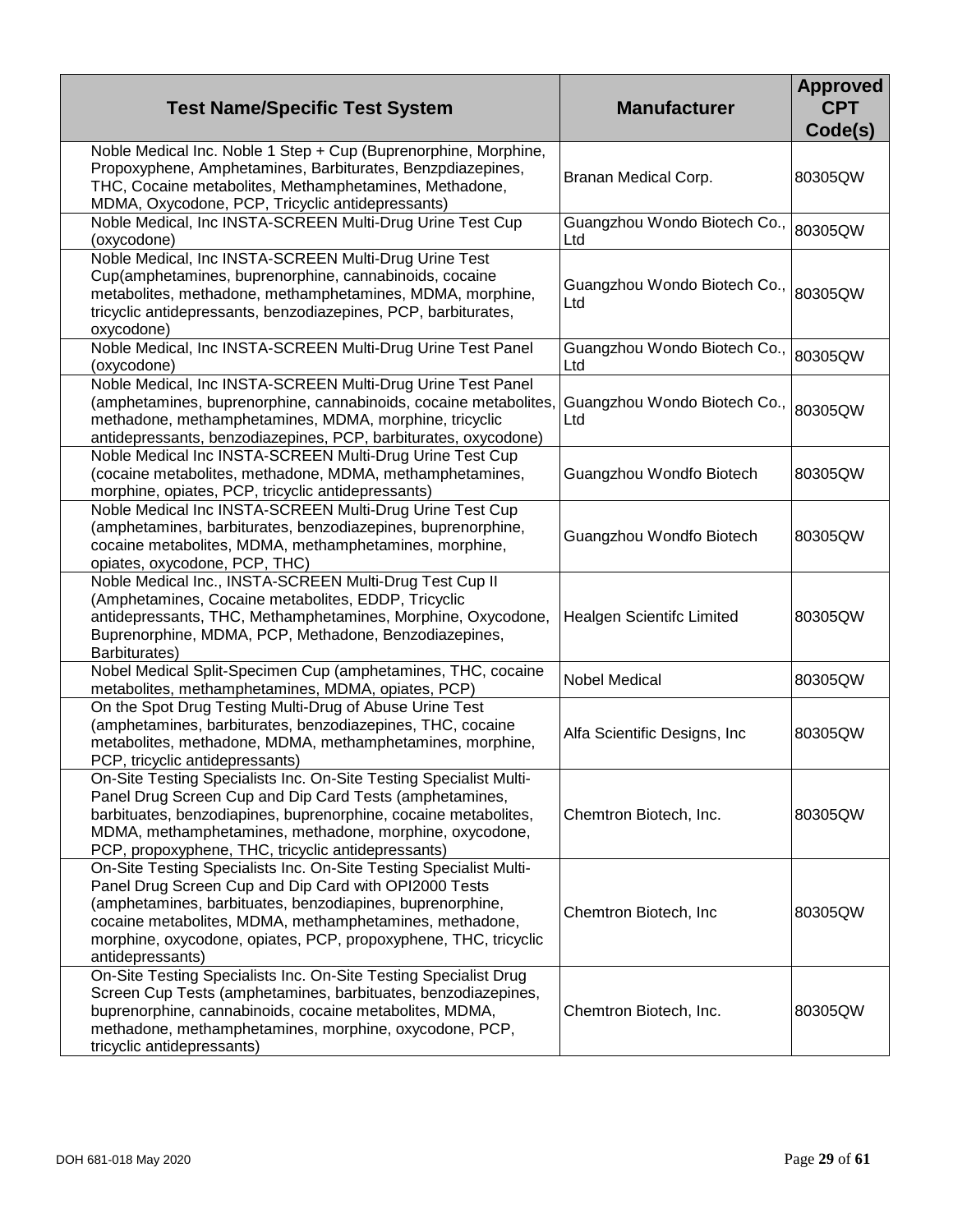| <b>Test Name/Specific Test System</b>                                                                                                                                                                                                                                                                                                                                                                                                                            | <b>Manufacturer</b>    | <b>Approved</b><br><b>CPT</b><br>Code(s) |
|------------------------------------------------------------------------------------------------------------------------------------------------------------------------------------------------------------------------------------------------------------------------------------------------------------------------------------------------------------------------------------------------------------------------------------------------------------------|------------------------|------------------------------------------|
| On-Site Testing Specialists Inc. On-Site Testing Specialist Drug<br>Screen Cup Tests with OPI 2000 (amphetamines, barbituates,<br>benzodiazepines, buprenorphine, cannabinoids, cocaine<br>metabolites, MDMA, methadone, methamphetamines, morphine,<br>opiates, oxycodone, PCP, tricyclic antidepressants)                                                                                                                                                      | Chemtron Biotech, Inc. | 80305QW                                  |
| On-Site Testing Specialists Inc. On-Site Testing Specialist<br>Single/Multi-Panel Drug Screen Dip Card Tests (amphetamines,<br>barbituates, benzodiazepines, buprenorphine, cocaine metabolites,<br>MDMA, methadone, methamphetamines, morphine, oxycodone,<br>PCP, THC, tricyclic antidepressants)                                                                                                                                                              | Chemtron Biotech, Inc  | 80305QW                                  |
| On-Site Testing Specialists Inc. On-Site Testing Specialist<br>Single/Multi-Panel Drug Screen Dip Card with OPI 2000 Tests<br>(amphetamines, barbiturates, benzodiazepines, buprenorphone,<br>cocaine metabolites, methadone, methamphetamines, opaites,<br>oxycodone, PCP, THC, Tricyclic antidepressants, MDMA)                                                                                                                                                | Chemtron Biotech, Inc  | 80305QW                                  |
| Origin Diagnostics Origin Instant Drug Test (Amphetamines, THC,<br>Cocaine metabolites, Benzodiazepines, Morphine,<br>Methamphetamines, PCP, Methadone, Oxycodone, Buprenorphine,<br>Barbiturates, Morphine, EDDP, MDMA, Tricyclic antidepressants)                                                                                                                                                                                                              | W.H.P.M., INC.         | 80305QW                                  |
| Phamatech At Home Drug Test Model:<br>-9063/9063T (Amphetamine)<br>-9064 (amphetamines)<br>-9068/9068T (Methamphetamines)<br>-9069 (methamphetamines)<br>-9073/9073T (Cocaine Metabolites)<br>-9074 (cocaine metabolites)<br>-9078/9078T (THC)<br>-9079 (THC)<br>-9083/9083T (Opiates)<br>-9084 (opiates)<br>-9133/9133T (PCP)<br>-9150/9150T (THC, Opiates, Cocaine<br>Metabolites, Methamphetamine, Amphetamine)<br>-9175 (Methamphetamines, THC) and Opiates) | Phamatech, Inc.        | 80305QW                                  |
| Phamatech QuickScreen At Home Drug Test Model:<br>-9171 (Methamphetamines and Opiates)<br>-9150 (Amphetamines, Cocaine Metabolites,<br>Methamphetamines, Opiates, PCP and THC)                                                                                                                                                                                                                                                                                   | Phamatech, Inc         | 80305QW                                  |
| Phamatech QuickScreen At Home 12 Drug Test Models 9308Z and<br>9308T(amphetamines, barbiturates, benzodiazepines, cocaine<br>metabolites, methadone, MDMA, methamphetamines, oxycodone,<br>opiates, PCP, THC)                                                                                                                                                                                                                                                    | Phamatech, Inc         | 80305QW                                  |
| Phamatech QuickScreen One Step (amphetamines, cocaine<br>metabolites, methamphetamines, opiates, PCP)                                                                                                                                                                                                                                                                                                                                                            | Phamatech, Inc         | 80305QW                                  |
| Phamatech QuickScreen One Srep Amphetamines Screening Test                                                                                                                                                                                                                                                                                                                                                                                                       | Phamatech, Inc.        | 80305QW                                  |
| Phamatech QuickScreen One Srep Cocaine Screening Test                                                                                                                                                                                                                                                                                                                                                                                                            | Phamatech, Inc.        | 80305QW                                  |
| Phamatech Quick Screen One Srep Methamphetamine Screening<br>Test                                                                                                                                                                                                                                                                                                                                                                                                | Phamatech, Inc.        | 80305QW                                  |
| Phamatech Quick Screen One Srep Opiate Screening Test                                                                                                                                                                                                                                                                                                                                                                                                            | Phamatech, Inc.        | 80305QW                                  |
| Phamatech Quick Screen One Srep PCP Screening Test                                                                                                                                                                                                                                                                                                                                                                                                               | Phamatech, Inc         | 80305QW                                  |
| Phamatech Quick Screen One Srep THC Screening Test                                                                                                                                                                                                                                                                                                                                                                                                               | Phamatech, Inc         | 80305QW                                  |
| Phamatech QuickScreen Pro Multi Drug Screening Test (Model<br>9177/ and 9178) Methamphetamine, THC, PCP, amphetamine,<br>cocaine and opiates                                                                                                                                                                                                                                                                                                                     | Phamatech, Inc.        | 80305QW                                  |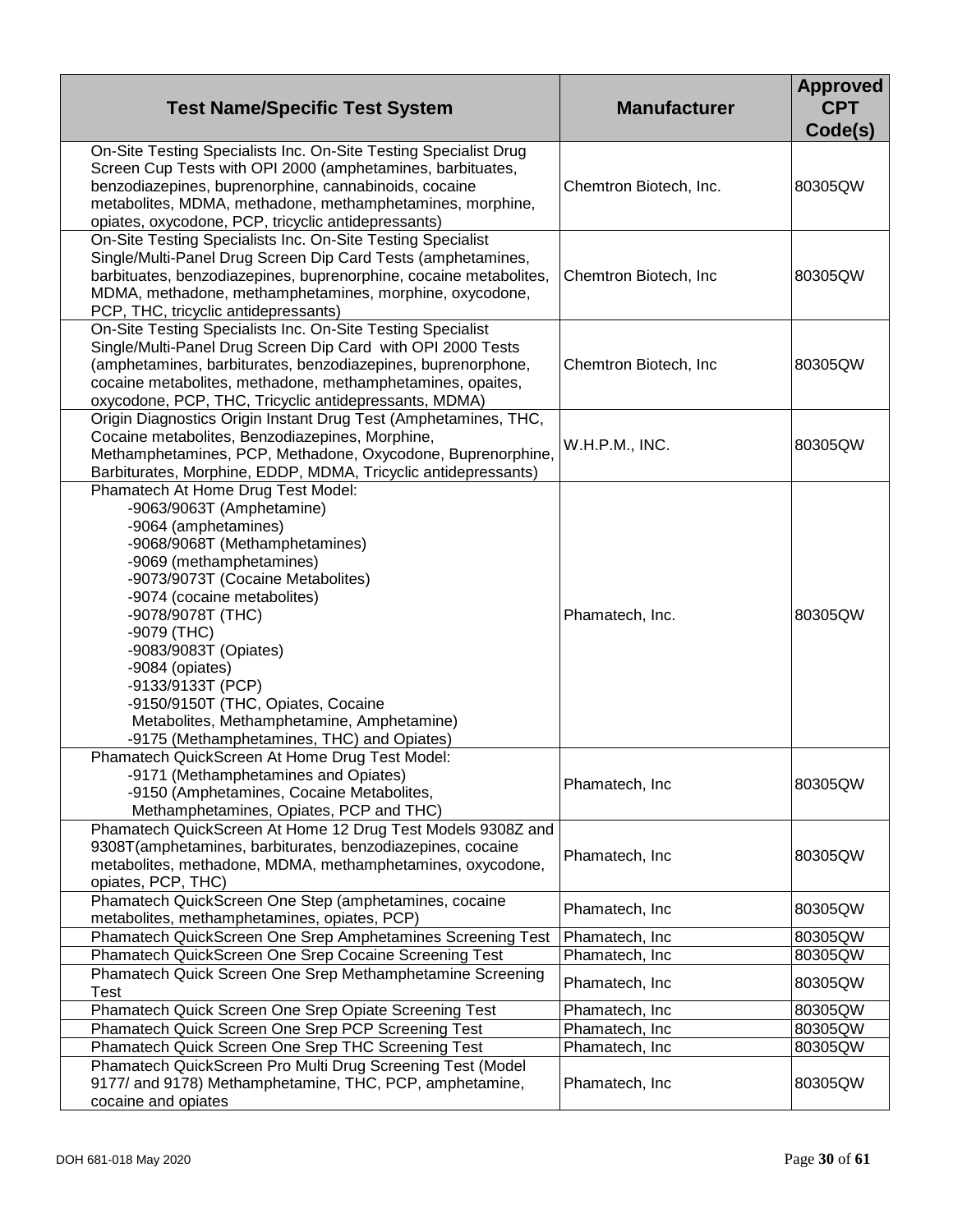| <b>Test Name/Specific Test System</b>                                                                                                                                                                                       | <b>Manufacturer</b>                 | <b>Approved</b><br><b>CPT</b><br>Code(s) |
|-----------------------------------------------------------------------------------------------------------------------------------------------------------------------------------------------------------------------------|-------------------------------------|------------------------------------------|
| Phamatech QuickScreen Model 9177X (amphetamines, cocaine<br>metabolites, opiates, PCP, THC)                                                                                                                                 | Phamatech, Inc                      | 80305QW                                  |
| Phamatech Quickscreen Model 9178X (amphetamines, cocaine<br>metabolites, opiates, methamphetamines, THC)                                                                                                                    | Phamatech, Inc                      | 80305QW                                  |
| PharmTox Rapid Exam Drug Screen Test Cup (amphetamines,<br>barbiturates, benzodiazepines, THC, cocaine metabolites,<br>methadone, MDMA, methamphetamines, opiates, oxycodone, PCP,<br>tricyclic antidepressants)            | Amedica Biotech, Ind                | 80305QW                                  |
| Physicians' Test Multi-Drug of Abuse Urine Test (amphetamines,<br>barbiturates, benzodiazepines, THC, cocaine metabolites,<br>methadone, MDMA, methamphetamines, morphine, PCP, tricyclic<br>antidepressants)               | Alfa Scientific Designs, Inc        | 80305QW                                  |
| Polymed Therapeutic FaStep Marijuana Strip                                                                                                                                                                                  | Polymed Therapeutics, Inc.          | 80305QW                                  |
| Polymed Therapeutic FaStep Marijuana Panel Dip                                                                                                                                                                              | Polymed Therapeutics, Inc.          | 80305QW                                  |
| Polymed Therapeutic FaStep Marijuana Quick Cup                                                                                                                                                                              | Polymed Therapeutics, Inc.          | 80305QW                                  |
| Polymed Therapeutic FaStep Marijuana Turn-Key Split Cup                                                                                                                                                                     | Polymed Therapeutics, Inc.          | 80305QW                                  |
| Polymed Therapeutic FaStep Methamphetamine Strip                                                                                                                                                                            | Polymed Therapeutics, Inc.          | 80305QW                                  |
| Polymed Therapeutic FaStep Methamphetamine Panel Dip                                                                                                                                                                        | Polymed Therapeutics, Inc.          | 80305QW                                  |
| Polymed Therapeutic FaStep Methamphetamine Quick Cup                                                                                                                                                                        | Polymed Therapeutics, Inc.          | 80305QW                                  |
| Polymed Therapeutic FaStep Methamphetamine Turn-Key Split<br>Cup                                                                                                                                                            | Polymed Therapeutics, Inc.          | 80305QW                                  |
| Polymed Therapeutics FaStep Panel Dip, Turn-Split Cup<br>(Amphetamines, Cocaine metabolites, Morphine, Phencyclidine)                                                                                                       | Polymed Therapeutics, Inc.          | 80305QW                                  |
| Polymed Therapeutics FaStep Strip (Amphetamine, Barbiturates,<br>Buprenorphine, Cocaine metabolities, Methadone, Morphine,<br>Oxycodone, Phencyclidine)                                                                     | Polymed Therapeutics, Inc.          | 80305QW                                  |
| Polymed Therapeutics FaStep Barbiturates/Oxycodone Panel Dip<br>(Barbiturates, Oxycodone)                                                                                                                                   | Polymed Therapeutics, Inc.          | 80305QW                                  |
| Polymed Therapuetics FaStep Barbiturates/Oxycodone Quick Cup<br>and Turn Ket Split Cup (Barbiturates, Oxycodone)                                                                                                            | Polymed Therapeutics, Inc.          | 80305QW                                  |
| Polymed Therapeutics FaStep Buprenorphine/Methadone Panel<br>Dip and Quick Cup (Buprenorphine, Methadone)                                                                                                                   | Polymed Therapeutics, Inc.          | 80305QW                                  |
| Polymed Therapeutics FaStep Buprenorphine/Methadone Turn-Key<br>Split Cup (Buprenorphine, Methadone)                                                                                                                        | Polymed Therapeutics, Inc           | 80305QW                                  |
| Polymed Therapeutics FaStep Marijuana Panel Dip 50                                                                                                                                                                          | Polymed Therapeutics, Inc           | 80305QW                                  |
| Polymed Therapeutics FaStep Marijuana Quick Cup 50                                                                                                                                                                          | Polymed Therapeutics, Inc.          | 80305QW                                  |
| Polymed Therapeutics FaStep Marijuana Turn-Key Split Cup 50                                                                                                                                                                 | Polymed Therapeutics, Inc.          | 80305QW                                  |
| Polymed Therapeutics FaStep Methamphetamine Panel Dip 1000                                                                                                                                                                  | Polymed Therapeutics, Inc.          | 80305QW                                  |
| Polymed Therapeutics FaStep Methamphetamine Quick Cup 1000                                                                                                                                                                  | Polymed Therapeutics, Inc.          | 80305QW                                  |
| Polymed Therapeutics FaStep Methamphetamine Rapid Test Strip                                                                                                                                                                | Polymed Therapeutics, Inc.          | 80305QW                                  |
| Polymed Therapeutics FaStep Methamphtamine Turn-Key Split<br><b>Cup 1000</b>                                                                                                                                                | Polymed Therapeutics, Inc.          | 80305QW                                  |
| Polymed Therapeutcs FaStep Panel Dip, Quick Cup M300<br>(Amphetamines, Barbiturates, Benzodiazepines, Buprenorphine,<br>Cannabinoids, Cocaine metabolites, PCP, Oxycodone, MDMA,<br>Methadone, Methamphetamines, Morphine)  | Assure Tech (Hangzhou) Co.,<br>Ltd. | 80305QW                                  |
| Polymed Therapeutcs FaStep Panel Dip, Quick Cup M2000<br>(Amphetamines, Barbiturates, Benzodiazepines, Buprenorphine,<br>Cannabinoids, Cocaine metabolites, PCP, Oxycodone, MDMA,<br>Methadone, Methamphetamines, Morphine) | Assure Tech (Hangzhou) Co.,<br>Ltd. | 80305QW                                  |
| Polymed Therapeutics FaStep Rapid Test Strip (Cannabinoids,<br>Methamphetamine)                                                                                                                                             | Polymed Therapeutics, Inc.          | 80305QW                                  |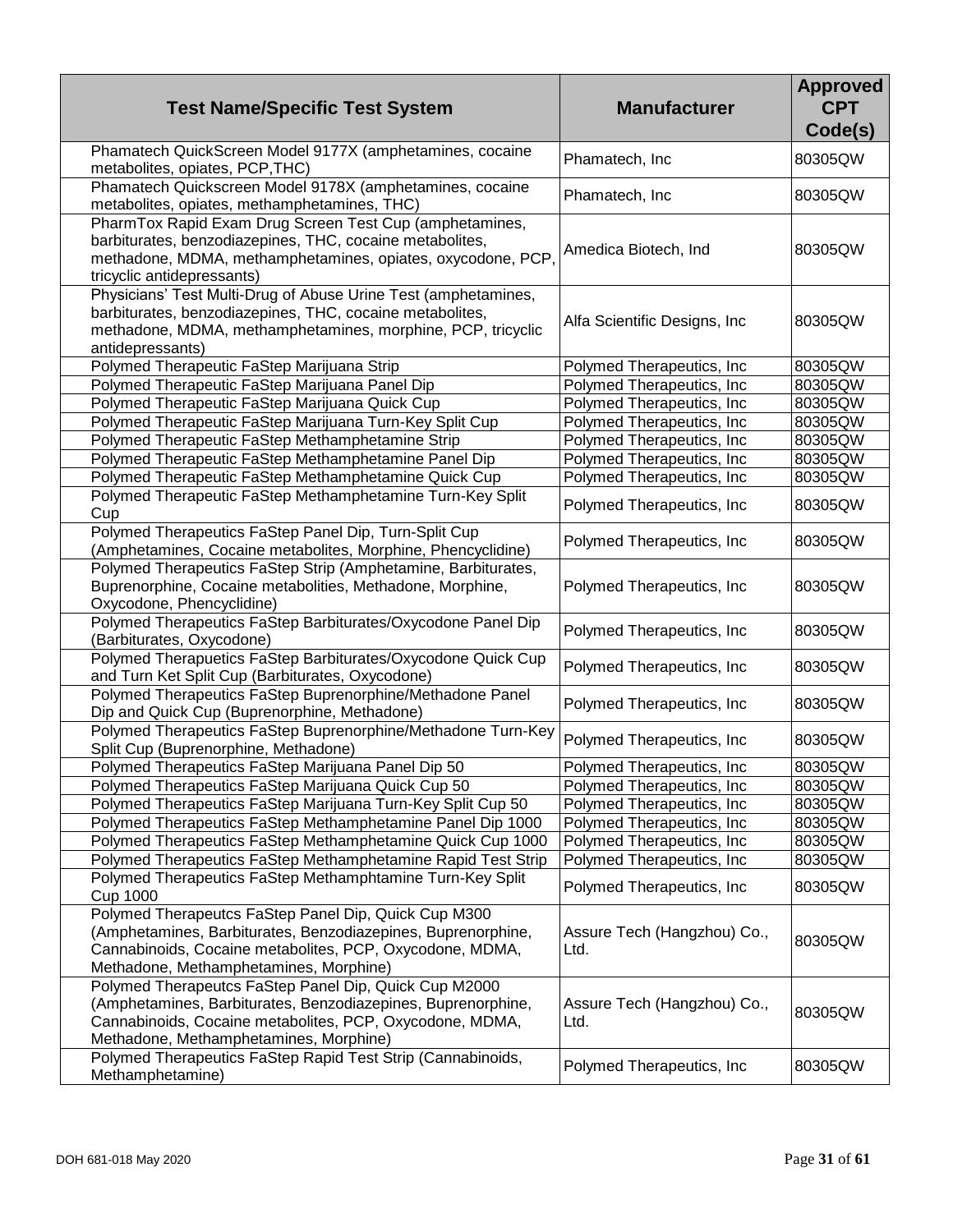| <b>Test Name/Specific Test System</b>                                                                                                                                                                                                                                                                   | <b>Manufacturer</b>                | <b>Approved</b><br><b>CPT</b><br>Code(s) |
|---------------------------------------------------------------------------------------------------------------------------------------------------------------------------------------------------------------------------------------------------------------------------------------------------------|------------------------------------|------------------------------------------|
| Polymed Therapeutics, Inc., FaStep Panel Dip M2000/Dip<br>M300/Cup M2000/Cup M300 (EDDP, Propoxyphene, Tricyclic<br>antidepressants)                                                                                                                                                                    | Assure Tech (Hangzhou) Co.,<br>Ltd |                                          |
| Premier Biotech, Inc., MDETOX Multi-Drug Urine Test Cup and Dip<br>Card (Amphetamines, Benzodiazepines, Cocaine Metabolites,<br>THC, Methamphetamines, Morphine, Oxycodone, Barbiturates,<br>Buprenorphine, PCP, Methdone, EDDP, MDMA, Tricyclic<br>antidepressants)                                    | <b>Healgen Scientific</b>          | 80305QW                                  |
| Premier Biotech Inc. Premier Bio-Dip/Bio-Cup (Amphetamines,<br>Barbiturates, Buprenorphine, Benzodiazepines, Cocaine<br>metabolites, EDDP, MDMA, Methamphetamines, Morphine,<br>Methdone, Oxycodone, PCP, Propoxyphene, Tricyclic<br>antidepressants, THC)                                              | <b>Premier Biotech</b>             | 80305QW                                  |
| Premier BioTech Premier Bio-Cup & Bio-Dip (amphetamines,<br>barbiturates, benzodiazepines, buprenorphine, cocaine metabolites,<br>THC, MDMA, methadone, EDDP, morphine, methamphetamines,<br>opiates, oxycodone, PCP, tricyclic antidepressants)                                                        | Advin Biotech, Inc.                | 80305QW                                  |
| Premier BIOTECH Inc., Premier Bio-Panel Dip/Cup Tests<br>(amphetamines, barbiturates, buprenorphine, benzodiazepines,<br>THC, methadone, MDMA, methamphetamines, morphine,<br>oxycodone, PCP, propoxyphene, tricyclic antidepressants, cocaine<br>metabolites, EDDP)                                    | Premier Biotech Inc.               | 80305QW                                  |
| Premier Biotech, Inc., Premier Biotech Multi-Panel Drug Screen Dip<br>Card/Cup with OPI 2000 Tests (Barbiturates, Benzodiazepines,<br>Buprenorphine, Cocaine metabolites, MDMA, Methadone,<br>Methamphetamines, Opiates, Oxycodone, PCP, Propoxyphene,<br>THC, Tricyclic antidepressants, Amphetamines) | Chemtron Biotech, Inc.             | 80305QW                                  |
| Premier BioTech inc., Premier UTox Cup (amphetamines,<br>barbiturates, benzodiazepines, buprenorphine, cocaine metabolites,<br>THC, MDMA, methadone, EDDP, morphine, methamphetamines,<br>opiates, oxycodone, PCP, tricyclic antidepressants)                                                           | Advin Biotech, Inc.                | 80305QW                                  |
| Premier Integrity Solutions P/Tox Drug Screen Cup (OTC)<br>amphetamines, barbiturates, benzodiazepines, cocaine<br>metabolites, THC, MDMA, methadone, methamphetamines,<br>opiates, oxycodone, PCP, tricyclic antidepressants                                                                           | Biosite Inc / Alere                | 80305QW                                  |
| Princeton Biomeditech<br>-Accusign Stik THC<br>-Accusign THC<br>-Accustik THC<br>-Accustrip THC<br>-Lifesign Home Drug Test Marijuana<br>-Status DS THC<br>-Status Stik THC                                                                                                                             | Princeton Biomeditech              | 80305QW                                  |
| PTox Drug Screen Cup-Cassette Dip Card Format (amphetamines,<br>barbiturates, benzodiazepines, buprenorphine, cocaine metabolites,<br>methadone, methamphetamines, MDMA, morphine, Oxycodone,<br>PCP, propoxyphene, THC, tricyclic antidepressants                                                      | <b>Branan Medical Corp</b>         | 80305QW                                  |
| Quest Products DrugHAWK Home Drug Test Cup (amphetamines,<br>barbiturates, benzodiazepines, buprenorphine, cocaine metabolites,<br>THC, MDMA, methadone, methamphetamines, opiates, oxycodone,<br>PCP, tricyclic antidepressants)                                                                       | Amedica Biotech                    | 80305QW                                  |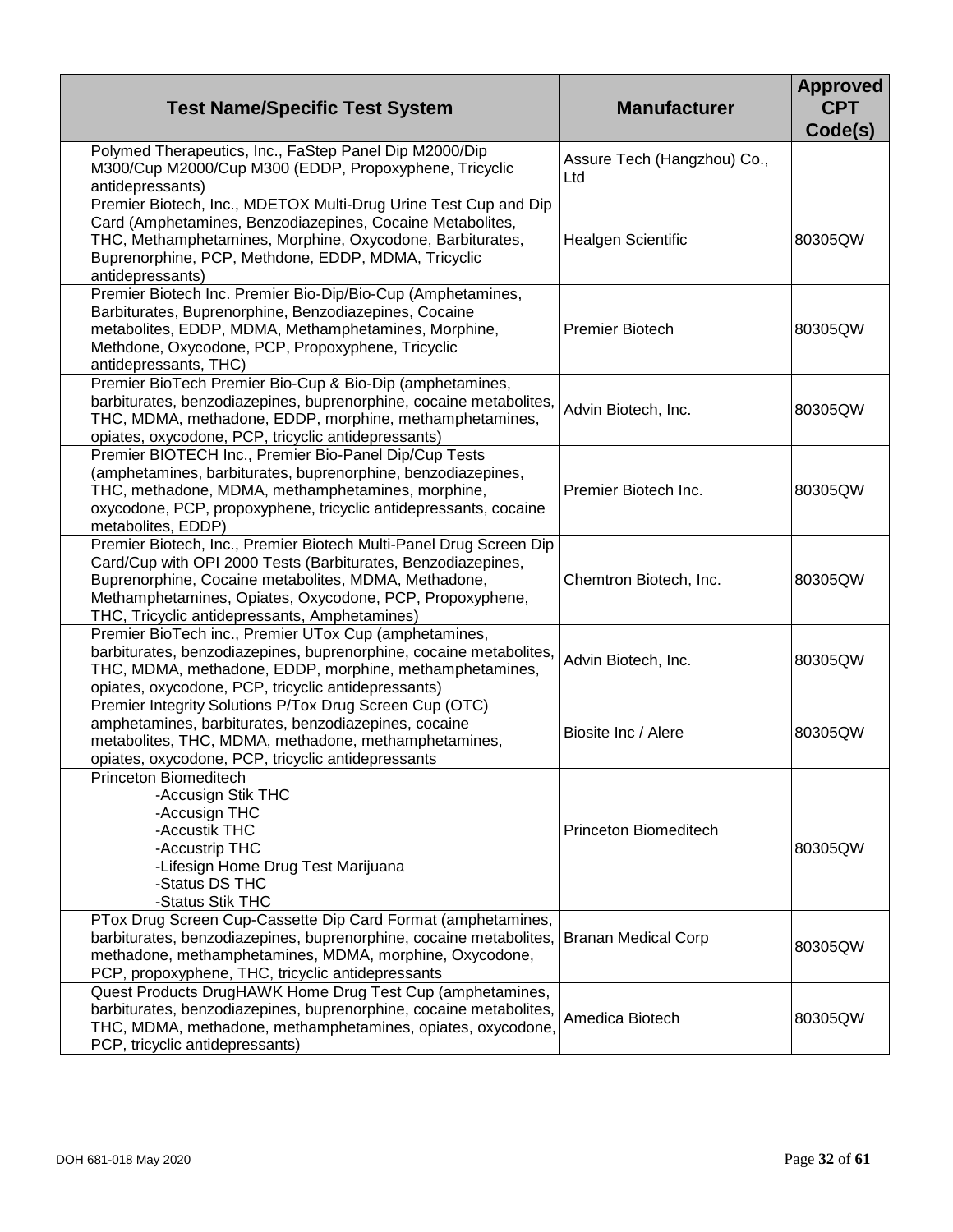| <b>Test Name/Specific Test System</b>                                                                                                                                                                                                                                                  | <b>Manufacturer</b>                      | <b>Approved</b><br><b>CPT</b><br>Code(s) |
|----------------------------------------------------------------------------------------------------------------------------------------------------------------------------------------------------------------------------------------------------------------------------------------|------------------------------------------|------------------------------------------|
| Quest Products DrugHAWK Home Drug Test Cup (amphetamines,<br>barbiturates, benzodiazepines, cocaine metabolites, methadone,<br>methamphetamines, morphine, oxycodone, THC, tricyclic<br>antidepressants)                                                                               | Tianjin New Bay Bioresearch<br>Co., Ltd. | 80305QW                                  |
| Quest Products, Inc. DrugHAWK MDMA and OPI Drug Test cup<br>(urine) {Cup format} (MDMA, opiates)                                                                                                                                                                                       | Tianjin New Bay Bioresearch<br>Co., Ltd. | 80305QW                                  |
| Quest Diagnostics Express Results Integrated Multi-Drug Screen<br>Cup (amphetamines, cocaine metabolites, THC, MDMA,<br>methamphetamines, opiates, PCP)                                                                                                                                | Innovacon, Ind                           | 80305QW                                  |
| Quidel Corporation, Triage Rapid OXY, BUP, MDMA Panel<br>(Buprenorphine, MDMA, Oxycodone)                                                                                                                                                                                              | American Bio Medica<br>Corporation       | 80305QW                                  |
| Quidel Corporation, Triage Rapid PCP Single Test (PCP)                                                                                                                                                                                                                                 | American Bio Medica<br>Corporation       | 80305QW                                  |
| QuikTest USA Multi-Drug of Abuse Urine Test (amphetamines,<br>barbiturates, benzodiazepines, THC, cocaine metabolites,<br>methadone, MDMA, methamphetamines, morphine, PCP, tricyclic<br>antidepressants)                                                                              | Alfa Scientific Designs                  | 80305QW                                  |
| Rapid Self Test, Inc. RST Drug of Abuse Multi-test Panel/Cup/Panel<br>M/Cup M (amphetamines, barbiturates, benzodiazepines,<br>buprenorphine, THC, cocaine metabolites, methadone,<br>methamphetamines, MDMA, morphine, oxycodone, PCP)                                                | <b>Rapid Self Test</b>                   | 80305QW                                  |
| Rapid Self Test, Inc. RST Drug of Abuse Multi-test Cup/Cup<br>M/Panel/Panel M (EDDP, tricyclic antidepressants, propoxyphene)                                                                                                                                                          | <b>Rapid Self Test</b>                   | 80305QW                                  |
| Rapid Self Test Inc. RST Home Drug Test Kit Cup/Panel (THC)                                                                                                                                                                                                                            | Wondfo Biotech Co., Ltd.                 | 80305QW                                  |
| Rapid Self Test Inc., RST Home Multi-Drug Test Kit Cup (Urine)<br>(Amphetamines, Barbiturates, Benzodiazepines, Buprenorphine,<br>THC, Cocaine metabolites, EDDP, Methadone,<br>Methamphetamines, MDMA, Morphine, Opiates, Oxycodone, PCP,<br>Propoxyphene, Tricyclic antidepressants) | Guangzhou Wondfo Biotech<br>Co., Ltd.    | 80305QW                                  |
| RediScreen Multi-Drug, Multi-Line Screen Test Device<br>(amphetamines, THC, cocaine metabolites, methamphetamines,<br>opiates, PCP)                                                                                                                                                    | Acon Laboratories, Inc.                  | 80305QW                                  |
| Redwood Toxicology Laboratory Reditest 6 Cassette Substance<br>Abuse Screening Device: Cocaine metabolites, THC,<br>Methamphetamines, Opiates, PCP, Amphetamines                                                                                                                       | Innovacon, Inc.                          | 80305QW                                  |
| Redwood Toxicology Laboratory Reditest Freedom Cup<br>(amphetamines, barbiturates, benzodiazepines, cocaine<br>metabolites, THC, MDMA, methadone, methamphetamines,<br>opiates, oxycodone, PCP, tricyclic antidepressants)                                                             | Biosite, Inc.                            | 80305QW                                  |
| Redwood Toxicology Laboratory Reditest Home Drug Test<br>(amphetamines, barbiturates, benzodiazepines, cocaine<br>metabolites, THC, MDMA, methadone, methamphetamines,<br>opiates, oxycodone, PCP, tricyclic antidepressants)                                                          | Biosite, Inc.                            | 80305QW                                  |
| Revolution Diagnostics, AccuSeal Pro Instant Test Cup<br>(MDMA)(Opiates)                                                                                                                                                                                                               | Tianjin New Bay Bioresearch              | 80305QW                                  |
| Revolution Dx AccuSeal Pro Instant Test Cup Test (amphetamines,<br>barbiturates, benzodiazepines, cocaine metabolites, THC,<br>methadone, methamphetamines, morphine, oxycodone, PCP,<br>tricyclic antidepressants)                                                                    | Tianjin New Bay Bioresearch              | 80305QW                                  |
| Revolution Dx AccuSeal Pro Instant Test Cup Test Buprenorphine                                                                                                                                                                                                                         | Tianjin New Bay Bioresearch              | 80305QW                                  |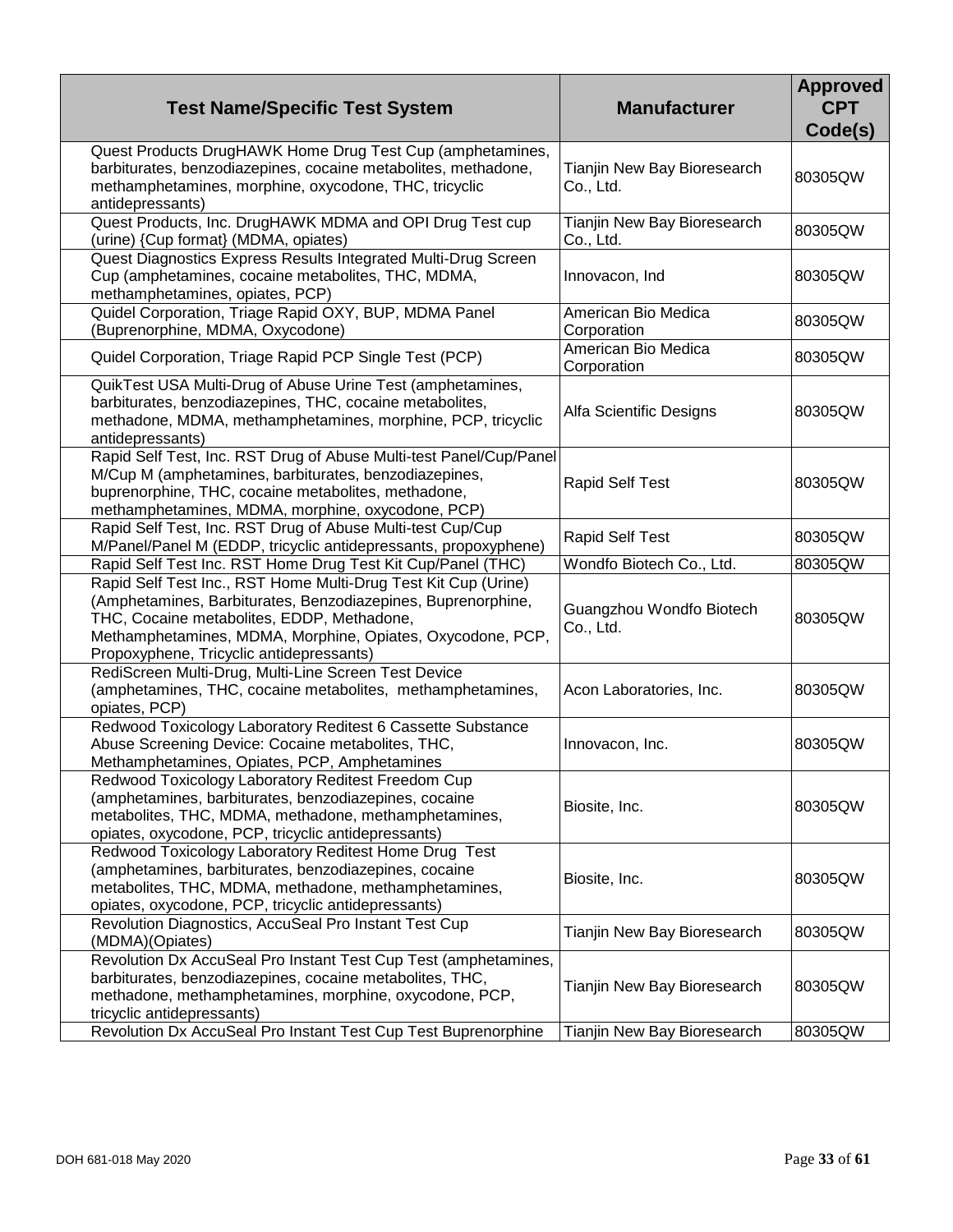| <b>Test Name/Specific Test System</b>                                                                                                                                                                                                                                                                                                    | <b>Manufacturer</b>                         | <b>Approved</b><br><b>CPT</b><br>Code(s) |
|------------------------------------------------------------------------------------------------------------------------------------------------------------------------------------------------------------------------------------------------------------------------------------------------------------------------------------------|---------------------------------------------|------------------------------------------|
| Rhema Scientific, Inc. Rhema Scientific Multi-Panel DrugScreen<br>Cup Tests/Cup with OPI2000 Tests/Dip Card Tests/Dip Card with<br>OPI2000 Tests (barbiturates, benzodiazepines, buprenorphine,<br>cocaine metabolites, MDMA, methamphetamines, methadone,<br>oxycodone, PCP, propoxyphene, THC, tricyclic antidepressants,<br>morphine) | Chemtron Biotech, Inc.                      | 80305QW                                  |
| Rite Aid Corporation, Rite Aid Drug Test Kit (Amphetamines,<br>Barbiturates, Benzodiazepines, THC, Cocaine metabolites,<br>Methadone, Methamphetamines, Opiates, PCP, Propoxyphene,<br>Tricyclic antidepressants, Buprenorphine, EDDP, MDMA, Morphine,<br>Oxycodone)                                                                     | Healstone Biotech Inc                       | 80305QW                                  |
| Safecare Biotech (Hangzhou) Co., Ltd. SAFECARE Multi-Drug<br>Urine Test Dip Card/Test Cup (THC, amphetamines, cocaine<br>metabolites, benzodiazepines, methamphetamines, opiates,<br>barbituates, methodone)                                                                                                                             | Safecare Biotech<br>(Hangzhou)Co., LTD.     | 80305QW                                  |
| Safecare Biotech (Hangzhou) Co., Ltd. SAFECARE Multi-Drug<br>Urine Test Cup/Dip Card (MDMA, oxycodone, buprenorphine, PCP,<br>tricyclic antidepressants, propoxyphene)                                                                                                                                                                   | Safecare Biotech (Hangzhou)<br>Co., Ltd.    | 80305QW                                  |
| Safecare Biotech (Hangzhou) Co., Ltd. SAFECARE THC Urine<br>Strip Test (THC)                                                                                                                                                                                                                                                             | Safecare Biotech (Hangzhou)<br>Co., Ltd.    | 80305QW                                  |
| Safecare Urine Test Cassette, Cup, Dip Card (Amphetamine,<br>Cocaine metabolites, Marijuana)                                                                                                                                                                                                                                             | Safecare Biotech<br>(Hangzhou)Co., LTD.     | 80305QW                                  |
| SafeCup II Multi-Drug Urine Test Cup (EDDP, Tricyclic<br>antidepressants, amphetamines, cocaine metabolites, THC,<br>methamphetamines, morphine, oxycodone, buprenorphine, MDMA,<br>PCP, methodone, benzodiazepines, barbituates)                                                                                                        | Healgen Scientific                          | 80305QW                                  |
| Screen Tox Multi-Drug of Abuse Urine Test (amphetamines,<br>barbiturates, benzodiazepines, THC, cocaine metabolites,<br>methadone, MDMA, methamphetamines, morphine, PCP, tricyclic<br>antidepressants)                                                                                                                                  | Alfa Scientific Designs, Inc.               | 80305QW                                  |
| SCI International New Choice At Home Drug Test (marijuana) strip<br>format                                                                                                                                                                                                                                                               | Ind Diagnostic Inc                          | 80305QW                                  |
| SCI Medical Group, U-Check Opioid Home Drug Test Strip<br>(Morphine)                                                                                                                                                                                                                                                                     | Healgen Scientific Limited                  | 80305QW                                  |
| SDBiotek ForSure Buprenorphine Drug Cup Test (opiates)                                                                                                                                                                                                                                                                                   | Tianjin New Bay Bioresearch                 | 80305QW                                  |
| SHANGHAI VENTURE BIO-TECH CO., LTD., BIO-VENTURE<br>Rapid Multi-Drup Test Easy/Split Key Cup for OTC Use<br>(amphetamines, Cocaine metabolites, methamphetamines,<br>morphine, benzodiazepines, THC)                                                                                                                                     | SHANGHAI VENTURE BIO-<br>TECH CO., LTD.     | 80305QW                                  |
| SHANGHAI VENTURE BIO-TECH CO., LTD., BIO-VENTURE<br>Rapid Test Cassette for OTC Use (amphetamines, Cocaine<br>metabolites, methamphetamines, morphine, benzodiazepines,<br>THC)                                                                                                                                                          | Shanghai Venture Bio-Tech<br>CO., Ltd.      | 80305QW                                  |
| Shenzhen Bioeasy Biotechnology Co., Ltd, BIOEASY Marijuana<br><b>Test Strip/Dip Card</b>                                                                                                                                                                                                                                                 | Shenzhen Bioeasy<br>Biotechnology Co., Ltd. | 80305QW                                  |
| Shenzhen Bioeasy Biotechnology Co., Ltd, BIOEASY Multi-Drug<br>Test Cup (amphetamines, cocaine metabolites,<br>methamphetamines, morphine, benzodiazepines, oxycodone,<br>barbiturates, buprenorphine, MDMA, PCP, methadone, tricyclic<br>antidepressants, propoxyphene, THC)                                                            | Shenzhen Bioeasy<br>Biotechnology Co., Ltd. | 80305QW                                  |
| Speedy Solutions LLC, Speedy Tests Buprenorphine Panel Dip<br><b>Tests</b>                                                                                                                                                                                                                                                               | Assure Tech (Hangzhou) Co.,<br>Ltd          | 80305QW                                  |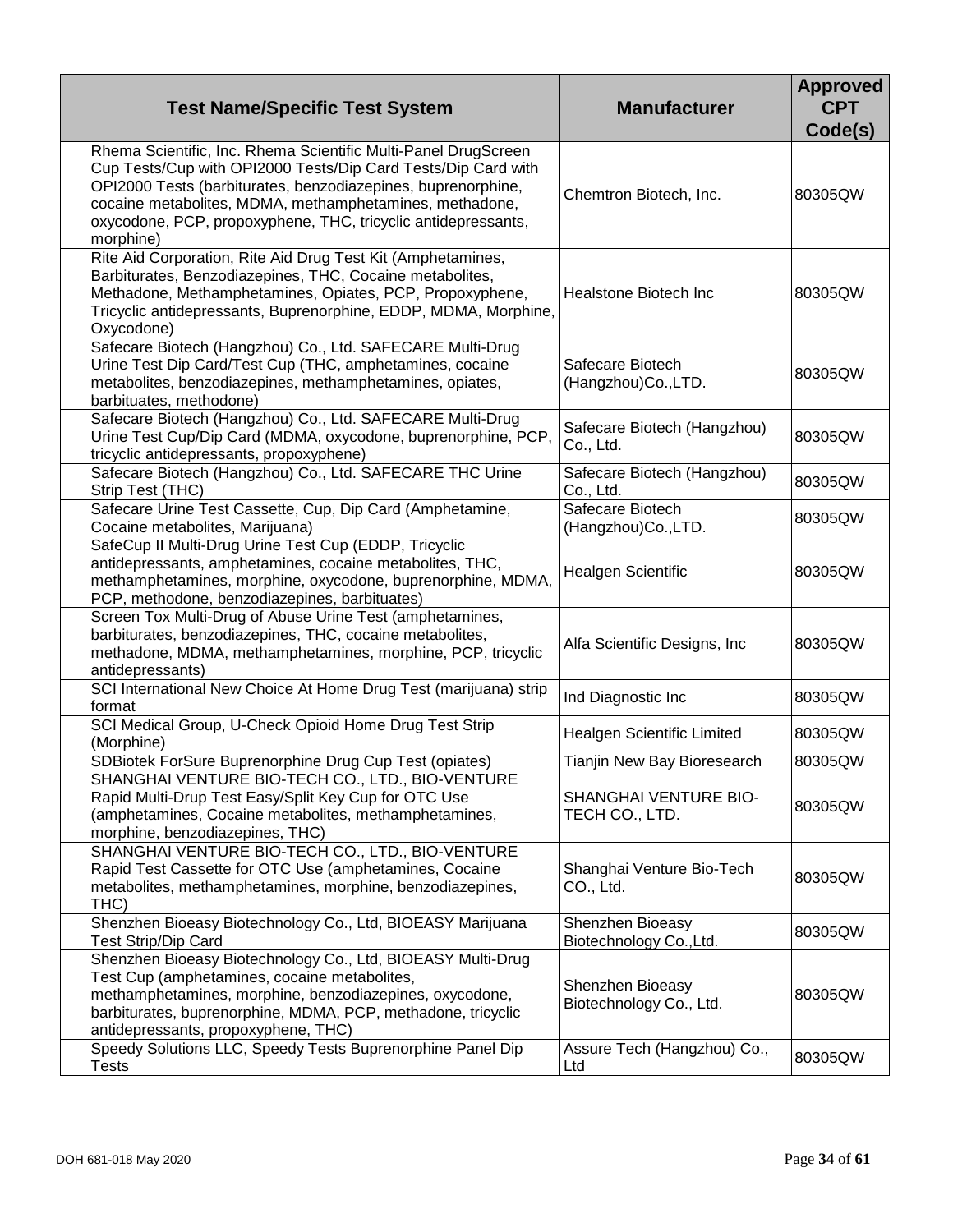| <b>Test Name/Specific Test System</b>                                                                                                                                                                                                                                             | <b>Manufacturer</b>                      | <b>Approved</b><br><b>CPT</b><br>Code(s) |
|-----------------------------------------------------------------------------------------------------------------------------------------------------------------------------------------------------------------------------------------------------------------------------------|------------------------------------------|------------------------------------------|
| Speedy Solutions LLC, Speedy Test Multi-Drug Panel Dip Tests<br>(Amphetamines, Barbiturates, Benzodiazepines, Buprenorphine,<br>Cocaine metabolites, MDMA, Methadone, Methamphetamines,<br>Morphine, Oxycodone, PCP)                                                              | Assure Tech (Hangzhou) Co.,<br>Ltd       | 80305QW                                  |
| Speedy Solutions LLC, Speedy Tests Opiates Panel Dip Tests<br>(Morphine)                                                                                                                                                                                                          | Assure Tech (Hangzhou) Co.,<br>Ltd       | 80305QW                                  |
| Speedy Solutions LLC, Speedy Tests Methamphetamine Panel Dip<br>Test (Methamphetamines)                                                                                                                                                                                           | Assure Tech (Hangzhou) Co.,<br>Ltd       | 80305QW                                  |
| Statics Stik (THC, OP, COC, Ecstasy, Met)                                                                                                                                                                                                                                         | Princeton Biomeditech Corp               | 80305QW                                  |
| Syntron Bioresearch Quickscreen Buprenorphine Drug Cup<br>(opiates)                                                                                                                                                                                                               | Tianjin New Bay Bioresearch              | 80305QW                                  |
| Syntron Bioresearch Inc. Quikscreen Multi MDMA Drug Cup Test<br>(MDMA, Opiates)                                                                                                                                                                                                   | Tianjin New Bay Bioresearch              | 80305QW                                  |
| Syntron Bioresearch Quikscreen Multiple Drug Cup Test<br>(Professional version) (amphetamines, THC, Cocaine metabolites,<br>methamphetamines, PCP, Tricyclic antidepressants, oxycodone,<br>morphine, methadone, benzodiazepines, barbiturates)                                   | Tianjin New Bay Bioresearch              | 80305QW                                  |
| Tanner Scientific Inc., BluRapids Multi-Drug Urine Test Panel and<br>Test Cup (amphetamines, THC, Cocaine metabolites,<br>methamphetamines, PCP, Tricyclic antidepressants, opiates,<br>MDMA, morphine, methadone, benzodiazepines, buprenorphine,<br>barbiturates)               | Guangzhou Wondfo Biotech<br>Co., LTD.    | 80305QW                                  |
| Tanner Scientific Multi-Panel Drug Test Cup (Amphetamines,<br>Barbituates, Benozodiapines, Buprenorphone, Cannabinoids,<br>Cocaine Metabolites, EDDP, Methadone, Methamphetamines,<br>MDMA, Morphone, Oxycodone, PCP, Propoxyphene, Tricyclic<br>anitdepressants)                 | Co-Innovation Biotech Co., Ltd           | 80305QW                                  |
| Tanner Scientific Inc., Platinum Line Multi-Panel Drug Test Cup<br>(amphetamines, barbiturates, benzodiazepines, buprenorphine,<br>cocaine metabolites, methadone, MDMA, methamphetamines,<br>morphine, opiates, oxycodone, PCP, propoxyphene, THC, tricyclic<br>antidepressants) | UCP Biosciense, Inc                      | 80305QW                                  |
| TeenSavers Diag Teen Savers Home Drug Test (amphetamines,<br>barbiturates, benzodiazepines, cocaine metabolites, methadone,<br>MDMA, methamphetamines, opiates, oxycodone, PCP, THC,<br>tricyclic antidepressants)                                                                | Amedica Biotech, Inc                     | 80305QW                                  |
| Total Diagnostic Solutions Drug of Abuse Cassette/Cup (morphine,<br>oxycodone)                                                                                                                                                                                                    | Alfa Scientific Designs, Inc             | 80305QW                                  |
| Total Diagnostic Solutions Multi-Drug of Abuse Urine Test<br>(amphetamines, barbiturates, benzodiazepines, cocaine<br>metabolites, methadone, MDMA, methamphetamines, morphine,<br>PCP, THC, tricyclic antidepressants)                                                           | Alfa Scientific Designs, Inc             | 80305QW                                  |
| Toxi-Cup MDMA and OPI (Opiates) Urine Drug Test                                                                                                                                                                                                                                   | Tianjin New Bay Bioresearch<br>Co., Ltd. | 80305QW                                  |
| Toxi-Cup Urine Drug Test Cup (Amphetamines, Buprenophine,<br>Methamphetamines, Oxycodone, PCP, THC, Benzodiazepines,<br>Cocaine metabolites, Barbiturates, Morphine, Methadone, Tricyclic<br>antidepressants)                                                                     | Tianjin New Bay Bioresearch<br>Co., Ltd. | 80305QW                                  |
| Transmetron Invitro Pro Drug Test Cups (amphetamines,<br>barbiturates, benzodiazepines, buprenorphine, THC, cocaine<br>metabolites, methampetamine, methadone, MDMA<br>morphine, opiates, oxycodone, PCP, propoxyphene, tricyclic<br>antidepressants)                             | Transmetron                              | 80305QW                                  |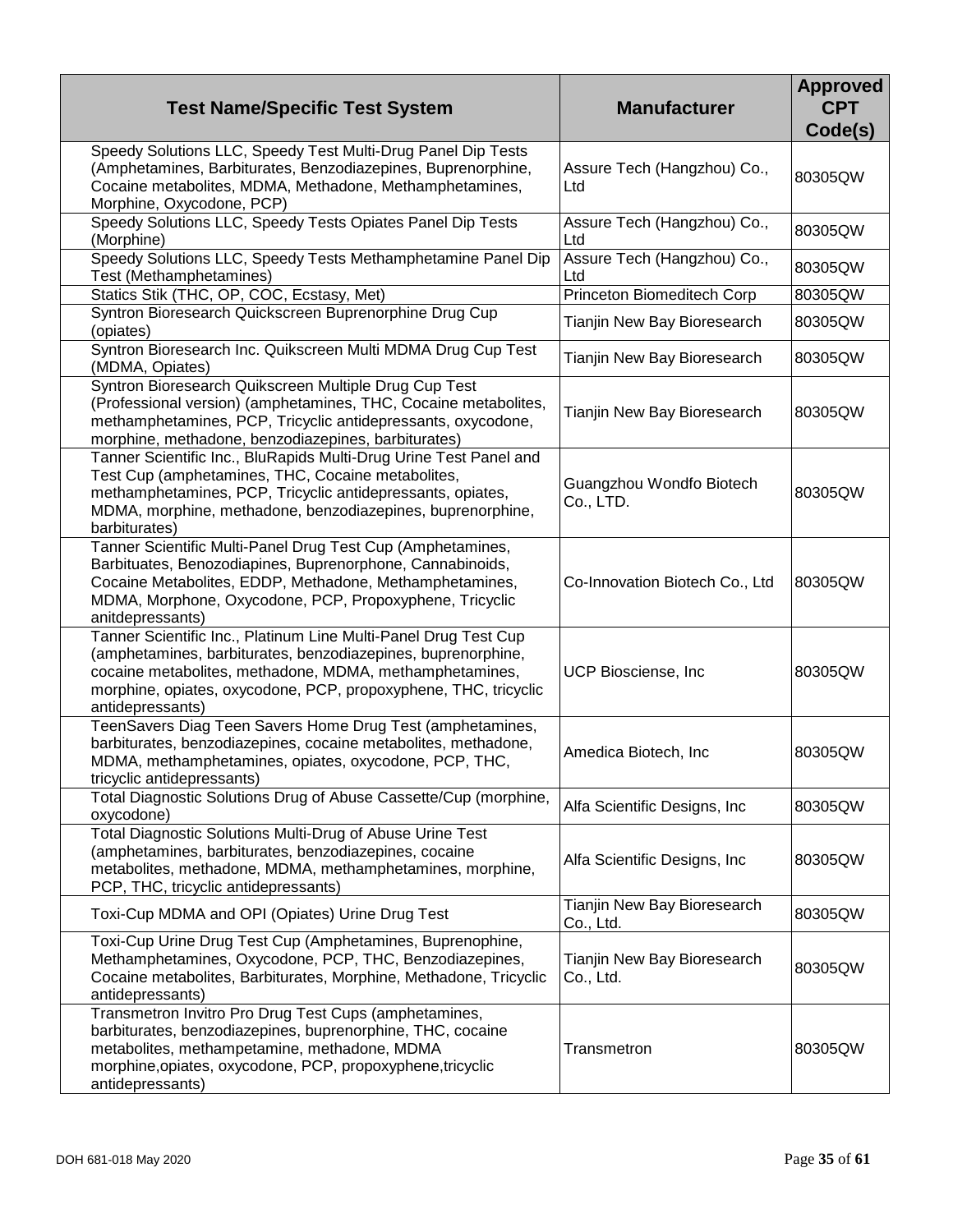| <b>Test Name/Specific Test System</b>                                                                                                                                                                                                                                             | <b>Manufacturer</b>         | <b>Approved</b><br><b>CPT</b><br>Code(s) |
|-----------------------------------------------------------------------------------------------------------------------------------------------------------------------------------------------------------------------------------------------------------------------------------|-----------------------------|------------------------------------------|
| Transmetron, Inc. Invitro Pro Drug Test Cards (amphetamines,<br>barbiturates, benzodiazepines, buprenorphine, THC, cocaine<br>metabolites, methampetamine, methadone, MDMA<br>morphine, opiates, oxycodone, PCP, propoxyphene, tricyclic<br>antidepressants)                      | <b>UCP Biosciences</b>      | 80305QW                                  |
| Twin Spirit Inc DrugSmart Cup (amphetamines, barbiturates,<br>benzodiazepines, cocaine metabolites, methadone, MDMA,<br>methamphetamines, oxycodone, opiates, PCP, THC, tricyclic<br>antidepressants)                                                                             | Amedica Biotech Inc         | 80305QW                                  |
| UCP Biosciences, Inc., u-Card and u-Cup Drug Test Screen<br>(Amphetamines, Barbiturates, Benzodiazepines, Buprenorphine,<br>Cocaine Metabolities, MDMA, Opiates, Methamphetamines,<br>Morphine, PCP, THC, Methadone, Tricyclic Antidepressants,<br>Oxycodone, Propoxyphene, EDDP) | UCP Biosciences, Inc.       | 80305QW                                  |
| UCP Biosciences, UCP Compact Drug Test Cards and Cups<br>(amphetamines, barbiturates, benzodiazepines, buprenorphine,<br>cocaine metabolites, methadone, MDMA. methamphetamines,<br>morphine, oxycodone, opiates, PCP, propoxyphene, THC, tricyclic<br>antidepressants)           | <b>UCP Biosciences</b>      | 80305QW                                  |
| UCP Biosciences, UCP Multi-Drug Test Key Cups (amphetamines,<br>barbiturates, benzodiazepines, buprenorphine, cocaine metabolites,<br>methadone, MDMA. methamphetamines, oxycodone, opiates, PCP,<br>propoxyphene, THC, tricyclic antidepressants)                                | <b>UCP Biosciences, Inc</b> | 80305QW                                  |
| UCP Biosciences, UCP Drug Test Mini Cups (amphetamines,<br>barbiturates, benzodiazepines, buprenorphine, cocaine metabolites,<br>methadone, MDMA. methamphetamines, oxycodone, opiates, PCP,<br>propoxyphene, THC, tricyclic antidepressants)                                     | <b>UCP Biosciences, Inc</b> | 80305QW                                  |
| UCP Biosciences, Inc., U-Card Drug Test Cards and Test Cups<br>(amphetamines, barbiturates, benzodiazepines, buprenorphine,<br>cocaine metabolites, methadone, MDMA. methamphetamines,<br>morphine, oxycodone, opiates, PCP, propoxyphene, THC, tricyclic<br>antidepressants      | <b>UCP Biosciences, Inc</b> | 80305QW                                  |
| UCP Biosciences U-Checker Drug screening Test Cups<br>(amphetamines, barbiturates, benzodiazepines, cocaine<br>metabolites, methadone, MDMA. methamphetamines, morphine,<br>oxycodone, opiates, PCP, THC, tricyclic antidepressants)                                              | UCP Biosciences, Inc.       | 80305QW                                  |
| UCP Biosciences UPC Compact Drug Test Cups/Cards<br>(buprenorphine, propoxyphene)                                                                                                                                                                                                 | UCP Biosciences, Inc.       | 80305QW                                  |
| UCP Biosciences UCP Drug screening Test Cups (amphetamines,<br>barbiturates, benzodiazepines, cocaine metabolites, methadone,<br>MDMA. methamphetamines, morphine, oxycodone, opiates, PCP,<br>THC, tricyclic antidepressants)                                                    | UCP Biosciences, Inc.       | 80305QW                                  |
| UCP Compact Drug Test Card/Cup Urine (EDDP)                                                                                                                                                                                                                                       | UCP Biosciences, Inc.       | 80305QW                                  |
| UCP Drug Screening Test Cards/Cups (amphetamines,<br>barbiturates, benzodiazepines, cocaine metabolites, methadone,<br>MDMA. methamphetamines, morphine, oxycodone, opiates, PCP,<br>THC, tricyclic antidepressants)                                                              | UCP Biosciences, Inc.       | 80305QW                                  |
| UCP Home Drug Screening Test Cards/Cups (buprenorphine,<br>propoxyphene)                                                                                                                                                                                                          | UCP Biosciences, Inc.       | 80305QW                                  |
| UCP Multiple Drug Screen Cups (amphetamines, barbiturates,<br>benzodiazepines, buprenorphine, cocaine metabolites, methadone,<br>MDMA. methamphetamines, morphine, oxycodone, opiates,<br>propoxyphene, PCP, THC, tricyclic antidepressants)                                      | UCP Biosciences, Inc.       | 80305QW                                  |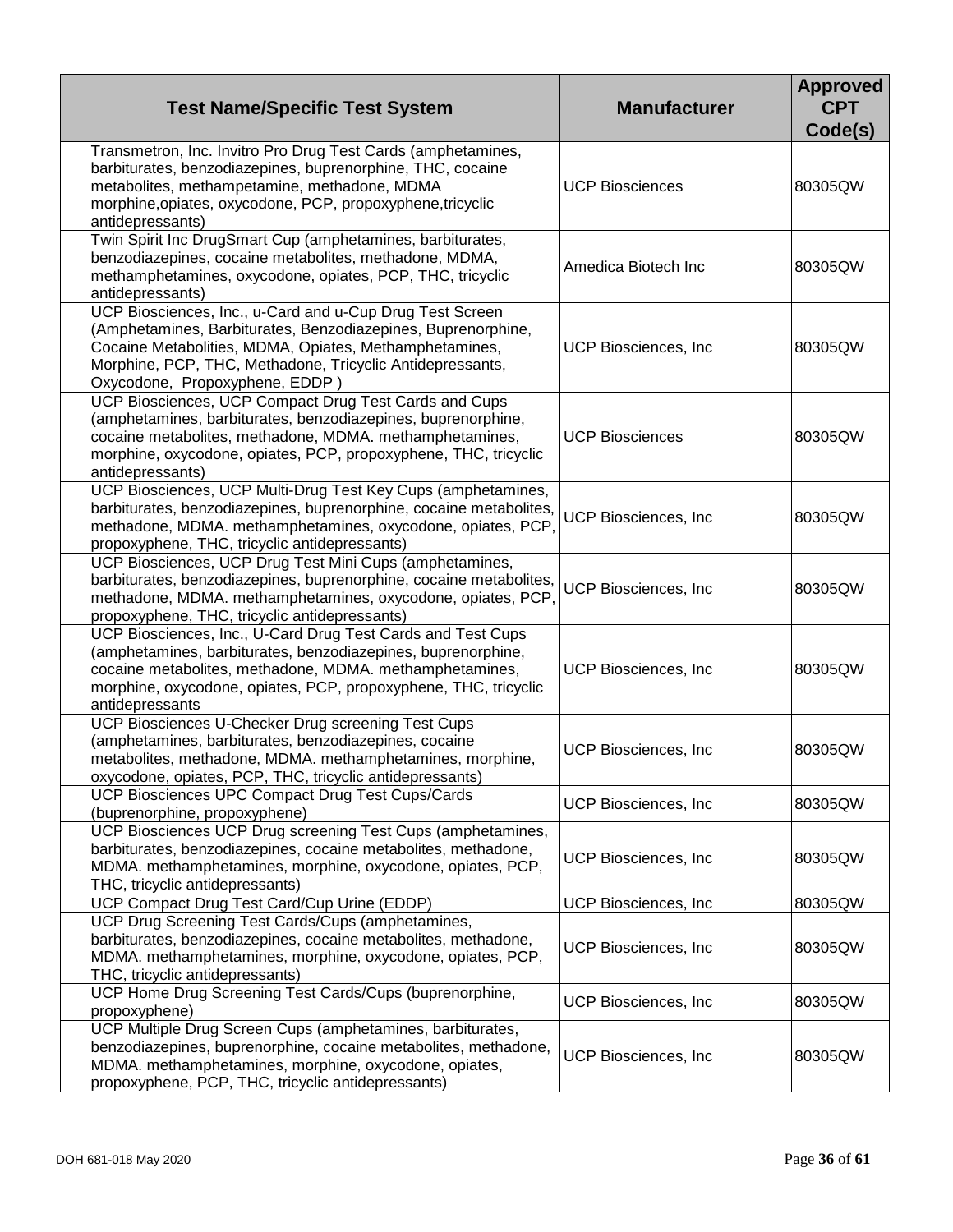| <b>Test Name/Specific Test System</b>                                                                                                                                                                                                                                          | <b>Manufacturer</b>           | <b>Approved</b><br><b>CPT</b><br>Code(s) |
|--------------------------------------------------------------------------------------------------------------------------------------------------------------------------------------------------------------------------------------------------------------------------------|-------------------------------|------------------------------------------|
| Ultimate Analysis Cup UA Cups (amphetamines, barbiturates,<br>benzodiazepines, buprenorphine, cocaine metabolites, methadone,<br>MDMA. methamphetamines, morphine, oxycodone, opiates, PCP,<br>propoxyphene, THC, tricyclic antidepressants)                                   | UCP Biosciences, Inc          | 80305QW                                  |
| Ultimate Analysis Cup UA Cups Test Cards (amphetamines,<br>barbiturates, benzodiazepines, buprenorphine, cocaine metabolites,<br>methadone, MDMA. methamphetamines, morphine, oxycodone,<br>opiates, PCP, propoxyphene, THC, tricyclic antidepressants)                        | <b>UCP Biosciences, Inc</b>   | 80305QW                                  |
| US Diagnostics ProScreen Drugs of Abuse Cup (OTC)<br>(amphetamines, barbiturates, benzodiazepines, THC, cocaine<br>metabolites, methadone, MDMA, methamphetamines, opiates,<br>oxycodone, PCP, tricyclic antidepressants)                                                      | Biosite Inc / Alere           | 80305QW                                  |
| US Diagnostics UScreen Drugs of Abuse Card/Cup<br>(amphetamines, barbiturates, benzodiazepines, buprenorphine,<br>THC, cocaine metabolites, MDMA, methamphetamines, morphine,<br>opiates, oxycodone, PCP, tricyclic antidepressants)                                           | Guangzhou Wondfo Biotech      | 80305QW                                  |
| US Diagnostics UScreen Drugs of Abuse Dip Card/Cup<br>(amphetamines, barbiturates, benzodiazepines, buprenorphine,<br>cocaine metabolites, THC, methadone, methamphetamines,<br>MDMA, morphine, opiates, oxycodone, PCP, tricylic<br>antidepressants)                          | Guangzhou Wondfo Biotech      | 80305QW                                  |
| US Diagnostics UScreenDrugs of Abuse Dip Card/Cup (cocaine<br>metabolites, methadone, MDMA, methamphetamines, morphine,<br>opiates, PCP, tricyclic antidepressants)                                                                                                            | Guangzhou Wondfo Biotech      | 80305QW                                  |
| US Laboratory Solutions, Inc. US Lab Drug Test Dip Card/Cup<br>(amphetamines, barbiturates, buprenorphine, benzodiazepines,<br>cocaine metabolites, EDDP, MDMA, morphine, methadone,<br>oxycodone, PCP, propoxyphene, tricyclic antidepressants, THC)                          | US Laboratory Solutions Inc.  | 80305QW                                  |
| uVera Diagnostics , Inc. CR3 Keyless Split Sample Cup<br>(Amphetamines, Barbituates, Cocaine Metabolites,<br>Benzodiazepines, THC, Methamphetamines, MDMA, Morphine,<br>PCP, Oxycodone, Burenorphine, Methadone, Tricyclic<br>Anitdepressants)                                 | Guangzhou Wondfo Biotech      | 80305QW                                  |
| uVera Diagnostics, Inc. CR2 Multi-Drug Urine Test Cup (opiates,<br>buprenorphine)                                                                                                                                                                                              | Guangzhou Wondfo Biotech      | 80305QW                                  |
| uVera Diagnostics, Inc. CR3 Multi-Drug Urine Test Cup (opiates,<br>buprenorphine)                                                                                                                                                                                              | Guangzhou Wondfo Biotech      | 80305QW                                  |
| uVera Diagnostics, Inc. SMARTOX U2 Multi-Drug Urine Test Cup<br>(opiates, buprenorphine)                                                                                                                                                                                       | Guangzhou Wondfo Biotech      | 80305QW                                  |
| uVera Diagnostics, Inc. SMARTOX U3 Multi-Drug Urine Test Cup<br>(opiates, buprenorphine)                                                                                                                                                                                       | Guangzhou Wondfo Biotech      | 80305QW                                  |
| Virginia Kendall Corporations, Budpak and UCHECK MOP One<br>Step Morphine Test Strip (Morphine)                                                                                                                                                                                | Healgen Scientific            | 80305QW                                  |
| Virginia Kendall Corporations, Budpak and UCHECK Morphine Test<br>Strip (Morphine)                                                                                                                                                                                             | <b>Healgen Scientific</b>     | 80305QW                                  |
| Walmart Stores, Confirm Biosciences Equate Multi Drug of Abuse<br>Urine Test Cup (amphetamines, benzodiazepines, cocaine<br>metabolites, THC, methamphetamines, morphine, oxycodone,<br>barbiturates, buprenorphine, MDMA, PCP, methadone, EDDP,<br>tricyclic antidepressants) | Healgen Scientific Limited    | 80305QW                                  |
| Wal-mart Stores, Inc, ReliOn Home Drug Urine Cup Test<br>(amphetamines, barbiturates, benzodiazepines, cocaine<br>metabolites, MDMA methadone, methamphetamines, morphine,<br>oxycodone PCP, THC, tricyclic antidepressants)                                                   | Alfa Scientific Designs, Inc. | 80305QW                                  |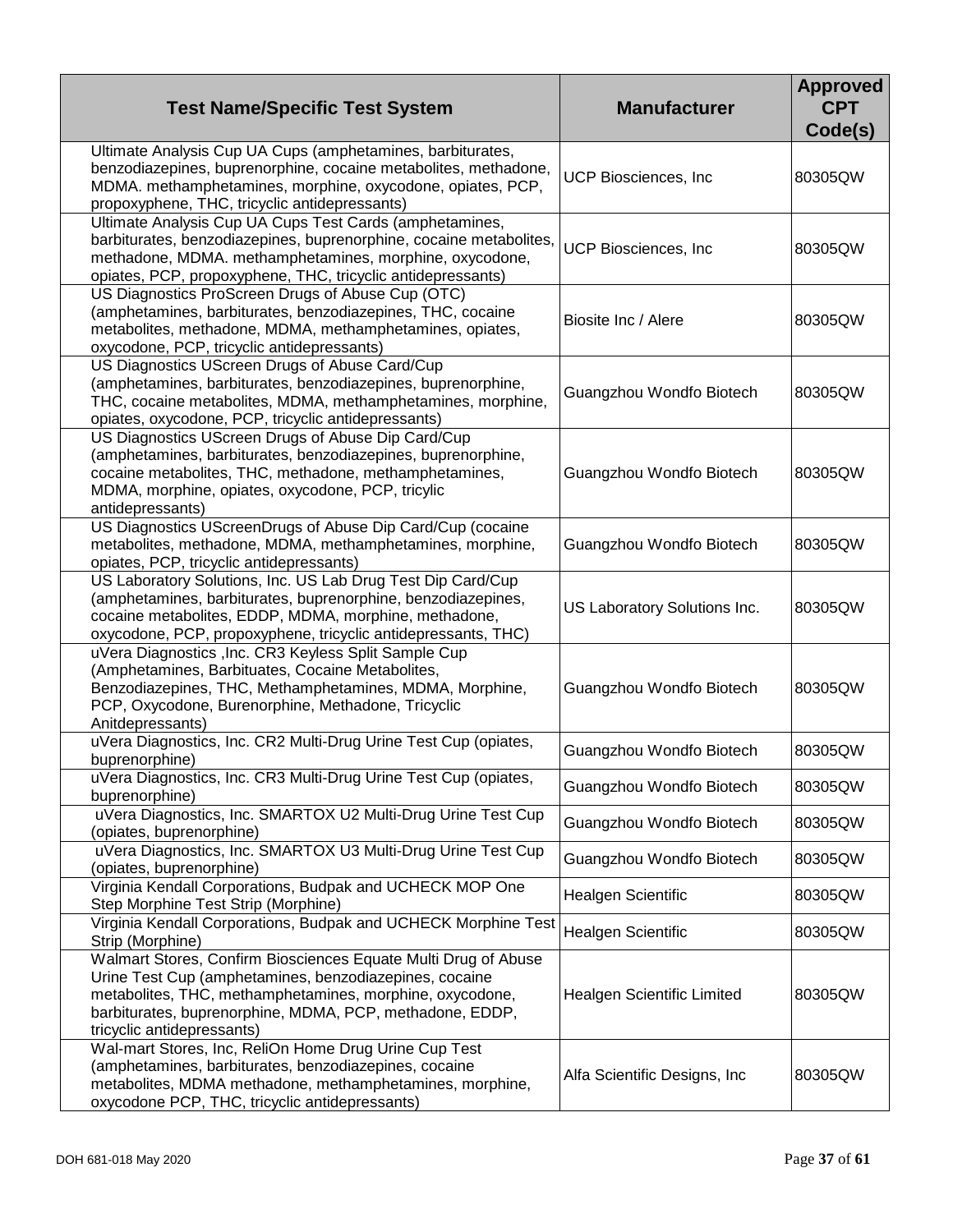| <b>Test Name/Specific Test System</b>                                                                                                                                                                                                                                       | <b>Manufacturer</b>                  | <b>Approved</b><br><b>CPT</b><br>Code(s) |
|-----------------------------------------------------------------------------------------------------------------------------------------------------------------------------------------------------------------------------------------------------------------------------|--------------------------------------|------------------------------------------|
| WayPoint Biomedical Health Essist Multi-Drug Test Cup<br>(amphetamines, TCH, cocaine metabolites,<br>methamphetamine/amphetamine, opiates, PCP, MDMA)                                                                                                                       | Innovacon, Inc.                      | 80305QW                                  |
| WHPM, Inc. DrugCheck NxScan OnSite Drug Test/Cup (THC) / (<br>benzodiazepines, morphine) / (oxycodone, PCP, methadone) /<br>(buprenorphine, barbiturates, morphine) / (EDDP, MDMA, tricyclic<br>antidepressants) / (methamphetamines, amphetamines, cocaine<br>metabolites) | WHPM, Inc./Hemosure                  | 80305QW                                  |
| WHPM Inc, First Sign Drug of Abuse Cup Test(amphetamines,<br>cannabinoids, cocaine metabolites, methadone,<br>methamphetamines, opiates, oxycodone, PCP, benzodiazepines,<br>buprenorphine, butalbital, morphine)                                                           | W.H.P.M., Inc                        | 80305QW                                  |
| WHPM Inc, First Sign Drug of Abuse Dip Card Test<br>Test(amphetamines, cannabinoids, cocaine metabolites,<br>methadone, methamphetamines, opiates, oxycodone, PCP,<br>benzodiazepines, morphine)                                                                            | W.H.P.M., Inc                        | 80305QW                                  |
| WHPM Inc., First Sign Multi-Drug Dip Card/Cup Test<br>(amphetamines, methamphetamines, cocaine metabolites)                                                                                                                                                                 | W.H.P.M., Inc.                       | 80305QW                                  |
| Wolfe Drug Testing RealityCheck Integrated Specimen Cup<br>(amphetamines, cocaine metabolites, methamphetamines, MDMA,<br>opiates, PCP, THC)                                                                                                                                | Innovacon, Inc.                      | 80305QW                                  |
| Wondfo Amphetamine Urine Test (Cup & DipCard (AMP 500)                                                                                                                                                                                                                      | Guangzhou Wondfo Biotech             | 80305QW                                  |
| Wondfo Amphetamine, Secobarbital, Oxazepam Urine Test (Cup &<br>Dip Card)                                                                                                                                                                                                   | Guangzhou Wondfo Biotech             | 80305QW                                  |
| Wondfo Buprenorphine Urine Test Cup/Dip Card                                                                                                                                                                                                                                | Guangzhou Wondfo Biotech             | 80305QW                                  |
| Wondfo THC Urine Test (Cup & Dip Card)                                                                                                                                                                                                                                      | Guangzhou Wondfo Biotech             | 80305QW                                  |
| Wondfo Cocaine Urine Test (Cup & Dip Card) (COC 150)                                                                                                                                                                                                                        | Guangzhou Wondfo Biotech             | 80305QW                                  |
| Wondfo MDMA Urine Test (Cup & Dip Card)                                                                                                                                                                                                                                     | Guangzhou Wondfo Biotech             | 80305QW                                  |
| Wondfo Methadone Urine Test (Cup & Dip Card)                                                                                                                                                                                                                                | Guangzhou Wondfo Biotech             | 80305QW                                  |
| Wondfo Methamphetamines Urine(Cup & Dip Card) (MET 500)                                                                                                                                                                                                                     | Guangzhou Wondfo Biotech             | 80305QW                                  |
| Wondfo Morphine Urine Test (Cup & Dip Card)                                                                                                                                                                                                                                 | Guangzhou Wondfo Biotech             | 80305QW                                  |
| Wondo Nortriptyline Urine Test (Cup & Dip Card)                                                                                                                                                                                                                             | Guangzhou Wondfo Biotech             | 80305QW                                  |
| Wondfo Oxycodone Urine Test (Cup & Dip Card)                                                                                                                                                                                                                                | Guangzhou Wondfo Biotech             | 80305QW                                  |
| Wondfo PCP Urine Test (Cup & Dip Card)                                                                                                                                                                                                                                      | Guangzhou Wondfo Biotech             | 80305QW                                  |
| Wondfo Propoxyphene (Cup & Dip Card)                                                                                                                                                                                                                                        | Guangzhou Wondfo Biotech             | 80305QW                                  |
| Wondfo Multi-Drug Urine Test (Cup/Dipcard) (cocaine metabolites,<br>methadone, MDMA. methamphetamines, morphine, PCP, tricyclic<br>antidepressants)                                                                                                                         | Guangzhou Wondfo Biotech             | 80305QW                                  |
| Wondfo Multi-Drug Urine Test (Cup/Dipcard) (amphetamines,<br>barbiturates, benzodiazepines, oxycodone, THC,                                                                                                                                                                 | Guangzhou Wondfo Biotech             | 80305QW                                  |
| Wondfo Multi-Drug Urine Test (Cup/Dipcard) (Buprenorphine)                                                                                                                                                                                                                  | Guangzhou Wondfo Biotech             | 80305QW                                  |
| Wondfo Multi-Drug Urine Test (Cup/Dipcard) (amphetamine, ,<br>benzodiazepines, barbiturates, buprenorphine cocaine metabolites,<br>MDMA methadone, methamphetamines, morphine, PCP THC,<br>tricyclic antidepressants)                                                       | Guangzhou Wondfo Biotech             | 80305QW                                  |
| Wondfo Biotech Co., Ltd., Wondofo Propoxyphene Urine Test Cup<br>and DipCard                                                                                                                                                                                                | Guangzhou Wondfo Biotech             | 80305QW                                  |
| Wondfo USA Co., Ltd, Prime Screen Multi-Drug Test Panel<br>(amphetamine, barbiturates, benzodiazepines, buprenorphine,<br>cannabinoids, cocaine metabolites, methadone,<br>methamphetamines, MDMA, morphine, tricyclic antidepressants,<br>oxycodone, PCP)                  | Guangzhou Wondfo Biotech<br>Co., Ltd | 80305QW                                  |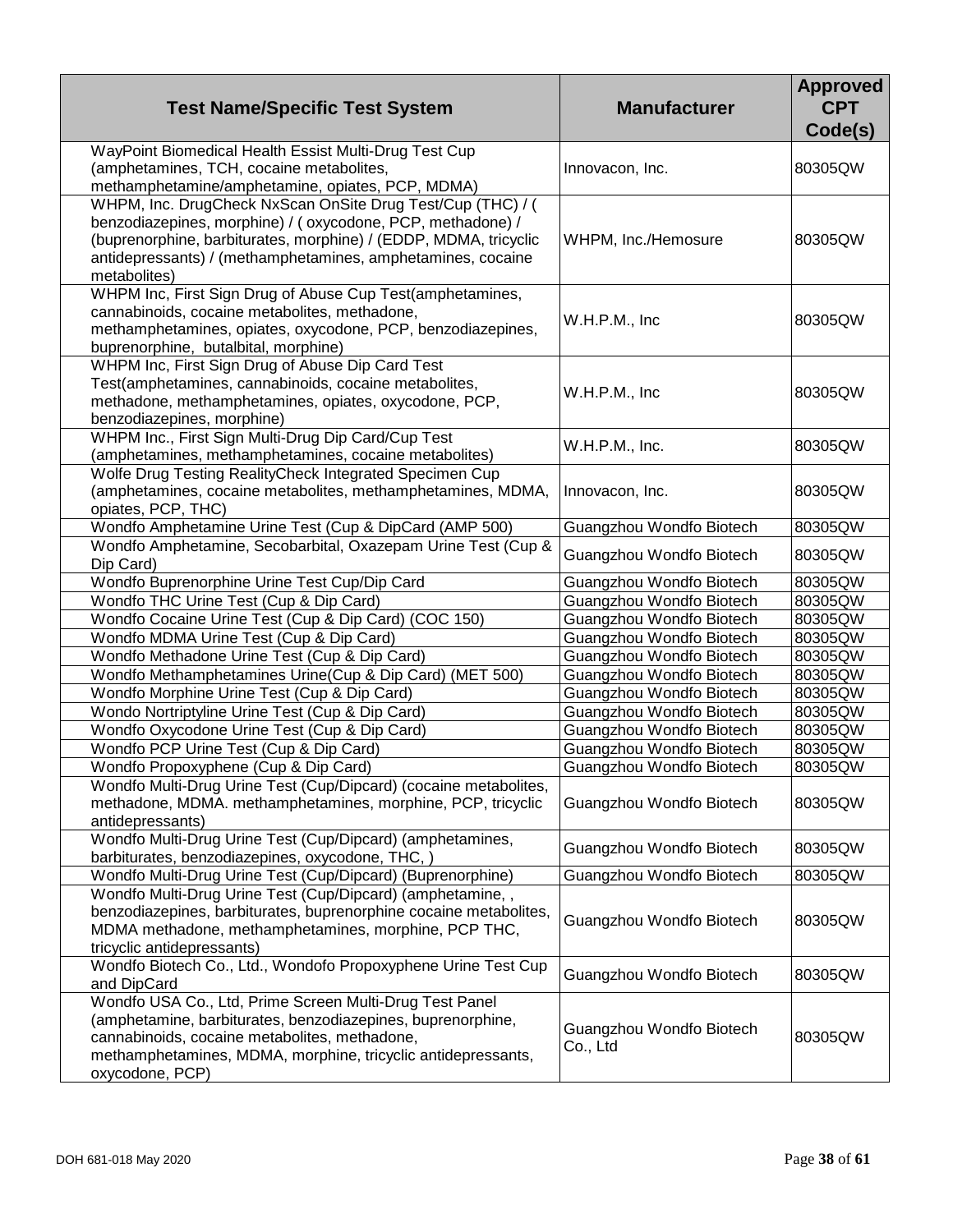| <b>Test Name/Specific Test System</b>                                                                                                                                                                                                                                                         | <b>Manufacturer</b>                  | <b>Approved</b><br><b>CPT</b><br>Code(s) |
|-----------------------------------------------------------------------------------------------------------------------------------------------------------------------------------------------------------------------------------------------------------------------------------------------|--------------------------------------|------------------------------------------|
| Wondfo USA Co., Ltd. Q-Cup Multi-Drug Urine Test Cup<br>(amphetamine, barbiturates, benzodiazepines, buprenorphine,<br>cannabinoids, cocaine metabolites, EDDP, methadone,<br>methamphetamines, MDMA, morphine, opiates, oxycodone, PCP,<br>propoxyphene, tricyclic antidepressants)          | Wondfo Biotech Co., Ltd.             | 80305QW                                  |
| Wondfo USA Co., Ltd, T-Cup Compact Multi-Drug Urine Test<br>Cup/T-Cup Multi-Drug Urine Test Cup (amphetamine, barbiturates,<br>benzodiazepines, buprenorphine, cannabinoids, cocaine<br>metabolites, methadone, methamphetamines, MDMA, morphine,<br>opiates, tricyclic antidepressants, PCP) | Guangzhou Wondfo Biotech<br>Co., Ltd | 80305QW                                  |
| Wondfo USA Co., Ltd. T-Cup Flat Multi-Drug Urine Test Cup<br>(Amphetamines, Barbiturates, Benzodiazepines, Buprenorphine,<br>Cannabinoids, Cocaine metabolites, EDDP, Methadone,<br>Methamphetamines, MDMA, Morphine, Opiates, Oxycodone, PCP,<br>Propoxyphene, Tricyclic antidepressants)    | Wondfo USA Co, Ltd.                  | 80305QW                                  |
| Wondfo USA Co., Ltd One Step Saliva Alcohol Test Strip Ethanol<br>(alcohol)                                                                                                                                                                                                                   | <b>TECO Diagnostics</b>              | 80305QW                                  |
| Wondfo USA Co., Ltd CLIA Screen Multi-Drug Urine Test Cup<br>(methadone, tricyclic antidepressants)                                                                                                                                                                                           | Guangzhou Wondfo Biotech<br>Co., Ltd | 80305QW                                  |
| Wondfo USA Co., Ltd CLIA Screen Multi-Drug Urine Test Cup<br>(amphetamines, barbiturates, benzodiazepines, buprenorphine,<br>cocaine metabolites, methamphetamines, MDMA, morphine,<br>oxycodone, PCP, cannabinoids)                                                                          | Guangzhou Wondfo Biotech<br>Co., Ltd | 80305QW                                  |
| Wondfo USA Co., Ltd CLIA Screen Multi-Drug Urine Test Cup<br>(methadone, tricyclic antidepressants)                                                                                                                                                                                           | Guangzhou Wondfo Biotech<br>Co., Ltd | 80305QW                                  |
| Wondfo USA Co., Ltd CLIA Screen Multi-Drug Urine Test Panel<br>(amphetamines, barbiturates, benzodiazepines, cannabinoids,<br>cocaine metabolites, methamphetamines, MDMA, morphine,<br>oxycodone, PCP, buprenorphine)                                                                        | Guangzhou Wondfo Biotech<br>Co., Ltd | 80305QW                                  |
| Wondfo USA, Preview Multi-Drug Uring Test Cup/Panel<br>(amphetamines, barbiturates, benzodiazepines, buprenorphine,<br>cannabinoids, cocaine metabolites, methadone, MDMA,<br>methamphetamines, opiates, morphine, PCP, tricyclic<br>antidepressants)                                         | Guangzhou Wondfo Biotech<br>Co., Ltd | 80305QW                                  |
| Worldwide Medical Corporation First Check Home Drug Test<br>(amphetamines)                                                                                                                                                                                                                    | <b>Worldwide Medical Corporation</b> | 80305QW                                  |
| Worldwide Medical Corporation, First Check Home Drug Test Panel<br>3 (THC-COC-Met)                                                                                                                                                                                                            | Worldwide Medical Corporation        | 80305QW                                  |
| Worldwide Medical Corporation, First Check Home Drug Test<br>(THC-COC)                                                                                                                                                                                                                        | <b>Worldwide Medical Corporation</b> | 80305QW                                  |
| Worldwide Medical Corporation, First Check Home Drug Test<br>(THC)                                                                                                                                                                                                                            | <b>Worldwide Medical Corporation</b> | 80305QW                                  |
| Worldwide Medical Corporation, First Check Home Drug Test Panel<br>4 (THC-COC-OPI-MET)                                                                                                                                                                                                        | <b>Worldwide Medical Corporation</b> | 80305QW                                  |
| Worldwide Medical First Check Multi Drug Cup 7 OTC<br>(Amphetamines, THC, Cocaine Metabolites,<br>Methamphetamines, MDMA, Opiates, PCP                                                                                                                                                        | <b>Worldwide Medical Corporation</b> | 80305QW                                  |
| Wunder Test Home Drug Screen (Marijuana)                                                                                                                                                                                                                                                      | Hien Nguyen                          | 80305QW                                  |
| Xiamen USEFUL Imp and Exp CO., LTD, Diagnostic Test One Step<br>Rapid Test Cup/Dipcard (amphetamines, barbiturates,<br>benzodiazepines, buprenorphine, THC, cocaine metabolites,<br>proxyphene, methadone, methamphetamines, MDMA, morphine,<br>oxycodone, PCP, tricyclic antidepressants)    | <b>Healgen Scientific</b>            | 80305QW                                  |
| <b>Electrolyte Panel</b>                                                                                                                                                                                                                                                                      |                                      |                                          |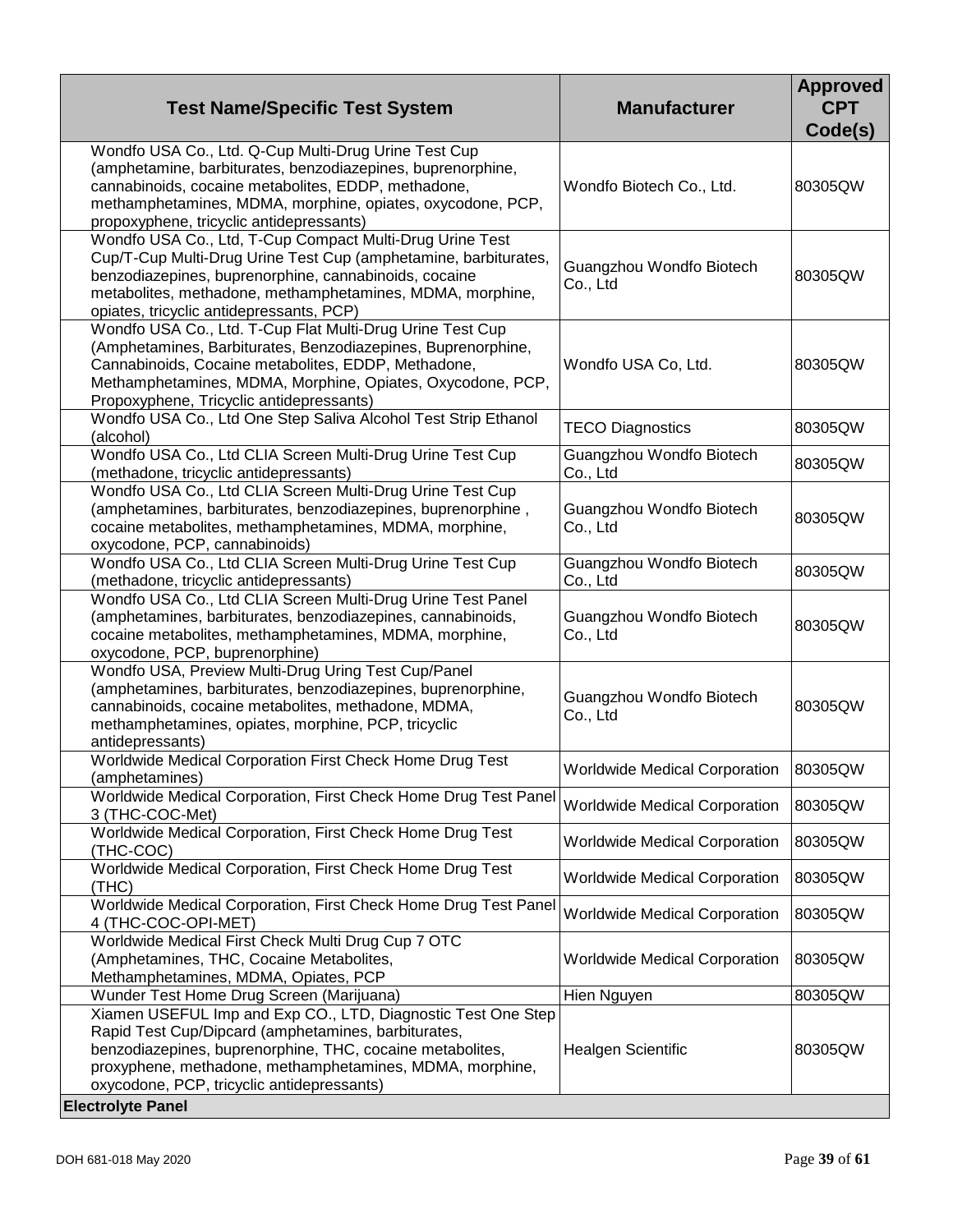| <b>Test Name/Specific Test System</b>                                                   | <b>Manufacturer</b>            | <b>Approved</b><br><b>CPT</b><br>Code(s) |
|-----------------------------------------------------------------------------------------|--------------------------------|------------------------------------------|
| Abaxis Piccolo Blood Chemistry Analyzer WB (Electrolyte Reagent<br>Disc)                | Abaxis, Inc                    | 80051QW                                  |
| Abaxis Piccolo xpress Chemistry Analyzer WB (Electrolyte Reagent<br>Disc)               | Abaxis, Inc                    | 80051QW                                  |
| <b>Erythrocyte Sedimentation Rate (ESR)</b>                                             |                                |                                          |
| (nonautomated)                                                                          | Various                        | 85651                                    |
| <b>Esterone-3-Glucuronide</b>                                                           |                                |                                          |
| Unipath Limited Clearplan Easy Fertility Monitor                                        | Unipath, Inc.                  | 82679QW                                  |
| <b>Ethanol</b>                                                                          |                                |                                          |
| Acon Lab Mission Saliva Alcohol Test Strip                                              | Acon Laboratories, Inc         | 82055QW                                  |
| Alere Toxicology iScreen Saliva Alcohol Test Strip                                      | Acon Laboratories, Inc         | 82055QW                                  |
| Alfa Scientific Designs Oral-View Saliva Alcohol Test Strip                             | Acon Laboratories, Inc         | 82055QW                                  |
| American Screening Reveal Saliva Alcohol Test                                           | Acon Laboratories, Inc.        | 82055QW                                  |
| Chematics Inc. Alco-Screen Saliva Alcohol                                               | Chematics, Inc.                | 82055QW                                  |
| Chematics Inc. Alco-Screen 02 Saliva Alcohol                                            | Chematics, Inc.                | 82055QW                                  |
| <b>CLIAwaived Rapid Saliva Alcohol Test</b>                                             | Acon Laboratories, Inc         | 82055QW                                  |
| Express Diagnostics International, Incorporated Saliva Alcohol Test                     | <b>Teco Diagnostics</b>        | 82055QW                                  |
| Germaine Laboratories Aim Strip Alcohol Saliva                                          | Acon Laboratories, Inc         | 82055QW                                  |
| Jant Pharmacal Corp Accustrip Saliva Alcohol Test Strip                                 | Acon Laboratories, Inc         | 82055QW                                  |
| Premier Biotech Inc., Saliva Alcohol Test                                               | <b>Teco Diagnostics</b>        | 82055QW                                  |
| OraSure Technologies Q.E.D. A-150 Saliva Alcohol Test                                   | <b>OraSure Technologies</b>    | 82055QW                                  |
| OraSure Technologies Q.E.D. A-350 Saliva Alcohol Test                                   | <b>OraSure Technologies</b>    | 82055QW                                  |
| STC Q.E.D. A-150 Saliva Alcohol Test                                                    | <b>OraSure Technologies</b>    | 82055QW                                  |
| STC Q.E.D. A-350 Saliva Alcohol Test                                                    | OraSure Technologies           | 82055QW                                  |
| <b>Teco Diagnostics Saliva Alcohol Test</b>                                             | <b>Teco Diagnostics</b>        | 82055QW                                  |
| Fern Test (Saliva for Ovulation) - See Ovulation                                        |                                |                                          |
|                                                                                         |                                |                                          |
| <b>Follicle Stimulating Hormone (FSH)</b>                                               |                                |                                          |
| Acon Laboratories FSH Menopause Predictor Test                                          | Acon Laboratories, Inc.        | 83001QW                                  |
| Acon Laboratories FSH One Step Menopause Test Strip/Device                              | Acon Laboratories, Inc.        | 83001QW                                  |
| Applied Biotech Menopause Predictor Test (FSH)                                          | Applied Biotech, Inc.          | 83001QW                                  |
| Applied Biotech Instacheck FSH Test (Professional)                                      | Applied Biotech, Inc.          | 83001QW                                  |
| Applied Biotech RU25 Plus FSH Menopause Test                                            | Applied Biotech, Inc.          | 83001QW                                  |
| Biotechnostix Rapid Response FSH One Step Menopause Test<br><b>Device</b>               | Acon Laboratories, Inc.        | 83001QW                                  |
| <b>BTNS Rapid Response FSH Menopausal Test</b>                                          | Ind Diagnostics, Inc.          | 83001QW                                  |
| <b>Genosis Fertell Female Fertility Test (FSH)</b>                                      | Genosis, Inc.                  | 83001QW                                  |
| Genua Menopause Monitor Test), Qualitative                                              | Genua 1944, Inc.               | 83001QW                                  |
| IND Diagnostic, Inc. One Step FSH Menopausal Test (midstream)                           | IND Diagnostic, Inc.           | 83001QW                                  |
| IND Diagnostic, Inc. One Step Strip Style FSH Menopausal Test<br>(professional use)     | IND Diagnostic, Inc.           | 83001QW                                  |
| IND Diagnostic, Inc. One Step FSH Menopausal Test<br>(Strip/Cassette)                   | IND Diagnostic, Inc.           | 83001QW                                  |
| IND Diagnostic, Inc. One Step Cassette Style FSH Menopausal<br>Test (professional use)  | IND Diagnostic, Inc.           | 83001QW                                  |
| Pan Probe Biotech Early Detect Menopause Test FSH                                       | Early Detect, Inc.             | 83001QW                                  |
| Phamatech Moments Menopause Check (FSH)                                                 | Phamatech                      | 83001QW                                  |
| QuantRx Biomedical QuantRx Female Fertility Test                                        | <b>Quantrx Biomedical Corp</b> | 83001QW                                  |
| RAC Medical Clarity FSH One Step Menopause Test Device                                  |                                |                                          |
| (professional use)                                                                      | Acon Laboratories, Inc.        | 83001QW                                  |
| Synova Healthcare Menocheck Menopause Indicator<br>Test/Menocheckpro (professional use) | Applied Biotech, Inc.          | 83001QW                                  |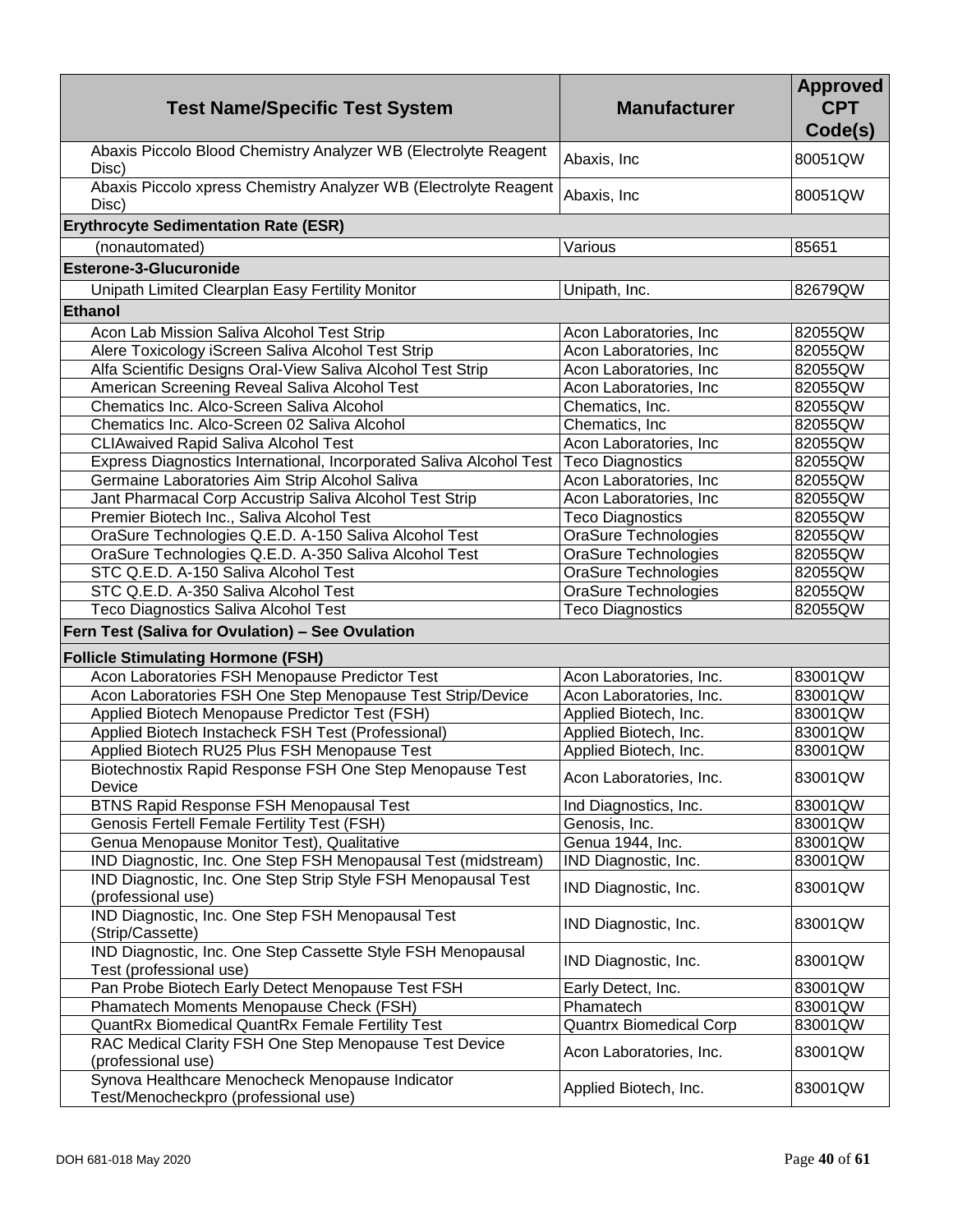| <b>Test Name/Specific Test System</b>                                                                     | <b>Manufacturer</b>                  | <b>Approved</b><br><b>CPT</b><br>Code(s) |
|-----------------------------------------------------------------------------------------------------------|--------------------------------------|------------------------------------------|
| Universal Meditech Inc., DiagnosUS FSH Menopausal Urine Test -<br>Strip/Cassette                          | Universal Meditech Inc.              | 83001QW                                  |
| <b>Fructosamine</b>                                                                                       |                                      |                                          |
| <b>LNX Fructosamine Test System</b>                                                                       | <b>LXN Corporation</b>               | 82985QW                                  |
| LXN Duet Glucose Monitoring System (for fructosamine and<br>glucose [see below]                           | <b>LXN Corporation</b>               | 82985QW                                  |
| LXN IN CHARGE Diabetes Control System (glucose monitoring<br>device [see below] & fructosamine)           | <b>LXN Corporation</b>               | 82985QW                                  |
| <b>Gamma Glutamyl Transferase (GGT)</b>                                                                   |                                      |                                          |
| Abaxis Piccolo Blood Chemistry Analyzer WB (Chem 6, Chem 13                                               | Abaxis, Inc.                         | 82977QW                                  |
| Abaxis Piccolo Point of Care Chemistry Analyzer (Liver Panel Plus                                         |                                      |                                          |
| Reagent Disc)<br>Abaxis Piccolo xpress Chemistry Analyzer WB (Chem 6, Chem 13,                            | Abaxis, Inc.                         | 82977QW                                  |
| Liver)                                                                                                    | Abaxis, Inc.                         | 82977QW                                  |
| <b>Glucose</b>                                                                                            |                                      |                                          |
| Blood glucose by glucose monitoring devices cleared by the FDA<br>specifically for home use               | Various                              | 82962                                    |
| Abaxis Piccolo Blood Chem Analyzer WB(Chem 6, Chem 13, CMP,<br>BMP, Metlyte 8, Renal)                     | Abaxis, Inc.                         | 82947QW                                  |
| Abaxis Piccolo Point Of Care Chemistry Analyzer (Lipid Panel<br>Reagent Disc) Glucose                     | Abaxis, Inc.                         | 82947QW                                  |
| Abaxis Piccolo xpress Chem Analyzer WB (Chem 6, Chem 13,<br>CMP, BMP, Lipid Panel Plus, Metlyte 8, Renal) | Abaxis, Inc.                         | 82947QW                                  |
| Abbott i-STAT G Cartridge (WB)                                                                            | i-STAT Corporation                   | 82947QW                                  |
| Abbott i-STAT 4+ Cartridge (WB)                                                                           | i-STAT Corporation                   | 82947QW                                  |
| Abbott i-STAT 6+ Cartridge (WB)                                                                           | i-STAT Corporation                   | 82947QW                                  |
| Abbott i-STAT CHEM8+ Cartridge (WB)                                                                       | i-STAT Corporation                   | 82947QW                                  |
| Accuchek Instant Plus dual Testing System                                                                 | Roche Diagnostics                    | 82962                                    |
| Alere Cholestech LDX (glucose)(WB)                                                                        | Alere, Inc                           | 82947QW                                  |
| Alere San Diego, Inc., Cholestech LDX {WB}                                                                | Abbott                               | 82947QW                                  |
| Arkray SPOTCHEM EZ Chemistry Analyzer (WB)                                                                | Arkray, Inc.                         | 82947QW                                  |
| BioLand Technology Ltd., Bioland Blood Glucose Monitoring<br>System                                       | Bioland Technology Ltd.              | 82947QW                                  |
| Biomedix Inc Q Steps Biometer G/C Dual Monitoring System                                                  | Biomedix, Inc.                       | 82962                                    |
| Bruno MD6 Multi-Functional Monitoring System                                                              | TaiDoc Technology Corporation        | 82947QW                                  |
| Cholestech LDX (Software version 1.40 or above)                                                           | Cholestech                           | 82947QW                                  |
| -Post glucose dose                                                                                        |                                      | 82950QW                                  |
| -GTT 3 spec                                                                                               |                                      | 82951QW                                  |
| -GTT ea additional sample > 3 samples                                                                     |                                      | 82952QWea                                |
| Cygnus Inc. GlucoWatch Automatic Glucose Biographer                                                       | Cygnus, Inc.                         | Pending                                  |
| Diagnostic Test Group, Clarity Blood Glucose Monitoring System                                            | <b>Taidoc Technology Corporation</b> | 82947QW                                  |
| EKF Diagnostics, Inc. EKF Diagnostics STAT-Site WB Dual Analyte<br><b>Measurement System</b>              | <b>TaiDoc Technology Corporation</b> | 82947QW                                  |
| Germaine Laboratories Inc. AimStrip Tandem Lipid Profile and<br><b>Glucose Measuring System</b>           | OSANG Healthcare Co., Ltd.           | 82947QW                                  |
| HemoCue B-Glucose Photometer                                                                              |                                      | 82947QW                                  |
| -Post glucose dose                                                                                        |                                      | 82950QW                                  |
| -GTT 3 spec                                                                                               | HemoCue                              | 82951QW                                  |
| -GTT ea additional sample >3 samples                                                                      |                                      | 82952QWea                                |
| HemoCue Glucose 201 Micro cuvettes and Glucose 201                                                        |                                      |                                          |
| Analyzer/201DM                                                                                            |                                      | 82947QW                                  |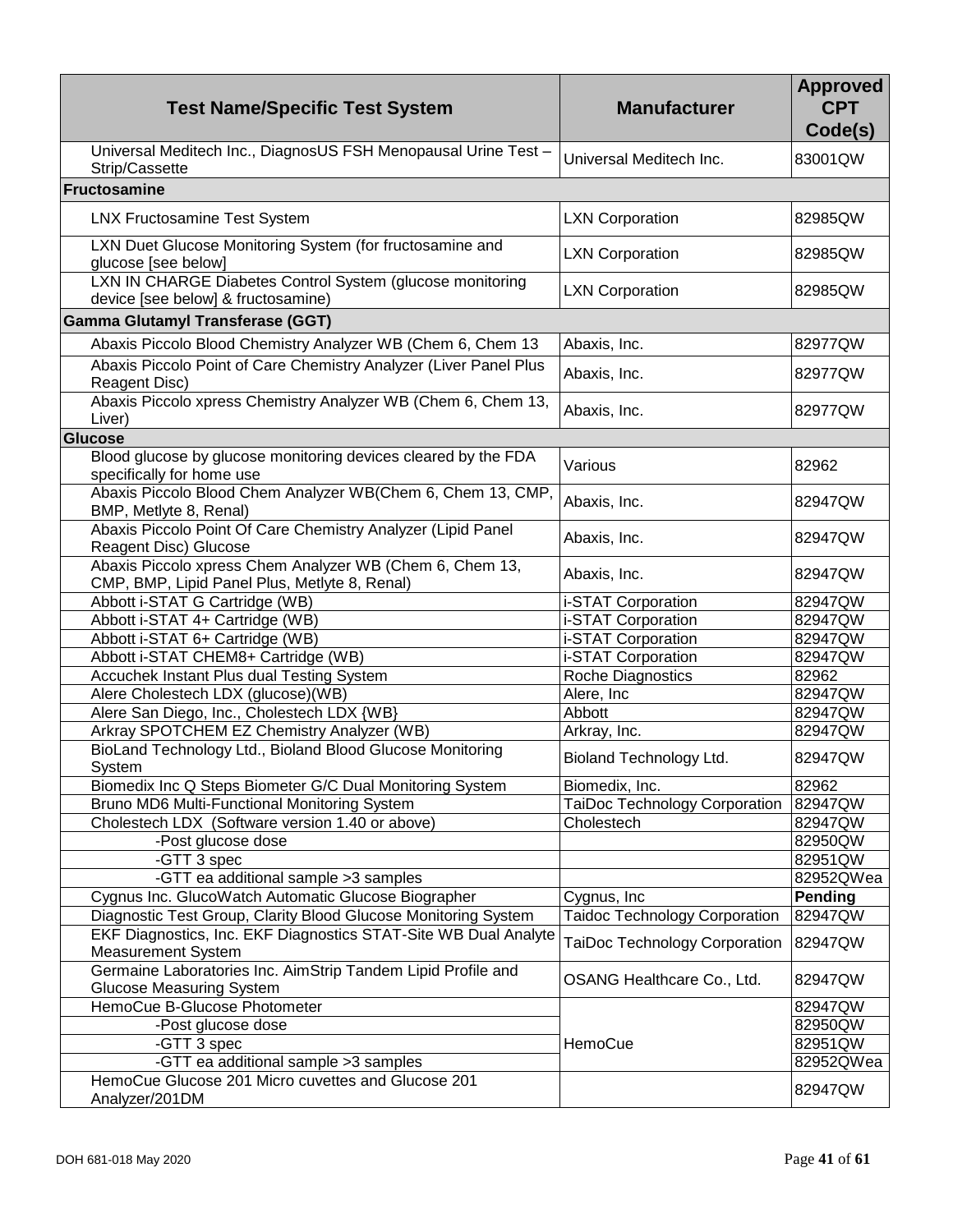| <b>Test Name/Specific Test System</b>                                                                                                                                                                                                                                                                | <b>Manufacturer</b>                  | <b>Approved</b><br><b>CPT</b><br>Code(s) |
|------------------------------------------------------------------------------------------------------------------------------------------------------------------------------------------------------------------------------------------------------------------------------------------------------|--------------------------------------|------------------------------------------|
| -Post glucose dose                                                                                                                                                                                                                                                                                   | HemoCue                              | 82950QW                                  |
| -GTT 3 spec                                                                                                                                                                                                                                                                                          |                                      | 82951QW                                  |
| -GTT ea additional sample >3 samples                                                                                                                                                                                                                                                                 |                                      | 82952QWea                                |
| Jant Pharmacal Lipid Plus Lipid Profile and Glucose Measuring<br>System                                                                                                                                                                                                                              | Infopia Co, Ltd                      | 82465QW                                  |
| KETO-CHECK, INC. Keto-Mojo ß-Ketone & Blood Glucose<br>Monitoring System/Professional                                                                                                                                                                                                                | <b>TaiDoc Technology Corporation</b> | Pending                                  |
| KPI Healthcare Co., Ltd. CURO L5 Lipid Profile and Glucose<br><b>Measuring System/Test Strips</b>                                                                                                                                                                                                    | OSANG Healthcare Co., Ltd.           | Pending                                  |
| LXN Duet Glucose Monitoring System (for fructosamine [see<br>above] and glucose)                                                                                                                                                                                                                     | <b>LXN Corporation</b>               | 82962                                    |
| LXN IN CHARGE Diabetes Control System (glucose monitoring<br>device & fructosamine [see above])                                                                                                                                                                                                      | <b>LXN Corporation</b>               | 82962                                    |
| Nova Biomedical StatStrip Glucose Hospital Meter System                                                                                                                                                                                                                                              | Nova Biomedical Corporation          | Pending                                  |
| Nova Biomedical StatStrip Glucose Hospital Meter System<br>(prescription use only)                                                                                                                                                                                                                   | Nova Biomedical Corporation          | Pending                                  |
| Polymer Technology Systems Cardiochek PA Analyzer PTS<br>(prescription use)                                                                                                                                                                                                                          | Polymer Technology Systems,<br>Inc.  | 82962                                    |
| Polymer Technology Systems Cardiochek Plus, Cardiochek Home<br>Use and Cardiochek PA Analyzer test strips<br>Polymer Technology Systems, Inc., CardioChek Home Test System<br>(CardioChek eGLU test strips, CaridoChek Home Chol+HDL+Glu<br>Test strips)<br>-PTS Panels Glucose and eGLU test strips | Polymer Technology Systems,<br>Inc.  | 82947QW                                  |
| -Post glucose dose                                                                                                                                                                                                                                                                                   |                                      | 82950QW                                  |
| -GTT 3 spec                                                                                                                                                                                                                                                                                          |                                      | 82951QW                                  |
| -GTT ea additional sample > 3 samples                                                                                                                                                                                                                                                                |                                      | 82952QW<br>ea                            |
| StatStrip Xpress Blood Glucose Montoring System                                                                                                                                                                                                                                                      | Nova Biomedial Corporation           | <b>Pending</b>                           |
| SD Biosensor USA, Inc., SD LipidoCare (BT) Home System (SD<br>LipidoCare Home Blood Glucose Test Strip)                                                                                                                                                                                              | <b>SD BIOSENSOR</b>                  | Pending                                  |
| SD Biosensor USA, Inc., SD LipidoCare (BT) Professional System<br>(SD LipidoCare Professional Blood Glucose Test Strip)                                                                                                                                                                              | <b>SD BIOSENSOR</b>                  | Pending                                  |
| Wako APOLOWAKO Analyzer (WB)<br>-Post glucose dose                                                                                                                                                                                                                                                   | <b>Wako Chemicals USA</b>            | 82947QW<br>82950QW                       |
| -GTT 3 spec<br>-GTT ea addition sample >3 samples                                                                                                                                                                                                                                                    |                                      | 82951QA<br>82952QW<br>ea                 |
| Vidan Diagnostics, LLC. Lucidplus Ref. No. 300300 Blood Glucose<br>Plus β-Ketone Monitoring System (Glucose monitoring devices)                                                                                                                                                                      | TaiDoc Technology Corporation        | Pending                                  |
| <b>Glycosylated HGB</b>                                                                                                                                                                                                                                                                              |                                      |                                          |
| Alere Technologies AS, Alere Afinion AS100 Analyzer                                                                                                                                                                                                                                                  | Axis-Shield Pos As                   | 83036QW                                  |
| Alere Technologies AS, Afinion 2 Analyzer                                                                                                                                                                                                                                                            | Alere Technologies AS                | 83036QW                                  |
| Alere Technologies AS, AS100 Analyzer                                                                                                                                                                                                                                                                | Alere Technologies AS                | 83036QW                                  |
| Axis-Shield Afinion AS100 Analyzer (HbA1C)                                                                                                                                                                                                                                                           | <b>Axis-Shield Pos As</b>            | 83036QW                                  |
| Bayer A1C Now Self check                                                                                                                                                                                                                                                                             | Bayer Healthcare, LLC                | 83037QW                                  |
| Bayer A1C Now+ (professional use)                                                                                                                                                                                                                                                                    | Bayer Healthcare, LLC                | 83036QW                                  |
| Bio-Rad Micromat II Hemoglobin A1C Prescription Home Use                                                                                                                                                                                                                                             | Bio-Rad                              | 83037QW                                  |
| BIO-RAD in2it(II) System Analyzer Prescription Home Use                                                                                                                                                                                                                                              | Bio-Rad Laboratories, Inc            | 83037QW                                  |
| Bristol-Myers Squibb, Co. Choice DM                                                                                                                                                                                                                                                                  | Bristol-Myers Squibb, Co             | 83036QW                                  |
| Chek Diagnostics A1C Now SelfCheck                                                                                                                                                                                                                                                                   | Polymer Technology Systems,<br>Inc   | 83036QW                                  |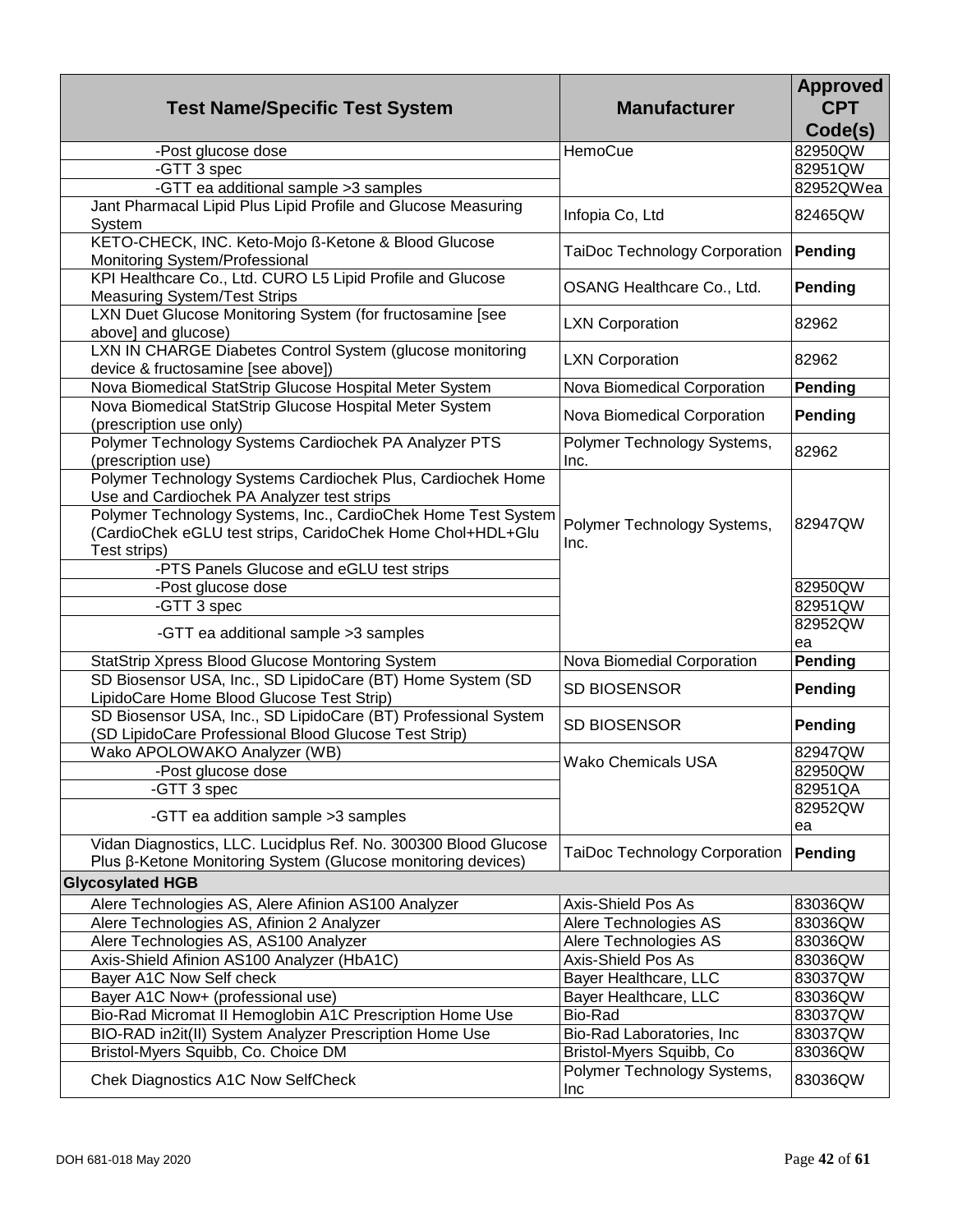| <b>Test Name/Specific Test System</b>                                                                                                                                                        | <b>Manufacturer</b>                             | <b>Approved</b><br><b>CPT</b><br>Code(s) |
|----------------------------------------------------------------------------------------------------------------------------------------------------------------------------------------------|-------------------------------------------------|------------------------------------------|
| Chek Diagnostics A1C Now+ Professional Use                                                                                                                                                   | Polymer Technology Systems,<br>Inc              | 83036QW                                  |
| Cholestech GDX A1C Test (Prescription Home Use) (hemoglobin<br>A1C)[7-1-02]                                                                                                                  | <b>Cholestech Corporation</b>                   | 83037QW                                  |
| MEC Dynamics Avie A1c Test System                                                                                                                                                            | <b>MEC Dynamics Corp</b>                        | 83036QW                                  |
| Metrika DRx HbA1C for glycosylated hemoglobin                                                                                                                                                | Metrika, Inc.                                   | 83036QW                                  |
| Metrika InView Multi-Test A1C Monitor                                                                                                                                                        | Metrika, Inc.                                   | 83036QW                                  |
| Metrika A1c Now (Glycosylated hemoglobin, total)                                                                                                                                             | Metrika, Inc.                                   | 83036QW                                  |
| Polymer Technology Systems, Inc., CVS Health At Home A1C Test<br>Kit, At-Home A1C System and Test Kit                                                                                        | <b>PTS Diagnostics</b>                          | 83036QW                                  |
| Provalis Diagnostics Glycosal HbA1c                                                                                                                                                          | Provalis Diagnostics Ltd.                       | 83037QW                                  |
| Provalis Diagnostics G5 Glycosal I HbA1c                                                                                                                                                     | Provalis Diagnostics Ltd.                       | 83036QW                                  |
| Provalis Diagnostics G5 Glycosal II HbA1c                                                                                                                                                    | Provalis Diagnostics Ltd.                       | 83036QW                                  |
| Provalis Diagnostics In2it In-Office Analyzer (II) A1C prescription<br>home use test system                                                                                                  | Provalis Diagnostics Ltd                        | 83037QW                                  |
| PTS Diagnostics A1CNow + Professional Use                                                                                                                                                    | Polymer Technology Systems,<br>Inc              | 83036QW                                  |
| PTS Diagnostics A1Cnow Self Check                                                                                                                                                            | D/B/A PTS Diagnostics                           | 83037QW                                  |
| Siemens DCA 2000 Analyzer                                                                                                                                                                    | Siemens Healthcare Diagnostics 83036QW          |                                          |
| Siemens DCA 2000+ Analyzer                                                                                                                                                                   | Siemens Healthcare Diagnostics 83036QW          |                                          |
| Siemens Medical Diagnostics DCA Vantage Analyzer                                                                                                                                             | <b>Siemens Medical Solutions</b><br>Diagnostics | 83036QW                                  |
| Wako APOLOWAKO Analyzer (WB)                                                                                                                                                                 | Wako Chemicals USA Inc                          | 83036QW                                  |
| <b>HDL Cholesterol</b>                                                                                                                                                                       |                                                 |                                          |
| Abaxis Piccolo xpress Chemistry Analyzer {capillary-finger stick}                                                                                                                            |                                                 |                                          |
| (HDL cholesterol)                                                                                                                                                                            | Abaxis, Inc.                                    | 83718QW                                  |
| Abaxis Piccolo xpress Chemistry Analyzer WB (Lipid Panel/Lipid<br>Panel Plus)                                                                                                                | Abaxis, Inc                                     | 83718QW                                  |
| Abaxis Piccolo Point of Care Chemistry Analyzer WB (Lipid<br>Panel/Lipid Panel Plus)                                                                                                         | Abaxis, Inc                                     | 83718QW                                  |
| Accutech CholesTrak HDL Cholesterol Home Test                                                                                                                                                | AccuTech, LLC                                   | 83718QW                                  |
| ACON Laboratories Inc., Mission Cholesterol Pro Monitoring<br>System                                                                                                                         | ACON Laboratories, Inc.                         | 83718QW                                  |
| Alere Cholestech LDX (HDL)(WB)                                                                                                                                                               | Alere, Inc.                                     | 83718QW                                  |
| Alere San Diego, Inc., Cholestech LDX {WB}                                                                                                                                                   | Abbott                                          | 83718QW                                  |
| Arkray SPOTCHEM EZ Chem Analyzer (WB)                                                                                                                                                        | Polymedco, Inc.                                 | 83718QW                                  |
| Cholestech LDX (Must have software version 1.40 or above)                                                                                                                                    | Cholestech                                      | 83718QW                                  |
| Infopia USA LipidPro                                                                                                                                                                         | Infopia Co Ltd                                  | 83718QW                                  |
| Infopia USA LipidPro Professional Lipid Profile and Glucose<br><b>Measuring System</b>                                                                                                       | Infopia Co Ltd                                  | 82465QW                                  |
| Jant Pharmacal LipidPlus Lipid Profile and Glucose Measuring<br>System                                                                                                                       | Infopia Co, Ltd                                 | 83718QW                                  |
| KPI Healthcare Co., Ltd. CURO L5 Lipid Profile and Glucose<br><b>Measuring System/Test Strips</b>                                                                                            | OSANG Healthcare Co., Ltd.                      | 83718QW                                  |
| Polymer Technology Systems BioScanner, BioScanner Plus,<br>Bioscanner 2000 for HDL Cholesterol                                                                                               | Polymer Technology Systems,<br>Inc.             | 83718QW                                  |
| Polymer Technology Systems Cardiochek Plus, Cardiochek Home<br>Use and Cardiochek PA Analyzer test strips<br>-PTS Panels Lipid Panel test strips<br>-CardioChek Home Lipid Panel test strips | Polymer Technology Systems,<br>Inc.             | 83718QW                                  |
| Polymer Technology Systems, Inc., CardioChek PA Home Test<br>System (CardioChek Home Lipid Panel test strips, CaridoChek<br>Home Chol+HDL+Glu test strips)                                   | Polymer Technology Systems,<br>Inc.             | 83718QW                                  |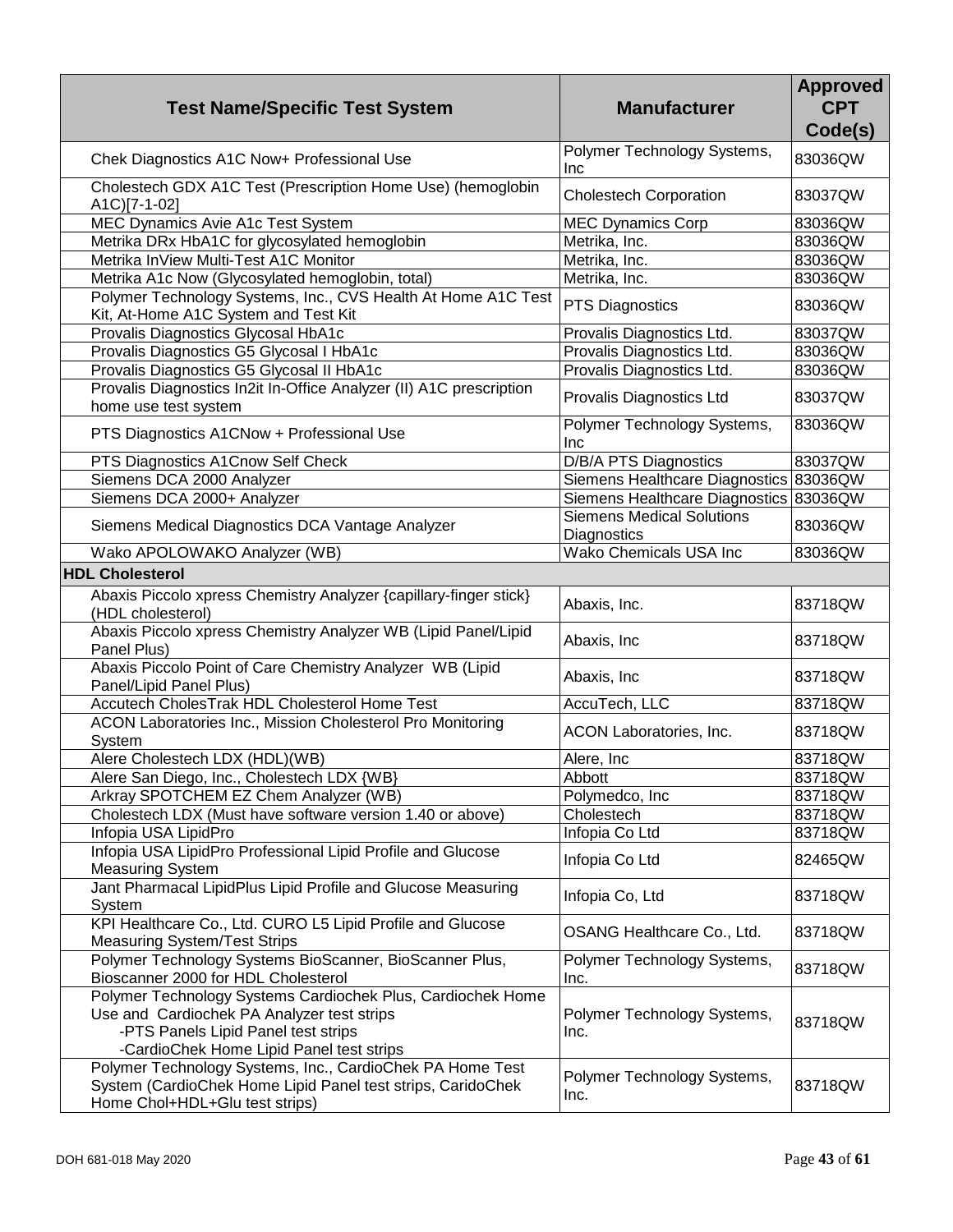| <b>Test Name/Specific Test System</b>                                                                                                                            | <b>Manufacturer</b>                       | <b>Approved</b><br><b>CPT</b><br>Code(s) |
|------------------------------------------------------------------------------------------------------------------------------------------------------------------|-------------------------------------------|------------------------------------------|
| Mission Cholesterol Monitoring System and Mission Cholesterol Pro<br><b>Monitoring System</b>                                                                    | Acon Laboratories, Inc.                   | 83718QW                                  |
| SD Biosensor USA, Inc., SD LipidoCare Home System (SD<br>LipidoCare Home Lipid Panel Test Strip)                                                                 | <b>SD BIOSENSOR</b>                       | Pending                                  |
| SD Biosensor USA, Inc., SD LipidoCare (BT) Professional System<br>(SD Lipidocare Professional System (SD LipidoCare (BT)<br>Professional Lipid Panel Test Strip) | SD BIOSENSOR                              | Pending                                  |
| <b>Helicobacter Pylori</b>                                                                                                                                       |                                           |                                          |
| Abbott FlexPack HP Test for whole blood                                                                                                                          | <b>Abbott Laboratories</b>                | 86318QW                                  |
| Abbott Signify H. pylori (whole blood)                                                                                                                           | <b>Abbott Laboratories</b>                | 86318QW                                  |
| Abbott Signify H. pylori Cassette (whole blood)                                                                                                                  | <b>Abbott Laboratories</b>                | 86318QW                                  |
| Abbott TestPack Plus H. pylori (for whole blood)                                                                                                                 | <b>Abbott Laboratories</b>                | 86318QW                                  |
| Acon Helicobacter pylori Rapid Test Device (WB)                                                                                                                  | <b>Acon Laboratories</b>                  | 86318QW                                  |
| Alere Clearview H.pylori Whole Blood Only                                                                                                                        | Alere San Deigo, Inc                      | 86318QW                                  |
| Alere Signify H.pylori Whole Blood Only                                                                                                                          | Alere San Deigo, Inc                      | 86318QW                                  |
| Alfa Sci. Designs Instant View H. pylori (WB)                                                                                                                    | Alfa Scientific Designs, Inc.             | 86318QW                                  |
| Applied Biotech SureStep H. pylori WB test (WB)                                                                                                                  | <b>Applied Biotech</b>                    | 86318QW                                  |
| ARJ Pylo-Plus Urease Test (gastric biopsy tissue)                                                                                                                | ARJ Medical, Inc                          | 87077QW                                  |
| Ballard Medical Products (Delta West) CLOtest for H. pylori in<br>gastric biopsy tissue                                                                          | <b>Ballard Medical Products</b>           | 87077QW                                  |
| Beckman Coulter Primary Care Diagnostics Flexsure H. pylori<br>(whole blood)                                                                                     | Beckman Coulter, Inc.                     | 86318QW                                  |
| Becton Dickinson LINK 2 H. pylori Rapid Test (for whole blood)<br>Same as Boehringer Mannheim AccuStat H. pylori OneStep                                         | <b>Becton Dickinson</b>                   | 86318QW                                  |
| BTNX Inc Rapid Response H. pylori Rapid Test Device (WB)                                                                                                         | BTNX Inc. / Innovacon                     | 86318QW                                  |
| Cardinal HIth SP Brand Rapid Test H. pylori (WB)                                                                                                                 | Applied Biotech, Inc.                     | 86318QW                                  |
| ChemTrak AccuMeter H. pylori test for WB                                                                                                                         | ChemTrak                                  | 86318QW                                  |
| CLIAwaived H. pylori Whole Blood Rapid Test                                                                                                                      | Alfa Scientific Designs, Inc.             | 86318QW                                  |
| Clarity H. pylori Rapid Test Device (WB)                                                                                                                         | Innovacon                                 | 86318QW                                  |
| De Healthcare Prod Truview H. pylori Test (WB)                                                                                                                   | Applied Biotech, Inc.                     | 86318QW                                  |
| Diagnostic Test Group Clarity H. pylori Rapid Test Device (WB)                                                                                                   | Princeton Biomeditech Corp                | 86318QW                                  |
| EarlyDetect H. pylori Whole Blood Rapid Test                                                                                                                     | Alfa Scientific Designs Inc               | 86318QW                                  |
| Fisher Healthcare Sure-Vue H. pylori Test (WB)                                                                                                                   | Innovacon                                 | 86318QW                                  |
| Germaine Laboratories AimStep H. pylori (WB)                                                                                                                     | Acon Laboratories, Inc.                   | 86318QW                                  |
| Germaine Laboratories AimStep H. pylori (WB)                                                                                                                     | Princeton Biomeditech Corp.               | 86318QW                                  |
| GI Supply Div. Chek-Med Systems HP One (H. pylori in gastric<br>biopsy tissue)                                                                                   | GI Supply Div. Chek-Med<br><b>Systems</b> | 87077QW                                  |
| GI Supply HP-FAST for H. pylori in gastric biopsy                                                                                                                | Mycoscience Labs, Inc.                    | 87077QW                                  |
| Henry Schein OneStep+ H. pylori (whole blood)                                                                                                                    | Applied Biotech, Inc.                     | 86318QW                                  |
| Immunostics Detector H. pylori (WB)                                                                                                                              | Princeton Biomeditech Corp                | 83618QW                                  |
| Instant Tech. iScreen H. pylori Rapid Test Device                                                                                                                | Acon Laboratories, Inc.                   | 86318QW                                  |
| Inverness BTNX Inc Rapid Response H. pylori (wb)                                                                                                                 | Acon Laboratories, Inc                    | 86318QW                                  |
| Inverness Medical Clearview H. pylori Test (WB)                                                                                                                  | Innovacon, Inc.                           | 86318QW                                  |
| Inverness Medical SIGNIFY H. pylori whole blood                                                                                                                  | Innovacon, Inc.                           | 86318QW                                  |
| JANT Accutest Rapid Urease test (H.pylori detection)                                                                                                             | ARJ Medical, Inc.                         | Pending                                  |
| Jant Parmacal Accutest H. pylori rapid Test Device (WB)                                                                                                          | Innovacon                                 | 86318QW                                  |
| Jant Parmacal H. pylori WB Test                                                                                                                                  | Applied Biotech, Inc.                     | 86318QW                                  |
| LifeSign H. pylori WB (for whole blood)                                                                                                                          | Princeton BioMeditech Corp                | 86318QW                                  |
| LifeSign Status H. pylori (for WB)                                                                                                                               | Princeton BioMeditech                     | 86318QW                                  |
| McKesson H. pylori Test (WB) (Cassette)                                                                                                                          | Alere                                     | 86318QW                                  |
| McKesson Medi-Lab Performance H. pylori (WB)                                                                                                                     | Innovacon                                 | 86318WQ                                  |
| Med Inst.CorpPronto Dry H. pylori (gastric biopsy)                                                                                                               | Medical Instruments Corp                  | 87077QW                                  |
| Medline H. pylori Test Cassette (whole blood)                                                                                                                    | Alere                                     | 87077QW                                  |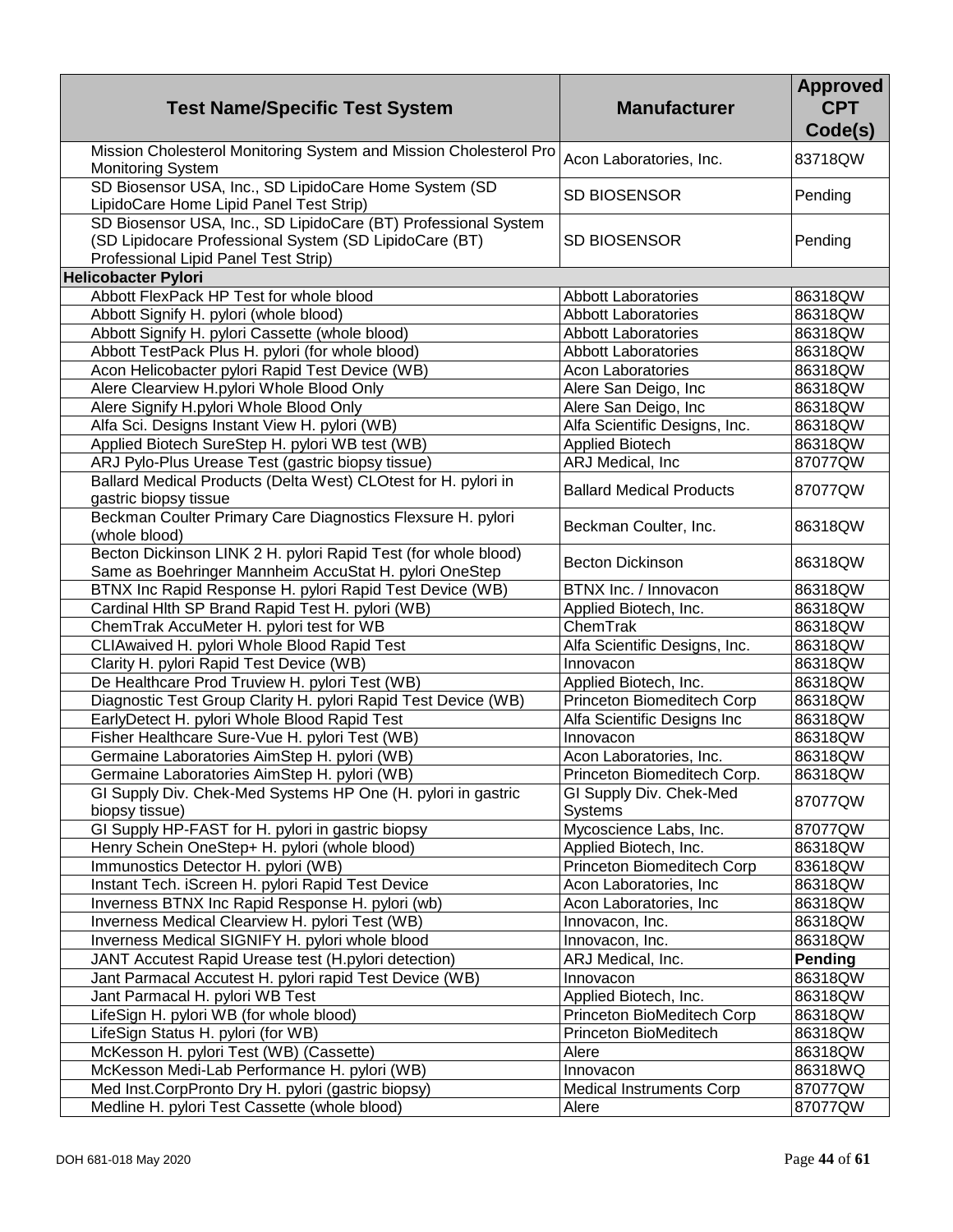| <b>Test Name/Specific Test System</b>                                                      | <b>Manufacturer</b>                      | <b>Approved</b><br><b>CPT</b><br>Code(s) |
|--------------------------------------------------------------------------------------------|------------------------------------------|------------------------------------------|
| Merid. Biosci. ImmunoCard STAT! H.pylori (WB)                                              | Meridian Bioscience                      | 86318QW                                  |
| Merid. Biosci. ImmunoCard STAT! HpSA (stool)                                               | Meridian Bioscience                      | 87899QW                                  |
| Polymedco, Inc. Poly stat H. pylori (WB)                                                   | Applied Biotech, Inc.                    | 86318QW                                  |
| PreMaxim RadiScreen H. pylori (WB)                                                         | Acon Laboratories, Inc                   | 86318QW                                  |
| Princeton BioMeditech BioSign H.pylori WB                                                  | Princeton BioMeditech Corp               | 86318QW                                  |
| Princeton BioMeditech BioSign H.pylori WB (OSOM H. pylori)<br>{serum, plasma, whole blood} | Princeton BioMeditech Corp               | 86318QW                                  |
| Pro-Advantage by NDC H. pylori Device WB                                                   | Innovacon, Inc                           | 86318QW                                  |
| PSS Consult H. pylori Cassette WB finger stick only                                        | Alere                                    | 86318QA                                  |
| Quidel QuickVue H.pylori (WB)                                                              | Quidel                                   | 86318QA                                  |
| Quidel QuickVue H. pylori gll Test (WB)                                                    | Quidel                                   | 86318QW                                  |
| Quidel QuickVue One-Step H. pylori test for (WB)                                           | Quidel                                   | 86318QW                                  |
| Quidel QuickVue One-Step H. pylori II test (WB)                                            | Quidel                                   | 86318QW                                  |
| Remel RIM A.R.C. H. pylori Test (WB)                                                       | Remel                                    | 86318QW                                  |
| Roche Diagnostics AccuStat H. pylori OneStep (WB)                                          | Roche Diagnostics                        | 86318QW                                  |
| Select Medical Products Brand Rapid Test H. pylori                                         | Innovacon                                | 86318QW                                  |
| Serim Pyloritek Test Kit for Helicobacter pylori in gastric biopsy<br>tissue               | Serim                                    | 87077QW                                  |
| Serim Pyloritek VP Test Kit (H.pylori) (WB)                                                | Serim Research Corporation               | 87077QW                                  |
| SmithKline FlexSure HP test for IgG antibodies to H. pylori in whole<br>blood              | SmithKline Diagnostics, Inc.             | 86318QW                                  |
| Stanbio RELY H.pylori Rapid Test (WB finger stick only)                                    | Alere                                    | 86318QW                                  |
| Trinity Uni-Gold H. pylori (whole blood)                                                   | Trinity BioTech, PLC                     | 86318QW                                  |
| Wampole Laboratories Clearview H. pylori II (WB)                                           | Applied Biotech, Inc.                    | 86318QW                                  |
| <b>Hematocrit</b>                                                                          |                                          |                                          |
|                                                                                            |                                          | 85014QW                                  |
| Abbott i-STAT 3+ Cartridge (WB)                                                            | i-STAT Corporation<br>i-STAT Corporation | 85014QW                                  |
| Abbott i-STAT 4+ Cartridge (WB)<br>Abbott i-STAT 6+ Cartridge (WB)                         | i-STAT Corporation                       | 85014QW                                  |
| Abbott i-STAT CHEM8+ Cartridge (WB)                                                        | i-STAT Corporation                       | 85014QW                                  |
| Microhematocrit (spun)                                                                     | Various                                  | 85013                                    |
| Micro Diag. Spuncrit DRC-40 Infrared Analyzer                                              | Micro Diagnostics Spuncrit               | 85014QW                                  |
| <b>UltraCrit</b>                                                                           | Separation Technology, Inc.              | 85014QW                                  |
| Wampole STAT-CRIT                                                                          | Wampole                                  | 85014QW                                  |
|                                                                                            |                                          |                                          |
| <b>Hemoglobin</b>                                                                          |                                          |                                          |
| Abbott i-STAT 3+ Cartridge (WB)                                                            | i-STAT Corporation                       | 85017QW                                  |
| Abbott i-STAT 4+ Cartridge (WB)                                                            | i-STAT Corporation                       | 85017QW                                  |
| Abbott i-STAT 6+ Cartridge (WB)                                                            | i-STAT Corporation                       | 85017QW                                  |
| Abbott i-STAT CHEM8+ Cartridge (WB)                                                        | i-STAT Corporation                       | 85017QW                                  |
| Aim Strip Hb Hemoglobin (Hb) Testing System                                                | Acon Laboratories, Inc.                  | 85018QW                                  |
| Alere HemoPoint HX System                                                                  | Stanbio Laboratory                       | 85018QW                                  |
| Alere HemoPoint H2 Hemoglobin Measurement Sys                                              | Stanbio Laboratory                       | 85071QW                                  |
| Avie Total HbTest System (professional use)                                                | Mee Dynamics Corp                        | 85018QW                                  |
| Biosafe Laboratory's Anemiapro Self Screener                                               | <b>Biosafe Laboratory</b>                | 85018QW                                  |
| <b>Biotest Hemoglobin Measuring System</b>                                                 | <b>Biotest</b>                           | 85018QW                                  |
| Clarity HbCheck Hemoglobin Testing System                                                  | Acon Laboratories, Inc.                  | 85018QW                                  |
| CLIAwaived Inc. Hemoglobin (Hb) Testing System                                             | CLIAwaived Inc.<br>Various               | 85018QW<br>83026                         |
| Copper-sulfate (non-automated)                                                             | <b>Diaspect Medical GMBH</b>             |                                          |
| Diaspect Hemoglobin Measuring System                                                       |                                          | 85018QW                                  |
| EKF Diagnostic Hemo_Contol Measurement and Hemo_Control<br>Microcuvettes                   | <b>EKF Diagnostic GMBH</b>               | Pending                                  |
| EKF-diagnostic GmbH, DiaSpect Tm system                                                    | <b>EKF-diagnostic GmbH</b>               | 85018QW                                  |
| Hemocue Donor Hemoglobin Checker System                                                    | Hemocue                                  | 85018QW                                  |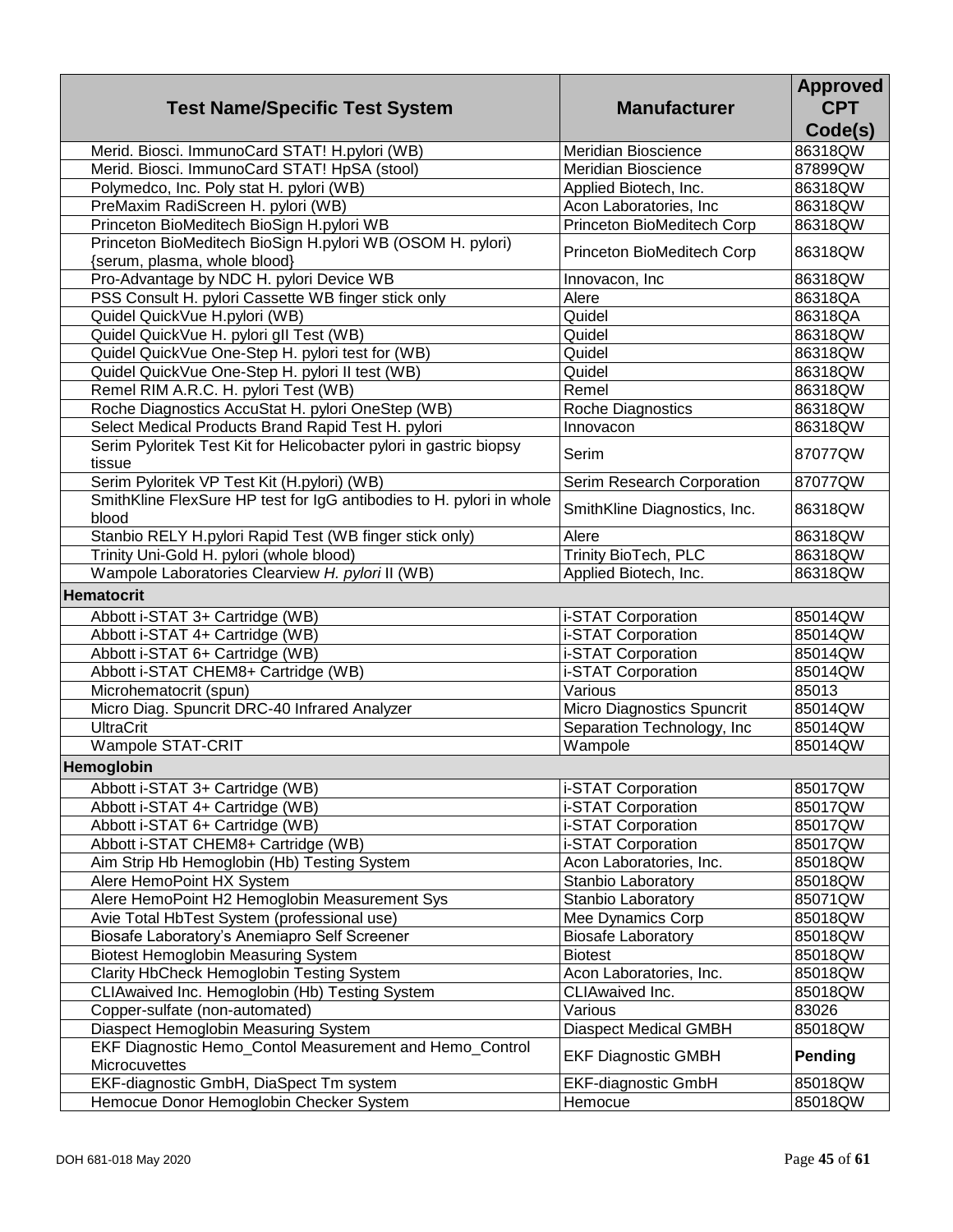| <b>Test Name/Specific Test System</b>                                                               | <b>Manufacturer</b>                             | <b>Approved</b><br><b>CPT</b><br>Code(s) |
|-----------------------------------------------------------------------------------------------------|-------------------------------------------------|------------------------------------------|
| Hemocue Hemoglobin System                                                                           | HemoCue                                         | 85018QW                                  |
| Hemocue Hemoglobin 201+/Hemocue Hemoglobin Microcuvette<br>System                                   | Hemocue                                         | 85018QW                                  |
| HemoCue Hb 201 DM Analyzing System                                                                  | Hemocue                                         | 85018QW                                  |
| HemoCue Hb 301 System                                                                               | Hemocue                                         | 85018QW                                  |
| HemoCue Hb 801 System                                                                               | HemoCue AB                                      | 85018QW                                  |
| GDS Diagnostics HemoSite Meter for Hgb                                                              | <b>GDS Diagnostics</b>                          | 85018QW                                  |
| GDS Technology STAT-Site M Hgb Test System (hemoglobin)                                             | <b>GDS Technology</b>                           | 85018QW                                  |
| ITC HGB PRO Prof. Hemoglobin Testing System                                                         | <b>ITC</b>                                      | 85018QW                                  |
| McKesson Medical-Surgical Inc., McKesson Consult Hemoglobin<br><b>Testing System</b>                | <b>EKF Diagnostics Inc.</b>                     | 85018QW                                  |
| Mission Plus Hemoglobin (Hb) Testing System                                                         | Acon Laboratories, Inc.                         | 85018QW                                  |
| Stanbio Hemoglobin Analyzer                                                                         | Stanbio                                         | 85018QW                                  |
| Stanbio HemoPoint H2 Hemoglobin Measurement System                                                  | Stanbio                                         | 85018QW                                  |
| Stanbio HemoPoint H2 DM Hemoglobin Measurement System (with<br>data management)                     | Stanbio                                         | 85018QW                                  |
| <b>Hepatitis C Virus Antibody</b>                                                                   |                                                 |                                          |
| OraQuick HCV Rapid Antibody Test and Oraquick HCV Visual<br>Reference Panel                         | <b>Orasure Technologies</b>                     | 86803QW                                  |
| <b>HIV</b>                                                                                          |                                                 |                                          |
| Alere Determine HIV-1/2 Ag/Ab Combo Fingerstick Whole Blood)                                        | Orgenics, LTD.                                  | 87806QW                                  |
| bioLytical INSTI HIV-1 Antibody Test (finger stick WB)                                              | bioLytical Laboratories, Inc.                   | 86701QW                                  |
| bioLytical Laboratories, INST1 HIV-1/HIV-2 Antibody Test<br>(Fingerstick whole blood)               | bioLytical Laboratories, Inc.                   | 86703QW                                  |
| bioLytical Laboratories, INST1 HIV-1/HIV-2 Antibody Test<br>(venipuncture whole blood and plasma)   | bioLytical Laboratories, Inc.                   | 86703QW                                  |
| Chembio Diagnostic Systems, Inc, DPP HIV 1/2 Assay (Oral Fluid,<br>Fingerstick WB, Venipuncture WB) | Chembio Diagnostic Systems,<br>Inc              | 86703QW                                  |
| Chembio HIV 1/2 STAT-PAK Assay (finger stick & venipuncture WB)                                     | Chembio Diagnostic Systems,<br>Inc              | 86703QW                                  |
| Chembio DPP HIV 1/2 Assay (oral fluid)                                                              | Chembio Diagnostic Systems,<br>Inc              | G0433QW                                  |
| Clearview COMPLETE HIV 1 / 2 (finger stick & venipuncture WB                                        | Chembio Diagnostic Systems,<br>Inc              | 86703QW                                  |
| Orgenics, Alere Determine HIV-1/2 Ag/Ab Combo (Fingerstick<br>Whole Blood)                          | Orgenics, Ltd.                                  | 87806QW                                  |
| Oraquick Advance Rapid HIV-1/2 Antibody Test (oral fluid, finger<br>stick & venipuncture WB)        | OraSure Technologies, Inc.                      | 86703QW                                  |
| OraQuick In-Home HIV Test (oral fluid)                                                              | Orasure Technologies, Inc                       | 86703QW                                  |
| Oraquick Rapid HIV-1 Antibody Test (HIV-1 antibodies) (finger stick<br>& venipuncture WB)           | OraSure Technologies, Inc.                      | 86701QW                                  |
| Trinity Biotech Uni-Gold Recombigen HIV Test (finger stick and<br>venipuncture whole blood)         | <b>Trinity Biotech Manufacturing</b><br>Limited | 86701QW                                  |
| Influenza                                                                                           |                                                 |                                          |
| Abbott, DIGIVAL (BinaxNOW Influenza A & B Card 2) {Direct Nasal<br>and NP Swabs}                    | <b>Abbott Diagnostics</b><br>Scarborough, Inc.  | 87804QW                                  |
| Abbott, ID NOW Instrument {Nasal and Nasopharyngeal Swabs}<br>(Influenza A/B)                       | <b>Abbott Diagnostics</b><br>Scarborough, Inc.  | 87804QW                                  |
| Alere BinaxNOW Influenza A & B Card (nasopharyngeal, nasal<br>wash/aspirate)                        | Alere Scarborough, Inc.                         | 87804QA                                  |
| Alere BinaxNOW Influenza A & B Card 2 with reader (Direct Nasal<br>and NP Swabs)                    | Alere Scarborough, Inc.                         | Pending                                  |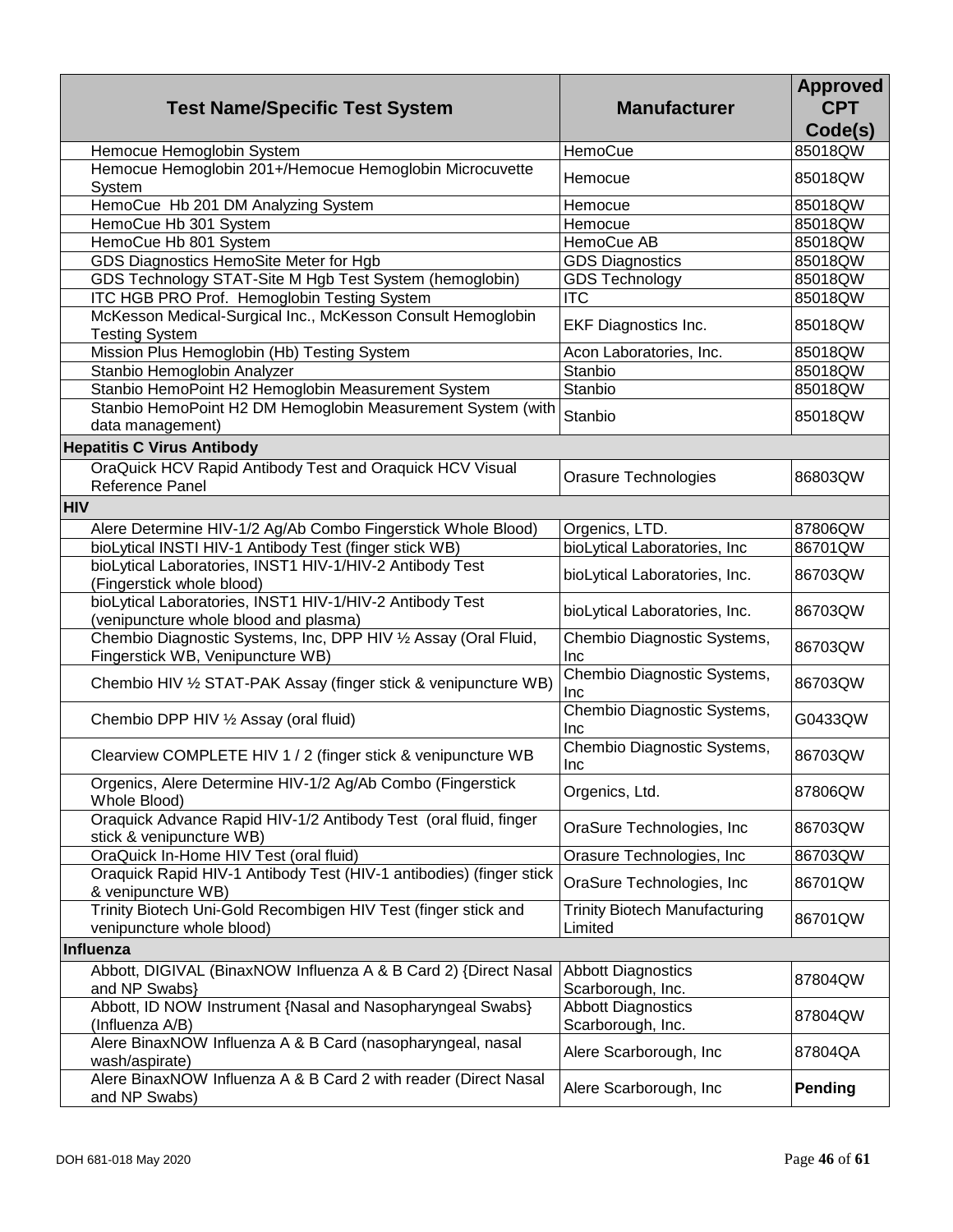| <b>Test Name/Specific Test System</b>                                                                       | <b>Manufacturer</b>                         | <b>Approved</b><br><b>CPT</b><br>Code(s) |
|-------------------------------------------------------------------------------------------------------------|---------------------------------------------|------------------------------------------|
| Alere, ID NOW Instrument {Nasal and Nasopharyngeal swabs}<br>(Influenza A/B)                                | Alere Scarborough, Inc.                     | 87804QW                                  |
| Alere Influenza A & B Test (Nasal Swab only)                                                                | Alere Scarborough, Inc                      | 87502QW                                  |
| Alere I Influenza A & B Test (Direct Nasal Swab only)                                                       | Alere Scarborough, Inc                      | 87502QW                                  |
| Alere i System (Alere i Influenza A & B 2)                                                                  | Alere Scarborough, Inc                      | 87804QA                                  |
| Alere Scarborough Inc. Medline Influenza A & B Test                                                         | Alere Scarborough, Inc                      | 87804QA                                  |
| BD Veritor Plus Analyzer (nasal, nasopharyngeal swabs) (Influenza<br>$A/B$ )                                | <b>BD</b>                                   | 87804QW                                  |
| BD Veritor System, Rapid Flu A+B (nasal, nasopharyngeal) (also<br>version with reader)                      | Becton Dickinson and Co                     | 87804QW                                  |
| Binax NOW Flu A Test (Influenza A)                                                                          | Binax, Inc.                                 | 87804QW                                  |
| Binax NOW Flu B Test (Influenza B)                                                                          | Binax, Inc.                                 | 87804QW                                  |
| Binax NOW Influenza A&B Test (NP/nasal wash, nasal swabs)                                                   | Binax, Inc.                                 | 87804QW                                  |
| BioSign Flu A+B test (nasal, nasopharyngeal)                                                                | Princeton Biomeditech Corp.                 | 87804QW                                  |
| BTNX Rapid Response Influenza A Test Cassette                                                               | Sa Scientific Inc                           | 87804QW                                  |
| BTNX Rapid Response Influenza B Test Cassette                                                               | Sa Scientific Inc                           | 87804QW                                  |
| Cepheid Gene Xpert Xpress System (Xpert Flu Xpress)                                                         | Cepheid                                     | 87804QW                                  |
| Cepheid GeneXpert Xpress System (Xpert Xpress Flu Assay)<br>{GeneXpert Xpress IV hub configuration}         | Cepheid                                     | 87804QW                                  |
| Cepheid Xpert Flu+RSV Xpress, Xpert Nasopharyngeal Sample<br>Collection Kit, GeneXpert Xpress System (GX-I) | Cepheid                                     | 87807QW                                  |
| Clearview Exact II Influenza A & B (Nasal swabs only)                                                       | <b>Inverness Medical</b>                    | 87804QW                                  |
| Cobas Infulenza A/B Nucleic Acid Test for Use on the cobas Liat<br>System                                   | <b>IQUUM, INC</b>                           | 87804QW                                  |
| EarlyDetect Pro Influenza A Test                                                                            | <b>SA Scientific Inc</b>                    | 87804QW                                  |
| EarlyDetect Pro Influenza B Test                                                                            | SA Scientific Inc                           | 87804QW                                  |
| Henry Schein OneStep+Influenza A&B Test                                                                     | <b>Binax Inc</b>                            | 87804QW                                  |
| LifeSign LLC, Status Flu A+B                                                                                | Princeton BioMeditech<br>Corporation        | 87804QW                                  |
| McKesson Consult Diagnostic Influenza A&B (Nasal and<br>Nasopharyngeal Swabs)                               | Princton BioMeditech Corp                   | 87804QW                                  |
| McKesson Consult Influenza A & B (Nasal and Nasopharyngeal)                                                 | Princton BioMeditech Corp                   | 87804QW                                  |
| Medline Industries, Inc. Meidline Influenza A &B Test                                                       | Alere Scarborough, Inc D/B/A<br>Binax, Inc. | 87804QW                                  |
| Meridian Bioscience Inc., ImmunoCard STAT! Flu A&B (Nasal and<br>Nasopharyngeal Swabs)                      | Princeton BioMeditech Corp                  | 87804QW                                  |
| Mesa Biotech Accula (Influenza A/B)                                                                         | Mesa Biotech Inc.                           | 87804QW                                  |
| PBM Princeton Biomedical Corp. ImmunoCard STAT! Flu A&B<br>(Nasal and Nasopharyngeal Swabs)                 | Princeton BioMeditech Corp                  | 87804QW                                  |
| Polymedco Inc., Ploy stat Flu A&B (Nasal and Nasopharyngeal<br>swabs)                                       | Princeton BioMeditech<br>Corporation        | 87804QW                                  |
| Quidel QuickVue Influenza Test [Influenza A/B]                                                              | <b>Quidel Corporation</b>                   | 87804QW                                  |
| Quidel QuickVue Influenza A+B Test                                                                          | <b>Quidel Corporation</b>                   | 87804QW                                  |
| Roche Molecular, cobas Liat System (cobas Liat Influenza A/B<br>Assay)                                      | Iquum, Inc                                  | Pending                                  |
| SA Scientific SAS Influenza A                                                                               | SA Scientific, Inc.                         | 87804QW                                  |
| SA Scientific SAS Influenza B                                                                               | SA Scientific, Inc.                         | 87804QW                                  |
| Sekisui Acucy System (Acucy A&B Test) {Nasal and<br>Nasopharyngeal swab)                                    | Sekisui Diagnostics, LLC                    | 87804QW                                  |
| Sekisui Diagnostics LLC, OSOM Ultra Flu A                                                                   | Influence A/B                               | 87804QW                                  |
| Sekisui Diagnostics, LLC, OSOM Ultra Plus Flu A&B Test {Nasal<br>and Nasopharyngeal Swabs}                  | Sekisui Diagnostics, LLC                    | 87804QW                                  |
| Seiksui Inc., Silaris Dock (Influenza A/B)                                                                  | Mesa Biotech, Inc.                          | 87804QW                                  |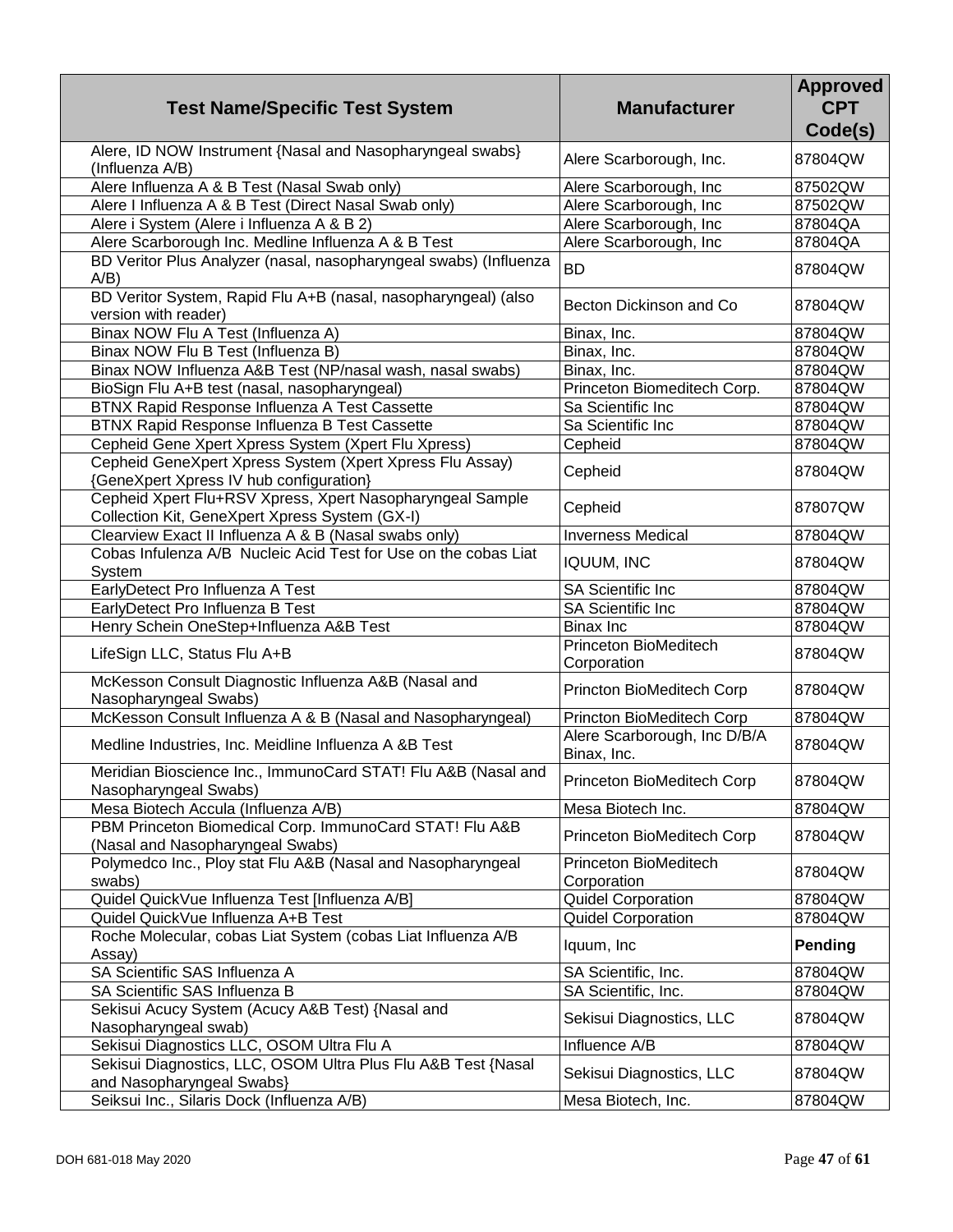| <b>Test Name/Specific Test System</b>                                                                              | <b>Manufacturer</b>                  | <b>Approved</b><br><b>CPT</b> |
|--------------------------------------------------------------------------------------------------------------------|--------------------------------------|-------------------------------|
| Sofia Analyzer & Influenza A+B FIA (nasal)                                                                         | Quidel Corp.                         | Code(s)<br>87804QW            |
| Sofia 2 for use with Sofia Influenza A+B FIA                                                                       | Quidel Corp.                         | 87804QW                       |
| ZymeTX Zstatflu Test (Influenza A/B)                                                                               | ZymeTX, Inc.                         | 87449QW                       |
| <b>Ketones (Blood)</b>                                                                                             |                                      |                               |
| Abbott Freestyle precision pro glucose and beta-ketone monitoring                                                  |                                      |                               |
| system                                                                                                             | <b>Abbott Diabetes Care</b>          | 82010QW                       |
| Abbott Laboratories, Medisense Precision Xtra Advanced Diabetes                                                    |                                      |                               |
| Management System (ketone)                                                                                         | <b>Abbott Laboratories</b>           | 82010QW                       |
| Abbott Precision Xceed Pro Blood Glucose and B-Ketone                                                              | Abbott Diabetes Care Ind             | 82010QW                       |
| Monitoring System (ketone)                                                                                         |                                      |                               |
| AmVenturex, Inc., KetoCoach Blood Ketone Monitoring System                                                         | Apex Bio Technology Corp.            | 82010QW                       |
| Apex Biotechnology Corp., KET-1 Blood Ketone Monitoring System                                                     | Apex Biotechnology Corp.             | 82010QW                       |
| Bruno MD6 Multi-Functional Monitoring System                                                                       | TaiDoc Technology Corporation        | 82010QW                       |
| EKF Diagnostics, Inc. EKF Diagnostics STAT-Site WB Dual Analyte                                                    | TaiDoc Technology Corporation        | 82010QW                       |
| <b>Measurement System</b>                                                                                          |                                      |                               |
| ForaCare Inc., TD-4041 Smart Dongle Blood Glucose plus β-ketone                                                    | TaiDoc Technology Corporation        | 82010QW                       |
| <b>Monitoring System</b>                                                                                           |                                      |                               |
| i-Sens, Inc., KetoSens Blood B-Ketone Monitoring System (Ketone,                                                   | i-Sens, Inc.                         | 82010QW                       |
| blood)                                                                                                             |                                      |                               |
| KETO-CHECK, INC. Keto-Mojo ß-Ketone & Blood Glucose                                                                | <b>TaiDoc Technology Corporation</b> | 82010QW                       |
| Monitoring System/Professional<br>Nova Max Mini Glucose and B-Ketone Monitoring                                    | Nova Biomedical                      |                               |
|                                                                                                                    | Nova Biomedical                      | 82010QW<br>82010QW            |
| Nova Max Plus Glucose and B-Ketone Monitoring<br>Polymer Technology Systems BioScanner/BioScaner PTS for Blood     | Polymer Technology Systems,          |                               |
| Ketones                                                                                                            | Inc.                                 | 82010QW                       |
| Vidan Diagnostics, LLC. Lucidplus Ref. No. 300300 Blood Glucose<br>Plus β-Ketone Monitoring System (ketone, blood) | TaiDoc Technology Corporation        | 82010QW                       |
| <b>Lactic Acid</b>                                                                                                 |                                      |                               |
| KDK Corp Lactate Pro System OTC (Lactic Acid)                                                                      | <b>KDK Corporation</b>               | 83605QW                       |
| <b>LDL Cholesterol</b>                                                                                             |                                      |                               |
|                                                                                                                    |                                      |                               |
| Polymer Technology Systems Cardiochek/Cardiochek PA Analyzer                                                       | Polymer Technology System            | 83721QW                       |
| Lead                                                                                                               |                                      |                               |
|                                                                                                                    |                                      |                               |
| ESA Biosciences LeadCare II Blood Lead Testing System (whole<br>blood)                                             | ESA Biosciences, Inc.                | 83655QW                       |
| Lipid Profile (Cholesterol, HDL Cholesterol and Triglycerides)                                                     |                                      |                               |
| Abaxis Piccolo Point of Care Chemistry Analyzer (Lipid Panel                                                       |                                      |                               |
| Reagent Disc)(WB)                                                                                                  | Piccolo                              | 80061QW                       |
| Alere San Diego, Inc., Cholestech LDX {WB}                                                                         | Abbott                               | 80061QW                       |
| Arkray SPOTCHEM EZ Chem Analyzer (WB)                                                                              | Polymedco, Inc                       | 80061QW                       |
| ACON Laboratories Inc., Mission Cholesterol Pro Monitoring                                                         |                                      |                               |
| System (cholesterol, HDL cholesterol, triglycerides)                                                               | ACON Laboratories, Inc.              | 80061QW                       |
| ACON Laboratories Inc., Mission Lipid Panel Monitoring System                                                      |                                      |                               |
| {ACON Laboratories Inc., Mission Lipid Panel Test Cartridges}                                                      | ACON Laboratories, Inc.              | 80061QW                       |
| (Cholesterol, Triglyceride, HDL Cholesterol)                                                                       |                                      |                               |
| Cholestech LDX (Software version 1.40 or above)                                                                    | Cholestech                           | 80061QW                       |
| Infopia USA LipidPro Lipid Profile Test Strips                                                                     | Infopia Co Ltd                       | 80061QW                       |
| Infopia USA LipidPro Professional Lipid Profile and Glucose                                                        | Infopia Co Ltd                       | 82465QW                       |
| <b>Measuring System</b>                                                                                            |                                      |                               |
| Jant Pharmacal LipidPlus Lipid Profile and Glucose Measuring                                                       | Infopia Co, Ltd                      | 80061QW                       |
| System                                                                                                             |                                      |                               |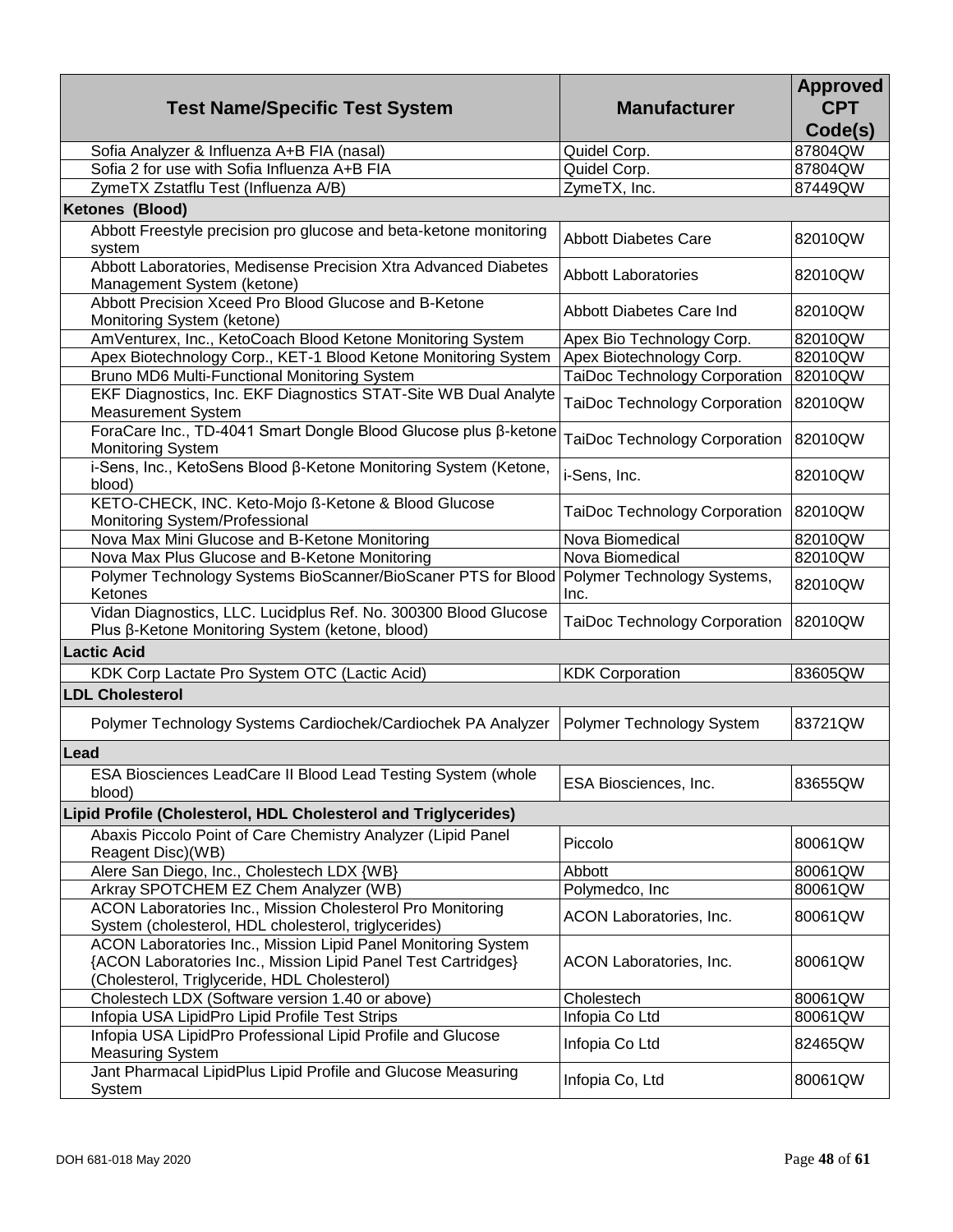| <b>Test Name/Specific Test System</b>                                                                                               | <b>Manufacturer</b>                | <b>Approved</b><br><b>CPT</b><br>Code(s) |
|-------------------------------------------------------------------------------------------------------------------------------------|------------------------------------|------------------------------------------|
| Jant Pharmacal Lipid Plus Lipid Profile and Glucose Measuring<br>System(LipidPro Lipid Profile test strips)                         | Infopia Co, Ltd                    | 80061QW                                  |
| Jant Pharmacal Corp, LipidPlus Professional Lipid Profile and<br><b>Glucose Measuring System</b>                                    | Infopia Co, Ltd                    | 80061QW                                  |
| Jant Pharmacal Corp, LipidPlus Professional Lipid Profile and<br>Glucose Measuring System(LipidPlus Lipid Profile test strips)      | Infopia Co, Ltd                    | 80061QW                                  |
| Jant Pharmacal LipidPlus lipid profile and glucose measuring<br>system                                                              | Infopia Co., Ltd                   | 80061QW                                  |
| Jant Pharmacal LipidPlus lipid profile and glucose measuring<br>system(LipidPro Lipid Profile test strips)                          | Infopia Co., Ltd                   | 80061QW                                  |
| KPI Healthcare Co., Ltd. CURO L5 Lipid Profile and Glucose<br><b>Measuring System/Test Strips</b>                                   | OSANG Healthcare Co., Ltd.         | 80061QW                                  |
| Polymer Technology System, Inc., CardioChek Plus Test System<br>(PTS Panels Lipid Panel test strips)                                | Polymer Technology Systems,<br>Inc | 80061QW                                  |
| Polymer Technology Systems Bioscanner Plus (PTS Panels Lipid<br>Panel Test Strips)                                                  | Polymer Technology Systems,<br>Inc | 80061QW                                  |
| Polymer Technology Systems Cardiocheck and Cardiochek PA<br>Analyzers (PTS Panels Lipid Panel Test Strips)                          | Polymer Technology Systems,<br>Inc | 80061QW                                  |
| Polymer Technology Systems, Inc., CardioChek Home Test System<br>(CardioChek Home Lipid Panel test strips)                          | Polymer Technology Systems,<br>Inc | 80061QW                                  |
| Mission Cholesterol Monitoring System and Mission Cholesterol Pro<br>Monitoring System (Cholesterol, HDL cholesterol, Triglyceride) | Acon Laboratories, Inc.            | 80061QW                                  |
| SD Biosensor USA, Inc., SD LipidoCare Home System (SD<br>LipidoCare (BT) Home Lipid Panel Test Strip)                               | SD BIOSENSOR                       | Pending                                  |
| SD Biosensor USA, Inc., SD LipidoCare (BT) Professional System<br>(SD LipidoCare Professional Lipid Panel Test Strip)               | <b>SD BIOSENSOR</b>                | Pending                                  |
| Lithium                                                                                                                             |                                    |                                          |
| Akers Laboratory Inc InstaRead Lithium System (finger stick or<br>venipuncture whole blood)                                         | Akers Laboratories, Inc.           | 80178QW                                  |
| ReliaLAB, Inc. InstaRead Lithium System (finger stick or<br>venipuncture whole blood)                                               | Akers Laboratories, Inc.           | 80178QW                                  |
| Luteinizing Hormone (LH) (see ovulation tests)                                                                                      |                                    |                                          |
| <b>BTNX Inc Rapid Response LH Ovulation Test</b>                                                                                    | Ind Diagnostic Inc                 | <b>Pending</b>                           |
| Chembio Sure Check Ovulation Predictor                                                                                              | Chembio Diagnostic Systems,<br>Inc | 83002QW                                  |
| <b>Invernexx Medical Early Ovulation Predictor Stix</b>                                                                             | Selfcare, Inc.                     | 83002QW                                  |
| Saless Enterprises New Choice Ovulation Predictor (Cassette,<br>Midstream)                                                          | Ind Diagnostic Inc                 | 83002QW                                  |
| Unipath Limited Clearplan Easy Fertility Monitor                                                                                    | Unipath, Ltd                       | 83002QW                                  |
| <b>Lyme Disease</b>                                                                                                                 |                                    |                                          |
| Quidel Sofia 2 {Fingerstick whole blood} Lyme disease antibodies<br>(Borrelia burgdorferi Abs)                                      | <b>Quidel Corporation</b>          | 86618QW                                  |
| Wampole PreVue B. burgdorferi Antibody for Lyme Disease<br>Antibodies                                                               | Wampole                            | 86618QW                                  |
| <b>Matrix Metalloproteinases-9 (MMP-9)</b>                                                                                          |                                    |                                          |
| Quidel Corporation, InflammaDry                                                                                                     | <b>Quidel Corporation</b>          | 83516QW                                  |
| Rapid Pathogen Screening, Inc. InflammaDry                                                                                          | Rapid Pathogen Screening, Inc.     | 83516QW                                  |
| <b>Microalbumin</b>                                                                                                                 |                                    |                                          |
| <b>Micral Chemstrip</b>                                                                                                             | Roche/Boehringer Mannheim          | 82044QW                                  |
| Beckman Coulter ICON Microalb                                                                                                       | <b>Beckman Coulter</b>             | 82044QW                                  |
| Diag. Chemicals ImmunoDip Urinary Albumin Test                                                                                      | <b>Diagnostic Chemicals</b>        | 82044QW                                  |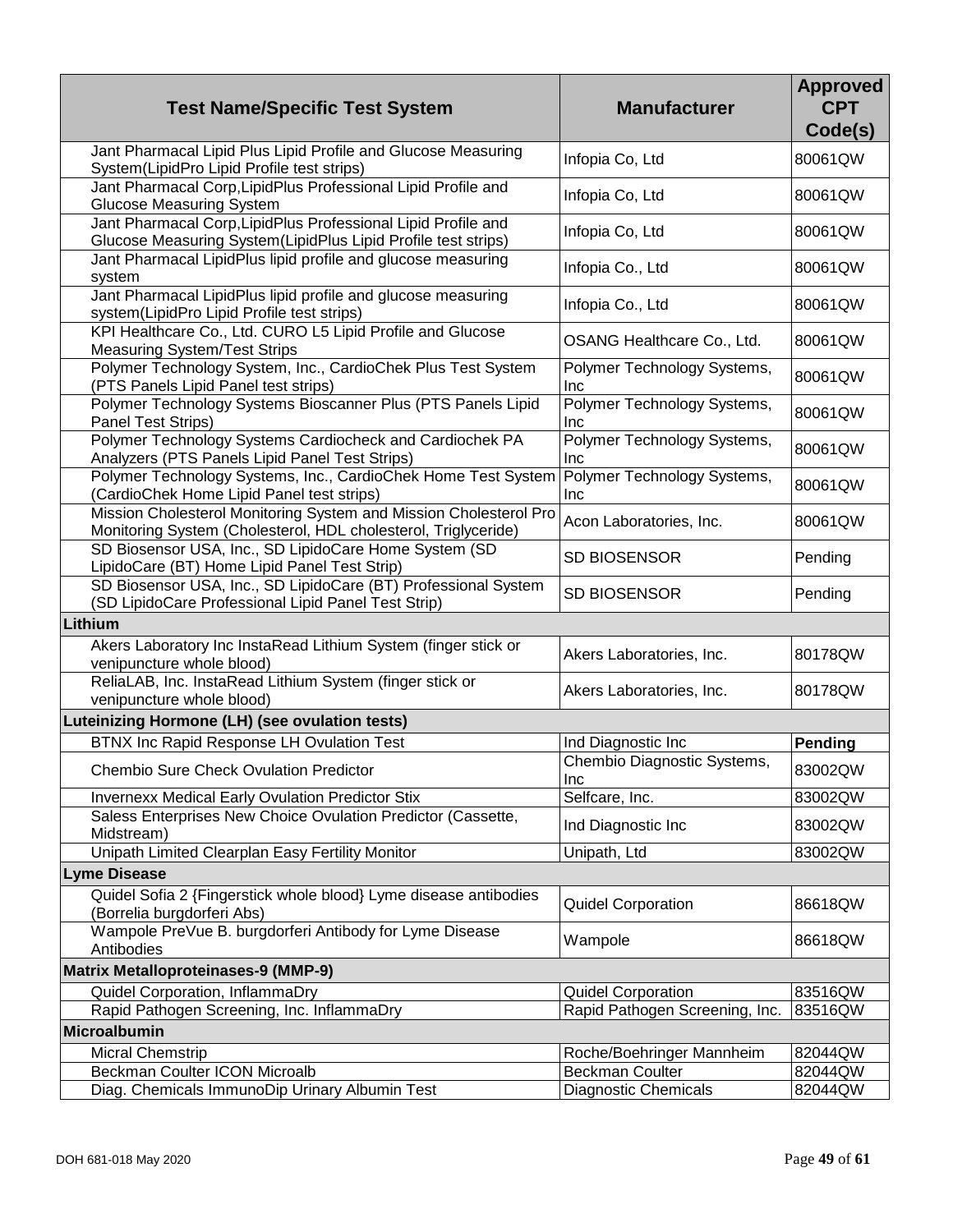| <b>Test Name/Specific Test System</b>                                        | <b>Manufacturer</b>                   | <b>Approved</b><br><b>CPT</b><br>Code(s) |
|------------------------------------------------------------------------------|---------------------------------------|------------------------------------------|
| Diagnostic Chemicals Urinary Albumin Screen Urine Dipstick<br>(microalbumin) | Diagnostic Chemicals Limited<br>(USA) | 82044QW                                  |
| Genzyme Diagnostics OSOM ImmunoDip Urinary Albumin Test                      | Genzyme Diagnostics                   | 82044QW                                  |
| HemoCue Albumin 201 System (Albumin, Urinary)                                | Hemocue AB                            | 82043QW                                  |
| Siemens Clinitek 50 Chemistry Analyzer (see also under Urinalysis)           | <b>Bayer</b>                          | 82044QW                                  |
| Siemens Clinitek Status Urine Chemistry Analyzer                             | Bayer HealthCare, LLC                 | 82044QW                                  |
| Siemens Diag. MICROALBUSTIX Reagent Strips                                   | Bayer                                 | 82044QW                                  |
| <b>Mononucleosis</b>                                                         |                                       |                                          |
| Acceava Mono Cassette (WB)                                                   | <b>Biosite Inc</b>                    | 86308QW                                  |
| Acceava Mono II (whole blood)                                                | <b>Biosite Inc</b>                    | 86308QW                                  |
| Acon Mono Rapid Test Strip/Device (whole blood)                              | Acon Laboratories, Inc.               | 86308QW                                  |
| AimStep Mono (whole Blood)                                                   | <b>Princeton Biomedical Corp</b>      | 86308QW                                  |
| Applied Biotech One Step+ Mono Test                                          | Applied Biotech, Inc                  | 86308QW                                  |
| Applied Biotech SureStep Mono Test (whole blood)                             | Applied Biotech, Inc                  | 86308QW                                  |
| Applied Biotech Truview Mono Test                                            | Applied Biotech, Inc                  | 86308QW                                  |
| Beckman Coulter Icon Mono Test (whole blood)                                 | Beckman Coulter, Inc                  | 86308QW                                  |
| BioStar Acceava Mono Test (whole blood)                                      | BioStar, Inc.                         | 86308QW                                  |
| BioStar Acceava Mono II (whole blood)                                        | Acon Laboratories, Inc.               | 86308QW                                  |
| Cardinal SP Brand Rapid Test Mono                                            | Applied Biotech, Inc.                 | 86308QW                                  |
| Clarity MONO Mononucleosis Rapid Test (WB)                                   | Princeton Biomeditech Corp            | 86308QW                                  |
| <b>Clearview Mono-Plus II</b>                                                | Applied Biotech, Inc.                 | 86308QW                                  |
| <b>Clearview Mono Whole Blood</b>                                            | <b>Inverness Medical</b>              | 86308QW                                  |
| <b>Consult Diagnostics Mononucleosis Cassette (WB)</b>                       | Princeton BioMeditech Corp            | 86308QW                                  |
| DE Healthcare Products Truview Mono Test                                     | Applied Biotech, Inc.                 | 86308QW                                  |
| Genzyme Contrast Mono (whole blood)                                          | <b>Genzyme Diagnostics</b>            | 86308QW                                  |
| Genzyme OSOM Mono Test                                                       | <b>Genzyme Diagnostics</b>            | 86308QW                                  |
| Genzyme Rapid Mono (whole blood)                                             | <b>Genzyme Diagnostics</b>            | 86308QW                                  |
| Genzyme Sure-Vue Signature MONO Test (WB)                                    | Wyntek Diagnostics, Inc.              | 86308QW                                  |
| Henry Schein One Step+ Mono Test (whole blood)                               | Applied Biotech, Inc.                 | 86308QW                                  |
| Henry Schein One Step + Ultra MonoTest Kit {Whole Blood}                     | Sekisui Diagnostics, LLC              | 86308QW                                  |
| Immuno Detector BioSign Mono WB                                              | Princeton Biomeditech Corp            | 86308QW                                  |
| Immuno Detector Mono WB                                                      | Princeton Biomeditech Corp            | 86308QW                                  |
| Instant Technologies iScreen Mononucleosis Rapid Test Strip and<br>Device    | Acon Laboratories, Inc                | 86308QW                                  |
| Jant Accutest Infectious Mononucleosis (WB)                                  | Jant Pharmacal Corporation            | 86308QW                                  |
| Jant Accutest Value+ Mono Rapid Test (WB)                                    | Innovacon, Ind                        | 86308QW                                  |
| Jant Pharmacal Corp, Accutest Rapid Mono Test (WB)                           | Princeton Biomeditech Corp            | 86308QW                                  |
| LifeSign Status Mono Test (WB)                                               | LifeSign                              | 86308QW                                  |
| LifeSign UniStep Mono Test (whole blood)                                     | LifeSign                              | 86308QW                                  |
| Mckesson Consult Mononucleosis Test Cassette (WB)                            | Princeton Biomeditech Corp            | 86308QW                                  |
| McKesson Medi-Lab Performance Infection Mononucleosis Test                   | Applied Biotech, Inc.                 | 86308QW                                  |
| Medi-Lab Performance Mononucleosis Test (WB)                                 | McKesson Medical/Surgical             | 86308QW                                  |
| Medline Mono Test Cassette (WB)                                              | Princeton BioMeditech Corp            | 86308QW                                  |
| Meridian ImmunCard STAT Mono (WB)                                            | Applied Biotech, Inc.                 | 86308QW                                  |
| OneStep Pro+ Mono (WB)                                                       | Princeton BioMeditech                 | 86308QW                                  |
| PerMaxim RediScreen Mononucleosis (WB)                                       | Acon Laboratories, Inc.               | 86308QW                                  |
| Polymedco, Inc. Poly stat Mono for Infectious Mononucleosis [whole<br>blood] | Applied Biotech, Inc.                 | 86308QW                                  |
| Polymedco Polystat Mono(WB)                                                  | Princeton BioMeditech Corp            | 86308QW                                  |
| Poly Stat Mono Test (WB)                                                     | Innovacon                             | 86308QW                                  |
| Princeton BioMeditech BioSign Mono WB                                        | Princeton BioMeditech                 | 86308QW                                  |
| ProAdvantage by NDC Inf. Mono Test Device WB                                 | Biosite, Inc                          | 86308QW                                  |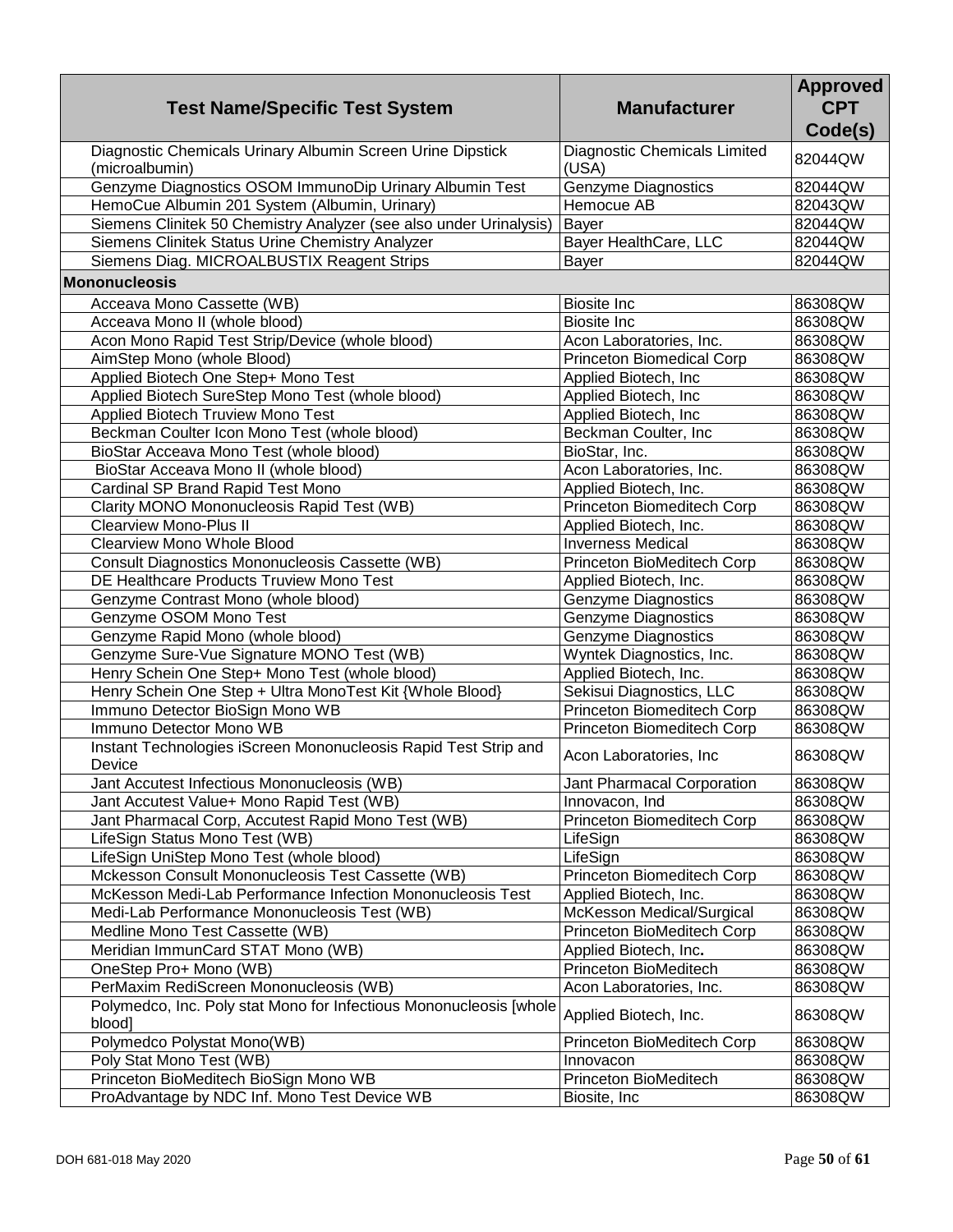| <b>Test Name/Specific Test System</b>                                                                | <b>Manufacturer</b>                                  | <b>Approved</b><br><b>CPT</b><br>Code(s)                                     |
|------------------------------------------------------------------------------------------------------|------------------------------------------------------|------------------------------------------------------------------------------|
| Quidel CARDS O.S. Mono (for whole blood)                                                             | Quidel                                               | 86308QW                                                                      |
| Quidel QuickVue+ Infectious Mononucleosis (WB)                                                       | Quidel                                               | 86308QW                                                                      |
| RAC Medical Clarity MONO Rapid Test (WB)                                                             | Acon Laboratories, Inc.                              | 86308QW                                                                      |
| Rapid Response Mono Rapid Test Device (WB)                                                           | Acon Laboratories, Inc.                              | 86308QW                                                                      |
| Remel RIM A.R.C. Mono Test                                                                           | Applied Biotech, Inc.                                | 86308QW                                                                      |
| Sekisui Diagnostics, LLC. OSOM Mono Test {Whole blood}                                               | Sekisui Diagnostics, LLC                             | 86308QW                                                                      |
| Seradyn Color Q Mono                                                                                 | Seradyn                                              | 86308QW                                                                      |
| Signify Mono Cassette (WB)                                                                           | Innovacon                                            | 86308QW                                                                      |
| <b>Signify Mono Test</b>                                                                             | Applied Biotech, Inc.                                | 86308QW                                                                      |
| Signify Mono Whole Blood                                                                             | <b>Inverness Medical</b>                             | 86308QW                                                                      |
| Stanbio Rely Mono Rapid Test (WB)                                                                    | Innovacon, Inc                                       | 86308QW                                                                      |
| Wampole Mono-Plus WB                                                                                 | Wampole                                              | 86308QW                                                                      |
| Wyntek Diagnostics OSOM Mono test (WB)                                                               | <b>Wyntek Diagnostics</b>                            | 86308QW                                                                      |
| Wyntek Diagnostics Signify Mono Test (WB)                                                            | <b>Wyntek Diagnostics</b>                            | 86308QW                                                                      |
| Nicotine (or its metabolites)                                                                        |                                                      |                                                                              |
| <b>CLIAwaived Instant Nicotine Detection Test</b>                                                    | Mossman Associates, Inc                              | 80305QW                                                                      |
| DynaGen NicCheck 1 Test Strips                                                                       | DynaGen, Inc                                         | 80305QW                                                                      |
| Mossman Associates NicCheck I Test Strips                                                            | Mossman Associates Inc                               | 80305QW                                                                      |
| <b>Occult Blood</b>                                                                                  |                                                      |                                                                              |
|                                                                                                      |                                                      | 82270                                                                        |
| <b>Fecal Occult Blood</b>                                                                            | Various                                              | Immunoassa<br>y<br>tests:82274<br>QW<br>G0328QW<br>(screening<br>series 1-3) |
| <b>Fecal Occult Blood Immunochemical Tests</b>                                                       | Various                                              | 82274QW /<br>G0328QW                                                         |
| Fecal Occult Blood Immunological Test (IFOBT)                                                        | Various                                              | 82274QW /<br>G0328QW                                                         |
| Aerscher Hemaprompt/FG (gastric occult blood)                                                        | <b>Aerscher Diagnostics</b>                          | 82271QW                                                                      |
| Alfa Scientific Designs Instant-View Fecal Occult Blood Self-Test<br>(Cassette)                      | Alfa Scientific Desgins, Inc                         | Pending                                                                      |
| Alfa Scientific Designs Fecal Occult Blood Self-Test                                                 | Alfa Scientific Designs, Inc.                        | Pending                                                                      |
| Alfa Scientific Designs, Inc. Instant-view-plus Immunochemical<br><b>Fecal Occult Blood Test</b>     | Alfa Scientific Designs, Inc.                        | 82274QW/<br>G0328QW                                                          |
| AllSource IFOB One Step Rapid Test                                                                   | Orient Gene and Healgen<br><b>Scientific Limited</b> | Pending                                                                      |
| Beckman Coulter Primary Care Diagnostics Gastroccult/Hemoccult<br>Sensa Elite (gastric occult blood) | Beckman Coulter, Inc.                                | 82271QW                                                                      |
| BTNX Inc. Rapid Response Fecal Occult Blood (FOB) Self Test                                          | Alfa Scientific Designs, Inc                         | 82274QW/<br>G0328QW                                                          |
| Cen-Med Enterprises, Elite Plus Silver Immunochemical Rapid<br><b>Fecal Occult Blood Test</b>        | <b>Teco Diagnostics</b>                              | 82274QW/<br>G0328QW                                                          |
| Compliance Gold Fecal Occult Blood Test - ER                                                         | Immunostics, INC.                                    | 82274QW /<br>G0328QW                                                         |
| Eiken Chemical Co., LTD OC-Light S FIT (1)                                                           | Eiken Chemial Co. LTD                                | Pending                                                                      |
| Enterix Inc. InSure One - One Day Fecal Immunochemical Test                                          | InSure One                                           | Pending                                                                      |
| Fisher Healthcare Sure Vue Signature Immunochemical Fecal<br>Occult Blood Test (iFOBT)               | <b>WHPM Inc/Hemosure</b>                             | Pending                                                                      |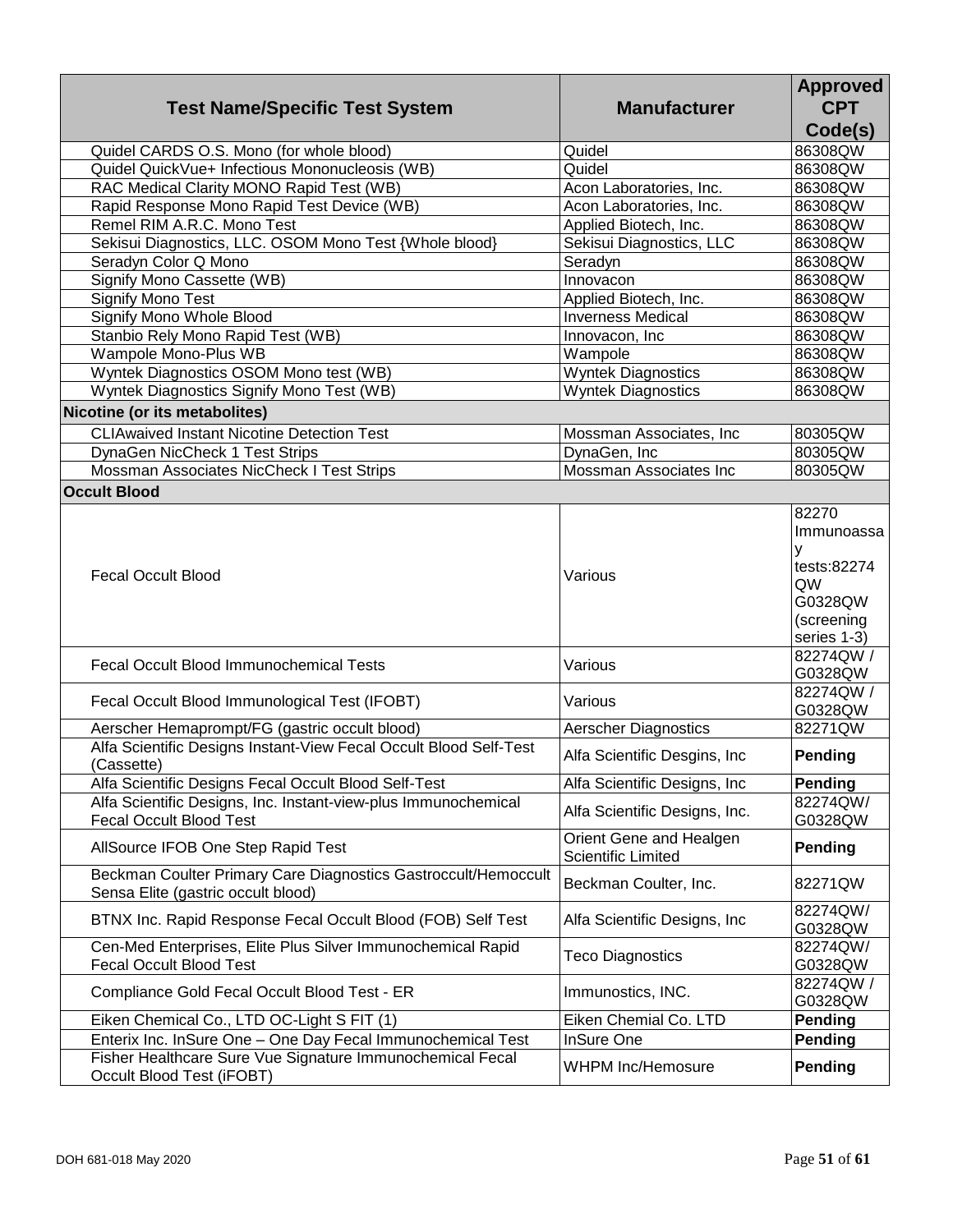| <b>Test Name/Specific Test System</b>                                                                                     | <b>Manufacturer</b>                          | <b>Approved</b><br><b>CPT</b><br>Code(s) |
|---------------------------------------------------------------------------------------------------------------------------|----------------------------------------------|------------------------------------------|
| Germaine Laboratories AimStep Immunological Fecal Occult Blood<br>Test (iFOBT)                                            | New Bay Bioresearch Co Old                   | 82274QW /<br>G0328QW                     |
| Hema Screen Specific iFOBT                                                                                                | Immunostics, INC.                            | 82274QW /<br>G0328QW                     |
| Henry Schein One Step + IFOBT                                                                                             | Immunostics, Inc.                            | Pending                                  |
| Henry Schein One Step Pro+FIT(1)                                                                                          | Polymedco Cancer Diagnostic<br>Products, LLC | Pending                                  |
| Immunostics, Inc hema screen ER                                                                                           | Immunostics, Inc.                            | 82274QW /<br>G0328QW                     |
| Jant Pharmacal Corporation Accutest ValuPak Immunochimcal<br><b>Fecal Occult Blood Test</b>                               | Zhejiang Orient Gen Biotech Co.<br>Ltd.      | Pending                                  |
| Know Fecal Occult Blood (FOB) Self Test                                                                                   | Alfa Scientific Designs, Inc.                | 82274QW /<br>G0328QW                     |
| McKesson Consult Immunochemical Fecal Occult Blood Test                                                                   | Immunostics, Inc.                            | 82274QW /<br>G0328QW                     |
| Medical Disposables Co., MD IFOB One Step Rapid Test                                                                      | Zhejiang Orient Gene Biotech<br>Co., Ltd.    | 82274QW /<br>G0328QW                     |
| Medline iFOB TEST                                                                                                         | Princeton BioMeditech<br>Corporation         | 82274QW<br>G0328QW                       |
| Rapid Response Fecal Occult Blood (FOB) Self Test                                                                         | Alfa Scientific Designs, Inc.                | 82274QW /<br>G0328QW                     |
| Rapid Responsel FIT-Fecal Immunochemical Test                                                                             | <b>Orient Gene Biotech</b>                   | 82274QW/<br>G0328QW                      |
| Sekisui Daignostics, LLC OSOM iFOB Test                                                                                   | <b>Princeton Biomeditech</b><br>Corporation  | 82274QW/<br>G0328QW                      |
| <b>Siemens Hematest Reagent Tablets</b>                                                                                   | Siemens Healthcare Diagnostics   Pending     |                                          |
| <b>SmithKline Gastroccult</b>                                                                                             | SmithKline                                   | 82271QW                                  |
| Tanner Scientific iFOB One Step Rapid Test                                                                                | Zhejiang Orient Gene Biotech<br>Co., Lts     | Pending                                  |
| Wondfo Biotech Co., Ltd. Preview iFOB Immunochemical Fecal<br>Occult Blood Test (FIT)                                     | Wondfo Biotech Co., Ltd.                     | 82274QW/<br>G0328QW                      |
| <b>Osmolarity</b>                                                                                                         |                                              |                                          |
| TearLab Corp TearLab Osmolarity System (tears)                                                                            | <b>TearLab Corporation</b>                   | 83861QW                                  |
| <b>Osteoporosis</b>                                                                                                       |                                              |                                          |
| Ostex International Osteomark NTX Point-of-care prescription<br>home use (collagen type I crosslink, N-Telopeptides (NTX) | Ostex International, Inc.                    | 82523QW                                  |
| <b>Ovulation Tests</b>                                                                                                    |                                              |                                          |
| Visual color comparison tests for human LH                                                                                | Various                                      | 84830                                    |
| <b>BTNX Inc Rapid Response LH Ovulation Test</b>                                                                          | Ind Diagnostic Inc                           | Pending                                  |
| Luna Fertility Indicator (saliva)                                                                                         | Luna                                         | Pending                                  |
| MFB Fertility, Inc. Proov Test                                                                                            | MFB Fertility, Inc.                          | Pending                                  |
| O2 Unlimited Donna Ovulation Tester (saliva)                                                                              | O2 Unlimited                                 | 87210QW                                  |
| Stesans Maybe?Mom Mini Ovulation Microscope (saliva)                                                                      | Maybe? M.O.M., Inc.                          | 87210QW                                  |
| <b>TCI Ovulation Tester (saliva)</b>                                                                                      | <b>TCI New York</b>                          | 87210QW                                  |
| <b>PH</b>                                                                                                                 |                                              |                                          |
| All qualitative color comparison pH testing body fluids (other than<br>blood)                                             | Various                                      | 83986QW                                  |
| Common Sense Ltd Fem-V Test Kit (vag pH)                                                                                  | Common Sense, Ltd                            | 83986QW                                  |
| Common Sense Ltd VA-SENSE Kit (vag pH)                                                                                    | Common Sense, Ltd                            | 83986QW                                  |
| Common Sense Ltd Norma-Sense Vag Discharge pH                                                                             | Common Sense, Ltd                            | 83986QW                                  |
| Common Sense Ltd VI-SENSE Acidity (vag pH)                                                                                | Common Sense, Ltd                            | 83986QW                                  |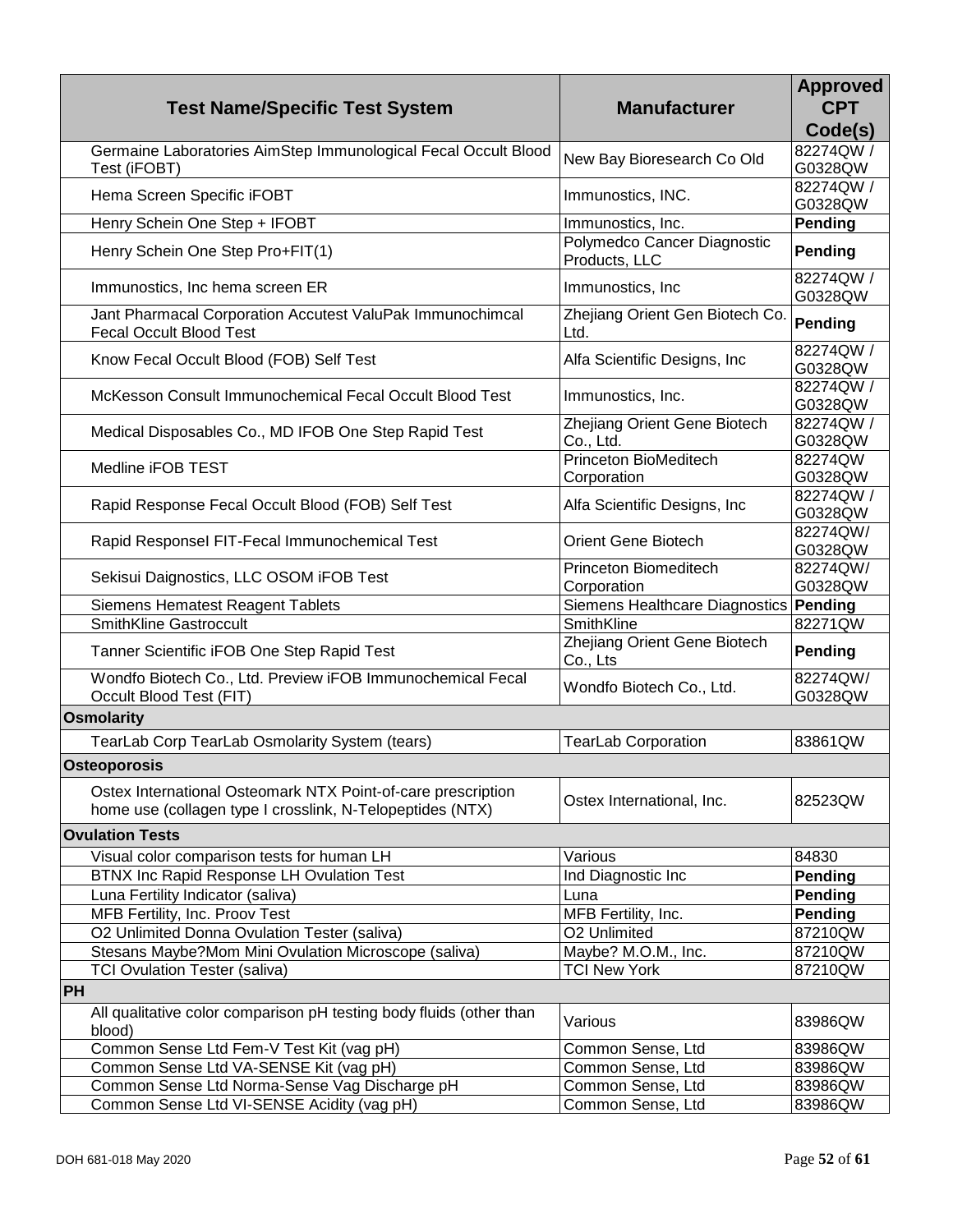| <b>Test Name/Specific Test System</b>                                                                     | <b>Manufacturer</b>           | <b>Approved</b><br><b>CPT</b><br>Code(s) |
|-----------------------------------------------------------------------------------------------------------|-------------------------------|------------------------------------------|
| Common Sense Ltd VS-SENSE Test (vag pH)                                                                   | Common Sense, Ltd             | 83986QW                                  |
| Dale Med Prod. RightLevel pH (gastric pH)                                                                 | <b>EZ-NG LLC</b>              | 83986QW                                  |
| Dale Med Prod. RightSpot pH (gastric pH)                                                                  | <b>EZ-NG LLC</b>              | 83986QW                                  |
| Duramed Pharmaceuticals AmniScreen Home Detection Liner Kit                                               | Common Sense, Ltd             | 83986QW                                  |
| Femtek Phem-Alert (vaginal pH)                                                                            | Femtek, LLC                   | 83986QW                                  |
| Lil' Drug Store Products Vagi-Screen Vaginal Health Test (vaginal<br>pH)                                  | Lil' Drug Store Products Inc  | 83986QW                                  |
| Litmus Concepts FemExam Test Card (vaginal pH and amines)                                                 | Litmus Concepts, Inc.         | 82120QW<br>amines                        |
| Quidel QuickVue Advance pH and Amines Test                                                                | <b>Quidel Corporation</b>     | 82120QW<br>amines                        |
| RightBio Metrics, RightSpot Infant pH Indicator                                                           | <b>Right Bio Metrics</b>      | 83986QW                                  |
| RightBio Metrics, RightSpot Small Bore pH Indicator (Gastric pH)                                          | <b>RightBio Metrics</b>       | 83986QW                                  |
| <b>Phosphorus</b>                                                                                         |                               |                                          |
| Abaxis Piccolo Blood Chem Analyzer WB (Renal Panel)                                                       | Abaxis, Inc                   | 84132QW                                  |
| Piccolo xpress Chem Analyzer WB (Renal Panel)                                                             | Abaxis, Inc                   | 84132QW                                  |
| <b>Platelet Aggregation</b>                                                                               |                               |                                          |
| Accumetrics Verify Now Aspirin Assay                                                                      | Accumetrics, Inc.             | 85576QW                                  |
| <b>Potassium</b>                                                                                          |                               |                                          |
| Abaxis Piccolo Blood Chem Analyzer WB (CMP, BMP, Electrolyte,<br>Metlyte 8, Renal)                        | Abaxis, Inc                   | 84132QW                                  |
| Abaxis Piccolo xpress Chem Analyzer WB(CMP, BMP, Electrolyte,<br>Metlyte 8, Renal)                        | Abaxis, Inc                   | 84132QW                                  |
| Abbott i-STAT 3+ Cartridge (WB)                                                                           | i-STAT Corporation            | 84132QW                                  |
| Abbott i-STAT 4+ Cartridge (WB)                                                                           | i-STAT Corporation            | 84132QW                                  |
| Abbott i-STAT 6+ Cartridge (WB)                                                                           | i-STAT Corporation            | 84132QW                                  |
| Abbott i-STAT CHEM8+ Cartridge (WB)                                                                       | i-STAT Corporation            | 84132QW                                  |
| <b>Pregnancy Test (URINE)</b>                                                                             |                               |                                          |
| <b>Visual Color Comparison tests</b>                                                                      | Various                       | 81025                                    |
| Siemens Clinitek 50 Chemistry Analyzer (see also under Urinalysis)                                        | Siemens                       | 84703QW                                  |
| Siemens Clinitek Status Urine Chemistry Analyzer                                                          | Siemens                       | 84703QW                                  |
| <b>Protime (Prothrombin Time)</b>                                                                         |                               |                                          |
| Alere INRatio2 PT/INR (professional/home use)                                                             | Alere, Inc                    | 85610QW                                  |
| AvoSure PT System (prescription home use)                                                                 | Avocet Medical, Inc.          | 85610QW                                  |
| AvoSure PRO (Professional Use)                                                                            | Avocet Medical, Inc.          | 85610QW                                  |
| CoaguSense Prothrombin Time (PT/INR)                                                                      | Coagusense, Ind               | 85610QW                                  |
| CoaguSense Self-Test Protime/INR (Prescription Home Use)                                                  | Coagusense, Inc.              | 85610QW                                  |
| Hemosense INRATIO System                                                                                  | Hemosense, Inc.               | 85610QW                                  |
| International Technidyne Protime Microcoagulation System                                                  | International Technidyne Corp | 85610QW                                  |
| International Technidyne Protime Microcoagulation System<br>ProTime 3 Cuvette                             | International Technidyne Corp | 85610QW                                  |
| Lifescan Harmony INR Monitoring System (Prescription Home Use<br>and Professional Use) (reports INR only) | Lifescan                      | 85610QW                                  |
| Lifescan Rubicom Prothrombin Time Monitoring System                                                       | Lifescan, Inc.                | 85610QW                                  |
| Roche Diagnostics CoaguChek-PST for prothrombin time                                                      | Roche Diagnostics             | 85610QW                                  |
| Roche Diagnostics CoaguChek and CoaguChek S System, PT-S<br>Test Strips (prothrombin time)                | Roche Diagnostics             | 85610QW                                  |
| Roche Diagnostics CoaguChek XS (prothrombin time)                                                         | <b>Roche Diagnostics</b>      | 85610QW                                  |
| Roche Diagnostics CoaguChek XS Plus (prothrombin time)                                                    | Roche Diagnostics             | 85610QW                                  |
| Roche Diagnostics CoaguChek Vantus System (prothrombin)                                                   | <b>Roche Diagnostics</b>      | 85610QW                                  |
| <b>Protein, Total</b>                                                                                     |                               |                                          |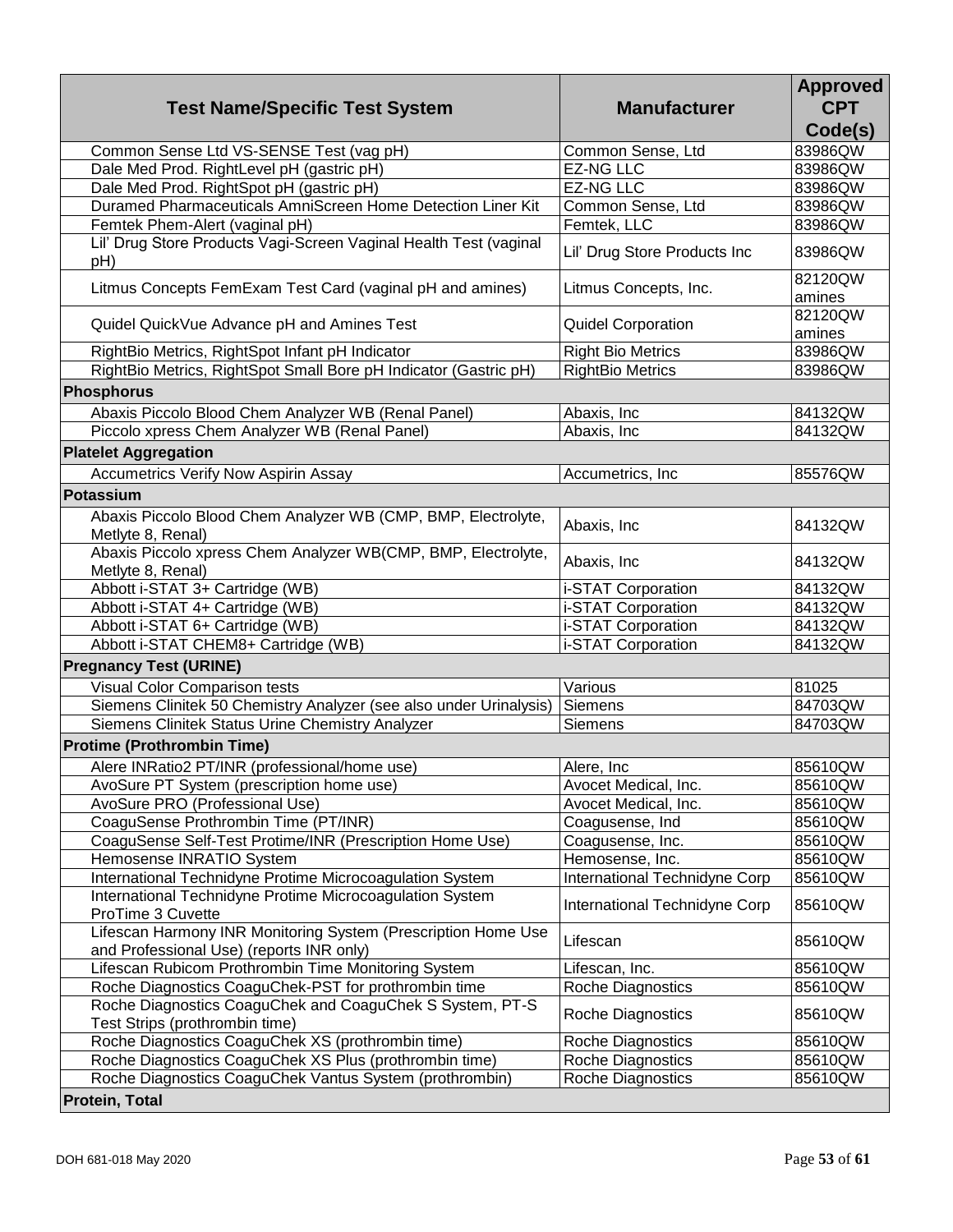| <b>Test Name/Specific Test System</b>                                                                       | <b>Manufacturer</b>                       | <b>Approved</b><br><b>CPT</b><br>Code(s) |
|-------------------------------------------------------------------------------------------------------------|-------------------------------------------|------------------------------------------|
| Abaxis Piccolo Blood Chem Analyzer WB (Chem 13, CMP)                                                        | Abaxis, Inc                               | 84155QW                                  |
| Abaxis Piccolo xpress Chemistry Analyzer WB (Liver Panel Plus)                                              | Abaxis, Inc                               | 84155QW                                  |
| Abaxis Piccolo Point of Care Chemistry Analyzer (Liver Panel Plus<br>Reagent Disc)(WB)                      | Abaxis, Inc.                              | 84155QW                                  |
| Abaxis Piccolo xpress Chem Analyzer WB (Chem 13, CMP)                                                       | Abaxis, Inc                               | 84155QW                                  |
| Arkray SPOTCHEM EZ Chem Analyzer (WB)                                                                       | Polymedco, Inc                            | 84155QW                                  |
| <b>Renal Function Panel</b>                                                                                 |                                           |                                          |
| Abaxis Piccolo Blood Chem Analyzer WB (Renal Function Panel)                                                | Abaxis, Inc                               | 80069QW                                  |
| Abaxis Piccolo express Chem Analyzer WB (Renal Function Panel) Abaxis, Inc                                  |                                           | 80069QW                                  |
| <b>RSV (Respiratory Syncytial Virus)</b>                                                                    |                                           |                                          |
| Abbott Diagnostics Scarborough Inc., BinaxNOW RSV Card {For                                                 | <b>Abbott Diagnostics</b>                 | 87807QW                                  |
| NP Swabs and NP Wash specimens}                                                                             | Scarborough, Inc.                         |                                          |
| Alere BixaxNOW RSV Card                                                                                     | Alere Scarborough, Inc                    | 87807QW                                  |
| Alere i System                                                                                              | Alere Scarborough, Inc                    | 87807QW                                  |
| Alere, ID NOW Instrument {Nasopharyngeal swabs}                                                             | Alere Scarborough, Inc.                   | 87807QW                                  |
| Cepheid Gene Xpert Xpress System (Xpert Flu/RSV Xpress)                                                     | Cepheid                                   | 87807QW                                  |
| Cepheid GeneXpert Xpress System (Xpert Xpress Flu/RSV Assay)<br>{GeneXpert Xpress IV hub configuration}     | Cepheid                                   | 87807QW                                  |
| Cepheid Xpert Flu+RSV Xpress, Xpert Nasopharyngeal Sample<br>Collection Kit, GeneXpert Xpress System (GX-I) | Cepheid                                   | 87807QW                                  |
| Cobas RSV Nucleic Acid Test for Use on the cobas Liat System                                                | <b>IQUUM, INC</b>                         | 87807QW                                  |
| BD Veritor Plus Analyzer (Nasopharyngeal swabs)                                                             | <b>BD Diagnostic Systems</b>              | 87807QW                                  |
| BD Veritor System for Rapid Detection of RSV                                                                | Becton Dickinson & Co                     | 87807QW                                  |
| Binax NOW RSV Test (RSV antigen, qual)                                                                      | Binax, Inc.                               | 87807QW                                  |
| Fisher Scientific Sure-Vue RSV Test                                                                         | SA Scientific, Inc.                       | 87807QW                                  |
| Integrated Biotechnology Quick Lab RSV Test (direct antigen,<br>qualitative)                                | Integrated Biotechnology, Corp            | 87807QW                                  |
| Meridian Biosci. Immunocard Stat! RSV Plus                                                                  | Meridian Bioscience, Inc.                 | 87807QW                                  |
| Mesa Biotech Accula (Accula RSV Test)                                                                       | Mesa Biotech, Inc.                        | 87807QW                                  |
| Quidel Quick Vue RSV Test                                                                                   | Quidel Corp                               | 87807QW                                  |
| Quidel Sofia 2 (Sofia RSV FIA)                                                                              | Quidel Corporation                        | 87807QW                                  |
| Rapid Response RSV Test                                                                                     | Sa Scientific Inc                         | 87807QW                                  |
| Remel Xpect RSV                                                                                             | SA Scientific, Inc.                       | 87807QW                                  |
| SA Scientific SAS RSV Alert                                                                                 | SA Scientific, Inc.                       | 87807QW                                  |
| SA Scientific SAS RSV Test                                                                                  | SA Scientific, Inc.                       | 87807QW                                  |
| Sofia RSV                                                                                                   | <b>Quidel Corporation</b>                 | 87807QW                                  |
| Sofia 2 for use with the Sofia RSV FIA                                                                      | Quidel Corporation                        | Pending                                  |
| Wampole Laboratories Clearview                                                                              | Integrated Biotechnology Corp             | 87807QW                                  |
| <b>Semen</b>                                                                                                |                                           |                                          |
| Bonraybio LensHooke X1 Semen Quality Analyzer                                                               | Bonraybio Co., Ltd.                       | Pending                                  |
| Embryotech Laboratories FertiMARQ Home Diagnostic Screening<br><b>Test for Male Infertility</b>             | Embryotech Laboratories, Inc.             | 89300QW                                  |
| <b>Fertell Male Fertility Test</b>                                                                          | Genosis, LTD                              | 89321QW                                  |
| Fertility Solutions Semen Analysis Qualitative                                                              | <b>Fertility Solutions</b>                | 89300QW                                  |
| MotilityCount SwimCount Sperm Quality Test                                                                  | MotilityCount ApS                         | 89300QW                                  |
| <b>SpermCheck Fertility</b>                                                                                 | Princeton Biomeditech Corp                | Pending                                  |
| SpermCheck Vasectomy                                                                                        | Princeton Biomeditech Corp                | 83900QW                                  |
| <b>Trak Male Fertility Testing System</b>                                                                   | Sandstone Diagnostics, Inc.               | Pending                                  |
| YO Home Sperm Test                                                                                          | Medical Electronic Systems,<br><b>LTD</b> | Pending                                  |
| Sodium                                                                                                      |                                           |                                          |
|                                                                                                             |                                           |                                          |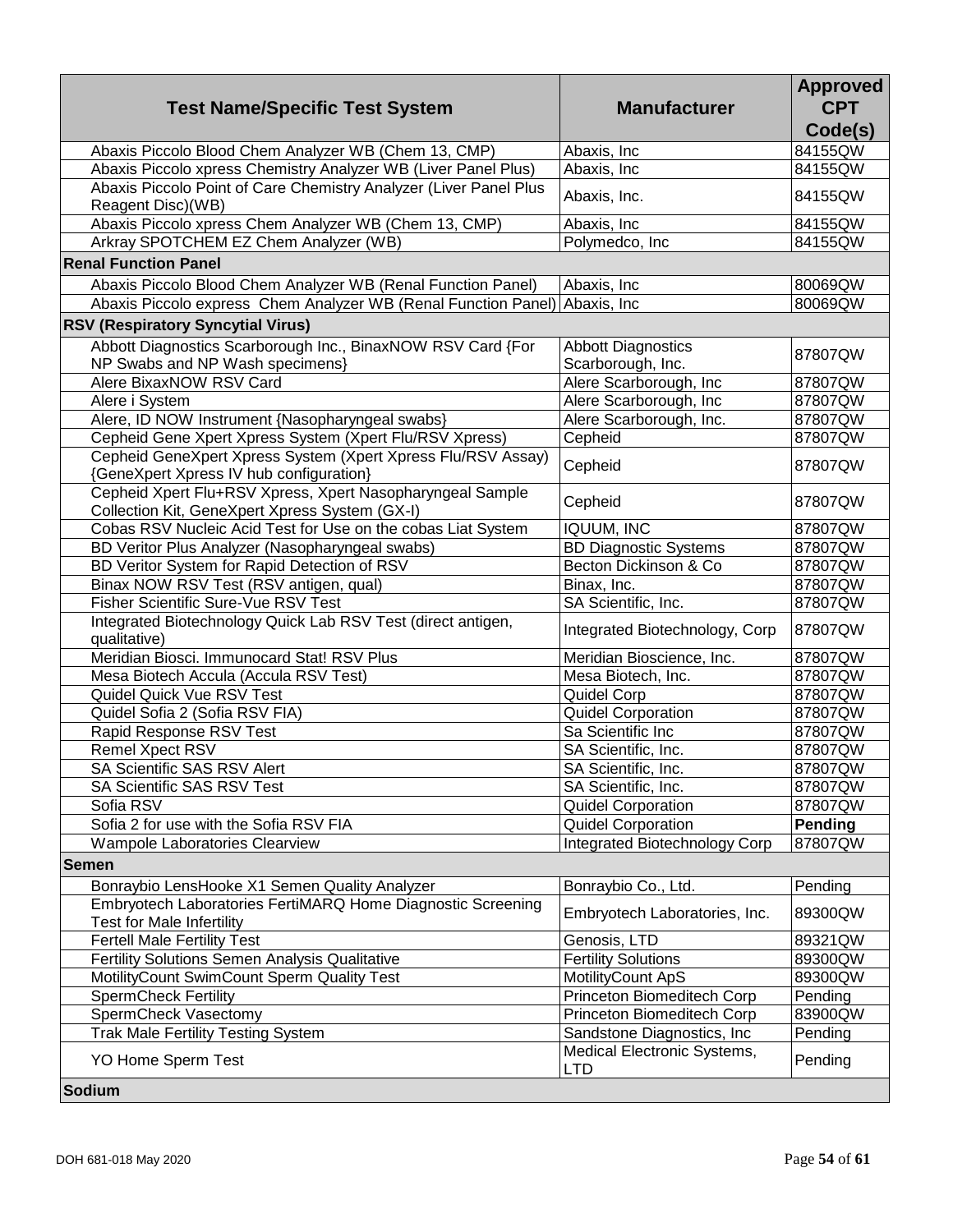| <b>Test Name/Specific Test System</b>                                                              | <b>Manufacturer</b>                             | <b>Approved</b><br><b>CPT</b><br>Code(s) |
|----------------------------------------------------------------------------------------------------|-------------------------------------------------|------------------------------------------|
| Abaxis Piccolo Blood Chem Analyzer WB (CMP, BMP, Electrolyte,<br>Metlyte 8, Renal)                 | Abaxis, Inc                                     | 84295QW                                  |
| Abaxis Piccolo xpress Chem Analyzer WB(CMP, BMP, Electrolyte,<br>Metlyte 8, Renal)                 | Abaxis, Inc                                     | 84295QW                                  |
| Abbott i-STAT 3+ Cartridge (WB)                                                                    | i-STAT Corporation                              | 84295QW                                  |
| Abbott i-STAT 4+ Cartridge (WB)                                                                    | i-STAT Corporation                              | 84295QW                                  |
| Abbott i-STAT 6+ Cartridge (WB)                                                                    | i-STAT Corporation                              | 84295QW                                  |
| Abbott i-STAT CHEM8+ Cartridge (WB)                                                                | i-STAT Corporation                              | 84295QW                                  |
| <b>Strep Antigen Test</b>                                                                          |                                                 |                                          |
| <b>Abbott Signify Strep A Dipstick</b>                                                             | Innovacon                                       | 87880QW                                  |
| Abbott Signify Strep A Test                                                                        | Wyntek                                          | 87880QW                                  |
| Acceava Strep A Twist Rapid Test                                                                   | Innovacon                                       | 87880QW                                  |
| Acceava Strep A Test                                                                               | Innovacon                                       | 87880QW                                  |
| <b>Accustrip Strep A</b>                                                                           | Princeton Biomeditech Corp                      | 87880QW                                  |
| Acon Strep A Rapid Strip Test                                                                      | Acon                                            | 87880QW                                  |
| Acon Strep A Twist Rapid Test                                                                      | Acon                                            | 87880QW                                  |
| Alere, Strep A, Alere I Instrument                                                                 | Alere Scarborough, Inc                          | 87880QW                                  |
| Alere i Instrument (Alere i Strep A 2)                                                             | Alere Scarborough, Inc                          | 87880QW                                  |
| Alere Scarborough, ID NOW Instrument (Strep A)                                                     | Alere Scarborough, Inc.                         | 87880QW                                  |
| Applied Biotech SureStep Strep A (II)                                                              | Applied Biotech, Inc                            | 87880QW                                  |
| Applied Biotech SureStep Strep A Exact                                                             | Applied Biotech, Inc                            | 87880QW                                  |
| BD Diagnostic Systems, BD Veritor System                                                           | <b>BD Diagnostic Systems - Point</b><br>of Care | 87880QW                                  |
| BD Veritor System for Rapid Detection of Group A Strep                                             | Becton Dickinson & Co.                          | 87880QW                                  |
| Beckman Coulter ICON DS Strep A Test                                                               | Princeton BioMeditech                           | 87880QW                                  |
| Beckman Coulter ICON FX Strep A Test (formerly SmithKline)                                         | <b>Binax</b>                                    | 87880QW                                  |
| Beckman Coulter Primary Care Diagnostics ICON DS Strep A Test                                      | <b>Acon Laboratories</b>                        | 87880QW                                  |
| Beckman Coulter Primary Care Diagnostics ICON SC Strep A Test                                      | <b>Acon Laboratories</b>                        | 87880QW                                  |
| Beckman Coulter Primary Care Diagnostics ICON FX Strep A<br>Immunochemical Strep A Antigen Test    | Beckman Coulter, Inc.                           | 87880QW                                  |
| Becton Dickinson Chek Group A Strep Test                                                           | Innovacon, Ind                                  | 87880QW                                  |
| Becton Dickinson LINK 2 Strep A Rapid Test                                                         | <b>Becton Dickinson</b>                         | 87880QW                                  |
| <b>Binax Clearview Advanced Strep A</b>                                                            | Binax, Inc                                      | 87880QW                                  |
| <b>Binax NOW Strep A Test</b>                                                                      | Binax, Inc.                                     | 87880QW                                  |
| BioStar Acceava Strep A Test                                                                       | <b>BioStar</b>                                  | 87880QW                                  |
| Biotechnostix Rapid Response Strep A Rapid Test Devise/Strip                                       | Acon Laboratories                               | 87880QW                                  |
| BTNX Rapid Response Strep A Rapid Test Strips                                                      | Sa Scientific, Inc.                             | 87880QW                                  |
| Cardinal Health SP Brand Rapid Test Strep A Dipstick / Rapid Test<br><b>Strep A Cassette</b>       | Applied Biotech, Inc.                           | 87880QW                                  |
| Cardinal Health Strep A Cassette and Dipstick-Rapid Test                                           | Alere Sd                                        | 87880QW                                  |
| Cepheid Gene Xpert Xpress System (Xpert Xpert Strep A)<br>(Streptococcus, group A)                 | Cepheid                                         | 87880QW                                  |
| Cepheid Gene Xpert Xpress System (Xpert Xpress Strep A)<br>{GeneXpert Xpress IV hub configuration} | Cepheid                                         | 87880QW                                  |
| <b>Clarity Strep A Rapid Test</b>                                                                  | Wondfo Biotech Co., Ltd                         | 87880QW                                  |
| <b>Clearview Strep A Exact Dipstick</b>                                                            | Applied Biotech, Inc.                           | 87880QW                                  |
| CLIA Waived Inc Rapid STREP A Test                                                                 | Sa Scientific Inc                               | 87880QW                                  |
| <b>Consult Diagnostics STREP A Rapid Dipstick</b>                                                  | Innovacon, Inc                                  | 87880QW                                  |
| <b>CTMI Strep A Rapid Test Strip</b>                                                               | Innovacon, Ind                                  | 87880QW                                  |
| DE Healthcare Products, TruView Strep A Test / Strep A Cassette                                    | DE Healthcare Products                          | 87880QW                                  |
| Dealmed Medical Supplies LLC, Strep A Rapid Test Kit                                               | Guangzhou Wondfo Biotech<br>Co., Ltd.           | 87880QW                                  |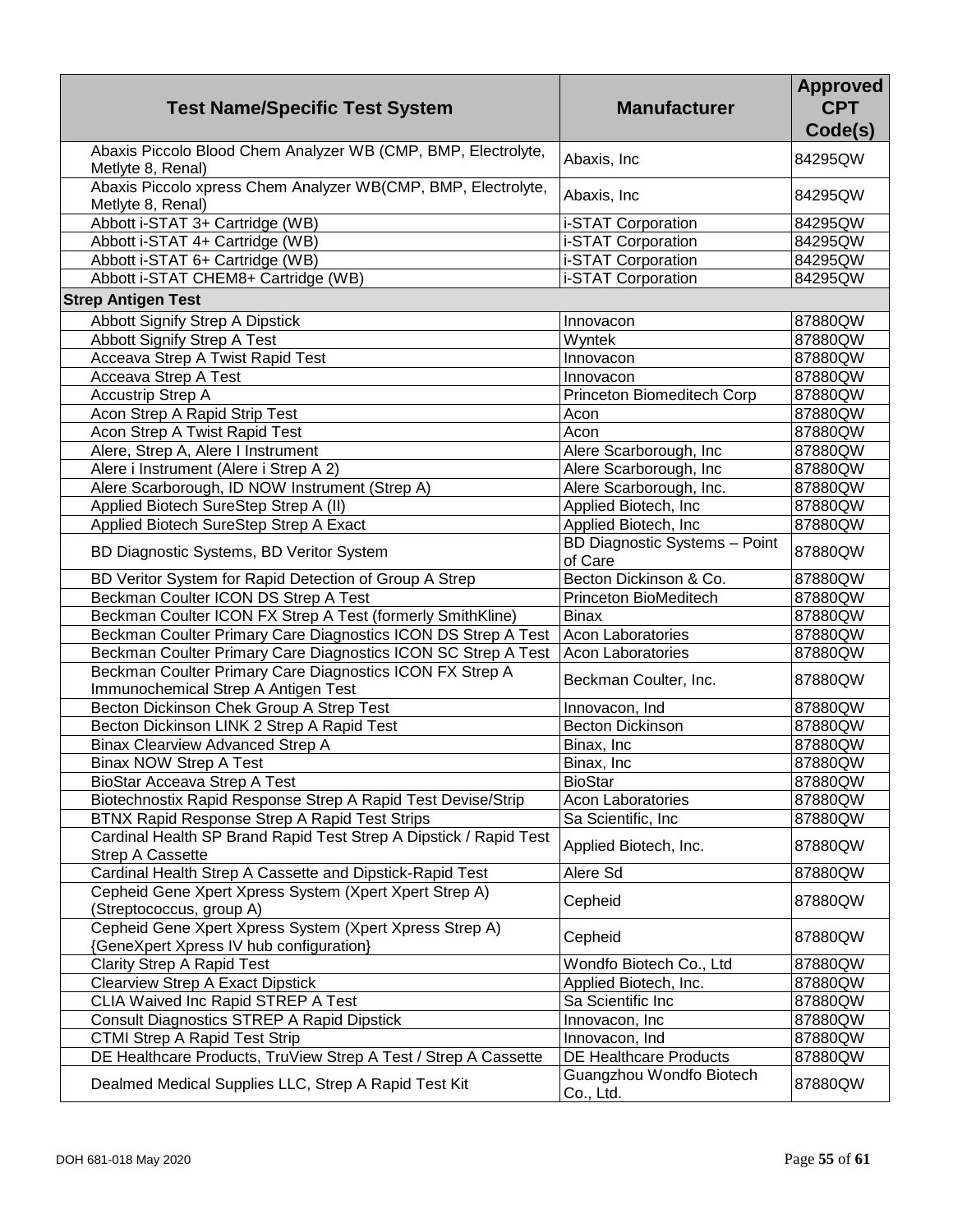| <b>Test Name/Specific Test System</b>                                                                                       | <b>Manufacturer</b>                             | <b>Approved</b><br><b>CPT</b><br>Code(s) |
|-----------------------------------------------------------------------------------------------------------------------------|-------------------------------------------------|------------------------------------------|
| Dealmed Medical Supplies LLC, Strep A Rapid Test Kit                                                                        | <b>PBM Princeton BioMeditech</b><br>Corporation | 87880QW                                  |
| Diagnostic Test Group Clarity Strep A Rapid Test Strips                                                                     | Princeton BioMeditech Corp                      | 87880QW                                  |
| Easy Healthcare Corporation, Areta Strep A Swab Test                                                                        | Wondfo Biotech Co., Ltd.                        | 87880QW                                  |
| Fisher HealthCare Sure-Vue Strep A (direct from throat)                                                                     | Applied Biotech, Inc.                           | 87880QW                                  |
| Genzyme Contrast Strep A                                                                                                    | <b>Genzyme Diagnostics</b>                      | 87880QW                                  |
| Genzyme OSOM Ultra Strep A Test (25 test kit)                                                                               | <b>Genzyme Diagnostics</b>                      | 87880QW                                  |
| Germaine Laboratories StrepAim Rapid Dipstick Test (Strep Group<br>A)                                                       | Acon Laboratories, Inc.                         | 87880QW                                  |
| Germaine Laboratories Strep AIM Tower                                                                                       | Acon Laboratories, Inc.                         | 87880QW                                  |
| Henry Schein Inc, OneStep+ Strep A Test / OneStep+ Strep A<br>Dipstick Test / OneStep+ Strep A Cassette Test / OneStep Pro+ | Henry Schein, Inc                               | 87880QW                                  |
| ICON DS Strep A Test                                                                                                        | ACON Laboratories, Inc.                         | 87880QW                                  |
| <b>IMCO Strep A Rapid Test</b>                                                                                              | Wondfo Biotech Co., Ltd.                        | 87880QW                                  |
| <b>IMI Signify Strep A Dipstick</b>                                                                                         | Innovacon Inc                                   | 87880QW                                  |
| Immunostics Detector Strep A Direct                                                                                         | ACON Laboratories, Inc.                         | 87880QW                                  |
| Immunostics Immuno/StrepA Detector                                                                                          | ACON Laboratories, Inc.                         | 87880QW                                  |
| Instant Tech iStrep One Step Strep A Test                                                                                   | ACON Laboratories, Inc.                         | 87880QW                                  |
| Inverness Med BioStar Acceava Strep A Test                                                                                  | <b>ACON Laboratories, Inc.</b>                  | 87880QW                                  |
| <b>Inverness Med BioStar Acceava Strep A Twist</b>                                                                          | Innovacon, Inc                                  | 87880QW                                  |
| Inverness Medical Clearview Strep A Exact II Dipstick                                                                       | Innovacon, Inc.                                 | 87880QW                                  |
| <b>Inverness Medical Signify Strep A Cassette</b>                                                                           | Innovacon, Inc                                  | 87880QW                                  |
| Jant Pharmacal AccuStrip Strep A (II)                                                                                       | Jant Pharmacal                                  | 87880QW                                  |
| Jant Pharmacal AccuStrip Strep A Value+ Test Strip                                                                          | Innovacon                                       | 87880QW                                  |
| Jant Pharmacal Accutest Integrated Strep A Rapid Test Device                                                                | Jant Pharmacal                                  | 87880QW                                  |
| Jant Pharmacal Clinipak Strep A Rapid Test Strip                                                                            | Jant Pharmacal                                  | 87880QW                                  |
| Jant Pharmacal Corporation, accustrip VALUPAK Strep A Test Strip                                                            | Guangzhou Wondfo Biotech<br>Co., Ltd.           | 87880QW                                  |
| Laboratory Supply Company (LSC) PEP Strep A Cassette / PEP<br><b>Strep A Dipstick Test</b>                                  | Acon Laboratories Co                            | 87880QW                                  |
| LABSCO Advantage Strep A                                                                                                    | Princeton BioMediTech Corp                      | 87880QW                                  |
| Roche Molecular, cobas Liat System                                                                                          | IQuum, Inc.                                     | 87880QW                                  |
| LifeSign LLC Status Strep A                                                                                                 | Princeton BioMediTech Corp                      | 87880QW                                  |
| Mainline Confirms Strep A Dots Test                                                                                         | Mainline Technology, Inc.                       | 87880QW                                  |
| McKesson Consult Diagnostics Strep A Test Dipstick                                                                          | Alere                                           | 87880QW                                  |
| McKesson Consult Strep A Test Cassette                                                                                      | Princeton BioMeditech<br>Corporation            | 87880QW                                  |
| McKesson Medi-Lab Performance Strep A Test Dipstick/Cassette                                                                | Applied Biotech, Inc.                           | 87880QW                                  |
| McKesson Medi-Lab Strep A Test Dipstick                                                                                     | Innovacon, Inc.                                 | 87880QW                                  |
| McKesson Medi-Lab Strep A Test - Twist                                                                                      | Innovacon, Inc.                                 | 87880QW                                  |
| McKesson Strep A Test Dipstick/Cassette                                                                                     | Applied Biotech, Inc.                           | 87880QW                                  |
| Medline Strep A Test Strips {Throat Swabs}                                                                                  | Alere, INC.                                     | 87880QW                                  |
| MediLab Performance Strep A Twist Rapid Test                                                                                | MediLab                                         | 87880QW                                  |
| Meridian Diag. ImmunoCard STAT Strep A                                                                                      | <b>Meridian Diagnostics</b>                     | 87880QW                                  |
| Moore Medical The Supply Experts Strep A Test - Cassette                                                                    | Innovacon, Inc                                  | 87880QW                                  |
| Moore Medical The Supply Experts Strep A Rapid Test - Dipstick                                                              | Innovacon                                       | 87880QW                                  |
| Mooremedical Strep A Rapid Test - Dipstick                                                                                  | Alere San Diego Inc                             | 87880QW                                  |
| PEP Performance Enhanced Products Strep A Cassette Test /<br><b>Strep A Dipstick</b>                                        | <b>Acon Laboratories</b>                        | 87880QW                                  |
| PerMaxin Rediscreen Strep A Rapid Test                                                                                      | Acon Laboratories                               | 87880QW                                  |
| PerMaxin Rediscreen Strep A Twist Cassette                                                                                  | Innovacon                                       | 87880QW                                  |
| Polymedco, Inc. Poly Stat A (II) for Group A Strep [direct from throat<br>swab]                                             | Applied Biotech, Inc.                           | 87880QW                                  |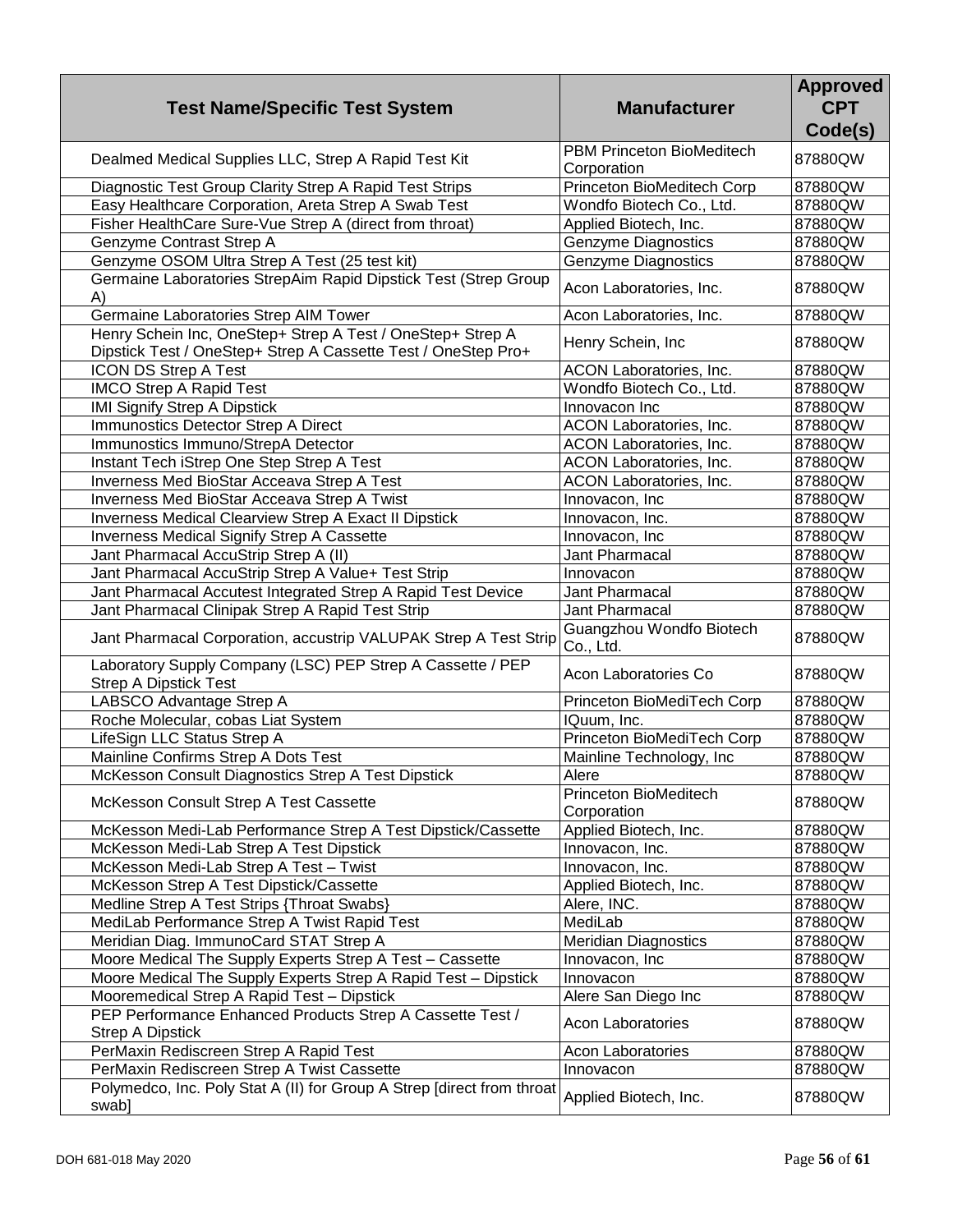| <b>Test Name/Specific Test System</b>                                                | <b>Manufacturer</b>                   | <b>Approved</b><br><b>CPT</b><br>Code(s) |
|--------------------------------------------------------------------------------------|---------------------------------------|------------------------------------------|
| Poly stat Strep A Flip Test                                                          | Princeton BioMediTech Corp            | 87880QW                                  |
| Poly stat Strep A Strip Test                                                         | Princeton Biomeditech Corp            | 87880QW                                  |
| Polymedco Poly Stat Strep A Dipstick                                                 | Innovacon                             | 87880QW                                  |
| Polymedco Poly Stat Strep A Liquid Test                                              | Polymedco                             | 87880QW                                  |
| Princeton BioMediTech BioStrep A Test                                                | Princeton BioMediTech Corp            | 87880QW                                  |
| Princeton Biomeditech Status First Strep A                                           | Princeton BioMediTech Corp            | 87880QW                                  |
| ProAdvantage by NDC Strep A Test                                                     | Innovacon                             | 87880QW                                  |
| PSS Consult Diagnostics Strep A Dipstick                                             | Innovacon                             | 87880QW                                  |
| PSS World Medical Select Diagnostics Strep A Dipstick                                | Innovacon                             | 87780QW                                  |
| PSS World Medical Select Diagnostics Strep A Twist                                   | Innovacon                             | 87780QW                                  |
| Quidel QuickVue Dipstick Strep A                                                     | Quidel                                | 87880QW                                  |
| Quidel QuickVue In-Line Strep A                                                      | Quidel                                | 87880QW                                  |
| Quidel QuickVue In-Line One-Step Strep A                                             | Quidel                                | 87880QW                                  |
| Quidel Sofia 2 (Sofia Strep A+ FIA) throat swab only                                 | Quidel                                | 87880QW                                  |
| Quidel Sofia Strep A+ FIA (from throat swab only)                                    | Quidel Corp                           | 87880QW                                  |
| RAC Medical Clarity Strep A Twist Rapid Strep Test Device/Strip                      | Acon laboratories, Co                 | 87880QW                                  |
| SMC Direct, LLC, RefuAH Strep A Rapid                                                | Wondfo Biotech Co., LTD.              | 87880QW                                  |
| Remel RIM A.R.C. Strep A Test (direct from throat swab)                              | Applied Biotech, Inc.                 | 87880QW                                  |
| SA Scientific SAS Strep A (direct from throat swab)                                  | SA Scientific, Inc.                   | 87880QW                                  |
| Sacks Medical Refuah Strep A Rapid Test                                              | <b>Acon Laboratories</b>              | 87880QW                                  |
| StatusFirst Strep A                                                                  | Princeton BioMeditech Corp            | 87880QW                                  |
| Select Medical Products Brand Rapid Test Strep A Dipstick                            | Innovacon, Inc                        | 87880QW                                  |
| Sekisui Diag OSOM Strep A Test (direct throat swab)                                  | Sekisui Diagnostics                   | 87880QW                                  |
| Sekisui Diag OSOM Ultra Strep A Test                                                 | Sekisui Diagnostics                   | 87880QW                                  |
| Select Medical Products Brand Rapid Test Strep A Twist                               | Innovacon, Inc                        | 87880QW                                  |
| <b>Signify Strep A Dipstick</b>                                                      | Applied Biotech, Inc.                 | 87880QW                                  |
| SmithKline ICON Fx Strep A Test (from throat swab only)                              | <b>Binax</b>                          | 87880QW                                  |
| Stanbio Laboratory E-Z Well Strep A Rapid Device Test                                | Acon Laboratories Co                  | 87880QW                                  |
| Stanbio Qustick Strep A                                                              | Acon Laboratories Co                  | 87880QW                                  |
| StrepAim                                                                             | Princeton Biomeditech Corp            | 87880QW                                  |
| Wondfo One Step Strep A Swab Test                                                    | Guangzhou Wondfo Biotech<br>Co., LTD. | 87880QW                                  |
| Wondfo Biotech Co., Ltd, Preview Strep A Test Kit                                    | Wondfo Biotech Co., Ltd.              | 87880QW                                  |
| Wondfo Biotech Co., Ltd, WondView Strep A Test Kit                                   | Wondfo Biotech Co., Ltd.              | 87880QW                                  |
| Wyntek Diagnostics OSOM Strep A Test                                                 | Wyntek Diagnostics, Co                | 87880QW                                  |
| Wyntek Diagnostics OSOM Ultra Strep A Test                                           | Wyntek Diagnostics, Co.               | 87880QW                                  |
| <b>Syphilis</b>                                                                      |                                       |                                          |
| Diagnostics Direct LLC Syphilis Health Check (Fingerstick WB<br>Only)                | <b>Diagnostics Direct LLC</b>         | 86780QW                                  |
| <b>Trichomonas</b>                                                                   |                                       |                                          |
| Genzyme Osom Trichomonas Rapid Test                                                  | Genzyme Corp                          | 87808QW                                  |
| Sekisui Diag OSOM Trichomonas Rapid Test                                             | Genzyme Corp                          | 87808QW                                  |
| <b>Triglycerides</b>                                                                 |                                       |                                          |
| Abaxis Piccolo xpress Chemistry Analyzer {capillary-finger stick}                    |                                       |                                          |
| (Triglyceride)                                                                       | Abaxis, Inc.                          | 84478QW                                  |
| Abaxis Piccolo express Chemistry Analyzer WB (Lipid Panel/Lipid<br>Panel Plus)       | Abaxis, Inc                           | 84478QW                                  |
| Abaxis Piccolo POC/xpress Chemistry Analyzer WB (Lipid<br>Panel/Lipid Panel Plus)    | Abaxis, Inc                           | 84478QW                                  |
| ACON Laboratories Inc., Mission Cholesterol Pro Monitoring<br>System (triglycerides) | ACON Laboratories, Inc.               | 84478QW                                  |
| Alere Cholestech LDX (triglyceride)(WB)                                              | Alere, Inc                            | 84478QW                                  |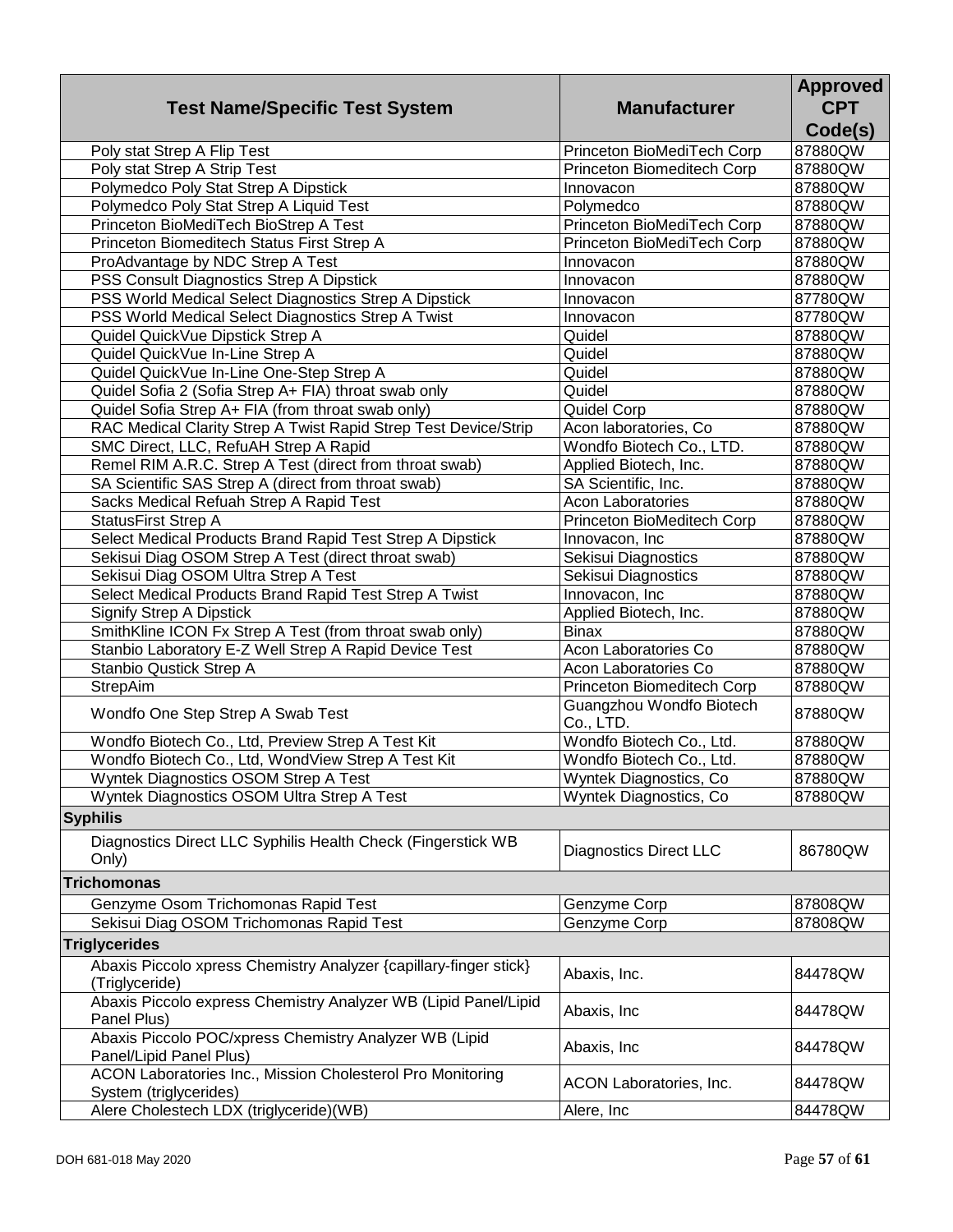| <b>Test Name/Specific Test System</b>                                                                                                                                                                                                                                   | <b>Manufacturer</b>                      | <b>Approved</b><br><b>CPT</b><br>Code(s) |
|-------------------------------------------------------------------------------------------------------------------------------------------------------------------------------------------------------------------------------------------------------------------------|------------------------------------------|------------------------------------------|
| Alere San Diego, Inc., Cholestech LDX {WB}                                                                                                                                                                                                                              | Abbott                                   | 84478QW                                  |
| Arkray SPOTCHEM EZ Chem Analyzer (WB)                                                                                                                                                                                                                                   | Polymedco, Inc                           | 84478QW                                  |
| Cholestech LDX (Must have software version 1.40 or above)                                                                                                                                                                                                               | Cholestech                               | 84478QW                                  |
| Germaine Laboratories Inc. AimStrip Tandem Lipid Profile and<br><b>Glucose Measuring System</b>                                                                                                                                                                         | OSANG Healthcare Co., Ltd.               | 84478QW                                  |
| Infopia USA LipidPro                                                                                                                                                                                                                                                    | Infopia Co Ltd                           | 84478QW                                  |
| Infopia USA LipidPro Professional Lipid Profile and Glucose<br><b>Measuring System</b>                                                                                                                                                                                  | Infopia Co Ltd                           | 82465QW                                  |
| Jant Pharmacal LipidPlus Lipid Profile and Glucose Measuring<br>System                                                                                                                                                                                                  | Infopia Co, Ltd                          | 84478QW                                  |
| KPI Healthcare Co., Ltd. CURO L5 Lipid Profile and Glucose<br><b>Measuring System/Test Strips</b>                                                                                                                                                                       | OSANG Healthcare Co., Ltd.               | 84478QW                                  |
| Polymer Technology Systems, Inc, BioScanner, Bioscanner Plus,<br>Bioscanner 2000                                                                                                                                                                                        | Polymer Technology Systems,<br>Inc.      | 84478QW                                  |
| Polymer Technology Systems Cardiochek Plus, Cardiochek Home<br>Use and Cardiochek PA Analyzer test strips<br>-PTS panels Lipid Panel test strips<br>-CardioChek Home Lipid Panel test strips                                                                            | Polymer Technology Systems,<br>Inc.      | 84478QW                                  |
| Mission Cholesterol Monitoring and Mission Cholesterol Pro<br>Monitoring System                                                                                                                                                                                         | ACON Laboratories, Inc.                  | 84478QW                                  |
| SD Biosensor USA, Inc., SD LipidoCare Home System (SD<br>LipidoCare (BT) Home Lipid Panel Test Strip)                                                                                                                                                                   | <b>SD BIOSENSOR</b>                      | Pending                                  |
| SD Biosensor USA, Inc., SD LipidoCare (BT) Professional System<br>(SD LipidoCare Professional Lipid Panel Test Strip)                                                                                                                                                   | <b>SD BIOSENSOR</b>                      | Pending                                  |
| Wako APOLOWAKO Analyzer                                                                                                                                                                                                                                                 | <b>Wako Chemicals USA</b>                | 84478QW                                  |
| <b>TSH</b>                                                                                                                                                                                                                                                              |                                          |                                          |
| Aventir Biotech LLC FORSURE TSH (WB)                                                                                                                                                                                                                                    | Screening Devices Canada Inc             | 84443QW                                  |
| BTNX Inc Rapid Response TSH (WB)                                                                                                                                                                                                                                        | Screening Devices Canada Inc             | 84443QW                                  |
| CLIA waived Inc Thyroid Test Rapid TSH Cassette (WB)                                                                                                                                                                                                                    | Screening Devices Canada Inc             | 84443QW                                  |
| Germaine Laboratories, Inc AimStep Thyroid Screen (WB)                                                                                                                                                                                                                  | Screening Devicdes Canada,<br><b>Inc</b> | 84443QW                                  |
| Little Nell Labs ThyroChek TSH (WB)                                                                                                                                                                                                                                     | Little Nell Labs, Inc.                   | 84443QW                                  |
| Jant Pharmacal Corp Accutest TSH (WB)                                                                                                                                                                                                                                   | <b>Screening Devices Canada</b>          | 84443QW                                  |
| Pharmaceutical Marketing Thyrotest TSH (WB)                                                                                                                                                                                                                             | <b>Screening Devices Canada</b>          | 84443QW                                  |
| Qualigen Inc FastCheck TSH (WB)                                                                                                                                                                                                                                         | Screening Devices Canada                 | 84443QW                                  |
| ThyroTest Whole Blood TSH Test (WB)                                                                                                                                                                                                                                     | ThyroTec, Inc.                           | 84443QW                                  |
| <b>Uric Acid</b>                                                                                                                                                                                                                                                        |                                          |                                          |
| Abaxis Piccolo Blood Chemistry Analyzer (Chem 13 Panel) (WB)                                                                                                                                                                                                            | Abaxis, Inc.                             | 84550QW                                  |
| Abaxis Piccolo xpress Chemistry Analyzer (Chem 13 Panel) (WB)                                                                                                                                                                                                           | Abaxis, Inc.                             | 84550QW                                  |
| ForaCare, Inc. FOR A MD6 Uric Acid Monitoring System Test Strips                                                                                                                                                                                                        | TaiDoc Technology Corporation            | 84550QW                                  |
| Nova Max Uric Acid Monitoring System (Fingerstick Whole Blood)                                                                                                                                                                                                          | Nova Biomedical Corp                     | 84550QW                                  |
| <b>Urinalysis</b>                                                                                                                                                                                                                                                       |                                          |                                          |
| Dipstick or tablet reagent urinalysis {nonautomated} (bilirubin---                                                                                                                                                                                                      |                                          |                                          |
| ketone---protein---urobilinogen---blood--- leukocytes--pH--ascorbic<br>acid--- glucose--- nitrite---sp gr)                                                                                                                                                              | Various                                  | 81002                                    |
| Acon Laboratories, Inc. Mission U120 Smart Urine Analyzer (Acon<br>Laboratories, Inc. Mission Urinalysis Reagent Strips) (bilirubin---<br>blood--- ascorbic acid--- glucose--- ketone--- leukocytes--- nitrite---<br>protein--- urobilinogen--- specific gravity--- pH) | Acon Laboratories, Inc.                  | 81003QW                                  |
| Acon Laboratories, Inc. Mission U120 Smart Urine Analyzer (Acon<br>Laboratories, Inc. Mission Urinalysis Reagent Strips (Microalbumin,<br>Creatinine)) (creatinine--- protein)                                                                                          | Acon Laboratories, Inc.                  | 81003QW                                  |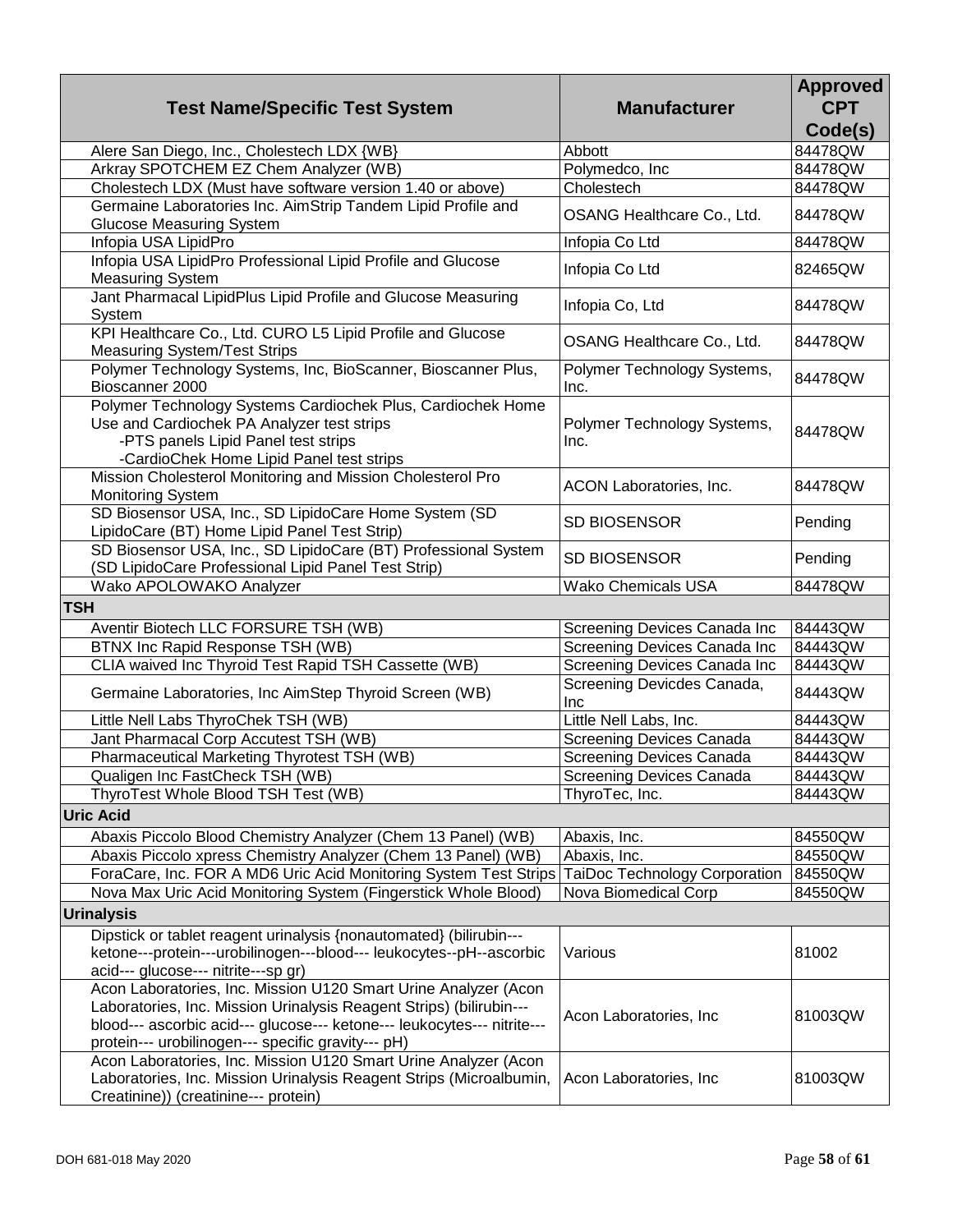| <b>Test Name/Specific Test System</b>                                                                                                                                                                                                                                       | <b>Manufacturer</b>           | <b>Approved</b><br><b>CPT</b><br>Code(s) |
|-----------------------------------------------------------------------------------------------------------------------------------------------------------------------------------------------------------------------------------------------------------------------------|-------------------------------|------------------------------------------|
| Acon Laboratories Insight U120 Urine Analyzer (bilirubin---<br>creatinine---ketone--- protein--- urobilinogen---blood--- leukocytes---<br>pH---glucose--- nitrite--- sp gr)                                                                                                 | Acon Laboratories, Inc.       | 81003QW                                  |
| Acon Laboratories Mission UTI Urinary Tract Infection Test Strips<br>(leukocyte esterase, nitrite)                                                                                                                                                                          | Acon Laboratories, Inc        | Pending                                  |
| Acon Mission U120 Urine Analyzer (bilirubin---creatinine---ketone---<br>protein---urobilinogen--- blood--- leukocytes---pH---glucose--- nitrite- Acon Laboratories, Inc<br>--sp gr)                                                                                         |                               | 81003QW                                  |
| Acon Mission Foresight U120 Urine Analyzer                                                                                                                                                                                                                                  | Acon Laboratories, Inc        | 81003QW                                  |
| Biosys Laboratories Optima Urine Analyzer (bilirubin--- ketone---<br>protein--- urobilinogen--- blood--- leukocytes---pH--- glucose---<br>nitrite---sp gr)                                                                                                                  | <b>Biosys Laboratories</b>    | 81003QW                                  |
| Biosys Laboratories Optima II Urine Analyzer (bilirubin---ketone---<br>protein--- urobilinogen--- blood---leukocytes--- pH--- glucose---<br>nitrite---sp gr)                                                                                                                | <b>Biosys Laboratories</b>    | 81003QW                                  |
| BTNX, Inc., Rapid Response U120S Urine Analyzer Test System<br>(BTNX, Inc. Rapid Response Urinalysis Reagent Strips (protein---<br>creatinine)                                                                                                                              | ACON Laboratories, Inc.       | 81003QW                                  |
| BTNX, Inc., Rapid Response U120S Urine Analyzer Test System<br>(ascorbic acid--- bilirubin--- blood--- glucose--- ketone--- leukocyte--- ACON Laboratories, Inc.<br>protein--- pH--- specific gravity--- urobilinogen--- nitrite)                                           |                               | 81003QW                                  |
| BTNX Rapid Response U120 Urine Analyzer (bilirubin---keton---<br>protein---urobilinogen--- blood--- leukocyte---pH---glucose---nitrite--<br>-sp gr)                                                                                                                         | Acon Laboratories             | 81003QW                                  |
| Chemstrip Mini UA (bilirubin---ketone---protein---urobilinogen---<br>blood--- leukocyte---pH---glucose---nitrite---sp gr)                                                                                                                                                   | Roche/Boehringer Mannheim     | 81003QW                                  |
| Clarity Diagnostics LLC, Clarity U122 Urine Analyzer (bilirubin---<br>ketone---protein---urobilinogen---blood--- leukocytes---pH---glucose- ACON Laboratories, INC<br>--nitrite---sp gr)                                                                                    |                               | 81003QW                                  |
| Clarity Diagnostics LLC, Clarity Urocheck U120C Urine Analyzer<br>Test System Urinalysis Reagent Strips (creatinine---protein)                                                                                                                                              | <b>ACON Laboratories, INC</b> | 81003QW                                  |
| Cole-Taylor Marketing Inc CTI-120 Urine Strip Analyzer (bilirubin---<br>ketone---protein---urobilinogen---blood--- leukocytes---pH---<br>glucose---nitrite---sp gr)                                                                                                         | Acon Laboratories Inc         | 81003QW                                  |
| Consult diagnostics Urine Analyzer (bilirubin--- ketone---protein---<br>urobilinogen---blood--- leukocyte---pH---glucose---nitrite---sp gr)                                                                                                                                 | <b>Yd Diagnostics</b>         | 81003QW                                  |
| Diagnostic Test Group Clarity Urocheck 120 Urine Analyzer<br>(bilirubin---ketone--- protein---urobilinogen---blood--- leukocytes---<br>pH---glucose--- nitrite---sp gr)                                                                                                     | Acon Laboratories, Inc        | 81003QW                                  |
| Express Diagnostics International, Incorporated UTI Test<br>Strips(leukocyte esterase, nitrite)                                                                                                                                                                             | <b>Teco Diagnostics</b>       | 81003QW                                  |
| Express Diagnostics International, Incorporated Urine Reagent<br>Strips 10 for Urinalysis (bilirubin---ketone--- protein---urobilinogen--<br>-blood---leukocytes---pH---glucose--- nitrite---sp gr)                                                                         | <b>Teco Diagnostics</b>       | 81003QW                                  |
| Germaine Laboratories AimStrip Urine Analyzer (bilirubin---ketone--<br>- protein--- urobilinogen--- blood--- leukocytes--- pH---glucose---<br>nitrite---sp gr)                                                                                                              | Acon Laboratories, Inc        | 81003QW                                  |
| Germaine Laboratories, Inc. AimStrip Urine Analyzer 2 System<br>(AimStrip Urine reagent Strips and Fisherbrand Urine Reagent<br>Strips) (creatinine, urobilinogen, glucose, leukocytes, ascorbic acid,<br>ketone, blood, specific gravity, nitrite, protein, bilirubin, pH) | AimStrip Urine Analyzer 2     | 81003QW                                  |
| Healthy.io Ltd., DIP/U.S. Urine Analysis Test System (protein,<br>nitrite, blood, glucose, pH, specific gravity)                                                                                                                                                            | Healthy.io Ltd.               | 81003QW                                  |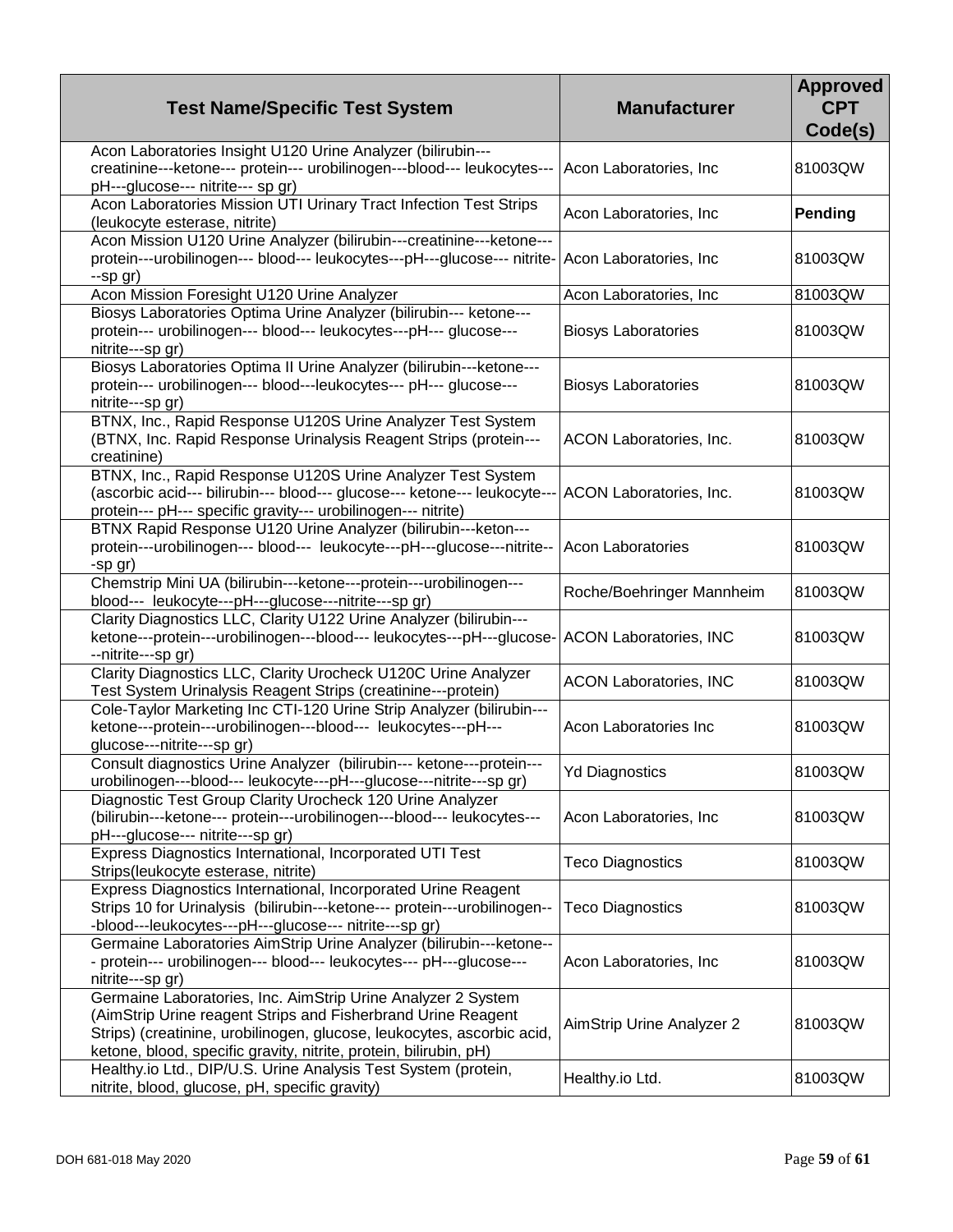| <b>Test Name/Specific Test System</b>                                                                                                                                                      | <b>Manufacturer</b>                  | <b>Approved</b><br><b>CPT</b><br>Code(s) |
|--------------------------------------------------------------------------------------------------------------------------------------------------------------------------------------------|--------------------------------------|------------------------------------------|
| Henry Schein OneStepPlus Urine Analyzer (bilirubin--- ketone---<br>protein---urobilinogen---blood--- leukocytes--- pH---glucose--- nitrite-<br>--sp gr---ascorbic acid)                    | Macheerey-Nagel GmbH & Co            | 81003QW                                  |
| Henry Schein Urispec Plus Urine Analyzer (bilirubin---ketone---<br>protein---urobilinogen---blood--- leukocytes---pH---glucose---nitrite--<br>- sp gr)                                     | Macheerey-Nagel GmbH & Co            | 81003QW                                  |
| Hypoguard Diascreen 50 Urine Chemistry Analyzer (bilirubin---<br>ketone---protein---urobilinogen---blood--- leukocytes---pH---<br>glucose---nitrite---sp gr)                               | Hypoguard                            | 81003QW                                  |
| Immunostics Inc Detector Uristrip+ Analyzer (bilirubin---ketone---<br>protein---urobilinogen---blood---leukocytes--- pH---glucose--- nitrite-<br>$-$ sp gr)                                | <b>Acon Laboratories</b>             | 81003QW                                  |
| Inui, inui In-Home Urine Analysis Test System (leukocytes, glucose,<br>ketone, nitrite, protein)                                                                                           | Inui                                 | 81003QW                                  |
| Jant Pharmacal Accutest M2 Microalbumin Urine Reagent Strips<br>(creatinine--- protein)                                                                                                    | <b>Teco Diagnostics</b>              | 81003QW                                  |
| Jant Pharmacal Corporation Accustrip URS Reader (bilirubin---<br>ketone---protein---urobilinogen---blood--- leukocytes---pH---glucose-<br>--nitrite---sp gr)                               | Macherey-Nagel GmbH & Co             | 81003QW                                  |
| McKesson 120 Urine Analyzer (bilirubin---ketone---protein---<br>urobilinogen---blood--- leukocytes---pH---ascorbic acid---glucose---<br>nitrite ---sp gr)                                  | <b>Acon Laboratories</b>             | 81003QW                                  |
| Mckesson Consult 120 Urine Analyzer (ascorbic acid, bilirubin,<br>blood, glucose, ketone, leukocytes, Ph, protein, nitrite, specific<br>gravity, urobilinogen)                             | <b>Teco Diagnostics</b>              | 81003QW                                  |
| Mckesson Medical-Surgical Inc., Consult Diagnostic<br>Microalbumin/Creatinine Urine Reagent Strips 2 Parameter<br>(creatinine--protein)                                                    | Quidel Corporation                   | 81003QW                                  |
| Mediwatch urine watch Urine Analyzer (bilirubin--- ketone--- protein<br>---urobilinogen---blood--- leukocytes---pH---glucose---nitrite---sp gr)                                            | Acon Laboratories, Inc               | 81003QW                                  |
| Medline 120 Urine Analyzer (bilirubin---creatinine---ketone---protein-<br>--urobilinogen---blood---leukocytes---pH---glucose---nitrite---sp gr)                                            | Acon Laboratories, Inc               | 81003QW                                  |
| Moore Medical Urine Analyzer U120 (ascorbic acid---bilirubin---<br>ketone---protein---urobilinogen---blood--- leukocytes---pH---glucose-<br>--nitrite---sp gr)                             | Acon Laboratories, Ind               | 81003QW                                  |
| NDC Inc., Pro Advantage Urine Analyzer Test System (creatinine---<br>protein)                                                                                                              | <b>ACON Laboratories</b>             | 81003QW                                  |
| NDC Inc Pro Advantage by NDC Urine Analyzer (bilirubin---ketone--<br>-protein---urobilinogen---blood--- leukocytes---pH---glucose---nitrite-<br>$-$ sp gr $)$                              | Acon Laboratories, Inc               | 81003QW                                  |
| Physician Sales Service PSS Select Urine Analyzer (bilirubin---<br>ketone---protein---urobilinogen ---blood---leukocytes---pH---glucose-<br>--nitrite---sp gr)                             | Physician Sales and Services,<br>Inc | 81003QW                                  |
| RefuAH U120 Urine Analyzer (bilirubin---ketone---protein---<br>urobilinogen---blood---leukocytes--- pH--- glucose ---nitrite---sp gr)                                                      | Acon Laboratories, Inc               | 81003QW                                  |
| Roche Diagnostics Urisys 1100 Urine Analyzer (bilirubin--- ketone---<br>protein---urobilinogen---blood--- leukocytes ---pH---glucose ---nitrite<br>$--$ sp gr $)$                          | Roche Diagnostics Corp               | 81003QW                                  |
| Roche Diagnostics Chemstrip 101 Urine Analyzer- (bilirubin---<br>ketone---protein---urobilinogen ---blood--- leukocytes---pH---<br>glucose---nitrite---sp gr)                              | Roche/Boehringer Mannheim            | 81003QW                                  |
| Siemens Clinitek 50 Urine Chemistry Analyzer (bilirubin---ketone---<br>protein---urobilinogen---blood--- leukocytes---pH---HCG---glucose---<br>nitrite ---sp gr---creatinine microalbumin) | Siemens                              | 81003QW                                  |